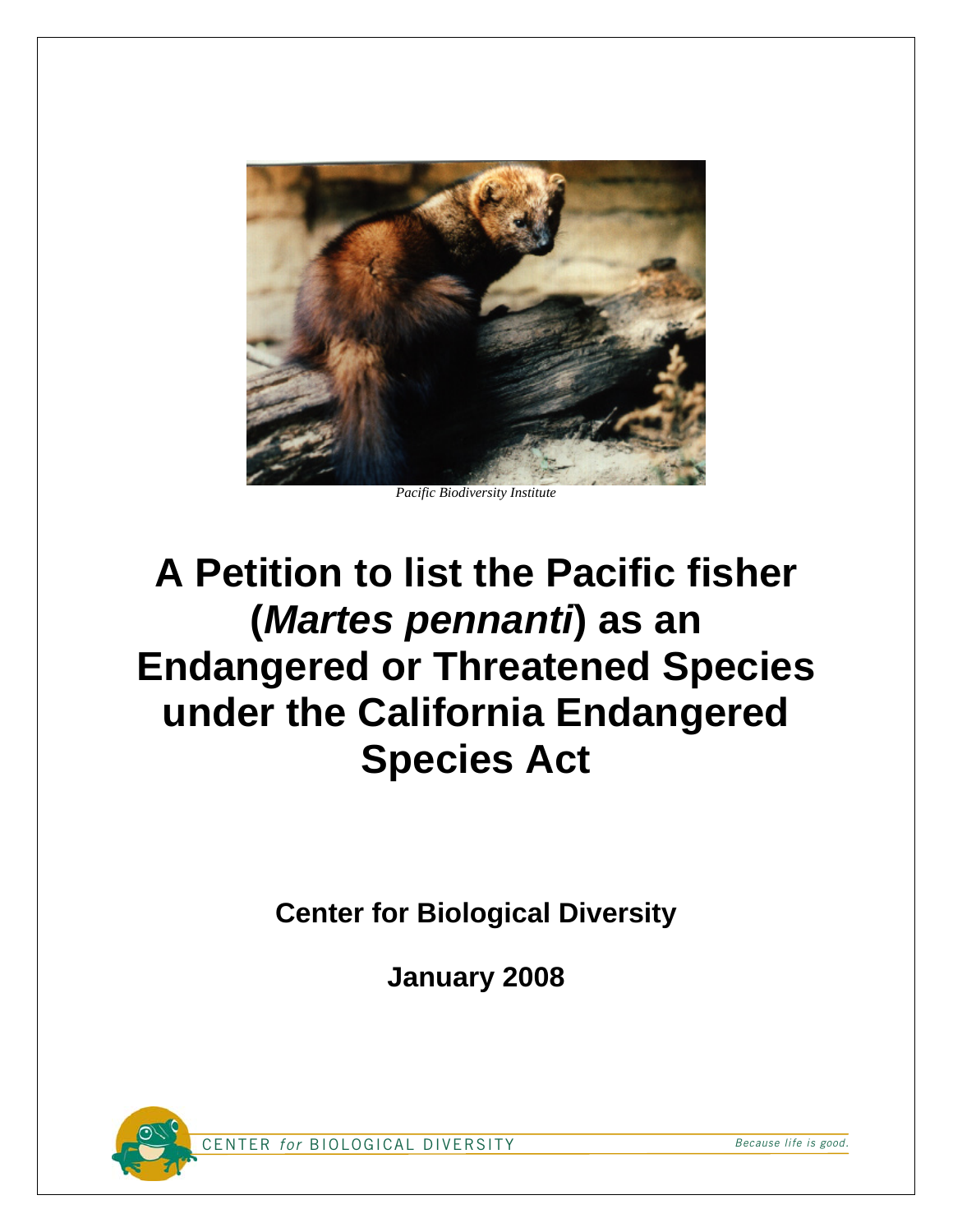# TABLE OF CONTENTS

| <b>EXECUTIVE SUMMARY</b>             |                      |                                                                                                                                            | 1                                                  |
|--------------------------------------|----------------------|--------------------------------------------------------------------------------------------------------------------------------------------|----------------------------------------------------|
|                                      |                      | STATUTORY FRAMEWORK AND REQUESTED ACTION                                                                                                   | $\overline{2}$                                     |
| <b>ECOLOGY OF THE FISHER</b>         |                      |                                                                                                                                            |                                                    |
| I.<br>Ш.<br>III.<br>IV.<br>V.<br>VI. | <b>Diet</b>          | <b>Species Description</b><br><b>Taxonomy and Genetics</b><br><b>Hunting Behavior</b><br>Reproduction<br><b>Survivorship and Mortality</b> | $\ensuremath{\mathsf{3}}$<br>3<br>4<br>4<br>5<br>6 |
|                                      | a.<br>b.             | <b>Survival Rates</b><br><b>Mortality Factors</b>                                                                                          | 6<br>$\overline{7}$                                |
| VII.                                 |                      | <b>Habitat Requirements</b>                                                                                                                | $\overline{7}$                                     |
|                                      | a.<br>b.<br>C.       | Denning and Resting Habitat<br><b>Foraging Habitat</b><br>Home Range                                                                       | $\overline{7}$<br>10<br>11                         |
| HISTORICAL AND CURRENT DISTRIBUTION  |                      |                                                                                                                                            | 13                                                 |
|                                      |                      | ABUNDANCE AND POPULATION TRENDS                                                                                                            | 16                                                 |
| I.<br>Ш.                             |                      | Southern Sierra Nevada Population<br><b>Northern California Population</b>                                                                 | 16<br>18                                           |
|                                      |                      | NATURE, DEGREE, AND IMMEDIACY OF THREAT                                                                                                    | 20                                                 |
| Ι.                                   |                      | <b>Timber Harvest</b>                                                                                                                      | 20                                                 |
|                                      | a.<br>b.             | Sierra Nevada<br>Northern California                                                                                                       | 20<br>33                                           |
| ΙΙ.<br>III.<br>IV.<br>V.<br>VI.      | Roads                | <b>Urban Development</b><br>Recreation<br>Poaching and Incidental Capture<br><b>Natural Events</b>                                         | 37<br>38<br>40<br>41<br>42                         |
|                                      | a.<br>b.<br>c.<br>d. | Predation<br><b>Forest Fire</b><br>Population Size and Isolation<br><b>Disease</b>                                                         | 42<br>42<br>43<br>44                               |
|                                      |                      | <b>INADEQUACY OF EXISTING REGULATORY MECHANISMS</b>                                                                                        | 45                                                 |
| I.                                   |                      | <b>Forest Service Regulations</b>                                                                                                          | 45                                                 |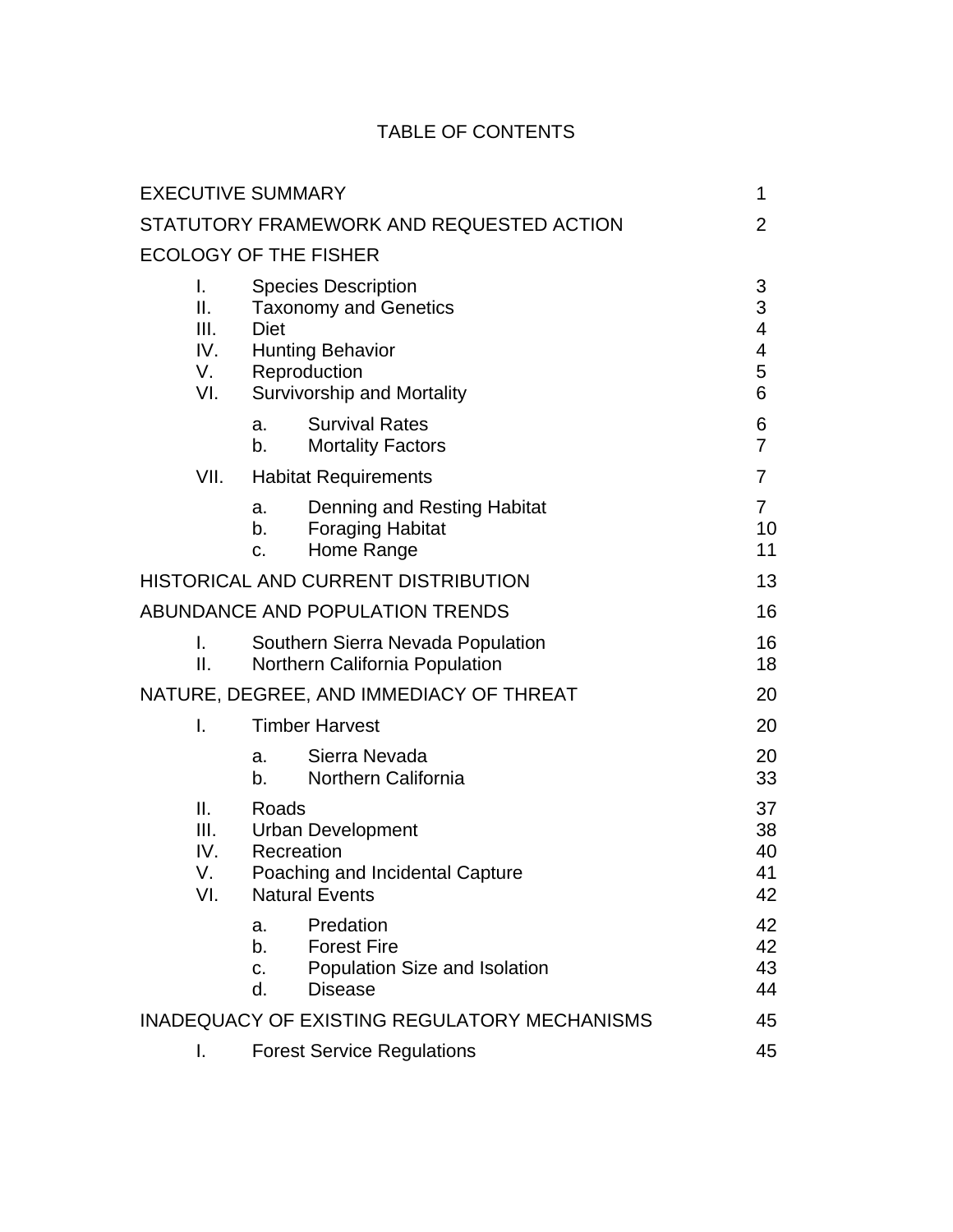|                            | a.<br>b. | California-wide<br>Sierra Nevada                                                     | 45<br>48 |
|----------------------------|----------|--------------------------------------------------------------------------------------|----------|
|                            | C.       | Northern California                                                                  | 56       |
| Ш.<br>III.                 |          | <b>Other Public Lands Regulations</b><br><b>Private and Tribal Lands Regulations</b> | 60<br>61 |
|                            | a.<br>b. | <b>Private Lands</b><br><b>Tribal Lands</b>                                          | 61<br>70 |
|                            |          | RECOMMENDED MANAGEMENT AND RECOVERY ACTIONS                                          | 71       |
| <b>CONCLUSION</b>          |          |                                                                                      | 72       |
| <b>PETIONERS</b>           |          |                                                                                      | 72       |
| <b>REFERENCES</b>          |          |                                                                                      | 73       |
| <b>LIST OF ATTACHMENTS</b> |          |                                                                                      | 81       |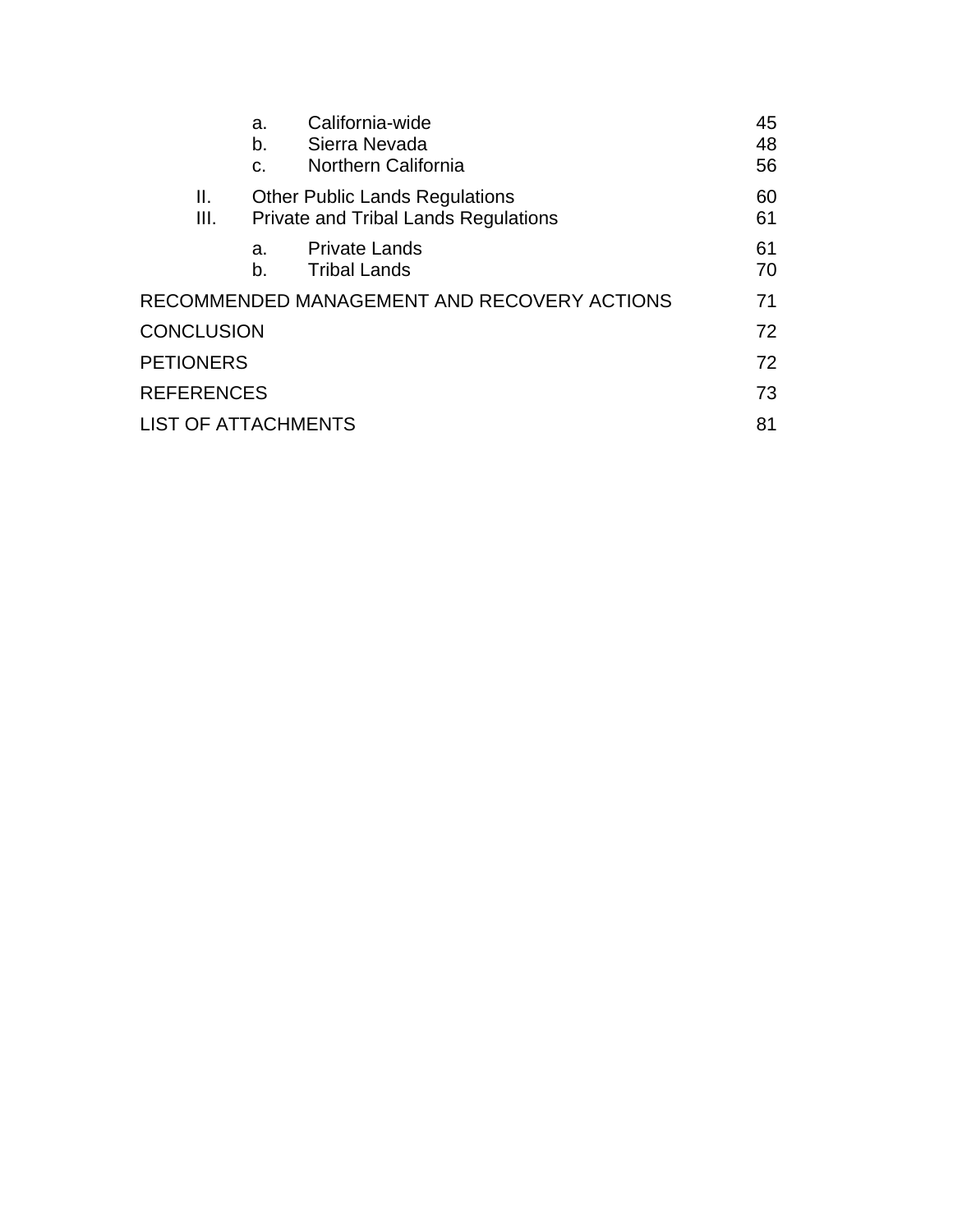# **EXECUTIVE SUMMARY**

"*Once [the fisher is restored], we will be an important step closer to returning our forests to ecological wholeness. As one biologist points out, 'Top-level carnivores tend to have a big influence on ecosystems. Without the fisher, that role is missing from West Coast forests.'* "

 *Tim McNulty; Excerpted from the November 2001 issue of Forest Magazine*

The Center for Biological Diversity submits this petition to list the California population of the Pacific fisher (*Martes pennanti*) as an endangered or threatened species under the California Endangered Species Act, Fish and Game Code 2070 *et seq*. ("CESA"). This petition demonstrates that the Pacific fisher has been extirpated throughout more than half its former range in California, is in serious danger of becoming extinct in the state, and warrants immediate listing under CESA.



 *Oregon Department of Fish and Wildlife*

The fisher is a specialized forest carnivore related to weasels and otters that is associated with mature and old-growth forests. Historic trapping for the animal's valuable pelt, timber harvest, loss of an important prey item (porcupine), urban development, and other factors have severely reduced the fisher's range across the United States. In the eastern United States, the fisher recovered much of its range after strict trapping regulations, regrowth of forest from abandoned farmlands, and reintroductions. In the western United States, however, the genetically 'distinct population segment' (hereafter referred to as the "Pacific fisher") has not re-inhabited the majority of its former range, despite the cessation of legal trapping in the 1930s and 1940s. The Pacific fisher is apparently extinct in the state of Washington, and is reduced to just three small, isolated populations in southern Oregon and California. **The Pacific fisher now occupies less than half the range it occupied in California 75 years ago**.

The Pacific fisher in the United States is reduced to one small reintroduced population in southern Oregon near Crater Lake, and two small, isolated, native populations in California: one in northwestern Californiasouthwestern Oregon (in the North Coast Range and Klamath region) numbering at most 750 animals, and another in the southern Sierra Nevada numbering at most 360 individuals. **Thus, the maximum population estimate for Pacific fishers within the entire state of California is no more than 1,110 animals**. Moreover, the two remnant populations are separated by approximately 430 kilometers, which greatly exceeds the maximum dispersal distance ever recorded for a fisher, rendering genetic exchange between the two native populations virtually impossible. Finally, due to the extinction of the Pacific fisher from Washington and most of Oregon, the three small populations in California and southern Oregon are themselves completely isolated from populations in British Columbia.

Reestablishing the Pacific fisher in a larger portion of its range is necessary to ensure its long-term survival, provided that suitable habitat is conserved and restored. However, **both of California's fisher populations are threatened by continued logging, development, roads, and other anthropogenic factors, as well as low genetic diversity, population isolation, and demographic stochasticity**. Scientists have been warning of the Pacific fisher's perilous population decline and impending extinction in California for more than a decade, yet existing regulatory mechanisms remain grossly inadequate to protect the species and its habitat: the Sierra Nevada Framework, the Northwest Forest Plan, and the California State Forest Practices Code all fail to prevent continued loss and degradation of mature and old-growth forests on public and private lands. In 2000, in response to a petition submitted by the Center for Biological Diversity and others, the U.S. Fish and Wildlife Service determined that the Pacific fisher warranted listing under the federal Endangered Species Act: the distinct population segment is designated as a candidate species. Unfortunately, candidate status under the federal Endangered Species Act offers no legal protection. Survival and recovery of this highly imperiled, ecologically important, top-level carnivore in California is unlikely to happen without protection provided by CESA. Thus, we are petitioning to list the Pacific fisher as an endangered or threatened species throughout its historic California range.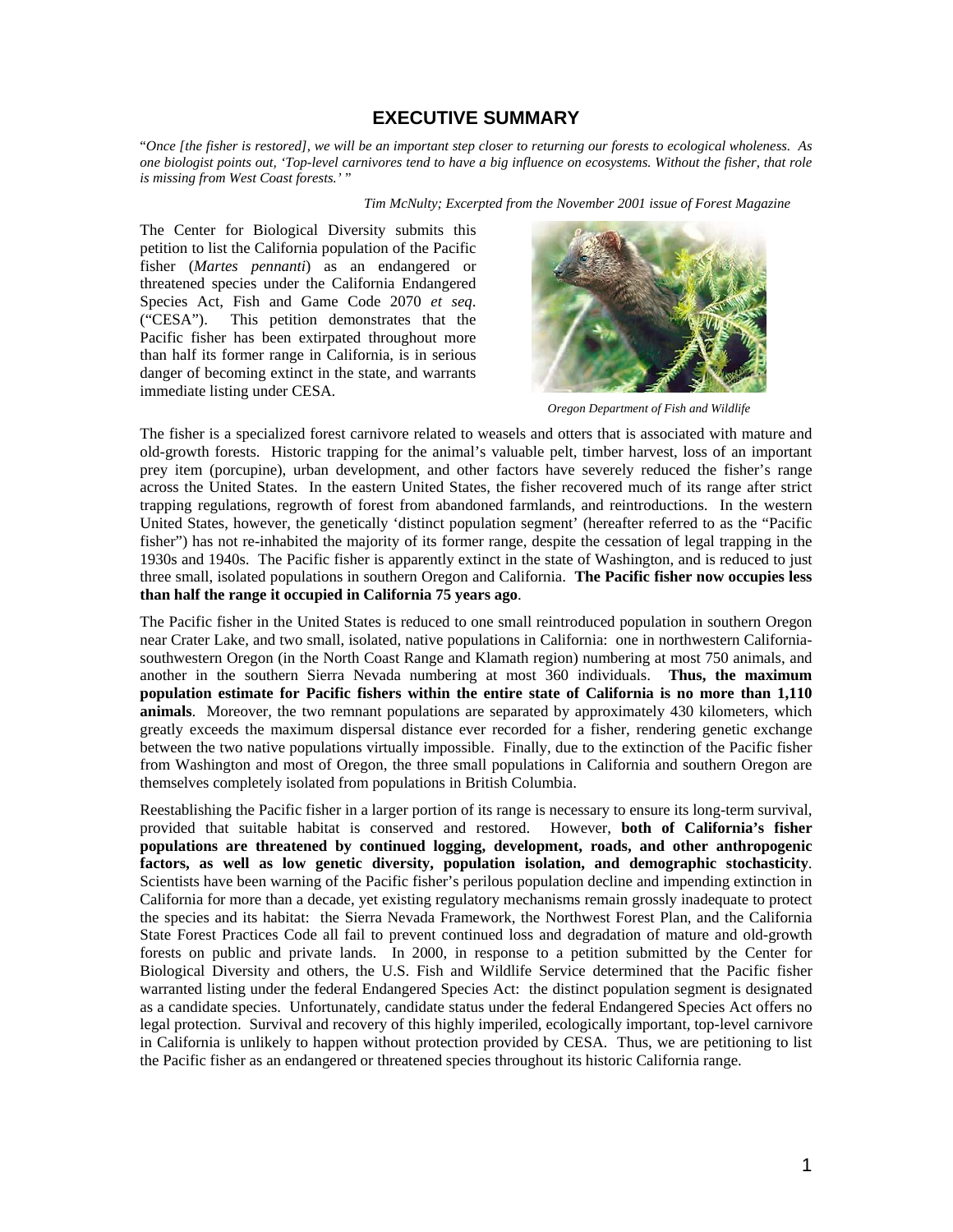# **STATUTORY FRAMEWORK AND REQUESTED ACTION**

Three petitions were submitted to list the fisher in the western United States under the federal Endangered Species Act, 16 U.S.C. § 1531 *et seq*. (Beckwitt 1990, Carlton 1994, Greenwald et al. 2000). Beckwitt (1990) petitioned to list the fisher as endangered within the West Coast Range, but as the subspecies *Martes pennanti pacifica*. The U.S. Fish and Wildlife Service (USFWS) determined that there was insufficient information to indicate *pacifica* is a valid subspecies, but did recognize the West Coast Range as a "distinct population segment" (90-day finding on a petition to list the Pacific fisher as endangered, Federal Register January 11, 1991). They rejected the petition, however, because of lack of information, which was limited to only one study on habitat use in the western United States and little information on current distribution.

Carlton (1994) petitioned to list the fisher in the entire western United States as endangered. This petition was ultimately rejected because the USFWS claimed the petitioner had failed to provide evidence indicating that the two remaining populations (Pacific States and northern Rocky Mountains) were distinct population segments listable under the Act (90-day finding for a petition to list the fisher in the western United States as threatened, Federal Register March 1, 1996). The finding, however, acknowledged that "available information indicates fishers have experienced declines in the past, and may be vulnerable to the removal and fragmentation of mature/old-growth habitat and incidental trapping pressure."

Greenwald et al. (2000) petitioned to list the West Coast population segment of fisher as endangered. USFWS determined that a listing of the West Coast population segment of the fisher was "warranted but precluded by other, higher priority listing actions" (12-month finding for a petition to list west coast distinct population segment of the fisher; Proposed Rule, Federal Register April 8, 2004). The finding acknowledged that "because of small population sizes and isolation, fisher populations on the West Coast may be in danger of extirpation" and that "existing regulatory mechanisms are not sufficient to protect the [distinct population segment] as a whole from habitat pressures."

Since these petitions were filed, more information on fisher habitat use, current distribution and status, and ongoing loss of habitat has become available and is incorporated into this CESA petition. CESA is modeled after the federal ESA, and is intended to provide an additional layer of protection for imperiled species in California. The CESA may be more protective than the federal ESA. CESA § 2072.3 states:

"[t]o be accepted, a petition shall, at a minimum, include sufficient scientific information that a petitioned action may be warranted. Petitions shall include information regarding the population trend, range, distribution, abundance, and life history of a species, the factors affecting the ability of the population to survive and reproduce, the degree and immediacy of the threat, the impact of existing management efforts, suggestions for future management, and the availability and sources of information. The petition shall also include information regarding the kind of habitat necessary for species survival, a detailed distribution map, and any other factors that the petitioner deems relevant."

The available scientific data, including recent distribution maps, population estimates, and specific habitat requirements as well as immediate and future threats and lack of adequate regulations that are outlined in this petition, demonstrate unequivocally that the Pacific fisher has experienced a significant diminution of habitat and range in the state of California, and is vulnerable extinction.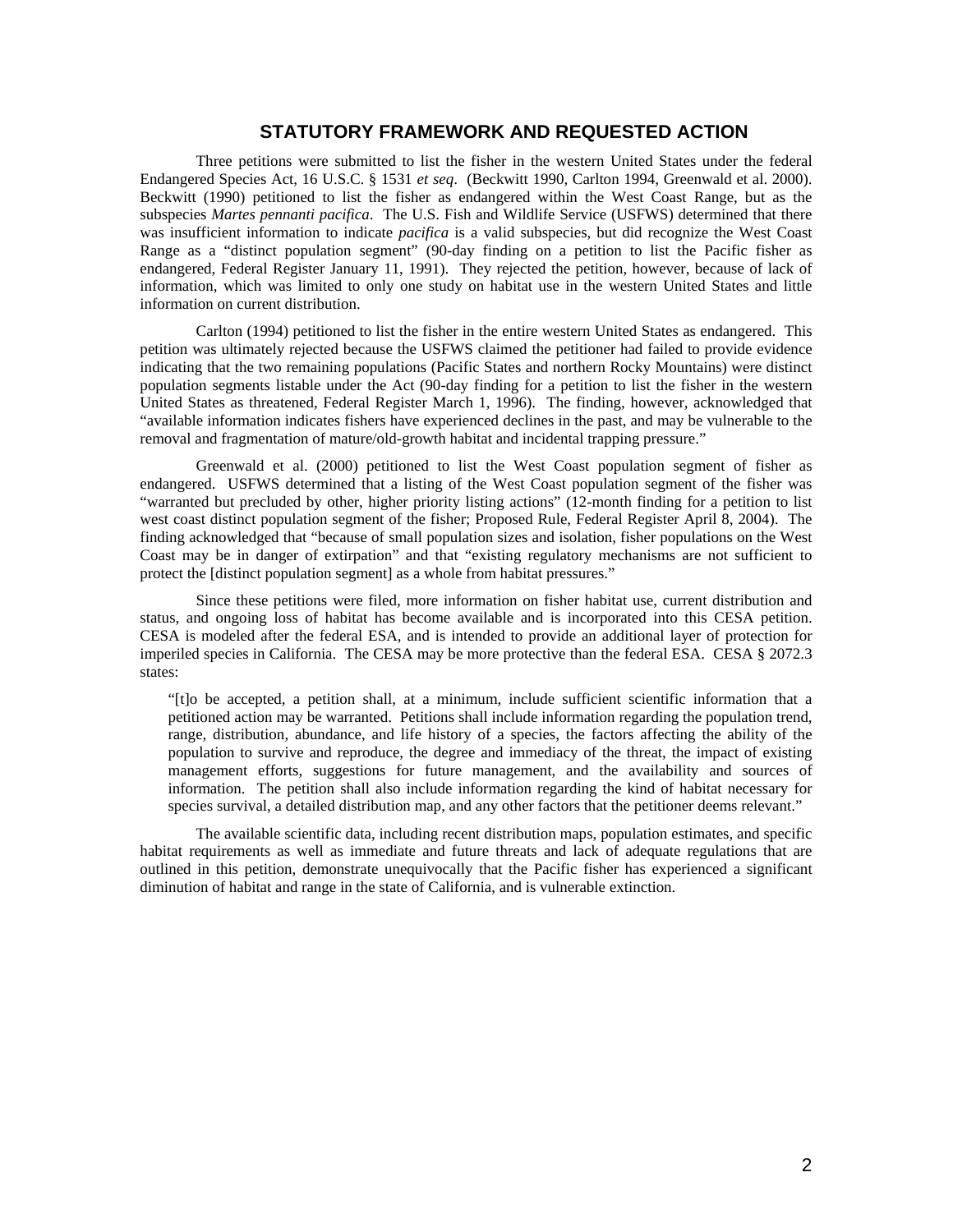# **ECOLOGY OF THE FISHER**

# **I. Species Description**

 The fisher is a member of the weasel family (Mustelidae). The fisher has a long slender body with short legs and a long, bushy tail; a triangular head with a sharp, pronounced muzzle; forward-facing eyes; and large, rounded ears (Powell and Zielinski 1994). Sexual dimorphism is pronounced, with males weighing between 3.5 and 5.5 kg and ranging in length from 90 to 120 cm, and females weighing between 2.0 and 2.5 kg and ranging from 75 to 95 cm long (Powell 1993). Fishers are mostly dark brown in color. Their face, neck, and shoulders are silver or light



brown, contrasting with the guard hairs on the tail, legs, and rump, which are glossy black (Powell and Zielinski 1994). Their undersurface is uniformly brown, except for white or cream colored patches around the genitals and on the chest, which may be individually distinctive (Powell 1993). The fur ranges in length from 30 mm on the stomach and chest to 70 mm on the back (Powell 1993). Fishers molt once a year beginning in late summer and finishing by November or December – in September and October the guard hairs are noticeably shorter than during the rest of the year (Powell and Zielinski 1994). Fishers have five toes with retractable but not sheathed claws. Their feet are large and plantigrade with four central pads and a pad on each toe. On the hindpaws, the central pads have circular patches of coarse hair that are associated with plantar glands. These glands produce a distinctive odor and are believed to be used for communication during reproduction (Powell 1993). Based on an examination of several skins, Grinnell et al. (1937) noted that fishers from the Sierra Nevada had a "tendency" to be paler in color than fishers from other parts of the United States.

# **II. Taxonomy and Genetics**

A member of the family Mustelidae, the fisher is the largest member of the genus *Martes*, which includes the yellow-throated martens, true martens, and fishers. Formerly included in the *Mustela*, the *Martes* are distinguished from this group by an additional premolar in each jaw, among other things (see Anderson 1994). *Martes pennanti* (Erxleben) is the only extant species of the fisher. Goldman (1935) recognized three subspecies: *Martes pennanti pennanti* (eastern and central North America), *Martes pennanti columbiana* (Rocky Mountains), and *Martes pennanti pacifica* (West Coast North America). Conversely, both Grinnell et al. (1937) and Hagmeir (1959) examined specimens from across the range of the fisher without finding sufficient differences in morphology or pelage to support recognition of separate subspecies.

Recent genetic analyses found patterns of population subdivision similar to the earlier described subspecies (Drew et al. 2003). This observed variation was considered by Drew et al. to be insufficient to warrant recognition of subspecies, but sufficient to support recognition of distinct population segments. The West Coast population of the fisher was also recognized as a distinct population segment by USDI (1991, 2004). The present document recognizes the fisher in its West Coast range as a distinct population segment, hereafter denoted as the Pacific fisher, but refers to it as *Martes pennanti*.

Paleonological evidence suggests that forests along the Pacific Coast were colonized by fishers during the Holocene era (Wisely et al. 2004). Wisely et al. (2004) hypothesized that fishers colonized the Sierra Nevada in a 'stepping-stone' manner from north to south over the last 5,000 years, with very little gene flow among populations after colonization. Recently, fishers have been extirpated in the northern Sierra Nevada, most of Oregon, and all of Washington. The authors document a progressive loss of genetic diversity along the north-south gradient, with allelic richness of the southern Sierra Nevada at the lowest levels of all populations in theirs and previous studies of fisher. High levels of genetic differentiation and population isolation were confirmed by the exceptionally low effective numbers of migrants between populations. Even two southern Sierra populations separated by <100 km of contiguous forest but divided by the Kings River, were estimated to exchange, on average, only one migrant every 50 generations (Wisely et al. 2004).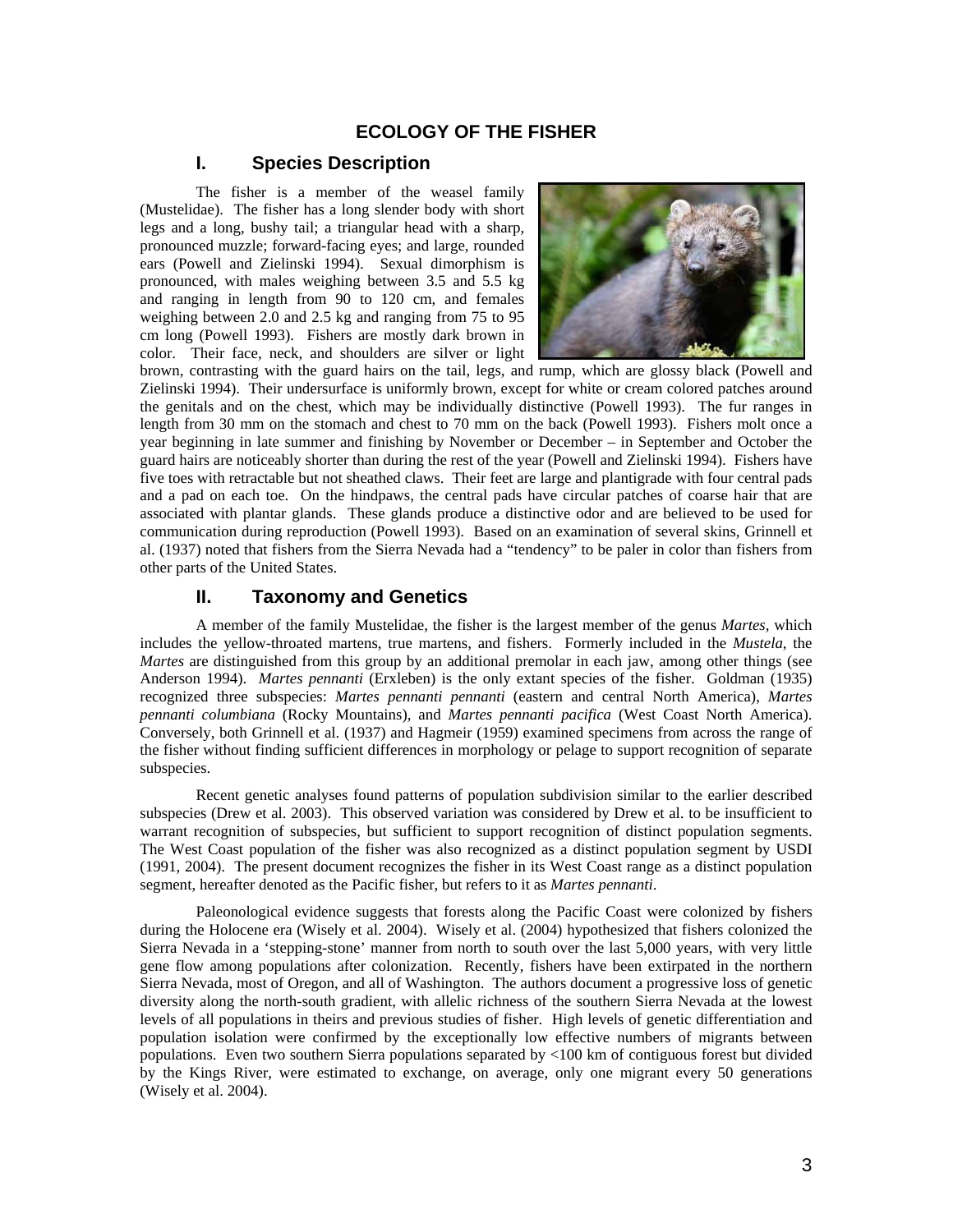# **III. Diet**

Fishers are opportunistic, generalist predators with a diverse diet, including birds, porcupines (*Erethizon dorsatum*), snowshoe hares (*Lepus americana*), squirrels (*Sciurus* spp., *Tamiasciurus* spp., *Glaucomys* spp.), mice and voles (*Clethrionomys gapperi*, *Microtus* spp., *Peromyscus* spp.), shrews (*Blarina* spp., *Sorex* spp.), insects, carrion of deer (*Odocoileus* spp.) and moose (*Alces alces*), vegetation, and fruit (Powell 1993, Martin 1994, Powell and Zielinski 1994, Zielinski et al. 1999, Weir et al. 2005, Bowman et al. 2006). Pacific fishers in the southern Sierra Nevada and northern California utilize substantially different prey than fishers in other parts of the country (Zielinski et al. 1999). The diet of fishers in the southern Sierra Nevada is characterized by taxonomic diversity and importance of smaller prey species relative to elsewhere in its range (Zielinski et al. 1999). Throughout most of its range, snowshoe hare and porcupine are important components of the fisher's diet (Bowman et al. 2006). The southern Sierra Nevada, however, is not within the range of the snowshoe hare and the porcupine currently occurs only at very low densities (Zielinski et al. 1999). Both prey items are present in the Klamath-North Coast region, though not abundant, but Golightly et al. (2006) reported that fisher there did not extensively use porcupines or members of the Leporidae family. Although mammals were still the most frequent prey found in fisher scat from the southern Sierra, reptiles, especially the alligator lizard *Elgaria*, constituted a major prey item, occurring in 20.4 percent of all observed scat and 37.7 percent of scat collected in spring (Zielinski et al. 1999). Similarly, reptiles were found to be an important prey item for fishers in Northern California (24.5 percent frequency of occurrence in scat; Golightly et al. 2006), particularly in the interior regions, but elsewhere in North America they constitute a very minor portion of the fisher's diet (<1 percent) (Zielinski et al. 1999). Also unique to the southern Sierra Nevada and northern California, fishers were found to potentially feed on hypogeous fungi (false truffles) (Grenfell and Fasenfest 1979, Zielinski et al. 1999). Commenting on the unique diet of the fisher in the Sierra Nevada, Zielinski et al. (1999) conclude:

"As a reputed habitat specialist, it may be adaptive for fishers to consider many of the other species with which they occur as potential foods. Perhaps this is the reason that fishers are capable of finding, capturing, and eating so many of the species that occur in, or near, late-seral conifer forests in the Sierra Nevada."

 Zielinski et al. (1999) found slight variation in diet with season. Mammals, in particular deer carrion, were consumed most in winter, presumably when other prey were hibernating. Predictably, fruit were eaten more commonly in autumn and winter when they are typically available. No differences were found in diet between males and females, despite significant sexual dimorphism.

 Zielinski and Duncan (2004) postulated that the wide range of relatively small prey items in the diet of Pacific fishers in the southern Sierra Nevada may be explained by either the low occurrence of relatively large prey such as lagomorphs and porcupines, or by the high diversity of food items available in the region compared with other boreal forests where fishers previously have been studied. No studies are available correlating reproductive and survival rates with size and species of prey items consumed. This information may be important because the elimination of the porcupine – a large prey species favored by the fisher in Canada and the eastern U.S. – from much of the range of the fisher in California may have had an impact on fisher demography.

#### **IV. Hunting Behavior**

Studies of fisher foraging behavior are limited to the eastern United States (Raine 1987, Arthur and Krohn 1991, Powell 1993). It is unknown to what extent these studies can be generalized to the Pacific fisher in California, where different prey species are available. Based on observations of fisher tracks in the winter, Powell (1993) determined that fishers in Michigan travel in straight lines to patches of high prey density and then forage in a "zig zag" pattern, changing direction frequently. These changes in direction are not random, as fishers appear to purposefully investigate potential prey hiding places, such as hollow logs, piles of forest litter, or root-balls (Raine 1987, Powell 1993). This behavior was most often exhibited by fishers when hunting snowshoe hares, but also when hunting other small mammals (Powell 1993). Fishers rarely chase prey for long distances, instead prey are caught directly after they are flushed. Fishers do not pounce on small mammals with their paws like canids. Prey is killed with a bite to the back of the neck or head. When killing hares, fishers sometimes wrap their body around them and hold on with their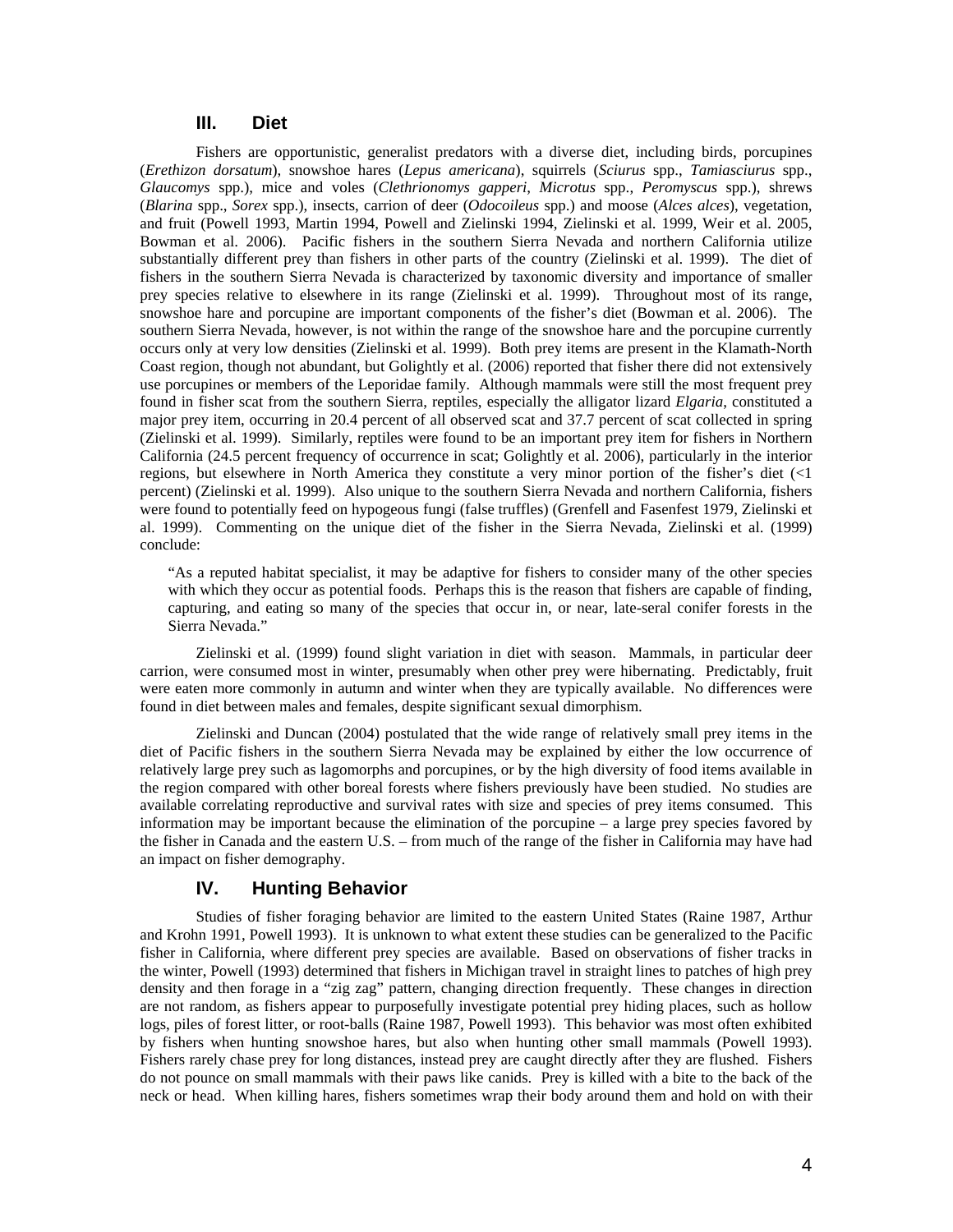back legs (Powell 1993). Fishers often cache food. When feeding on deer carcasses, fishers often will find a resting den nearby and repeatedly return to the carcass to feed.

Although fishers will dig holes in the snow to find prey, they exhibit far less subnivean activity than their close relative the American marten (Raine 1987). Fishers are known to occasionally forage in trees (Raine 1987, Powell 1993). Fishers are active both in the day and night with peak activity occurring near sunset and sunrise (Arthur and Krohn 1991, Powell 1993). Activity periods typically last from two to five hours (Powell 1993). Fishers hunt exclusively in forested habitats and generally avoid openings. Deep, light snow and thin crusts restrict the movements of the fishers, and the animals will hunt in habitats in which they can travel most easily rather than habitats that have the most prey (Raine 1987). Thus, the distribution of deep snow may limit distribution of fisher, and might result in decreased reproductive success as well as decreased success of reintroduction efforts (Powell and Zielinski 1994).

# **V. Reproduction and Growth**

The breeding season for the fisher begins in late February and lasts until mid-April, although some births occur as late as May (Frost et al. 1997). The testes of males begin to enlarge in early March and most males are producing sperm by mid-March (Powell 1993, Frost et al. 1997). Females come into estrus in early April three to nine days after parturition. Except during the breeding season, fishers are solitary animals. Beginning in March, males are more active and roam beyond the limits of their territories in search of females (Arthur and Krohn 1991, Powell 1993). As males cross territories, there is sometimes intra-specific aggression with several researchers noting scars that they believed resulted from conflict with other male fishers (Leonard 1986, Powell 1993). Mate searching is likely assisted by marking of elevated objects, such as rocks and stumps, with urine, feces and musk, by both sexes (Leonard 1986, Powell 1993). Fishers are likely polygamous and may be polyandrous (Powell 1993). Courtship is often prolonged, lasting anywhere from one to seven hours, and involves tail flagging, chasing, and vocalization, mostly on the part of the female (Powell 1993). If the female is not receptive, she will be aggressive towards the male. Ovulation may be stimulated by copulation (Frost et al. 1997).

Gestation period ranged from 338 to 358 days in captive fishers, but implantation of the blastocyst is delayed approximately nine months (Frost et al. 1997) and may correlate with increasing photoperiod (Powell 1993). During that time, embryonic development is arrested (Frost et al. 1997). Following implantation, the blastocyst resumes growing for around 40 days until birth (Frost et al. 1997). Parturition thus occurs nearly one year later and just prior to mating. Arthur and Krohn (1991) and Powell (1993) speculate that this system allows adults to breed in a time when it is energetically efficient, while still giving kits adequate time to develop before winter. Raised entirely by the female, kits are altricial with closed eyes and ears (Powell and Zielinski 1994). By two weeks, light silver-gray hair covers the body and by 3 weeks they are brown (Powell and Zielinski 1994). Kits are entirely dependent upon their mother's milk until 8-10 weeks old, and by ten weeks the kits wean (Powell 1993, Powell and Zielinski 1994). The mother becomes increasingly active as kits grow in order to provide enough food (Arthur and Krohn 1991, Powell 1993). After about four months, the mother begins to show aggression towards kits and the kits begin killing their own prey; by one year kits will have developed their own home ranges (Powell 1993, Powell and Zielinski 1994). Based on field observation and microsatellite genetic analysis, Aubry and Lewis (2003) found evidence suggesting that only juvenile male fishers disperse long distances, which if true, has a direct bearing on the rate at which the fisher may be able to colonize formally occupied areas within its historic range.

Fishers have a low annual reproductive capacity. Females breed at the end of their first year, but because of delayed implantation do not produce a litter until their second year. One-year-old males are capable of breeding, but some have questioned whether they are effective breeders (see Powell 1993). Litter sizes generally range from one to four kits, but can be as high as five or six in rare cases (Powell 1993). Not all fishers produce young every year. Truex et al. (1998) documented that of the females in their study area in the southern Sierra Nevada only about 50-60 percent successfully gave birth to young. In their study area on the North Coast, however, 73 percent of females gave birth to young in 1995, but only 14 percent (one of seven) did so in 1996, indicating fisher reproductive rates may fluctuate widely.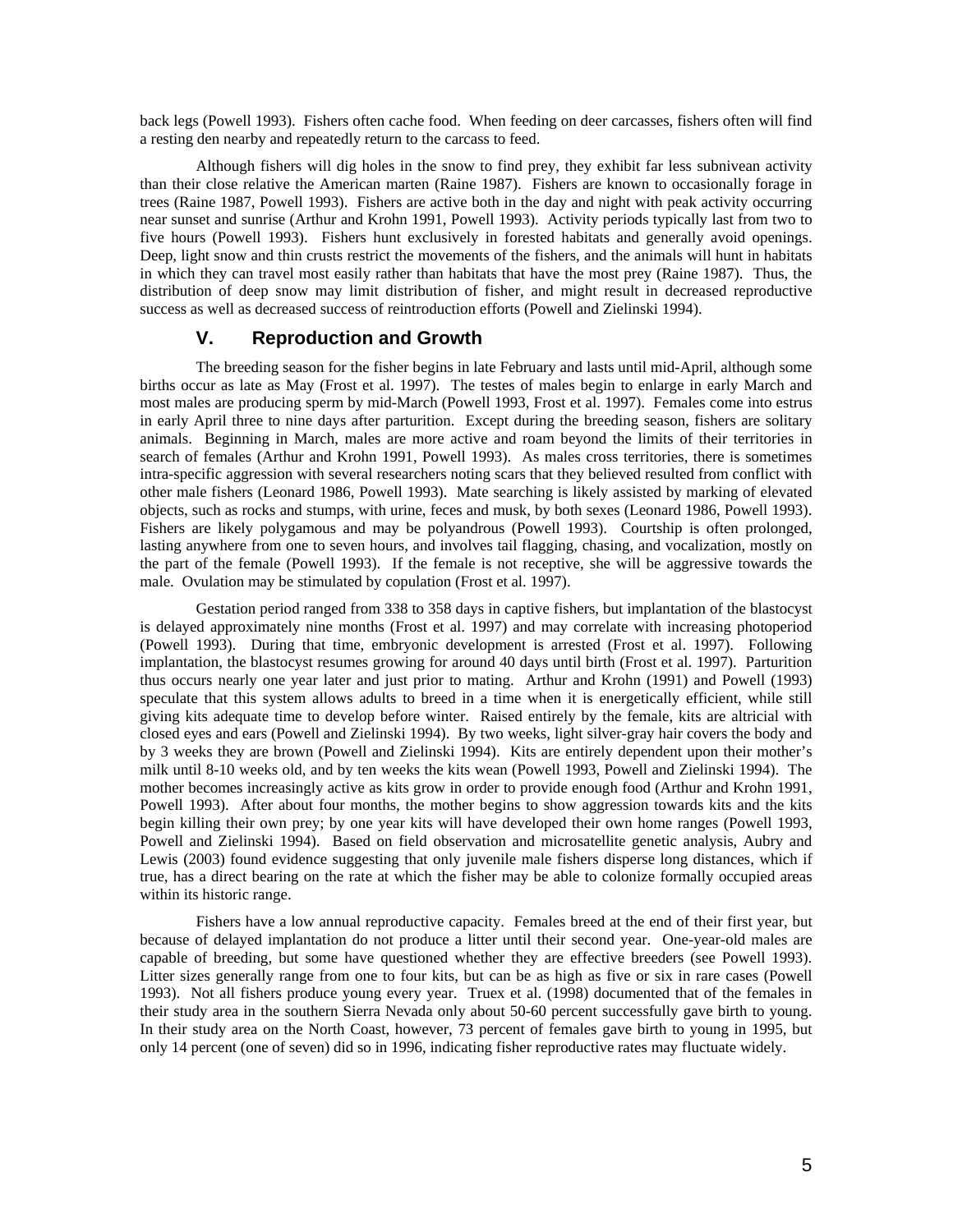# **VI. Survivorship and Mortality**

# **a. Survival Rates**

Truex et al. (1998) reported annual survival rates of Pacific fishers in three study areas in California: the Six Rivers National Forest in the North Coast Ranges, the Shasta-Trinity National Forest in the eastern Klamath Mountains, and the Sequoia National Forest in the southern Sierra Nevada range. Animals were radio-collared and followed for several years, and survival rates were estimated (1) with an index comparing individual fates to the total time all individuals were monitored, (2) by calculating the proportion of individuals living from one year to the next, and (3) by calculating Kaplan-Meier survival estimates for the southern Sierra Nevada study area. For animals with known fates, the North Coast Ranges area had the lowest relative survival index, with only 50 percent of individuals surviving over 8.3 combined-animal monitoring years. In contrast, 35 percent of individuals in the Southern Sierra study area survived over 19.3 monitoring years, and 50 percent of individuals in the Klamath study area survived over 15.7 monitoring years. However, if animals with unknown fates were included and presumed to be alive when calculating relative survival rates, the survival index was highest for the North Coast, intermediate for the Eastern Klamath, and lowest for the Southern Sierra. When annual survival estimates were pooled across years for each study area, overall survival was lowest for the Southern Sierra and highest for the North Coast.

Annual survival rates ranged from 61.2 percent, 72.9 percent, and 83.8 percent for females, and 73.3 percent, 85.5 percent, and 83.8 percent for males for the Southern Sierra, Eastern Klamath, and North Coast, respectively. Male survival rates were higher than for females. For the Southern Sierra study area, Kaplan-Meier survival rates for two time periods were 0.57 (95% CI = 0.25-0.89) and 0.60 (95% CI = 0.24-0.96) for females and 0.86 (95% CI = 0.45-1.0) and 0.71 (95% CI = 0.38-1.0) for males. Table 1 below summarizes estimates of survival rates in the three study areas. On the Eastern Klamath and Southern Sierra study areas, female survival was lower than male survival, whereas survival was equal for both sexes on the North Coast study area. Of particular concern is the relatively low survival rate of females in the Southern Sierra, an extremely small, geographically isolated population at serious risk of extirpation.

| <b>Estimation Method</b>           | North Coast | Eastern Klamath | Southern Sierra       |  |
|------------------------------------|-------------|-----------------|-----------------------|--|
| <b>Annual Proportion Surviving</b> |             |                 |                       |  |
| <b>Females</b>                     | 83.8%       | 72.9%           | 61.2%                 |  |
| Males                              | 83.8%       | 85.5%           | 73.3%                 |  |
| Kaplan-Meier                       |             |                 |                       |  |
| Females: 1994-1995                 |             |                 | 57% (0.25-0.89)       |  |
| Females: 1995-1996                 |             |                 | $60\%$ $(0.24-0.96)$  |  |
| Males: 1994-1995                   |             |                 | $0.86\%$ $(0.45-1.0)$ |  |
| Males: 1995-1996                   |             |                 | $0.71\%$ $(0.38-1.0)$ |  |

**Table 1. Annual survival rates for Pacific fisher from 1994-1996 as documented by Truex et al. (1998). Estimates based on proportion of radio-collared individuals surviving one year to the next, and Kaplan-Meier (95% Confidence Interval) estimates for animals in the southern Sierra Nevada.** 

 Recent research at the Hoopa Valley reservation has documented an overall decreasing survivorship of females that has changed the sex ratio of the population (Nichol 2006, Hoopa demographic monitoring report; undated). Adult survival on the Hoopa reservation was estimated using program MARK; mean annual survival rates were 0.56 (95% CI 0.452-0.659) for both sexes combined from 1996 to 1998 (Hoopa demographic monitoring report; undated). Female survival was 0.62 (95% CI 0.493-0.725) and male survival was 0.38 (95% CI 0.203-0.598) (Hoopa demographic monitoring report; undated). Survival estimates in 2006 were lower than survival estimates from the 1990s (Coastal Martes Working Group notes; 11 August 2006 field trip to Hoopa reservation). Sex ratio (non-juvenile) was 1 male per 2.4 females in a study conducted in 1997-1998; in 2006 the sex ratio had increased to 1 male per 0.7 females. In 2006, sex ratio of juveniles was 1:1 but became heavily male-biased by about 9 months (Coastal Martes Working Group notes; 11 August 2006 field trip to Hoopa reservation). Decreased survivorship for females and sex ratios favoring males and is a serious issue of concern regarding the long-term survival of the overall fisher population in California.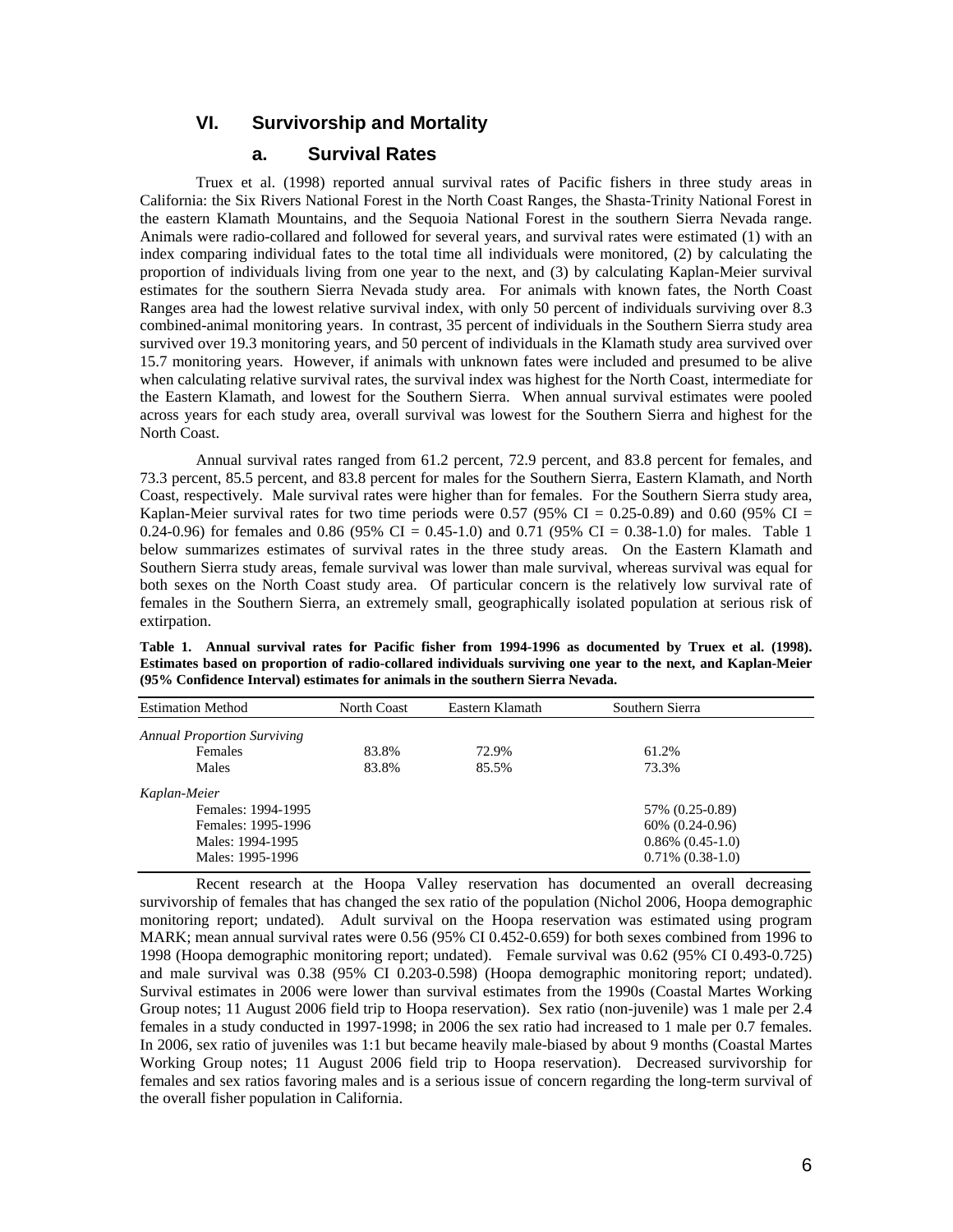#### **b. Mortality Factors**

Powell (1993) estimated that ten years may be the upper age limit for fishers. Predation and human-caused death appear to be the most important sources of mortality (Powell and Zielinski 1994, Truex et al. 1998). On the Hoopa reservation in 2007, 3 of 12 denning females were killed by predators (Coastal Martes Working Group notes; 14 June 2007). Of 16 mortalities recorded by Truex et al. (1998) where they were able to speculate a cause of death, nine were suspected to be from predation and five were suspected to be human caused, including two vehicle collisions, two cases where the collar was cut (indicating poaching), and one fisher that became trapped in a water tank and died of exposure and/or starvation. Folliard (1997) found the skeletons of eight fishers in a water tank in northwestern California, indicating that such "accidental traps" may be a substantial source of mortality. Where trapping is legal, it is a significant source of mortality. Krohn et al. (1994), for example, found that over a five-year period trapping was responsible for 94 percent of all mortality for a population of the fisher in Maine.

Vehicle collisions appear to be a particularly significant human cause of mortality for the Pacific fisher in California. Two radio-collared males in the Klamath population were killed by automobiles during a study in the 1990s (Truex et al. 1998). In Yosemite National Park, four fishers were found killed by automobiles between 1992 and 1998 (Chow personal communication to N. Greenwald). Zielinski et al. (1995 at p. 110) reported that two road-killed fishers were recovered from 1991 to 1994 in the Sierra National Forest, and that road-killed fishers are "relatively common" in the Sequoia National Forest, according to S. Anderson of the USDA Forest Service.

#### **VII. Habitat Requirements**

Studies on the habitat use of fishers in the western United States demonstrate that the fisher is strongly associated with mature and late successional forests (Aubry and Houston 1992, Buck et al. 1994, Dark 1997, Jones and Garton 1994, Mazzoni 2002, Powell and Zielinski 1994, Seglund 1995, Truex et al. 1998, Carroll et al. 1999, Campbell 2004, Zielinski et al. 2004a, 2004b). In particular, fishers are generally found in stands with high canopy closure, large trees and snags, large woody debris, large hardwoods, and multiple canopy layers. Based on an extensive review of existing studies, Buskirk and Powell (1994) concluded:

"Do American martens and fishers require particular forest types—for example, old-growth conifers for survival? We think they do. Ecological dependency has been defined in terms of viability of populations, and distributional losses of marten and fisher populations in response to habitat change provide evidence that populations require the habitats that individuals, especially reproductive adults, behaviorally prefer."

The following sections summarize results of existing studies of fisher habitat use while resting, denning, and foraging in the western United States, with particular emphasis on California.

# **a. Denning and Resting Habitat**

Denning and resting habitat is defined as the physical structures that are used by fishers for giving birth and raising kits (denning) and for resting between foraging bouts (resting), as well as the forest characteristics immediately surrounding these structures. Female fishers give birth in natal dens and subsequently move their kits to one or several maternal dens over the breeding season (Nichol 2006). All natal and maternal dens in California's fisher populations have been found in tree cavities, including one in a conifer log (Truex et al. 1998, see citations in Nichol 2006). Female fishers have been observed at resting sites away from natal dens during the breeding season (Truex et al. 1998). Fishers have at least one daily resting occasion, and usually use a different resting structure for each occasion (Zielinski et al. 2004a). Individuals appear to remember rest sites, as they have been witnessed approaching sites directly (Powell and Zielinski 1994), although Zielinski et al. (2004a) found that only 66 of 599 (11 percent) resting structures identified during a radio telemetry study in the Northern Coast Ranges and Southern Sierra Nevada were re-used. Pacific fishers have been documented utilizing tree cavities, platforms, squirrel and raptor nests, logs, rock and brush piles, and even holes in the ground as resting structures (Zielinski et al. 2004a).

*Attributes of Denning Sites* – Truex et al. (1998) defined natal and maternal dens as rest sites where kits were observed prior to juvenile dispersal. Females exhibit strong selectivity for dens, because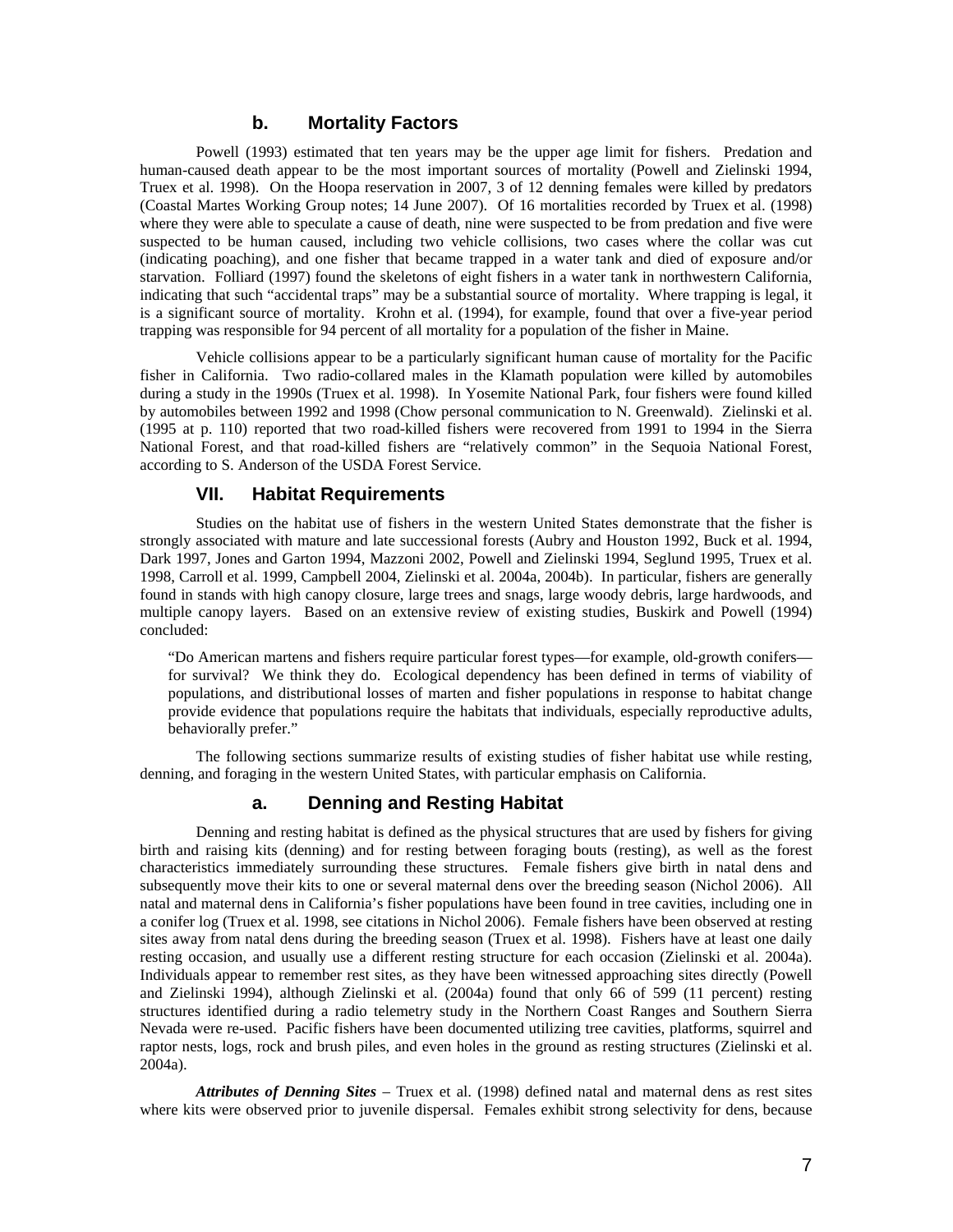they must find a suitable cavity with an entrance hole small enough to control access by males and to protect their young from predators (Zielinski et al. 2004a). Three studies have described attributes of natal and maternal denning structures for fishers in California. All dens were in cavities of very large live or dead conifer or hardwood trees, and all were standing except one white fir (*Abies concolor*) log (Table 2).

| <b>Study</b><br>Author(s)             | <b>Location</b>                                                                         | Tree species used for denning*                                                                                    | <b>Average DBH</b> of trees and/or<br>snags used for denning (cm)                                                                     |
|---------------------------------------|-----------------------------------------------------------------------------------------|-------------------------------------------------------------------------------------------------------------------|---------------------------------------------------------------------------------------------------------------------------------------|
| Truex et al.<br>1998                  | North Coast, eastern<br>Klamath, and southern<br>Sierra Nevada                          | NC: 1 CADE; 2 PSME; 1<br>QUKE, 2 ABCO (1 was log)<br>EK: 1 PIPO; 1 OUKE; 2 OUCH;<br>1 PSME<br>SSN: 3 ABCO; 2 OUKE | NC: $116.8$ for conifers; 53 for<br>hardwood<br>EK: 78 for conifer, 60 for<br>hardwoods<br>SSN: 115 for conifers; 63 for<br>hardwoods |
| Higley and<br><b>Matthews</b><br>2006 | Hoopa Valley<br>reservation, northern<br>CA.                                            | 25 LIDE; 10 PSME; 9 OUKE; 1<br><b>CULA: 1 PILA: 1 ARME</b>                                                        | 76 to 137                                                                                                                             |
| Self and<br>Callas<br>2006            | Sierra Pacific Industries<br>lands (location not<br>specified, presumed<br>northern CA) | 6 OUKE; 2 OUCH; 1 PSME                                                                                            | 47.5 ( <i>Quercus</i> spp.) to 166.4<br>(PSME)                                                                                        |

**Table 2. Natal and maternal denning sites of Pacific fishers (adapted from Nichol 2006 and Truex et al. 1998).**

\*CADE=Incense-cedar, PSME=Douglas-fir, QUKE=Black oak, ABCO=White fir, PIPO=Ponderosa pine, QUCH=live oak LIDE=Tanoak, CULA=Port Orford-cedar, PILA=sugar pine, ARME=Pacific madrone,

Hardwood trees with dens appear to be smaller on average than conifer trees with dens. Truex et al. (1998) reported that of a total of 19 denning sites, eight were in live hardwood trees, six were in live conifer trees, four were in conifer snags, and one was in a conifer log. Overall the average diameter at breast height (DBH) was 114.8 cm for conifers and 62.5 cm for hardwoods. The minimum sized conifer den tree was an 82-cm live white fir, while minimum sized hardwoods were in 40-cm live black oak and live oak. Higley and Matthews (2006) reported the average DBH for birth and pre-weaning natal den trees was 59-113 cm for hardwoods and 102-137 cm for four conifer species, and Self and Callas (2006) reported the DBH of a Douglas-fir snag den site was 166.4 cm (no information was available on average DBH of hardwood tree den sites). Interestingly, Weir and Harestad (2003) found that the average DBH of black cottonwoods in British Columbia used as fisher maternal dens was 103.1 cm, which is larger than the hardwood tree den sites reported in California.

Truex et al. (1998) described habitat conditions surrounding natal and maternal den trees. Canopy closure ranged from 70 to 100 percent, and basal area ranged from  $18.3 \text{ m}^2/\text{ha}$  (at the eastern Klamath site, around a black oak den) to  $166.3 \text{ m}^2/\text{ha}$  (around a den in a white fir snag at the North Coast site). Average basal area was 75.6 m<sup>2</sup>/ha for the North Coast sites, 62.6 m<sup>2</sup>/ha on the Southern Sierra site, and 59.8 m<sup>2</sup>/ha on the Eastern Klamath (Truex et al. 1998).

*Attributes of Resting Sites* – Resting structures protect fishers from inclement weather conditions and predators. Therefore "choosing a resting site may be among the most important choices made by fishers outside the breeding season," (Zielinski et al. 2004a at p. 476). Using radio-telemetry, Truex et al. (1998) and Zielinski et al. (2004a) found that approximately 75 percent of resting structures in the North Coast, the Eastern Klamath, and the Southern Sierra were in standing trees, and most of these were >100 cm DBH, with live trees constituting 46.4 percent of structures. These trees were significantly larger on average than the trees that were available within their home ranges (Zielinski et al. 2005a). Over 40 percent of rest sites in the Southern Sierra were in hardwoods, which was nearly twice the use of hardwoods in northern California. The authors postulated that oak ecosystems provide high-quality food for fisher prey. Mazzoni (2002) also found that black oaks and white firs were preferred resting sites, along with ponderosa pine, in the southern Sierra. While male and female fishers rested most often in trees in both regions, Zielinski et al. (2004a) and Truex et al. (1998) reported greater use of rock piles and other ground cavities in the Southern Sierra compared to Northern California. Furthermore, males used platforms more often than females, while females used snags more frequently than males. In sum, fishers most frequently rested in live trees, followed in order of importance by snags, platforms, and logs. Rock piles, subnivean sites and holes in the ground were utilized less frequently. Douglas-fir was by far the most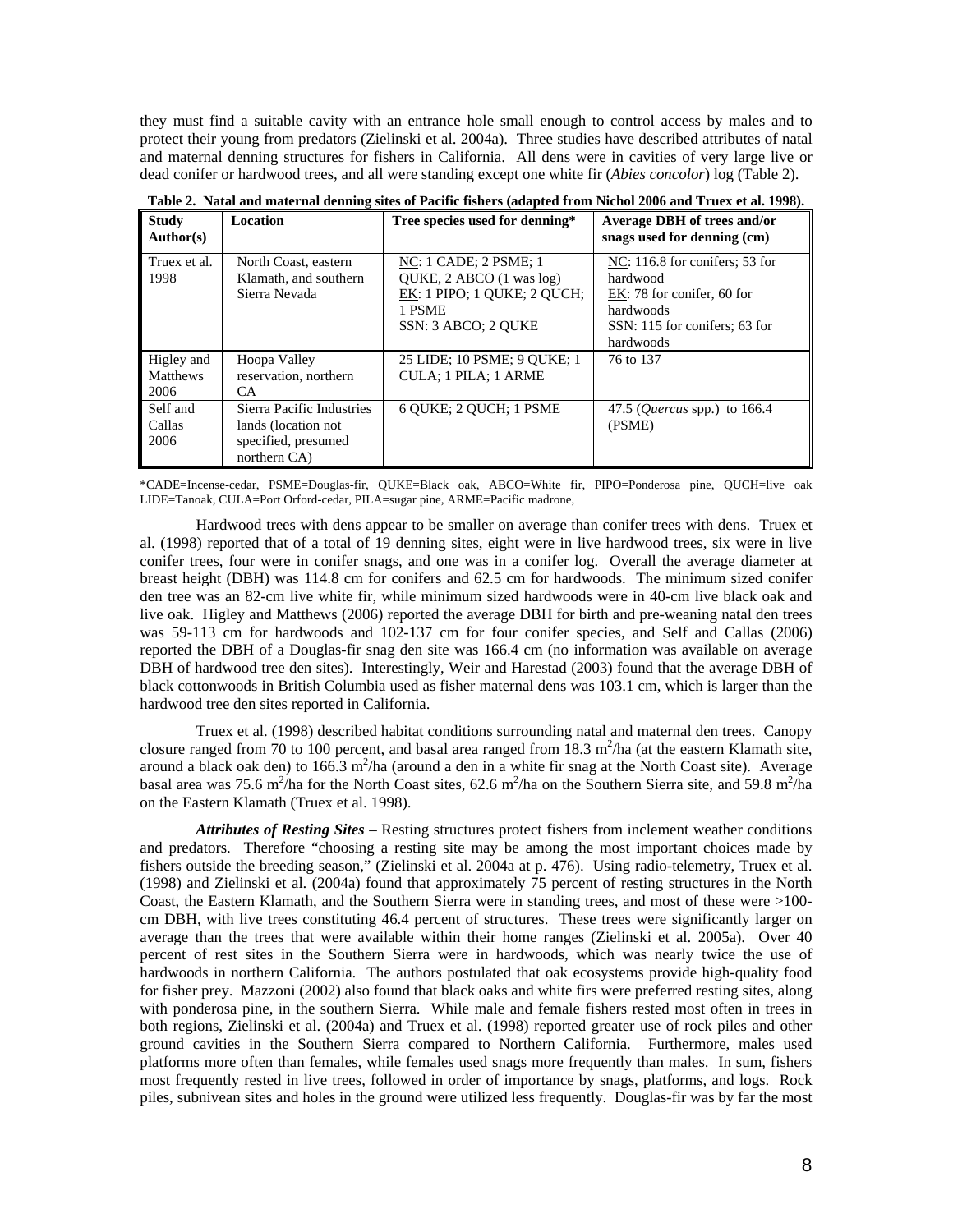common species used for resting in both northern California sites, whereas oaks and true firs were most commonly used in the southern Sierra.

The average DBH of trees and snags used by fishers for resting in numerous studies in California was 79.7 to 118.5 cm for conifers and 67.1 to 103.2 cm for hardwoods (Table 3). Approximately 80 percent of all logs used as rest sites by fishers were over 76 cm DBH. Other studies from the West Coast have found similar results (Table 3). Appropriate rest sites must be widely distributed throughout home ranges of fishers because they are typically used for only one rest or sleep (Powell and Zielinski 1994, Truex et al. 1998, Zielinski et al. 2004a).

| <b>Study Author</b>    | <b>Location</b>                                                | Average DBH of trees and/or<br>snags used for resting (cm) |
|------------------------|----------------------------------------------------------------|------------------------------------------------------------|
| Buck et al. 1983       | Northern California                                            | 114.3                                                      |
| Truex et al. 1998      | North CA Coast, eastern Klamath, and southern<br>Sierra Nevada | 98.2 for conifers; 67.1 for<br>hardwoods                   |
| Higley 1998            | Hoopa Valley reservation, northern CA                          | 110 for conifers; 74.6 for<br>hardwoods                    |
| Mazzoni 2002           | Southern Sierra Nevada                                         | 95 for snags; 116 for live trees                           |
| Weir and Harestad 2003 | Southern British Columbia                                      | 78.7 for conifers; 103.2 for<br>hardwoods                  |
| Zielinski et al. 2004a | North CA Coast, Southern Sierra Nevada                         | 118.5 for conifers; 69 for<br>hardwoods                    |

**Table 3. Average diameter of trees used for resting by Pacific fishers in several studies.** 

While the resting structure itself is assumed to be a primary attractant for a fisher, a number of environmental features in the surrounding habitat are associated with the selection of a roosting location (Zielinski et al. 2004a). Resting sites are typically located within stands dominated by late-successional forest characteristics, such as large trees and snags, coarse woody-debris, high canopy closure, and multiple canopy layers (Truex et al. 1998, Zielinski et al. 2004a). Truex et al. (1998) documented high mean canopy closure and high mean DBH of the four largest trees in stands surrounding fisher rest sites on three study areas in California (Table 4).

| <b>Stand Attribute</b>             | <b>North Coast</b> | <b>Southern Sierra</b> | Eastern Klamath   |
|------------------------------------|--------------------|------------------------|-------------------|
| <b>Mean canopy closure</b>         | 93.9%              | 92.5%                  | 88.2%             |
| Mean DBH of the four largest trees | 118.3 cm           | 89.6 cm                | $46.2 \text{ cm}$ |

**Table 4. Attributes of stands surrounding Pacific fisher rest sites as documented by Truex et al. (1998).**

Zielinski et al. (2004a) concluded that canopy cover, DBH, and slope are the most significant variables explaining the differences between fisher resting and random sites. Resting sites had significantly larger maximum DBH, higher average canopy closure and shrub canopy closure, more large snags, and steeper slopes than random sites. Conifers and hardwoods were smallest at random sites, larger in stands surrounding resting sites, and largest when used as resting structures (Zielinski et al. 2004a). Similarly, Mazzoni (2002) found that canopy cover, tree basal area, distance from water, and crown volume were the most significant indicators of fisher rest sites in the southern Sierra. In northern California, the presence of large conifer snags was also important, while in the southern Sierra, the presence of water and hardwoods was significant (Zielinski et al. 2004a). Similarly, Dark (1997) found that stands surrounding fisher rest sites have greater amounts of 50-75 percent canopy cover, fewer disjunct core areas, and more Douglas-fir than areas where fishers were not detected, and Seglund (1995) found that the fisher used rest sites with greater basal area per square meter, a higher percentage of dead and down woody debris, a greater average DBH of the four largest trees, and a greater number of vegetation layers (multiple canopy layers) on plots surrounding rest sites compared with sites where fishers were not detected. These characteristics are all typical of late-successional forests.

 The Pacific fisher is probably associated with late-successional forest conditions because these stands contain the large trees, snags, and logs used by fishers as rest or den sites (Powell and Zielinski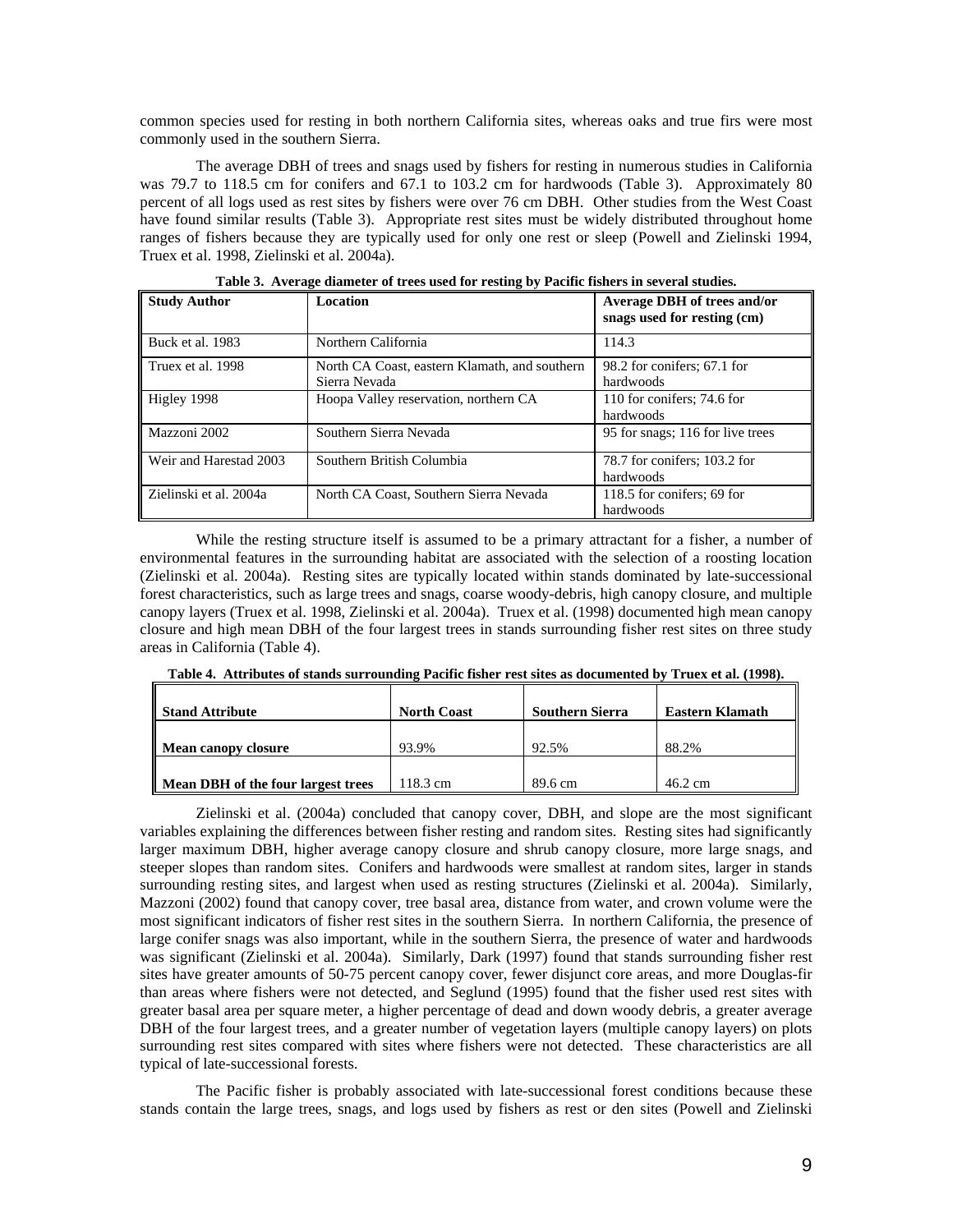1994, Truex et al. 1998, Zielinski et al. 2004a). Cavities in large old-growth trees and high canopy cover surrounding these structures likely protect fishers from hot, dry weather conditions typical of forests in California (Zielinski et al. 2004a). As outlined above, fishers generally rest in or on live trees, snags, or logs with cavities, broken tops, large limbs, mistletoe brooms, or platforms made by raptors or squirrels. These characteristics are usually only found on large, old trees. Commenting on the significance of use of large trees and snags for resting and denning to the conservation of the fisher and its habitat, Powell and Zielinski (1994) concluded:

"Large physical structures (live trees, snags, and logs) are the most frequent fisher rest sites, and these structures occur most commonly in late-successional forests. Until it is understood how these structures are used and can be managed outside their natural ecological context, the maintenance of late-successional forests will be important for the conservation of fishers."

# **b. Foraging Habitat**

Foraging habitat requirements are difficult to study because it is harder to locate moving animals and because once they are located it is difficult to determine whether or not they are simply traveling through an area or actively hunting. Despite such limitations, habitat characteristics surrounding baited track plate stations where fishers have been detected are often used as a proxy to describe foraging habitat (Powell and Zielinski 1994, Seglund 1995, Aubry et al. 1996, Carroll et al. 1999, Zielinski 1999, Dark 1997, Mazzoni 2002, Weir and Harestad 2003, Campbell 2004). Presumed foraging habitat, similar to resting and denning habitat, is often typified by characteristics associated with mature and late-successional forests (Dark 1997, Jones and Garton 1994, Zielinski 1999). Zielinski (1999) documented that fishers on the North Coast of California foraged in stands with greater basal area, a wider range of tree sizes (based on greater DBH standard deviation; this factor suggests presence of multiple canopy layers), and significantly higher canopy closure (average of 91.7 percent for sites with detections compared to 79.0 percent sites without detections) than stands where fishers were not found, and that fishers in the southern Sierra foraged in stands with higher canopy closure of trees and shrubs than stands where fishers were not found. Dark (1997) found no differences between fisher resting locations and track-plate locations, potentially indicating that fishers use late-successional habitats for all activities, including resting, traveling, and foraging. Campbell (2004) reported that microhabitats where fishers were present at baited stations in the Sierra Nevada tended to have larger conifer and hardwood trees, steeper slopes, more shrub cover, and fewer roads than areas where no fishers were detected. At the landscape level, sample units within the fisher detection area were negatively associated with precipitation, road density, and discontinuity of habitat (Campbell 2004). In contrast to Campbell (2004), Weir and Harestad (2003), in their study of radio-collared fishers in British Columbia, found that fishers avoided stands with >80 percent closure of the low shrub layer. They hypothesized that very high shrub cover may negatively affect hunting success.

 Conversely, Klug (1997) found no difference in age between stands where fishers were detected at track plate stations and where fishers were not detected, and thus found no relationship between fishers and late-successional forests in his study on private timber lands in coastal northern California. However, Klug noted that there was very little old-growth in his study area (<2 percent) and that track plate surveys are unable to detect whether or not fishers are using the area incidentally or regularly. Powell and Zielinski (1994) concluded:

"While some recent work in northern California indicates that fishers are detected in second-growth forests and in areas with sparse overhead canopy, it is not known whether these habitats are used transiently or are the basis of stable home ranges. It is unlikely that early and mid-successional forests, especially those that have resulted from timber harvest will provide the same prey resources, rest sites and den sites as more mature forests."

A number of studies have shown that fishers avoid areas with little forest cover or significant human disturbance and prefer large areas of contiguous interior forest (Dark 1997, Jones and Garton 1994, Powell 1993, Rosenberg and Raphael 1986, Carroll et al. 1999, Seglund 1995, Weir and Harestad 2003). Seglund (1995) found that a majority of fisher rest sites (83 percent) were further than 100 m from human disturbance and Dark (1997) documented that fishers used and rested in areas with less habitat fragmentation and less human activity. Rosenberg and Raphael (1986) found that presence of fishers was highly correlated with stand insularity and that they "decreased sharply in frequency of occurrence in stands <100 ha." Lastly, Freel (1991) determined, based on a review of studies, that high-quality habitat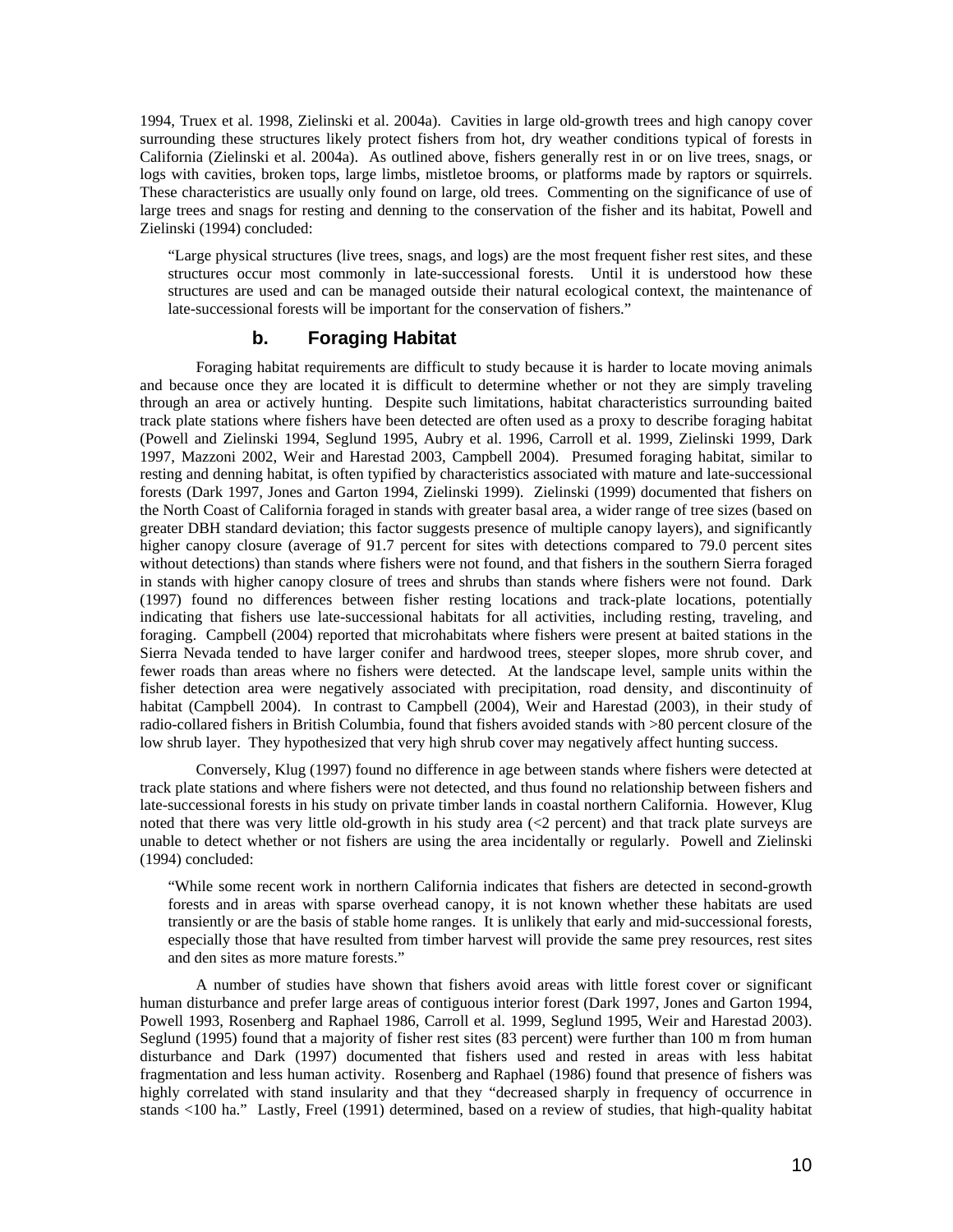was characterized by a road density less than one half mile to every square mile. Fishers probably avoid open areas because they are more vulnerable to potential predators without forest cover and because in winter open areas have deeper snow, which is believed to make travel inefficient (Krohn et al. 1997, Powell 1993, Weir and Harestad 2003). Conversely, fishers are probably associated with habitat with contiguous forest cover because this is where they find sufficient available prey and suitable resting and denning sites (Powell 1993, Powell and Zielinski 1994). The U.S. Fish and Wildlife Service's 12-month finding for a petition to list the west coast distinct population segment of the fisher; Federal Register April 8, 2004 (at p. 18774), cites literature making clear the relationship between fisher and closed canopy conditions:

"The fisher's need for overhead cover is very well-documented. Many researchers report that fishers select stands with continuous canopy cover to provide security cover from predators... Fishers may use forest patches with large trees because the overstory closure increases snow interception... Forested areas with higher density overhead cover provide the fisher increased protection from predation and lower the energetic costs of traveling between foraging sites. Fishers probably avoid open areas because in winter open areas have deeper, less supportive snow which inhibits travel … and because they are more vulnerable to potential predators without forest cover... Furthermore, preferred prey species may be more abundant or vulnerable in areas with higher canopy closure..."

Several studies have shown that fishers are associated with riparian areas (Aubry and Houston 1992, Dark 1997, Seglund 1995, Zielinski 1999, Zielinski et al. 2004a). For example, Aubry and Houston (1992) noted that many of the past sightings of the fisher in Washington State were in riparian areas or wetlands. This is probably because riparian forests are in some cases protected from logging and are generally more productive, thus having the dense canopy closure, large trees, and general structural complexity associated with fisher habitat (Dark 1997). Zielinski et al (2004a) found that proximity to water was an important variable in the resting site selection by southern Sierran fishers, possibly because fishers prefer mesic sites in this relatively dry habitat.

In sum, fishers in the western United States are habitat specialists associated with forests exhibiting late-successional characteristics, such as an abundance of large trees, snags, and logs (>100 cm DBH), multiple canopy layers, high canopy closure, and few openings (Dark 1997, Freel 1991, Powell and Zielinski 1994, Seglund 1995, Truex et al. 1998, Carroll et al. 1999, Mazzoni 2002, Zielinski et al. 2004a). In combination with their avoidance of human disturbance, this association makes the fisher highly sensitive to anthropogenic habitat loss and fragmentation related to logging, development, and other factors. Based on a survey of fisher distribution in Washington and a review of other studies, Aubry and Houston (1992) concluded:

"We predict that available habitat for fishers would be enhanced by minimizing forest fragmentation, maintaining high forest-floor structural diversity, preserving snags and live trees with dead tops, and protecting swamps and other forested wetlands."

Indeed, elimination of late-successional forest characteristics from large portions of the Sierra Nevada and Pacific Northwest (Aubry and Houston 1992, McKelvey and Johnson 1992, Morrison et al. 1991, Franklin and Fite-Kauffman 1996) has probably contributed to the significant diminution of the fisher's historic range on the West Coast (Lewis and Stinson 1998).

#### **c. Home Range**

Fishers have large home ranges, with ranges of males considerably larger than those of females (Kelly 1977, Buck et al. 1983, Truex et al. 1998, Zielinski et al. 2004b). Male and female home-range sizes in the southern Sierra, based on minimum convex polygons, averaged 2,998 ha and 528 ha, respectively, in one study (Zielinski et al. 2004b), and 2,194 ha and 1,192 ha, respectively, in another study (Mazzoni 2002). Average home-range sizes in northern California were 5,807 has for males and 1,498 ha for females (Zielinski et al. 2004b). Home-range size likely varies with quality of habitat. Truex et al. (1998) compared fisher home-range sizes in three study areas and found that they were largest in the eastern Klamath where habitat quality was generally considered poor. They concluded:

"Individuals are expected to use larger areas in poorer quality habitat and therefore to exist at lower densities. Both of these indices support the relatively lower quality of habitat on the eastern Klamath study area than the North Coast or Southern Sierra Studies."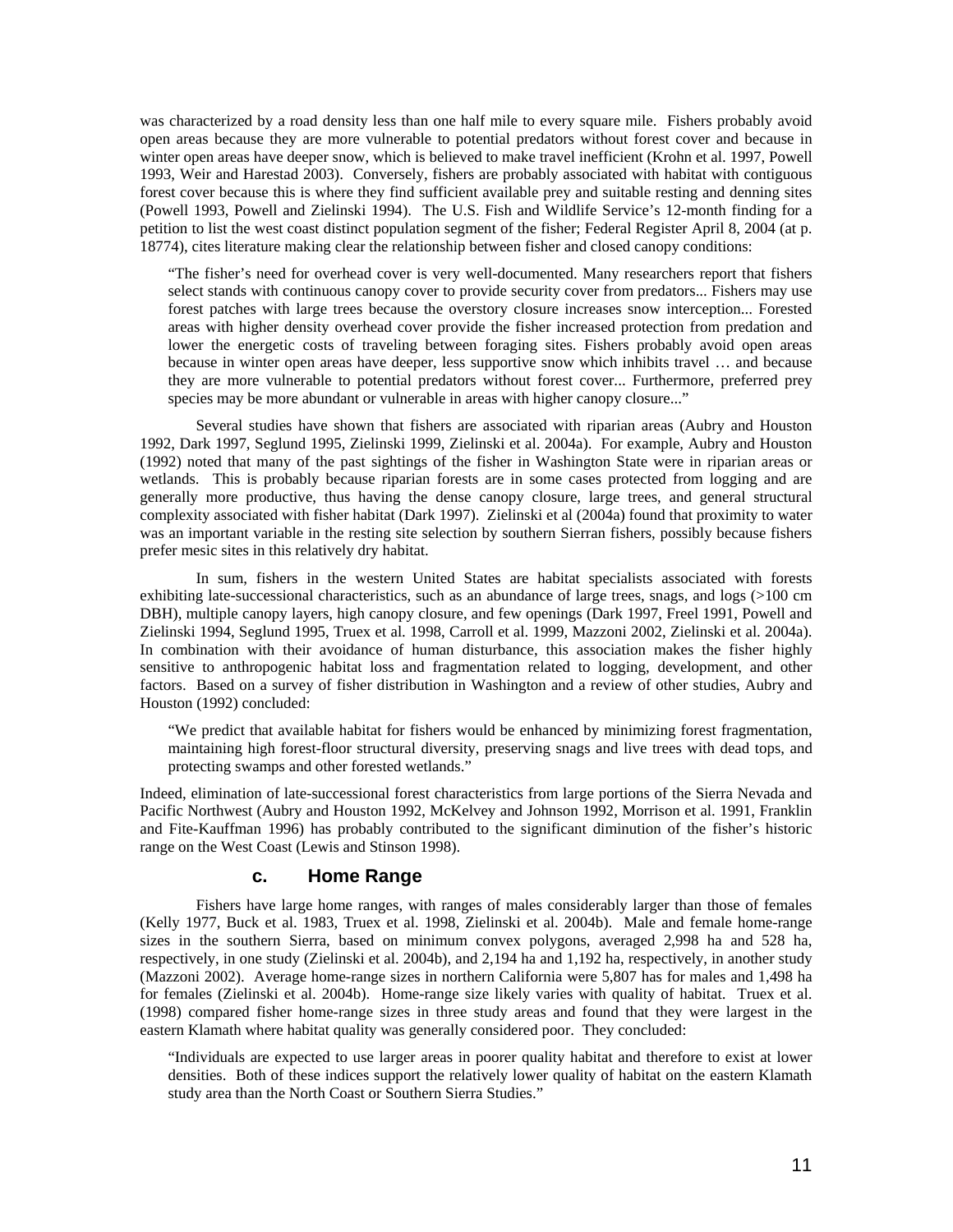High canopy closure appears to be an important feature of fisher home ranges. Zielinski et al. (2004b) found that the 66.3 percent of fisher home ranges were comprised of 60-100 percent canopy cover. However, home ranges of females included a larger proportion of the densest canopy closure class (71.1 percent of the home range) than home ranges of males.

Based on a review of eight studies of fisher home-range size, Freel (1991) determined that supporting a reproductive unit of fishers, including the home ranges of one male and two females, would require 2,428 ha (6,000 ac) in high capability habitat with 70-80 percent in mature, closed conifer forest; 3,966 ha (9,800 ac) in moderate capability habitat with 61-80 percent in mature, closed conifer forest; and 4,573 ha (11,300 ac) in low capability habitat with 50-60 percent in mature, closed conifer forest. Carroll et al. (1999) compared fisher locations with habitat variables at the scale of the stand, landscape, and region and found that habitat variables at landscape and regional scales predicted fisher distribution as well as a model incorporating fine-scale habitat attributes, potentially indicating that the fisher may be selecting habitat at the home-range scale or above. At the landscape scale, fisher distribution was strongly associated with landscapes with high levels of tree canopy cover (Carroll et al. 1999).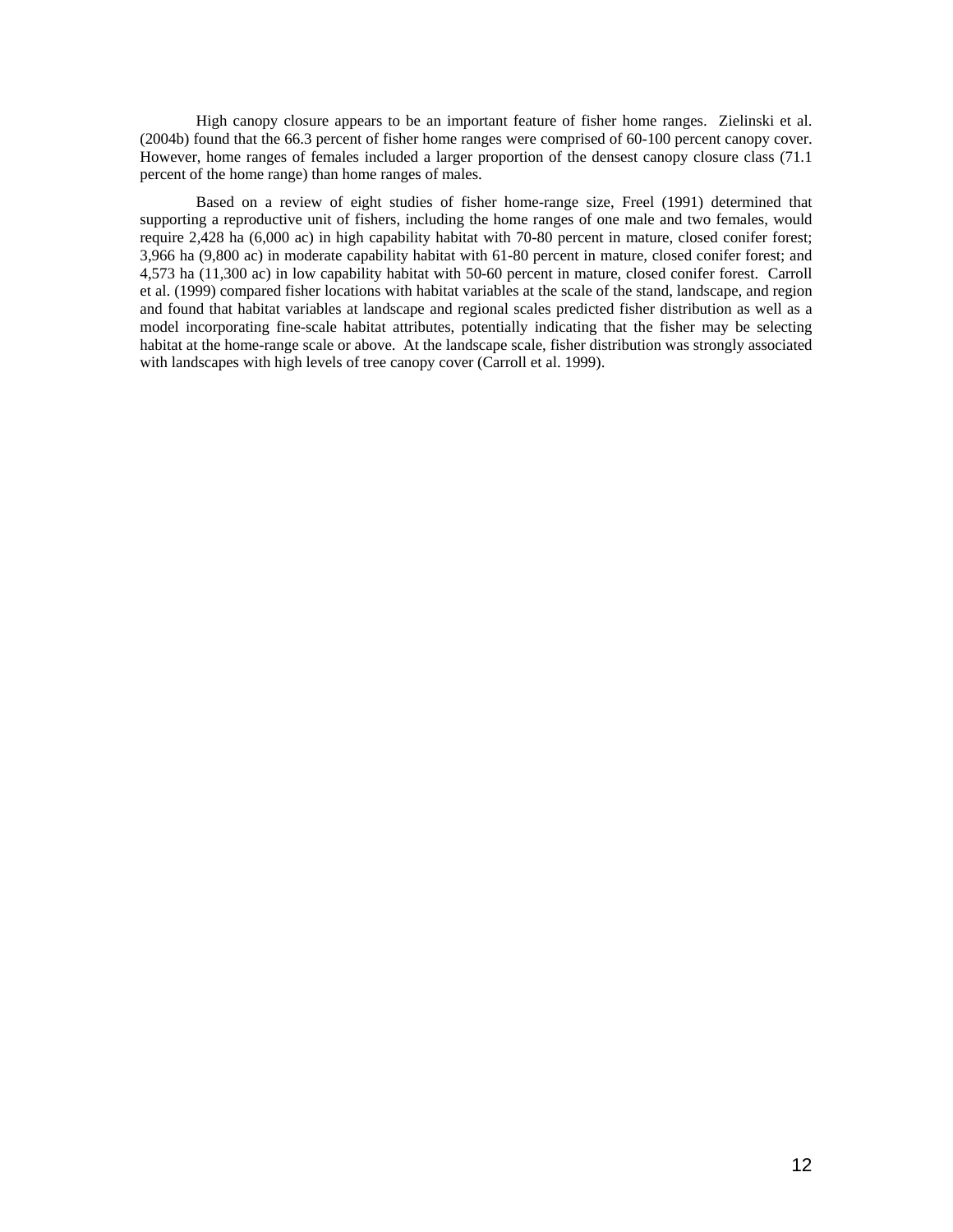#### **HISTORICAL AND CURRENT DISTRIBUTION**

In California, the fisher historically ranged throughout the Sierra Nevada from the Greenhorn Mountains in northern Kern County to the southern Cascades at Mount Shasta. From there, they ranged west into the North Coast Ranges and Klamath Mountains from Lake and Marin Counties north to the State line (Figure 1 and Grinnell et al. 1937). In the Sierra Nevada, the fisher occurs from roughly 600-2,600 m with occasional sightings up to 3,000 m (Grinnell et al. 1937, Zielinski et al. 1997a). In northern California, fishers are occasionally seen at sea level, but more commonly occur from 600-1,700 m (Grinnell et al. 1937, Zielinski et al. 1997a). The upper elevational limit of the fisher's range generally corresponds with those areas that receive significant winter snowfall, where it is believed fishers are not able to travel efficiently (Krohn et al. 1997). Throughout California, fishers occur in mixed conifer, Douglas-fir, and ponderosa pine forest types (Zielinski et al. 1997a, Zielinski et al. 2000). Based on systematic surveys conducted from 1996-1999 in forested areas of northwestern California, the Sierra Nevada and southern Cascades, Zielinski et al. (2000) determined that of all fisher detections roughly 45 percent were in the pine type, 18 percent were in the mixed conifer type, 11 percent were in the true fir type, and 25 percent were in the Douglas-fir type, according to CWHR habitat types. In addition, Beyer and Golightly (1996) detected fishers at track plate stations in the coast redwood zone, but detection ratios were lower than in other habitats. Fishers, however, were commonly detected in mixed redwood/Douglas fir forest and coastal forests comprised of Sitka spruce, red alder, and occasional coast redwood (Beyer and Golightly 1996).



**Figure 1. Map of the fisher's historic and current range in North America from Zielinski et al. (2005a).**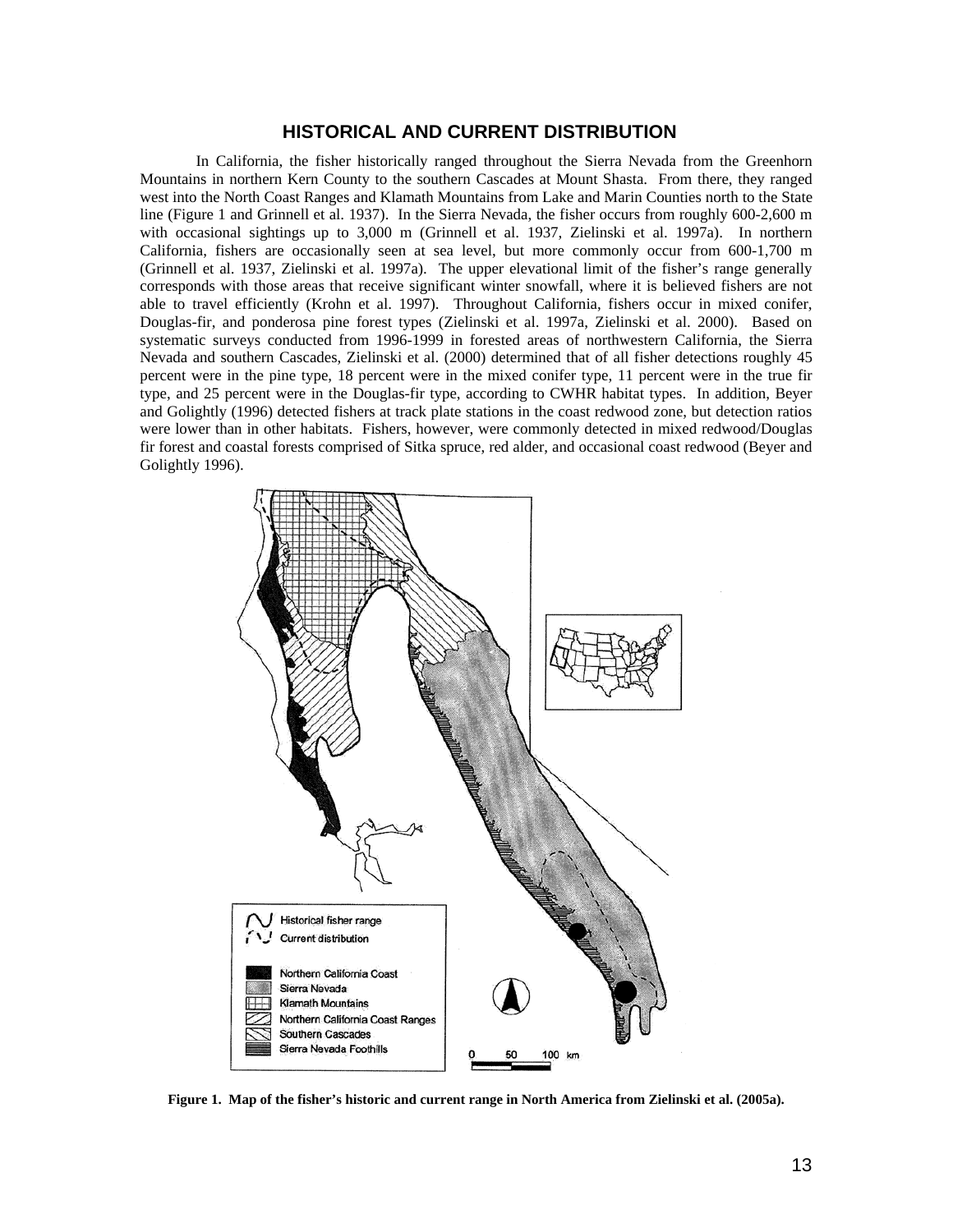The fisher's range has declined to roughly 50 percent of its historic range in California (Zielinski et al. 1997a, Zielinski et al. 2005a). In particular, researchers have failed to detect fishers north of Yosemite Park during extensive surveys using remote cameras and track plates, suggesting that the fisher is extirpated or occurs at extremely low densities in the central and northern Sierra Nevada (Figure 2; Truex et al. 1998, Zielinski et al. 1997b, 2000, 2005a, Campbell 2004). This has effectively isolated fishers in the southern Sierra Nevada from fishers in northern California by a distance of roughly 430 km (Lamberson et al. 2000, Zielinski et al. 2005a), which is more than four times greater than the observed maximum dispersal distance for fisher of 100 km (Arthur et al. 1993, York 1996).

The Sierra Nevada Forest Plan Accomplishment Monitoring Report for 2005 reported annual occupancy rates were consistently higher on the Sequoia National Forest (33.3-41.1 percent annual occupancy) than the Sierra National Forest (14.5-22.7 percent annual occupancy), and that detection rates were similar over four years: in 2002 the detection rate was 0.268, in 2003 it was 0.234, in 2004 it was 0.238, and in 2005 it was 0.248. In the last decade, detections of fisher were most common in the extreme southern Sierra, especially in Tulare County where in one study 26 of the 30 sampling units with fisher detections occurred (Zielinski et al. 2005a; Figure 2). In fact, Zielinski et al. (2005a at p. 1395) noted of all the carnivore species detected during their surveys, "the distribution of the fisher appears to have changed more than any of the species." Importantly, Zielinski et al. (2005a) further state that it is likely that the fisher population was *already reduced* by the time Grinnell et al. (1937) assessed the distribution of the species, due to a combination of extensive logging of habitat and the high price for fisher pelts. Zielinski et al. (2005a at p. 1403) stated that "the paucity of fisher records in the southern Cascades and northern Sierra Nevada may be because fishers, coveted by trappers, had already been trapped out by the time their status was first assessed." Thus, the historic fisher population was likely larger than what is considered baseline from Grinnell et al. (1937), and may not represent the distribution of fishers prior to European settlement of California. Campbell et al. (2004) and Zielinski et al. (2005a) also found that two carnivore species sympatric with the fisher are apparently extinct throughout the Sierra Nevada, and possibly the entire state: the wolverine (*Gulo gulo*) and the Sierra Nevada red fox (*Vulpes vulpes*).



**Figure 2. Distribution of historical records (left) and contemporary survey data from 1992-2002 (right) for the Pacific fisher in the Sierra Nevada. Historical range indicated by bold black line; gray dots on contemporary map are sample units where no fishers were detected; black dots represent stations with detections. From Zielinski et al. 2006.**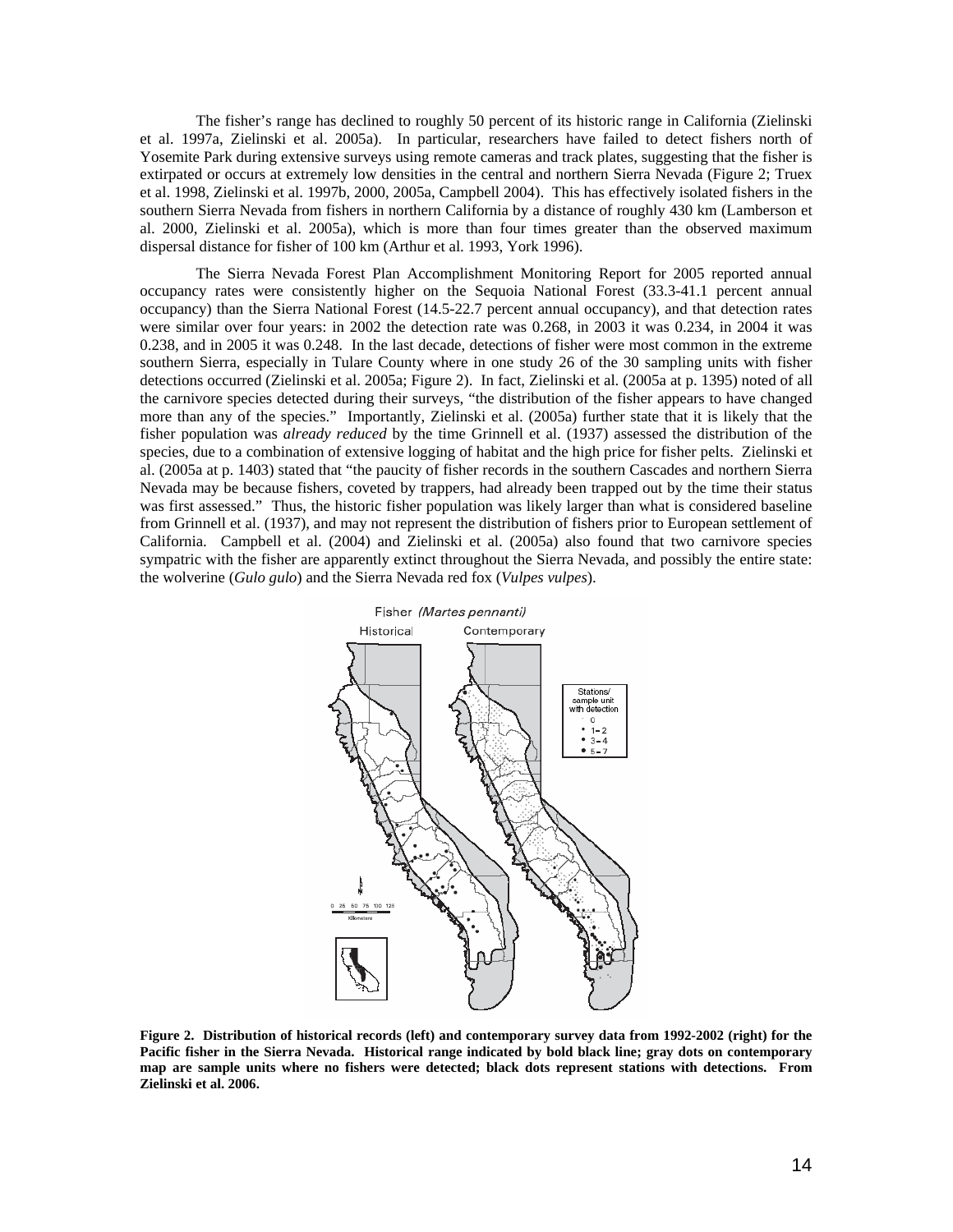Loss of the fisher from the northern Sierra Nevada was likely caused by a combination of many factors, including more than a century of logging with concurrent road building, rapid population growth, development and trapping prior to 1946 (Duane 1996a, McKelvey and Johnson 1992, Lamberson et al. 2000, Campbell 2004, Zielinski et al. 2005a). Compared with the American marten (*Martes Americana*), a congeneric, late-successional forest specialist, the fisher occurs at lower elevations putting it in greater proximity to human development and forest-altering activities (Zielinski et al. 2005a). Truex et al. (1998) conclude that "for all intents and purposes the southern Sierra is a demographically closed population." This conclusion is supported by the recent genetic work by Wisely et al. (2004), which suggests that fishers along the Pacific coast have the highest reported level of genetic structure in a mammalian carnivore. Populations from Northern California and the southern Sierra Nevada are highly differentiated, and there is little migration among populations from north to south (Wisely et al. 2004). In addition, the population south of the Kings River is thought to be almost completely isolated from populations to the north of the river (Wisely et al. 2004). In part because of its extreme isolation, the southern Sierra Nevada population is believed to be at substantial risk of extinction (Truex et al. 1998, Lamberson et al. 2000).

The distribution of fishers relative to potentially competing carnivore species is an important consideration for the recovery of the fisher into areas from which it has been extirpated. The fisher may exhibit significant ecological overlap with competing carnivores due to its large home-range size and generalist diet (Campbell 2004). In an intensive survey of mammalian carnivores in the central and southern Sierra Nevada conducted from 1996-1998, Campbell (2004) found that striped skunk and gray fox – two species similar in size to fishers – were detected much less frequently in the area where fishers persist, and much more frequently in the central Sierra Nevada where fishers have been extirpated. The author stated (at p.41) that "areas where mature forest is less abundant would tend to favor more generalist species such as the striped skunk, opossum, and gray fox, all of which occur more frequently at sites in the northern portion of the study area where fishers are absent." Campbell also cautioned that competition with resident carnivores, together with the degradation of late-seral forests due to logging, roads, and development, may be hindering recolonization of the northern Sierra Nevada by fishers.

In northwestern California, the range of the Pacific fisher has contracted northward and now extends only as far south as northern Mendocino County (Zielinski et al. 2005a). In 2000, surveys conducted on the Mendocino National Forest in conjunction with planned timber harvest activities found fishers at a northern site but not at a southern site (Weinberg and Paul 2007). The surveyors speculated that the differences in occupancy may be due to several factors, such as differences in annual precipitation between sites, or because the southern site may be south of the range of large, contiguous blocks of suitable habitat that occurs at the northern, higher-elevation watersheds of the Mendocino National Forest. Moreover, the southern site contained a popular, heavily-used motocross trail network that may have caused fishers to abandon the area (Weinberg and Paul 2007). Surveys in Jackson State Forest in 2006 found no detections (Coastal Martes Working Group notes; 4 October 2006).

Fishers in California are also almost certainly isolated from the larger continental population. Extensive survey and sighting information strongly indicates that the fisher has been extirpated from extensive portions of Oregon and Washington (Aubry and Houston 1992, Aubry et al. 1996, Lewis and Stinson 1998), isolating the remaining populations in northwestern California, the southern Sierra Nevada, and southern Oregon from those in central British Columbia and the Rocky Mountains by at least 800- 1,000 km. Although evidence indicates that scattered individual fishers may occur in Washington, it is unlikely that these individuals could facilitate genetic exchange between remaining fisher populations in California and Oregon and the larger continental population. Microsatellite and mitochondrial DNA studies of fisher populations along the west coast support this assumption (Drew et al. 2003, Aubry and Lewis 2003, Wisely et al. 2004). All California fisher populations are differentiated mitochondrially from each other, and from other populations in southern Oregon and British Columbia (Drew et al 2003). More interestingly, there has been no genetic exchange between the population in Oregon's Siskiyou Mountains and the introduced population in the southern Oregon Cascade mountains (Aubry and Lewis 2003, Wisely et al. 2004), suggesting that there is not enough suitable habitat between these two populations to facilitate dispersal.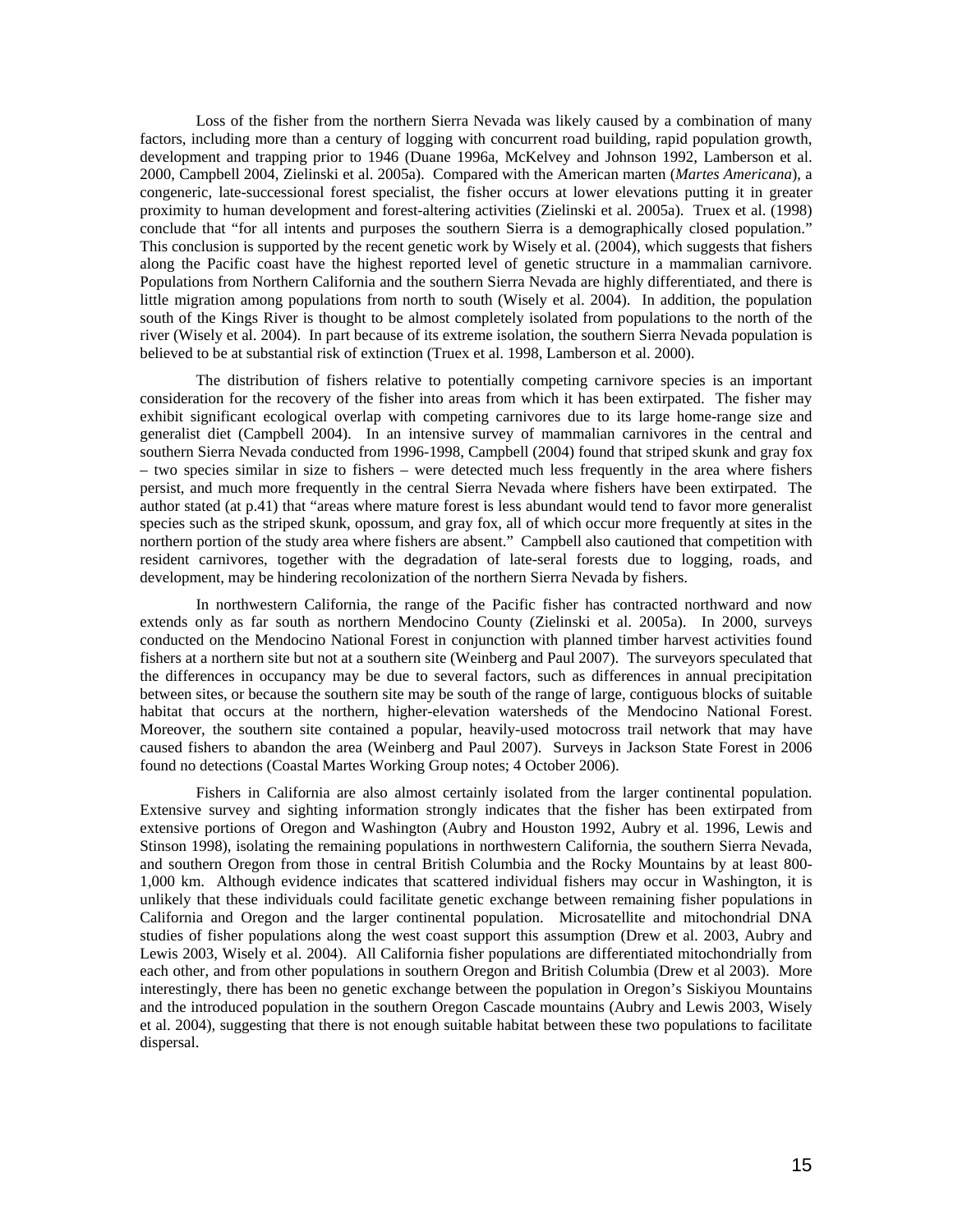# **ABUNDANCE AND POPULATION TRENDS**

Four studies of fisher demography in California have been conducted, including one study of the southern Sierra Nevada population and three of the northern California populations – in the Northern Coastal Range and in the Eastern Klamath (Truex et al. 1998) and on the Hoopa Indian Reservation (Hoopa demographic monitoring report; undated). These studies utilized radio-collared fishers to study reproduction, survival, and habitat use. In addition, the Forest Service began conducting monitoring of fisher populations in the Sierra Nevada in 2002, including intensive sampling on Sierra and Sequoia National Forests designed to monitor population trend, and less intensive sampling at sites in the central and northern Sierra (the area assumed to be unoccupied by fisher) focused on documenting population expansion (USDA 2006). The basic monitoring objective is to detect 20 percent declines in population abundance and habitat across the Sierra Nevada. These Forest Service survey detections were used to generate a population estimate of the southern Sierra population (Spencer et al. 2007). Although these studies have only begun to gain insight into fisher population ecology, preliminary estimates of mortality and survival indicate that remaining Pacific fisher populations, particularly in the southern Sierra, are at significant risk of extinction.

Overall, the abundance of Pacific fisher in the southwestern Oregon-northwestern California population is estimated to be fewer than 750 individuals (Nichol 2006). The southern Sierra Nevada population is estimated to contain about 100 to 500 individuals (Lamberson et al. 2000) with potentially 50 remaining females. Given that the northern California population estimate includes animals in southwestern Oregon as well, the extant Pacific fisher population in California probably numbers a maximum of 1,250 individuals, but could potentially be as low as 850 or less.

# **I. Southern Sierra Nevada Population**

Several factors place the fisher population in the southern Sierra at serious risk of extinction, including isolation, small population size, demographic and environmental stochasticity, low reproductive capacity, and ongoing habitat loss (Truex et al. 1998, Lamberson et al. 2000). As noted above, this population is isolated from others by approximately 430 km and as a result, there is a low probability that it could be rescued through migration of individuals from other populations were it to decline further because of demographic stochasticity, catastrophes, or other factors. Truex et al. (1998) conclude:

"Recolonization of the central and northern Sierra Nevada may be the only way to prevent fisher extinction in the isolated southern Sierra Nevada population."

 Further, without immigration the southern Sierra population may be susceptible to inbreeding depression. Indeed, genetic studies using mitochondrial DNA sequencing and nuclear DNA fingerprinting indicate dangerously low genetic variability in southern Sierra Nevada fishers (Drew et al. 2003, Wisely et al. 2004).

In addition to being isolated, the southern Sierra Nevada population is extremely small, including probably no less than 100 individuals, but almost certainly fewer than 360 (Lamberson et al. 2000, Spencer et al. 2007). Spencer et al. (2007) recently used three habitat-based approaches to generate estimates of fisher population size in the southern Sierra. The first approach was to extrapolate fisher density estimates (derived from ground surveys from one area) over the entire southern Sierra area predicted to be suitable based on habitat models from existing literature. The only available density estimate was from the Kings River Project study area, which documented a total density of  $10-13$  fishers per  $100 \text{ km}^2$ . This method generated an estimate of 57-86 adult females and 285-370 total fishers throughout the region south of the Merced River. Another approach used by Spencer et al. (2007) was to use sampling theory to calculate annual fisher occupancy rates from regional surveys, adjusted for detectability and total number of fishers detected at each sample unit, to estimate a total population size. Sampling theory yielded an estimate of 160-250 total adult and subadult fishers in the study area. A third approach taken by Spencer et al. (2007) involved inputting parameters derived from previous fisher population modeling studies into the spatially explicit population model PATCH to estimate carrying capacity (equilibrium population size and distribution) of fishers in occupied areas and to identify potential source, sink, and expansion areas. PATCH combines birth, death, and dispersal rates and territory size with spatially explicit habitat values to model territory occupancy by females over time. This method estimated that the currently occupied habitat areas in the southern Sierra Nevada can support approximately 71-147 adult females. The range for adult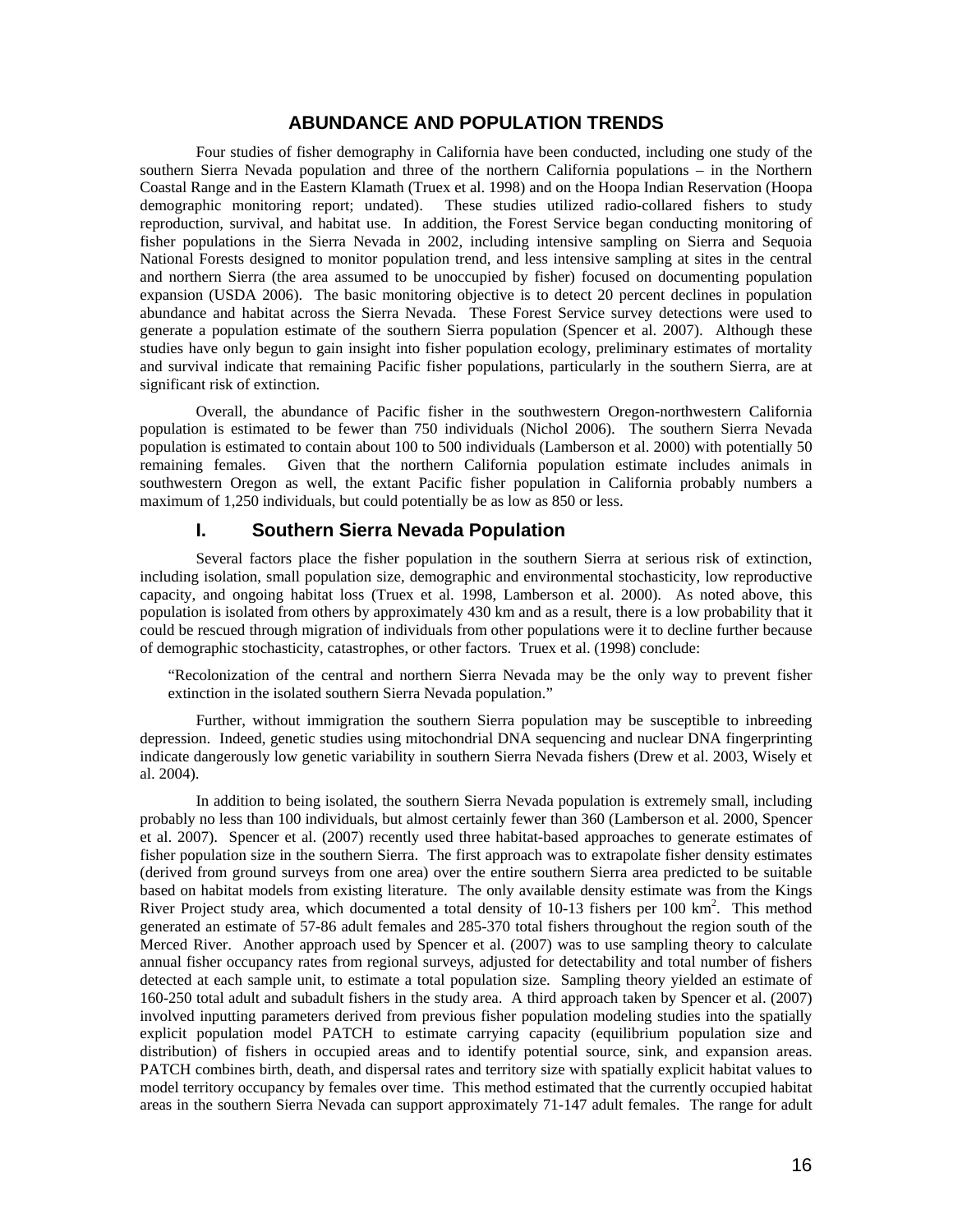female fishers was based on a minimum number of females at equilibrium using a 1,200-ha territory size, up to the maximum number of females using an 860-ha territory size. Based on a 1:1 sex ratio, Spencer et al. (2007) then estimated a population size of about 142-294 total adult fishers, and accounting for subadult animals provide an approximate estimate of 220-360 total fishers. However, the authors note that a 1:1 sex ratios is potentially too large: research on the Kings River Project study area documented a sex ratio of 4 males:6 females, and Dr. Reginald Barrett estimated that there were likely 2-3 territorial females per male because male territories average about 3 times larger than females and males of polygamous species experience greater mortality than females (Spencer et al. 2007). Spencer et al. (2007 at p. 38-39) noted that "equilibrium population size for fishers in the southern Sierra Nevada south of the Merced River [based on current habitat suitability models] is *no more* than about 294 adults, and all things considered, is more likely in the range of 150 to 250 individuals." Spencer et al. (2007 at p. xxii) concluded that:

 "*the fisher population in the southern Sierra Nevada (ignoring juveniles) is between 160 and 360 total individuals (and probably less than 300). Of these, about 57 to 147 (and probably less than 120) are adult females, which comprise the most important class for sustaining a population*." Emphasis in original.

The PATCH approach also identified areas that might support important high-quality core habitats, critical landscape linkages, or movement corridors. Potential source habitats were well-distributed in larger, more contiguous areas of high-value habitat, and sink habitats tended to be in more peripheral and isolated habitat areas (Spencer et al. 2007).

Generally, a population size of 500 breeding pairs composed of 2,000-3,000 individuals is considered the absolute minimum to maintain population viability (Lande and Barrowclough 1987, Lande 1993). Populations well below this minimum, like the southern Sierra fisher population, are at risk of extinction solely from demographic and environmental stochasticity, independent of deterministic factors, such as anthropogenic habitat loss. Random fluctuations in gender ratio, fecundity or mortality; inbreeding depression; and/or droughts, cold weather, heavy snow years, and other temporal environmental changes can lead to declines that in small populations result in rapid extinction. These factors present very real threats to the long-term survival of the isolated southern Sierra fisher population (Lamberson et al. 2000). Catastrophes, such as severe storms or disease epidemics, magnify risk of extinction further (Schaffer 1987, Lande 1993). Indeed, Spencer et al. (2007 at p. 41) stated that "given that this small population does not experience immigration from other regions, it is at risk of extirpation by a variety of stochastic influences, and likely needs to grow to avoid extinction."

Although little is known about fisher demography, what is known is a cause for serious concern. Fishers have very low reproductive capacity. After two years of age they generally produce only one to four kits per year and only a portion of all females breed (Powell 1993, Truex et al. 1998, Lamberson et al. 2000). Low fecundity means that fisher populations are slow to recover from population declines, further increasing risk of extinction. Of even greater concern, Truex et al. (1998) documented that adult female fishers in the southern Sierra Nevada have a very low annual survival rate, which from 1994-1996 was 61.2 percent. Of all demographic parameters, female survival has been shown to be the most important single factor determining fisher population stability (Truex et al. 1998, Lamberson et al. 2000). If high female mortality continues, it is unlikely that the fisher will persist in the southern Sierra Nevada and indeed Truex et al. (1998) conclude "high annual mortality rates raise concerns about the long-term viability of this population."

Lamberson et al. (2000) used a deterministic, Leslie stage-based matrix model to gauge risk of extinction for the southern Sierra Nevada population of the fisher and found that the population has a very high likelihood of extinction given reasonable assumptions with respect to demographic parameters. They concluded:

"In our model population growth only occurs when parameter combinations are extremely optimistic and likely unrealistic: if female survival and fecundity are high, other parameters can be relaxed to medium or low values. If female survival and fecundity are medium and all other parameters high, a steady decline toward extinction occurs."

 At this time, all evidence indicates that female survival and fecundity are not high and thus the southern Sierra population of the fisher has a very high probability of extinction over a relatively short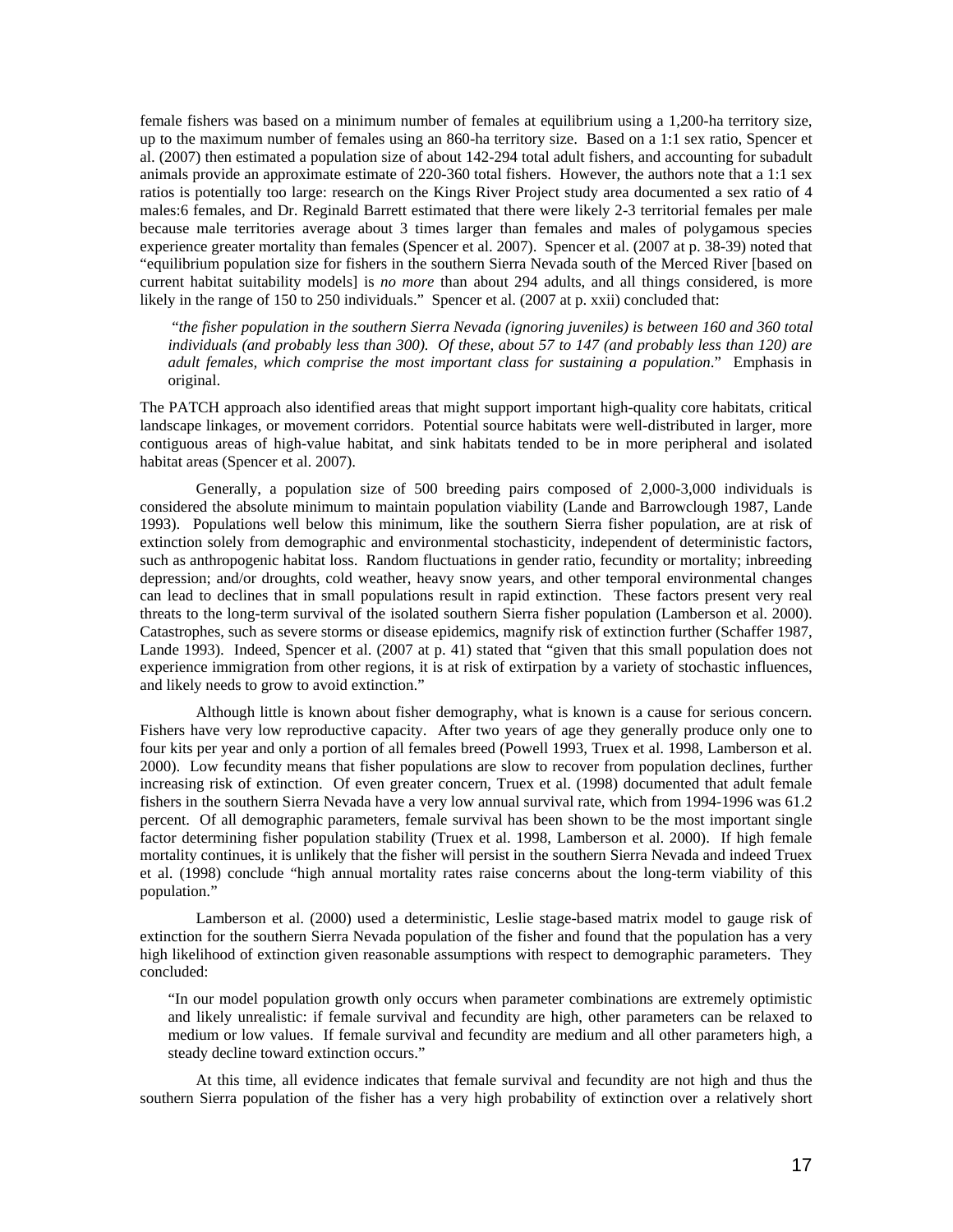period of time (10-50 years). Further, the model used by Lamberson et al. (2000) assumes there is no demographic stochasticity and that the environment is stable, and does not consider potential loss of fitness associated with loss of genetic variability (Brook et al. 2002). All of these factors would tend to make population predictions more dire (Lamberson et al. 2000). In particular, changes to the environment from further habitat loss and fragmentation due to logging, road building, and urban development are likely to cause additional population declines, bringing the fisher closer to extinction. Truex et al. (1998) concluded:

"High natural mortality rates and altered forest structures are risk factors that are compounded by the fact that fishers in the southern Sierra Nevada are separated from those in northern California by a distance of at least 400 km. Thus, the population will probably receive no immigrants to augment its genetic diversity or to rescue it from random events that could lead to its extirpation. Special consideration should be given to the effects of all land management activities on the short and longterm viability of this isolated population."

# **II. Northern California Population**

Three studies of fisher demography have been conducted in northern California—one in the Northern California Coast Ranges (North Coast Study) on the Six Rivers National Forest (1992-1997), another in the eastern Klamath Mountains on the Shasta-Trinity National Forest (1992-2000) (Truex et al. 1998), and a third on the Hoopa Indian Reservation (Hoopa demographic monitoring report; undated). These studies indicate that fisher mortality may be high in northern California and suggest that continuing habitat loss and fragmentation may be harming the existing population. In addition, the northern California population is isolated from fisher populations in the rest of North America and small enough that inbreeding and population viability may be serious problems.

One recent estimate for the northern California population is <750 individuals (Nichol 2006). Similar to the southern Sierra, the small size of the northern California population is cause for concern, particularly considering that the population is isolated from the larger continental population, has high female mortality, and continues to experience habitat loss (Truex et al. 1998).

Because of loss of the fisher from most of Oregon and Washington, fishers in northern California are reproductively isolated from fishers in the rest of North America. This isolation precludes genetic interchange, increasing the vulnerability of the northern California population. Drew et al. (2003) documented that fishers in California already have lower genetic diversity than other populations in North America. Lower genetic diversity could be associated with adaptation to local conditions, but is more likely the result of reduction of population numbers with habitat loss (Drew et al. 2003), and may be resulting in reduced population fitness. Furthermore, isolation makes it unlikely that in the event of population decline, immigration from other populations could temporarily augment the population, rescuing it from extinction.

Vulnerability of the northern California fisher population is exacerbated by relatively high mortality rates, particularly among females. Research at the Hoopa Valley reservation has documented an overall decreasing survivorship of females that has changed the sex ratio of the population (Nichol 2006, Hoopa demographic monitoring report; undated). Truex et al. (1998), for example, concluded: "the higher female than male mortality rates, across all three study areas, raises concern." On the North Coast study area, survival rates pooled across years were 83.8 percent for both females and males (Truex et al. 1998). If fishers with unknown fates were included, however, survival rates were considerably lower. Using the effort-based method, the survival index was 50 percent individual survival over 8.3 animal monitoring years (Truex et al. 1998). On the Eastern Klamath study area, survival rates pooled across years were 72.9 percent for females and 85.5 percent for males (Truex et al. 1998). Although population growth rates have not been modeled, high female mortality in combination with low and highly variable observed fecundity rates (Truex et al. 1998) indicate that fisher populations in northern California are probably declining or will do so in the future. Significantly, humans were the cause of half of the known mortalities in northern California in this study, including two fatalities to collision with automobiles and two from hunters.

There is additional evidence of recent fisher population declines in northern California based on intensive mark-recapture research on the Hoopa Indian Reservation. From 1996-1998, trap success on the reservation was 12 percent, but in the same area in 2004-2006 trap success was only 5 percent (see Nichol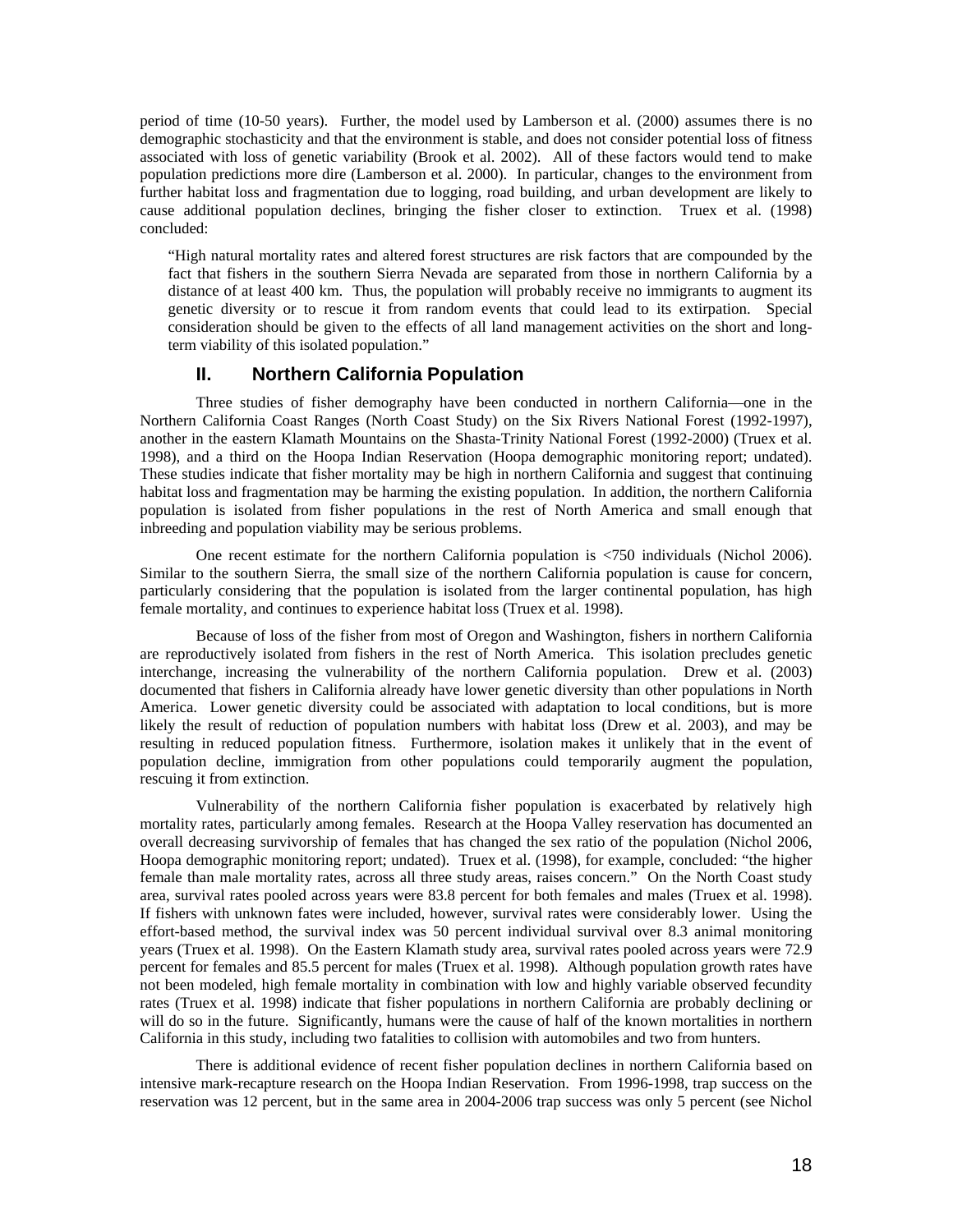2006). In 2007, the reservation documented that 3 of 12 denning females were killed by predators and an additional 3 failed reproduction, possibly due to weather. Moreover, camera stations have demonstrated that fishers per  $km^2$  decreased from 0.35-0.58 in 1997 to 0.16-0.17 in 2005 (Coastal Martes Working Group notes; 14 June 2006).

Finally, the northern California fisher population is vulnerable to past and continued loss of habitat from logging. Logging, for example, is believed to be the cause of lower fisher densities, larger home ranges, low capture rates, and a high proportion of juveniles in the population in the Eastern Klamath study area (Truex et al. 1998). Truex et al. (1998) concluded:

"Fishers appear to exist in poorer quality habitat in this region than in the others… Some of the differences may be climatic; inland forests receive less moisture and therefore have lower productivity than coastal forests. However, it is clear from the history of timber harvest, and by aerial examination of the three study areas, that the eastern Klamath area has been subjected to more timber harvest—and more by clearcutting—than the other two areas."

If Truex et al. (1998) are correct that low fisher densities in the eastern Klamath relate to logging, continued habitat loss from logging and development may push the population below a sustainable density, whereby Allee effects and demographic stochasticity lead to additional loss of range in California. This would further isolate the two California populations from each other. Moreover, loss of fishers from substantial portions of Oregon and all of Washington in part because of logging (Powell and Zielinski 1994) provides an indication that with continued logging the fisher in northern California is at serious risk.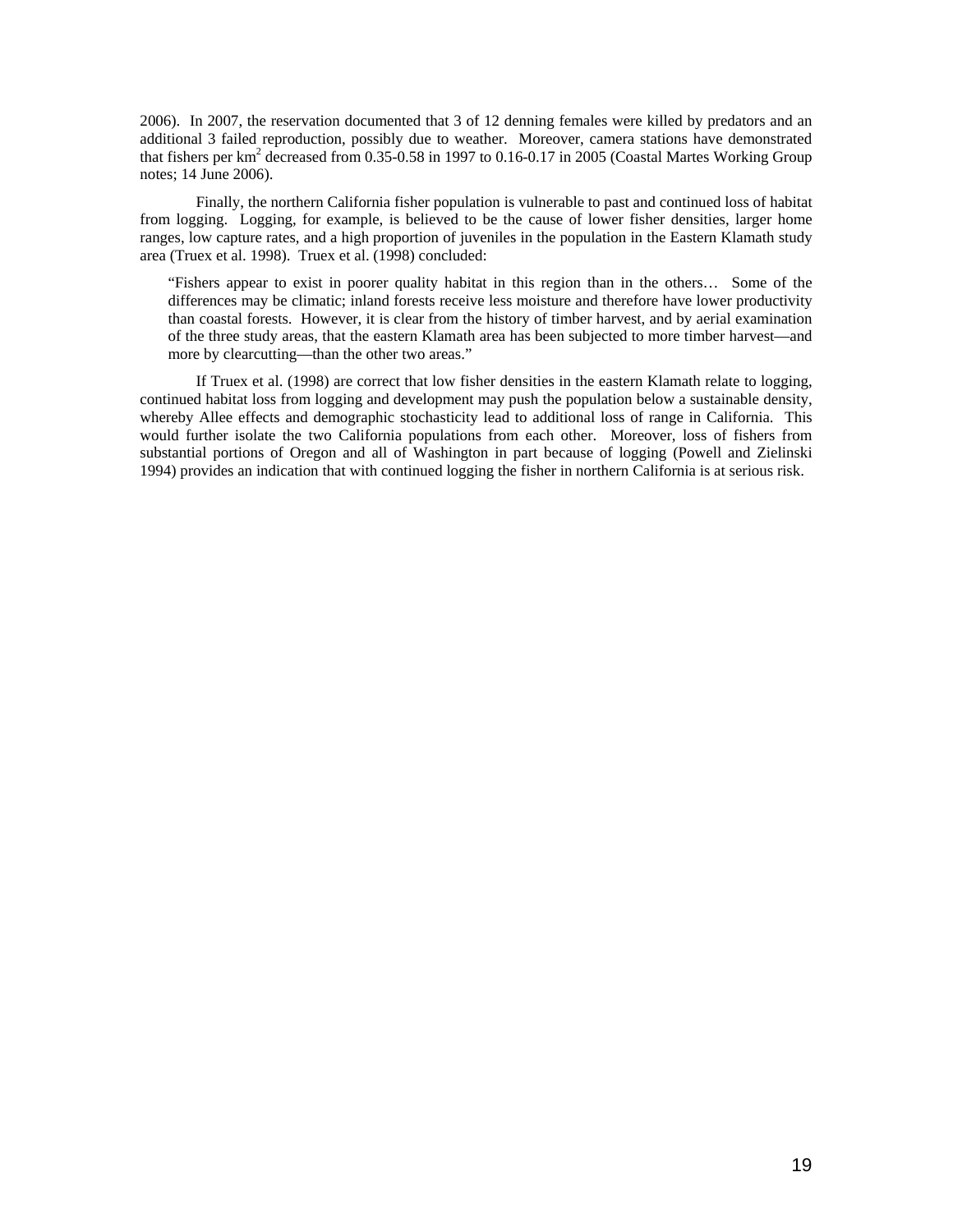# **NATURE, DEGREE, AND IMMEDIACY OF THREAT**

# **I. Timber Harvest**

Logging is believed to be one of the primary causes of fisher decline across the United States (Powell 1993) and is probably one of the main reasons Pacific fishers have not recovered in Washington, Oregon, and portions of California (Aubry and Houston 1992, Lewis and Stinson 1998, Truex et al. 1998, Carroll et al. 1999, Campbell 2004, Zielinski et al. 2004a). Moreover, existing and planned timber harvests on both public (Truex and Zielinski 2005) and private (Carroll et al. 1999) lands may further degrade suitable fisher habitat. The following sections detail the method, extent, and probable effect on the fisher and its habitat of logging in the different portions of its California range. In particular, we summarize data from several studies that estimated decline of late-successional and old-growth forests (Morrison et al. 1991, USDI 1990, Bolsinger and Waddell 1993, FEMAT 1993, Franklin and Fites-Kaufmann 1996, Beardsley et al. 1999, Zielinski et al. 2005a). Although fisher undoubtedly can be found in areas not classified as late-successional forest, numerous studies confirm that fishers are strongly associated with unfragmented forests with late-successional characteristics (e.g. Seglund 1996, Dark 1998, Truex et al. 1998). Thus, we have cited studies demonstrating decline of late-successional forests not as an exact measure of loss of fisher habitat, but instead as an indicator of severity of loss of fisher habitat. USDI (1990) took a similar approach in determining threatened status for the northern spotted owl (*Strix occidentalis caurina*), citing studies of old-growth forest decline as evidence of loss of habitat, while also acknowledging:

"Current surveys and inventories have shown that while northern spotted owls are not found in all oldgrowth forests, nor exclusively in old-growth forests, they are overwhelmingly associated with forests of this age and structure."

Based on references cited herein, the above statement similarly applies to the fisher.

# **a. Sierra Nevada**

Logging in the Sierra Nevada has resulted in substantial declines in late-successional forests and removal of key components of fisher habitat, including large trees, snags, and downed logs, multi-layered canopies, and high canopy closure, from large portions of the landscape (McKelvey and Johnston 1992, Franklin and Fites-Kaufman 1996, Beardsley et al. 1999, Zielinski et al. 2005a). Removal of these components from Sierra Nevada forests has resulted in loss and fragmentation of fisher habitat, particularly in the northern Sierra Nevada where the fisher appears to be extirpated.

Sierra Nevada forests include extensive areas of both private and federal lands, including seven National Forests in the historical range of the fisher (Lassen, Plumas, Tahoe, Eldorado, Stanislaus, Sierra and Sequoia). Approximately 28 percent of the fisher's historic range in the Sierra Nevada is in private ownership (California GAP Analysis Project 1997). Over 50 percent of the private lands capable of providing the mature coniferous forests preferred by fishers as habitat, however, are industrial timberlands (PRIME California Inventory Data 1997).

Unlike the Pacific Northwest, where the majority of logging was accomplished through clearcutting, logging method has varied in the Sierra Nevada, including clearcut, selection, high-grade, salvage, shelterwood, seed tree, and overstory removal methods (Verner et al. 1992). The effect of these cutting metheds, however, has been largely the same—the removal of late-successional forest conditions from large portions of the landscape. Verner et al. (1992) concluded:

"Clearcut, seed-tree, and shelterwood cutting techniques all have the same goal: produce even-aged stands. In this regard seed-tree and shelterwood systems can generally be thought of as two-stage (sometimes three-stage) clearcuts. In all of these cutting systems, the original stand will be totally removed before the new stand is scheduled to be cut."

Similarly, on past selective cutting, Verner et al. (1992) concluded:

"'Selective' harvest in the Sierra Nevada has, in the past, primarily targeted the large trees. This system sometimes called 'pick and pluck,' will not produce the simple, even-aged structures that characterize clearcutting techniques, but its effect on the presence of large, old trees is similar."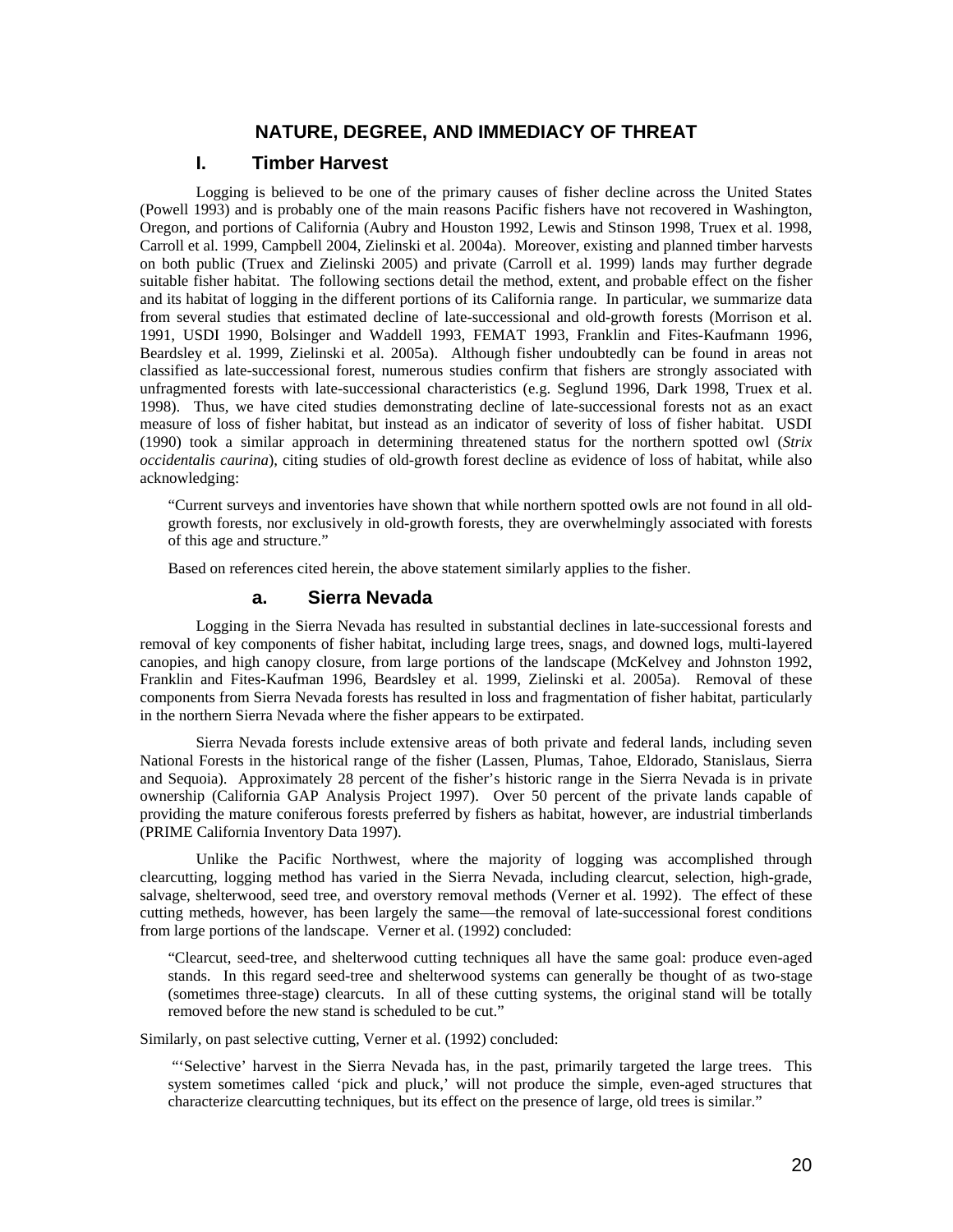Though less prevalent than in the Pacific Northwest, extensive clearcutting has occurred in the Sierra Nevada. Clearcutting was common on Forest Service lands in the Sierra Nevada throughout the 1980s and into the mid 1990s, accounting for most of the volume harvested from 1983 to 1987 (McKelvey and Johnston 1992) and is still occurring on private lands. Regardless of method, logging in the Sierra Nevada has resulted in drastic changes in forest structure across the landscape.

By all accounts, the majority of mixed-conifer and ponderosa pine forests in the Sierra Nevada at the turn of the previous century were characterized by exceedingly large trees and a high degree of structural complexity (Sudworth 1900, Leiberg 1902, McKelvey and Johnston 1992, Franklin and Fites-Kaufmann 1996). Franklin and Fites-Kaufmann (1996), for example, stated:

"The collective inference from all lines of evidence is that stands with moderate to high levels of LS/OG [late successional / old-growth] -related structural complexity occupied the majority of the commercial forestlands in the Sierra Nevada in presettlement times."

Sudworth (1900) quantified the number, species, and size of all trees over 28 cm (11 inches) DBH on 22 0.1-ha (0.25-acre) plots, of which three were sub-alpine types and thus not of interest in relation to the fisher. The average DBH of trees on the remaining 19 plots was 104 cm (40.9 inches), with individual plots ranging from 65-134 cm average DBH (25.6 to 52.7 inches). Given the predominance of large trees in most Sierran stands, it is likely that there were also considerably more large snags and downed logs than exist on the present landscape (Franklin and Fites-Kaufman 1996). Sudworth's data also indicate that pre-European settlement forests were fairly dense. The average number of trees over 28 cm DBH in the 19 plots measured by Sudworth (1900) was 24 trees with individual plots ranging from 15 to 43 trees. Considering the number and size of trees found in turn-of-the-century Sierran forests as measured by Sudworth (1900), and that according to Beardsley et al. (1999) "the crowns of the species found in mixed conifer are generally broad, thereby resulting in dense canopy cover," it is likely that most pre- European settlement Sierran mixed-conifer forests had fairly high canopy closure. Bouldin (1999) compared Sudworth's data with data from numerous vegetation plots measured in 1935 and determined that Sudworth had probably selected highly productive sites for sampling, biasing his conclusions. Nevertheless, Bouldin similarly concluded that there have been "drastic decreases in trees >36" diameter," supporting the basic contention that Sierra Nevada forests have been substantially altered since European settlement.

Primarily because of logging, present day Sierran forests are drastically different from those described by Sudworth at the turn of the century. Some forest stands once dominated by trees well over 64 cm DBH (25 inches) are now dominated by trees under about 50 cm (20 inches). McKelvey and Johnston (1992), for example, concluded:

"A comparison of that distribution [Sudworth (1900)] with the largest diameter stands in Sierran forests of today shows that far more of the stand basal area in the forests of 1900 was concentrated in very large trees… To various degrees, the forest system has been changed from one dominated by large, old, widely spaced trees to one characterized by dense, fairly even-aged stands in which most of the larger trees are 80-100 years old."

Sierra Nevada forests also have fewer large snags and logs, an absence of multi-layered canopies, and reduced total canopy cover. Franklin and Fites-Kaufmann (1996) concluded:

"A logical inference from both the rankings and the tabulated characterizations of the patches developed in the mapping exercise is that large-diameter decadent trees and their derivatives—large snags and logs—are generally absent or at greatly reduced levels in accessible, unreserved forest areas throughout the Sierra Nevada. This reflects the selective removal of the large trees in past timber harvest programs as well as the removal of snags and logs to reduce forest fuels due to wildfire concerns."

Overall declines in late-successional forests have been substantial. Two studies have tried to determine the extent of these declines. Based on a comparison of 2,455 ground plots measured in 1991- 1993 with data from a 1940s-era mapping project, Beardsley et al. (1999) estimated that old-growth forests declined from 45 percent of the landscape in the mixed conifer, true fir, and pine types to 11 percent of the landscape between 1945 and 1993. Considered alone, however, mixed-conifer old growth declined from 50 to 8 percent of the landscape, indicating that these forests have declined by approximately 84 percent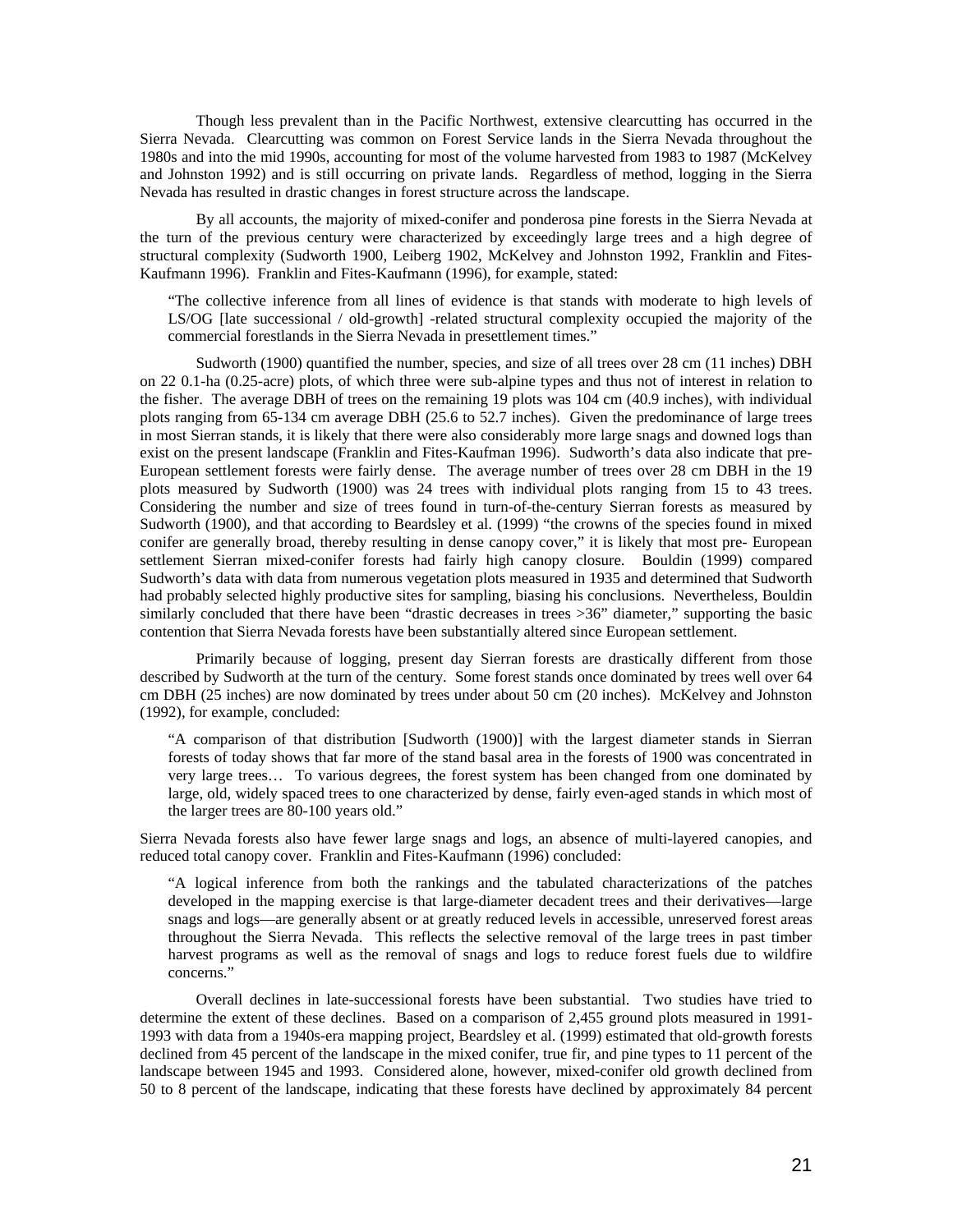since 1945. Remaining old-growth was found to occur primarily on federal lands, reflecting the substantial degradation of private lands. The authors stated that by 1993:

"Of the 4.8 million acres of mixed-conifer forests in the Sierra Nevada, 371 thousand acres (8 percent) were old-growth. Almost all the old-growth was in Federal ownership, mostly National Forests and National Parks. Surprisingly, most of the old-growth in National Forests was outside designated wildernesses. Less than 2 percent of the 3 million acres of privately owned coniferous forests was oldgrowth."

Beardsley et al. (1999) noted that though many stands fail to qualify as old-growth, they have one or more large trees. Presumably a portion of these stands provide potential resting and denning habitat for fishers. Even these stands, however, are highly limited. The study found only 8 percent of the landscape is occupied by stands with three or more trees greater than 102 cm (40 inches) DBH and only 21 percent of the landscape was found to have one or more trees greater than 102 cm DBH.

With similar results, Franklin (1996) compared the amount of late-successional forests (LS/OG Ranks 4 and 5) in national parks and national forests in the Sierra Nevada and found that in the former, high-quality late successional/old-growth forests occupy 67 percent of mixed conifer forests, compared to 12 percent in the latter, indicating an approximate decline of 82 percent due to logging in national forests. Further, much of the late-successional forest remaining on national forests has been degraded by some selective cutting, or is highly fragmented (Franklin and Fites-Kaufmann 1996).

Loss and degradation of late-successional forests have been particularly severe in the central and northern Sierra Nevada, where logging began early and there are extensive private land inholdings (Leiberg 1902, McKelvey and Johnston 1992, Beck and Gould 1992). The onset of the gold rush in 1849 and later completion of the Southern Pacific Railroad resulted in extensive cutting in the Tahoe-Truckee Basin and surrounding areas prior to 1900 (Leiberg 1902, McKelvey and Johnston 1992). Logging has remained intensive in the northern and central Sierra to the present with the largest volumes removed since World War II. Beesley (1996), for example, noted that:

"As an example, between 1902 and 1940, the total timber harvested on the Eldorado National Forest was 148.9 million board feet. From 1941 to 1945 it totaled 175.4 million board feet, reflecting wartime demand. Between 1946 and 1956, the harvest total stood at 728.9 million board feet, meaning that in thirteen years more than twice as much timber was harvested on the Eldorado than in the preceding forty-three years."

Intensive logging on private lands has furthered loss and degradation of late-successional forests, particularly in the central and northern Sierra Nevada. In the fisher's historic range north of Yosemite National Park, approximately 38 percent of the land is in private ownership and is predominantly managed as industrial timberlands—a far larger proportion than in the southern Sierra, with only 10 percent in private ownership, with no lands managed strictly as industrial timberlands (Table 5).

| <b>Region</b> | <b>Counties Included</b>       |               | <b>Timberland (acres)</b> |                      |              |
|---------------|--------------------------------|---------------|---------------------------|----------------------|--------------|
|               |                                | <b>Public</b> | <b>Industrial</b>         | <b>Other Private</b> | <b>TOTAL</b> |
| North of      | Amador, Calaveras,             | 2,972,000     | 1,051,000                 | 837,000              | 4,860,000    |
| Yosemite      | Tuolumne, Butte, El Dorado,    |               |                           |                      |              |
| <b>NP</b>     | Glenn, Nevada, Placer, Plumas, |               |                           |                      |              |
|               | Sierra, Tehama, Yuba           |               |                           |                      |              |
| South of      | Fresno, Tulare, Mariposa,      | 1,002,000     |                           | 114,000              | 1,116,000    |
| Yosemite      | <b>Stanislaus</b>              |               |                           |                      |              |
| NP            |                                |               |                           |                      |              |
|               | TOTAL                          | 3,974,000     | 1,051,000                 | 951,000              | 5,976,000    |

T**able 5. Data summarized from the PRIME California Inventory Data 1997.** 

Logging on private lands has resulted in almost complete loss of stands with late-successional characteristics. Bias and Gutierrez (1992), for example, found that private lands in an area of checkerboard ownership within the Eldorado National Forest were generally depauperate of large trees and snags and other characteristics typical of late-successional forests. Further, Beardsley et al. (1999) found that less than 9 percent of private forestlands in the Sierra Nevada have a mean stand diameter greater than 53 cm (21 inches) DBH and that less than 2 percent can be classified as old-growth. These findings indicate loss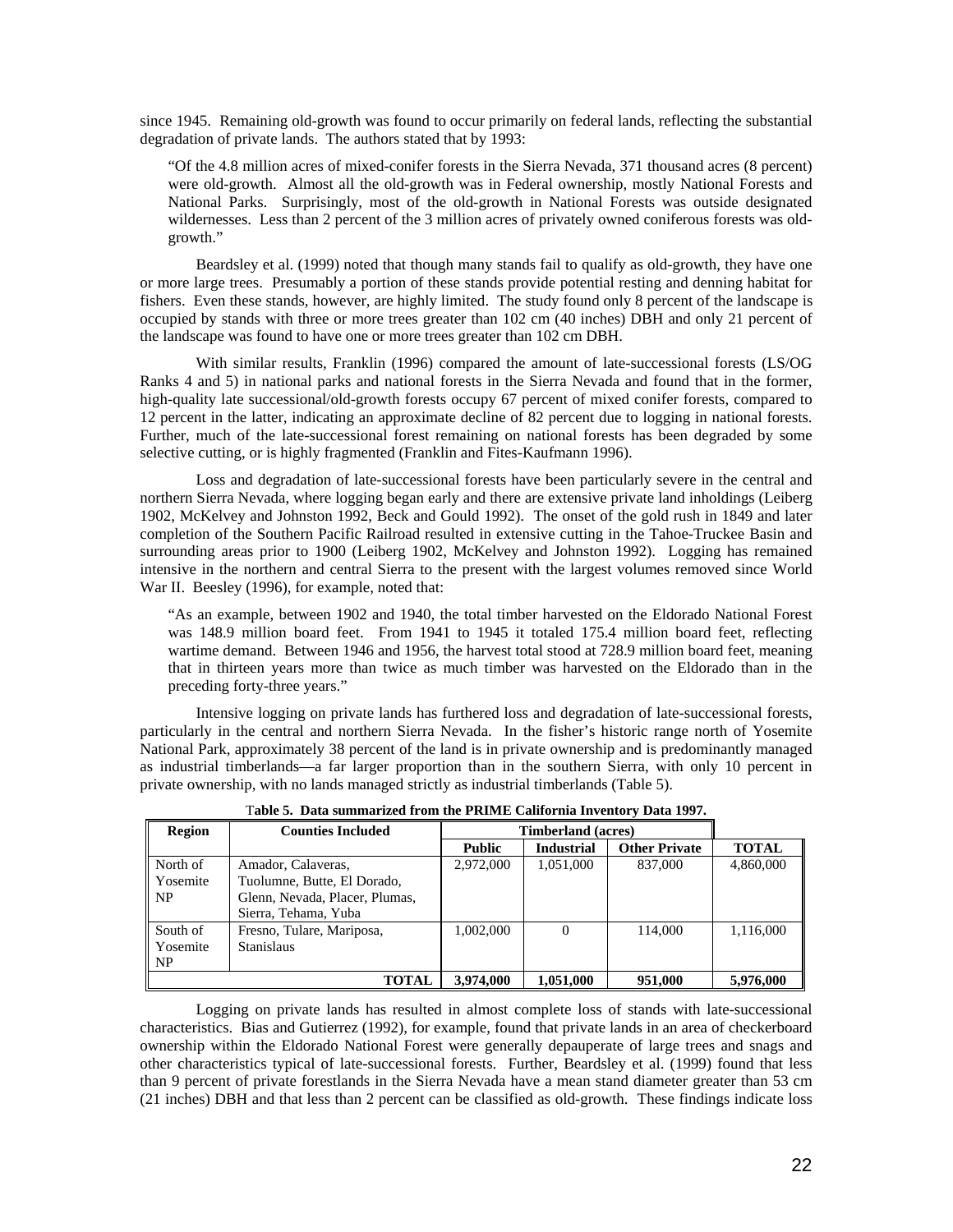and fragmentation of late-successional forests and suitable fisher habitat over a substantial portion of the fisher's range.

Logging of both private and federal lands in the Sierra Nevada has had a dramatic effect on fisher habitat, resulting in loss of most suitable habitat in the central and northern Sierra Nevada and contributing to the likely extirpation of the fisher from this portion of the range. For example, Bombay and Lipton (1994) determined that the Eldorado National Forest lacked sufficient habitat to create high-quality "fisher use areas" because of an over-abundance of "sparse and open stands" and lack of contiguous mature or late-successional stands. Most high-quality habitat was found to occur in patches smaller than 16 ha (40 acres). Bombay and Lipton (1994) concluded:

"The current vegetation on the Eldorado National Forest appears to provide a limited number of areas which meet the model parameters for habitat to support a fisher reproductive unit. Given this analysis, it would appear that the Eldorado National Forest does not currently have sufficient amounts and distribution of continuous large trees, dense canopied forest to support a population of fisher across the forest."

Similarly, the Lassen National Forest Land Management Plan concluded that "based on existing information, we have limited suitable furbearer habitat on the Forest right now. Existing habitat is being fragmented by continued logging and, in most instances, no longer meets the medium habitat capability for marten and fisher," (USDA Lassen National Forest 1993). Based on similar intensity of logging, extent of private inholdings (e.g. Beck and Gould 1992, McKelvey and Johnson 1992), and probable absence of fishers (Zielinski et al. 1997b), it is likely that the Stanislaus, Tahoe, and Plumas National Forests also lack sufficient suitable habitat for the fisher.

Logging impacts on fisher habitat also have been severe in the southern Sierra Nevada, particularly since World War II. For example, annual timber production in Fresno County rose from roughly 37 million board feet in 1947 to a peak in 1975 of 136 million board feet, remaining high into the early 1990s (Bolsinger 1978). This logging, including extensive clearcutting in the 1980s, has resulted in loss of forests with late-successional characteristics, and has compounded a high degree of natural fragmentation (Zabel et al. 1992). Spencer et al. (2007 at p. 42) found that "highly suitable resting microhabitats appear to be relatively rare even within areas of predicted suitable habitat at the coarse scale" in the southern Sierra Nevada.

Zielinski et al. (2005a) examined changes in the distribution of Pacific fishers relative to changes in old-growth forest cover in the Sierra Nevada over the previous century. Alterations in mature forest cover were represented by the difference between the historical Weislander Vegetation Type Map Survey (1929 and 1934; published in 1946) and contemporary vegetation data from the Sierra Nevada Ecosystem Project (1996) (Figure 3). In 1945, old-growth (where >50 percent of cover was from mature trees) comprised half of the forested area in the Sierra Nevada, and young growth/old-growth (where 20-50 percent of cover was from mature trees) comprised 76 percent of the area. By 1996, only 3 percent of the forested area in the Sierra Nevada was highest-ranking late-successional old-growth, with 38 percent of the Sierra Nevada being low to high-quality late-successional old-growth. These changes were most evident in the portion of the Sierra Nevada north of Yosemite National Park, where the loss of mature and old-growth forest conditions has been greatest – and also the region from which the fisher has been extirpated. The authors note (at p. 1401) that fishers:

"live in low productivity and highly seasonal environments, have relatively short gestations, long periods of lactation, long inter-birth intervals and large home range sizes… This suite of life history characteristics led them to be characterized as 'bet-hedgers' (along with wolverines), a group that is particularly vulnerable to habitat disturbance and adult mortality." Furthermore, "even among carnivores, which are particularly vulnerable to extinction among mammals,…fishers are especially vulnerable to local extirpation and our data support this conclusion."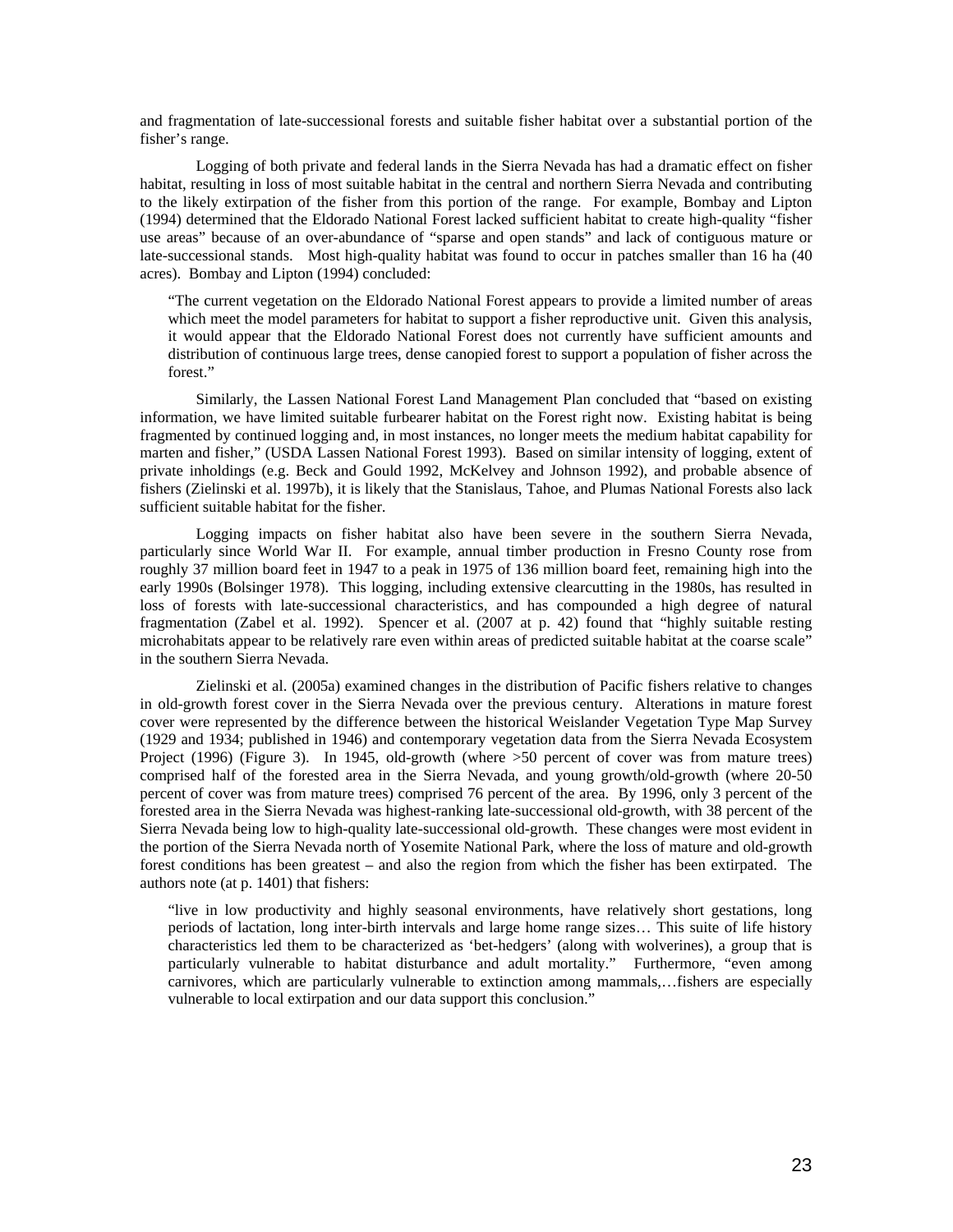

**Figure 3. Maps of historical (Weislander Vegetation Type Survey, 1929 and 1934) and contemporary (Sierra Nevada Ecosystem Project, 1996) old-growth forest cover in the Sierra Nevada. From Zielinski et al 2006.** 

Changes in forest cover from logging and other anthropogenic activities not only directly impact fishers by eliminating the habitat elements needed for shelter, breeding, and foraging. Secondary, indirect impacts of logging include the creation of habitat conditions that favor generalist species such as gray fox and striped skunk (Campbell 2004). Campbell (2004) suggested (at p. 45) that habitat modification can facilitate access to habitat for generalist species that then displace or compete with the fisher, and that higher densities of these generalist species may ultimately hinder the recolonization of fishers into the northern Sierra Nevada.

Logging not only impacted fisher habitat historically, but remains a serious threat to the species to this day. For their petition to the U.S. Fish and Wildlife Service to list the Pacific fisher as an endangered or threatened species under the federal ESA, Greenwald et al. (2000) analyzed the impacts of logging on the fisher on national forest lands in the Sierra Nevada from 1993 to 1998. This analysis included projects proposed during the decade prior to the 2001 Sierra Nevada Forest Plan Amendment. Greenwald et al. (2000) reviewed Biological Evaluations (BEs), Environmental Assessments (EAs) and other decision documents for Forest Service projects where the agency concluded "may affect individual fishers, but is not likely to lead to a trend towards listing" from 1993 to July 1998. These documents were obtained through a Freedom of Information Act request that specifically asked for documents that determined potential effects to the California spotted owl for a particular time period, and thus the analysis only comprises a portion of those where effects on the fisher were determined. In addition, Greenwald et al. (2000) analyzed effects on the fisher of logging on private lands in the Sierra Nevada during the same time period by analyzing 204 timber planning documents from an area that is important for dispersal of fishers from the southern to the central and northern portions of the Sierra Nevada. These analyses indicate that logging on both Forest Service and private lands is having significant effects on this small and isolated population of the fisher:

#### **Sequoia National Forest**

Between 1993 and 1998, the Sequoia National Forest planned or carried out 20 projects, where the Forest biologist concluded that it "may affect the fisher, but will not likely lead to a trend towards Federal listing." Eighteen of these projects were timber sales. The other two were recreation related. Fishers were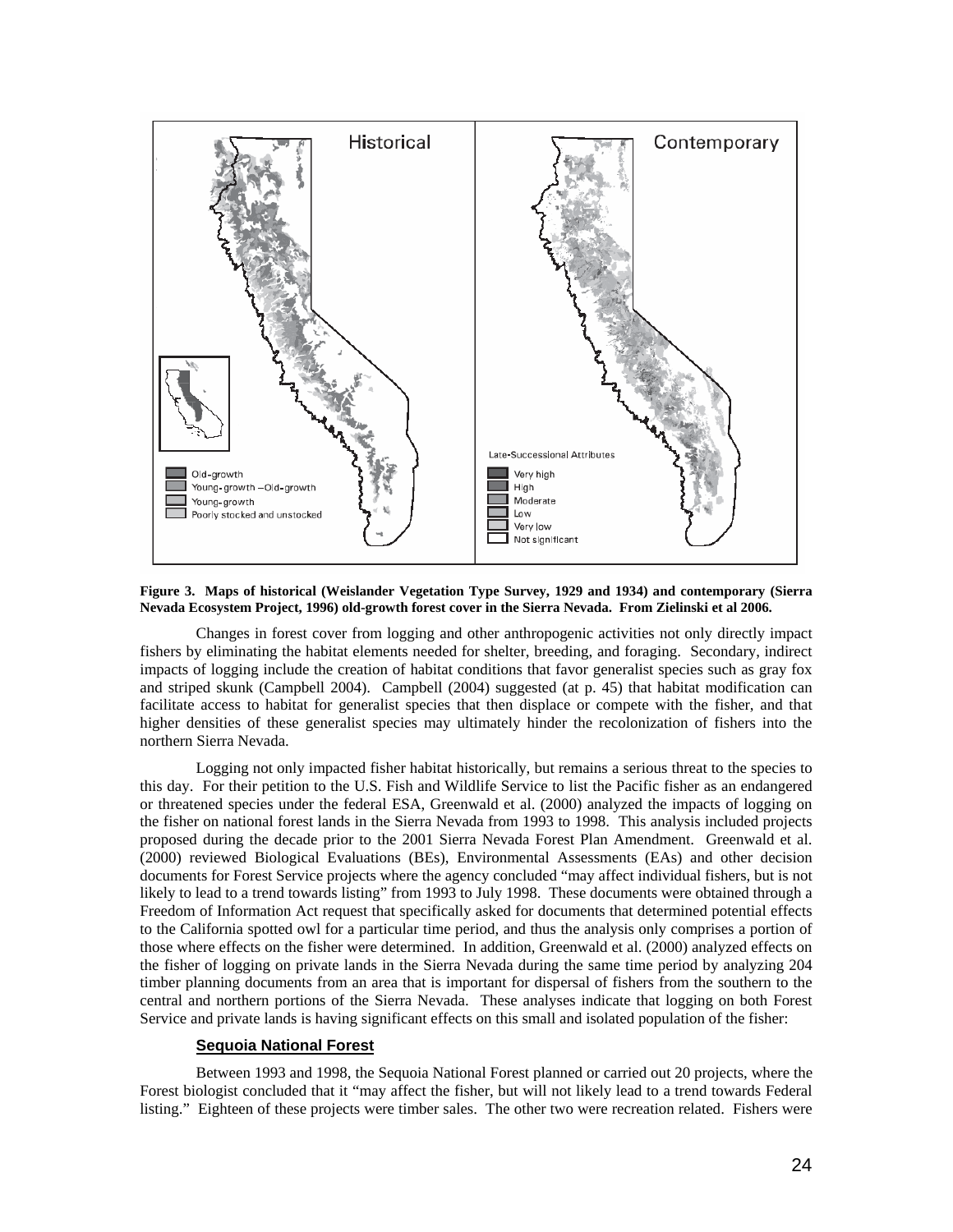detected in surveys or sighted within the vicinity of 14 of the projects. Timber sales in the 5-year period potentially affected 21,755 acres, or 2.4 percent of the forested area on the Sequoia National Forest, and removed up to 60.6 million board feet. Thinning and salvage were the most commonly utilized cutting methods. The former generally results in reduced canopy closure and ground disturbance, both harmful to fisher habitat, and the latter potentially removes structures used for resting and denning by the fisher. The two recreation projects included a trail plan for the entire forest and plans to construct the Sirretta Peak Trail. In the latter case, it was determined that the project would increase fragmentation, "affecting the normal travel patterns of fisher and marten."

#### **Sierra National Forest**

Between 1993 and 1998, the Sierra National Forest has planned or carried out 48 projects where the biological evaluation concluded "may affect individuals, but not likely lead to a trend towards Federal listing," or similar language. The majority of these were timber sales (28), followed by general projects (10), recreation (4), livestock grazing (3), prescribed burns (2), and roads (1). Fishers were sighted in the vicinity of five of the projects. Most were not specifically surveyed as part of the environmental review for the project, however. Timber sales potentially affected 27,026 acres and removed 107.3 million board feet. An additional 6,736 acres were affected by other projects. In total from 1993-1998, 3.9 percent of the forested area on the Sierra National Forest was impacted by these projects.

Cutting methods in the 28 timber sales included salvage, thinning, sanitation, shelterwood, and hazard tree removal. Most followed the Interim Guidelines to protect the California spotted owl. The Guidelines include prescriptions for previously established "spotted owl habitat areas," which protect 1,000 acre blocks of habitat around a portion of known owl sites; "protected activity centers," which protect 300 acres around most owl locations; and matrix lands. In matrix lands, two tiers of guidelines apply. In "select strata," which are stands preferentially selected by the owl for nesting, roosting or foraging, one entry for timber removal is allowed, but cutting is limited to trees <30 inches DBH and must retain ≥40 percent canopy closure, up to eight snags per acre  $\geq$  30 inches DBH or a snag basal area of 20 sq. ft/acre, 10-15 tons per acre of the largest downed logs, and 40 percent of the basal area in the largest live and cull trees. In "other strata," which also contains some stands used by the owl for nesting, roosting or foraging, the same guidelines apply, except canopy closure can be reduced below 40 percent and only 30 percent of the basal area must be retained in the largest trees. All, as evidenced by the determination of effects, removed or reduced components of high-quality fisher habitat, such as high canopy closure and multilayered canopies.

The severity of effects on the fisher varied in the remaining projects. For example, general projects ranged from renovation of existing buildings, likely having a minimal effect on the fisher population, to three separate strychnine poisoning projects over thousands of acres, potentially resulting in loss of prey for or poisoning of fishers, which feed on pocket gophers and other rodents that may be poisoned (Zielinski et al. 1999). Similarly, recreation projects ranged from trail maintenance, in and of itself probably having little impact, to an OHV event, potentially affecting fishers through increased human activity and noise. The one new road that affected the fisher likely compounded habitat fragmentation from the existing system of roads on the Sierra National Forest.

Considering the small size and isolation of the fisher population (Truex et al. 1998), the negative effects of even one or a few projects should be cause for concern. Overall, the two national forests conducted or planned 68 projects in one five-year period that were considered to potentially negatively affect the fisher. Considered individually each project may not lead to a trend towards Federal listing. However, considered cumulatively and in the context of the considerable past habitat loss and fragmentation that has occurred on these forests, it is clear that this fragile fisher population and its habitat are being negatively affected, necessitating listing under CESA.

In addition, despite a prohibition on cutting trees >30 inches DBH enacted under the Interim Guidelines, a number of these sales cut larger trees that are used for resting and denning by the fisher. For example, the 10S18 Fuels Reduction Project, which was exempted from the Interim Guidelines as an administrative study, cut more than 300 trees >30 inches diameter. The recently proposed Kings River Project in the Southern Sierra Fisher Conservation Area is another example of a major logging project exempted from protective guidelines – in this case, the 2001 Sierra Nevada Forest Plan Amendment – under the guise of an administrative study.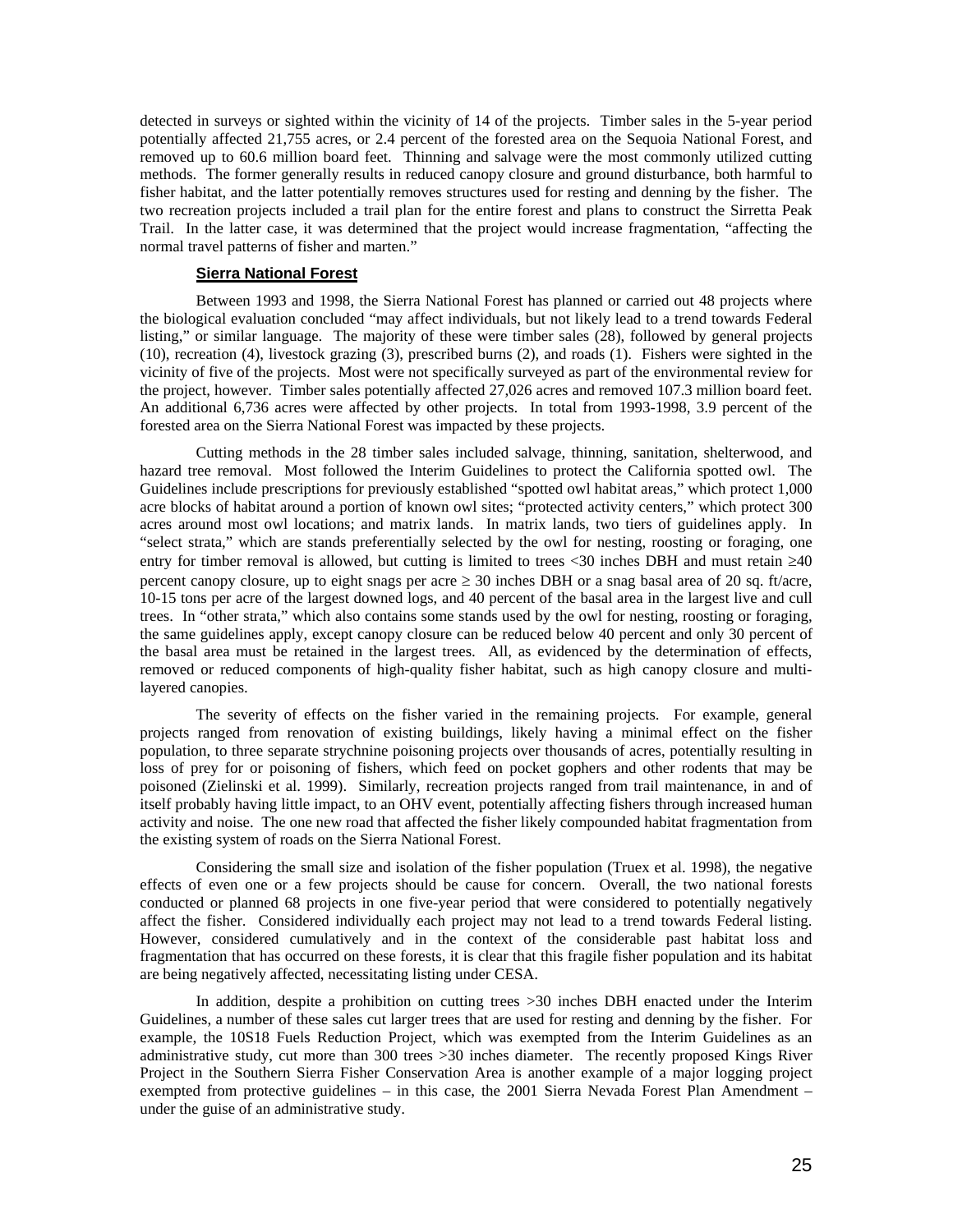#### **Kings River Project**

The massive administrative study known as the Kings River Project proposes timber harvest, herbicide treatments, and prescribed fire on 131,500 acres in the Dinky Creek and Big Creek watersheds of the Sierra National Forest over 25 years. The Forest Service recently approved Phase I, which authorizes logging of trees up to 30 inches DBH on more than 7,800 acres, including 5,000 acres of fisher habitat. The impacts analysis for the project assumed that suitable fisher habitat includes forests with canopy cover as low as 40 percent. The project proposes to eliminate dense forest cover on about 900 acres, despite research documenting that fishers select much higher levels of canopy cover (>60 percent but typically greater than 70 percent) at the microhabitat (Truex et al. 1998), home range (Zielinski et al. 2004b), and landscape scales (Carroll et al. 1999). In response to public outcry, the Forest Service's final decision proposed to retain 50 percent of the landscape outside the Wildland Urban Interface with a minimum of 60 percent canopy cover. However, this prescription is still inadequate to protect fishers, as female home ranges in the southern Sierra have a much larger proportion of the area (more than 70 percent) with >60 percent canopy cover. Spencer et al. (2007) explicitly stated:

"The Kings River Administrative Project Area should be a focal area for increasing habitat value and contiguity. Fisher habitat between the Kings and San Joaquin Rivers is a relatively long and narrow stretch of variable but mostly moderate-quality habitat with rather tenuous potential as a source population area under current conditions…*Management should strive to increase the value, extent, and connectivity of fisher habitat between the Kings and San Joaquin Rivers*." Emphasis in original.

Spencer et al. (2007) also note (at p. 42) that "further reductions or fragmentation of fisher habitat in this population segment may disrupt metapopulation dynamics sufficiently to increase extinction risks to the north and south…and consequently of the population as a whole." By eliminating the habitat needed by fishers to survive and reproduce, the Kings River Project as currently approved would seriously reduce the capability of the habitat to support fishers, in direct opposition to recommendations by premier fisher biologists.

Moreover, the project encompasses about 5 percent of the Southern Sierra Fisher Conservation Area that was designated for protection in the 2001 Sierra Nevada Forest Plan Amendment, indicating a failure of existing regulatory mechanisms to ensure a safety net for fishers. An estimated 36 individual fishers and portions of 13 fisher home ranges may occur within the project site. Given that fishers in the southern Sierra Nevada currently number between 100 and 500 animals, with potentially as few as 50 remaining females, this single major project is likely to contribute significantly to further population declines, and as such it poses a major threat to the continued persistence of the species in the southern Sierra Nevada. Fisher scientist Dr. Reginald Barrett stated in his expert declaration for an appeal of the Kings River project,

"Lamberson 2000 notes that the loss of a few reproductive females could lead to a downward population spiral that culminates in extirpation. In my opinion, the proposed reductions in habitat quality in the Kings River Project could lead to such loss or, at a minimum, a reduction in reproductive success, which is key to fisher survival."

There is precious little 'wiggle room' for conducting experimental studies that eliminate and degrade critical fisher habitat in the southern Sierra Nevada because this population is extremely imperiled and reproductive rates in recent years have been perilously low (18 percent in 2003 and 36 percent in 2004 as reported by Dr. Barrett). Such large-scale degradation of fisher habitat in the Kings River Project also would adversely impact the fisher's ability to recover and recolonize. Notes Dr. Barrett, "the disappearance of fisher from the Kings River project area would create a bottleneck in the already imperiled Southern Sierra population similar to the central and northern Sierra bottleneck that has led to the fisher's current isolation and endangered status."

The Forest Service has justified the project's short-term adverse impacts on fisher by claiming that habitat will be 'protected' from fire in the long-term. However, the lack of scientific data supporting the need to remove medium and large-sized trees (i.e.  $\geq$ 38 cm/15 inches DBH) for fire-risk reduction indicates that the Kings River Project would needlessly remove critical habitat elements required by fisher to persist in the area.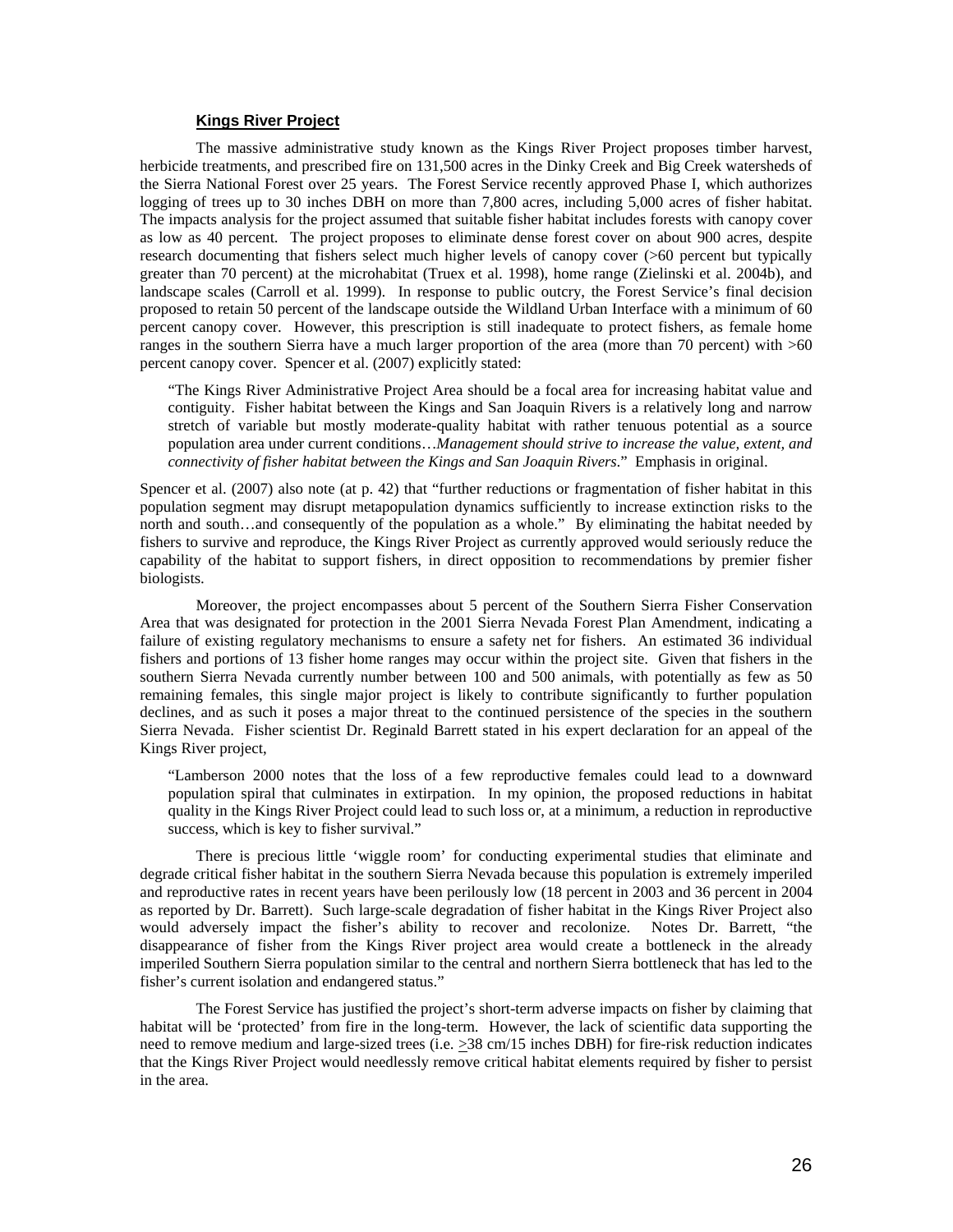It is well-established that historic and recent logging has contributed to the extirpation of the Pacific fisher in the Sierra Nevada north of Yosemite National Park. Given the strong association of fishers with large trees and snags (Seglund 1995, Dark 1997, Truex et al. 1998, Campbell 2004, Zielinski et al. 2004a), the currently low numbers of such habitat elements across the landscape (Franklin and Fites-Kaufman 1996), and the high potential for extirpation of the fisher in the near future (Lamberson et al. 2000), administrative studies and other projects that remove substantial numbers of large trees, like the 10S18 Fuels Reduction project and the proposed Kings River Project, are likely to push the remnant highly imperiled population in the southern Sierra Nevada towards extinction. An administrative appeal of the Kings River Project by the Sierra Club, Sierra Forest Legacy, Earth Island Institute, and the California Native Plant Society was recently denied by the Forest Service and the project is being litigated.

In sum, logging projects that remove larger-sized trees, decrease canopy cover, and remove large snags on national forests in occupied Pacific fisher habitat continue to be proposed to this day and pose a major threat to the survival and recovery of the species.

#### **Private Lands**

More than 20 percent of lands north of Yosemite National Park are industrial timberlands, and overall nearly 40 percent are private lands subject to extensive anthropogenic changes (Table 5). South of Yosemite, about 11 percent of lands are in private ownership, although none are designated as industrial timberlands. Below, we describe results from recent research on timber harvest trends indicating continued extensive logging on private lands and a rise in the use of clearcutting as a silvicultural method, further exacerbating the ability of fisher populations to recover in the Sierra Nevada.

#### **1. Assessment of Timber Harvest Plans in the Sierra Nevada, January 1999 to July 2002**

 The California spotted owl shares many of the habitat associations of the Pacific fisher. In the Sierra Nevada the California spotted owl occupies mixed conifer, red fir, ponderosa pine, and foothill riparian forests. Verner et al. (1992) calculated that 81.5 percent of owl territories were in mixed conifer, 9.7 percent in red fir, 6.7 percent in pine-oak, 1.6 percent in foothill riparian hardwood and 0.5 percent in eastside pine. Similarly, detections of fishers in the Sierra Nevada were most frequent in Sierran mixed conifer (46.4), followed by montane hardwood-conifer (18.8), montane hardwood types (11.6), red fir and Jeffrey pine (7.2 each), white fir (4.3), and montane riparian and ponderosa pine (1.4 each; Campbell 2004). Thus, there is overlap in forest types occupied by California spotted owls and Pacific fishers.

 The majority of owls and fishers are found in Sierran mixed conifer forests, which occupy a midelevation belt on the west side of the Sierra Nevada, roughly 10-70, but mostly less than 30, miles wide and approximately 400 miles long. Britting (2002) conducted an analysis examining the intensity and extent of timber harvest on private lands within the summer range of spotted owl in the Sierra Nevada (using habitat information from California Wildlife Habitat Relationships 2002, version 7.0) from January 1999 to July 2002. Given the overlap of range and associated habitat types between fishers and spotted owls, the results of the analysis are pertinent to fishers – for currently occupied habitat in the southern Sierra Nevada as well as formerly occupied habitats in the central and northern Sierra Nevada that are critical for recovery of the fisher. The complete report is attached to this petition (Britting 2002) and the results are summarized below.

 Data from the California Department of Forestry and Fire Protection (CDFFP) were used to complete an analysis of timber harvest proposed on private lands throughout the Sierra Nevada for the period January 1999 to July 2002. Britting (2002) reported that a total of 765 Timber Harvest Plans (THPs) occurred with the range of the California spotted owl for the period 1999 to 2001. Silvicultural treatments covered a total of 216,675 acres. Silvicultural prescriptions were grouped into three broad categories: even-aged, uneven-aged, or other. Even-aged includes clearcutting and similar methods such as shelterwood removal, shelterwood seed, seed tree removal, and seed tree seed. Uneven-aged management involves group selection (small clearcuts), selection, and transition, and "other" involves no-harvest on non-timberland, sanitation salvage, fuelbreak, rehabilitation, special treatment, right-of-way road construction, and commercial thinning. The California Forest Practice Rules (CFPR) directs the retention of trees in intermediate, uneven-aged, and some stages of even-aged prescriptions as described in Table 7.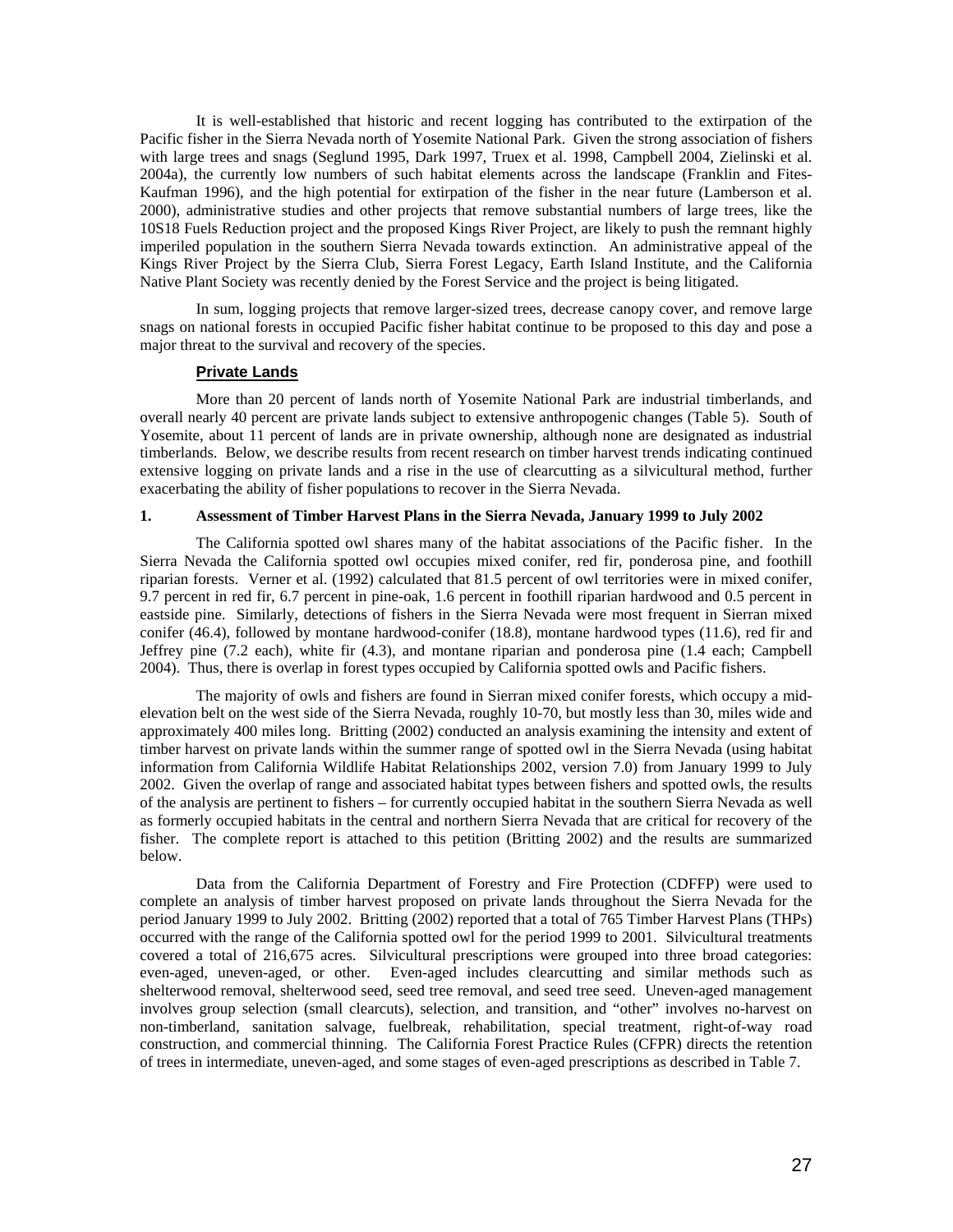| <b>Silvicultural Method</b> | <b>Retention Required</b>                                                                                                                                                               |
|-----------------------------|-----------------------------------------------------------------------------------------------------------------------------------------------------------------------------------------|
| <b>Selection</b>            | 75 to 125 sq. ft. basal area per acre depending on site class                                                                                                                           |
| Group selection             | Groups from 0.2 to 2.5 acres and not covering more than 20% of a stand; 80% of<br>stacked plots must meet 75 to 125 sq. ft. basal area / acre depending on site class                   |
| Commercial Thinning         | 50 to 125 sq. ft. basal area per acre depending on site class and forest type; or<br>where dominant canopy in trees 14" DBH or less 75 to 100 trees per acre<br>depending on site class |
| Shelterwood Seed Step       | Retain at least 16 trees 18" DBH or greater and trees over 24" DBH count as two<br>trees; 50 to 125 sq. ft. basal area / acre depending on site class                                   |
| Seed Tree Step              | Retain at least 8 trees 18" DBH or greater and trees over 24" DBH count as two<br>trees                                                                                                 |

**Table 7. Retention levels required under the CFPR (CFPR 913.2, 933.2, 953.2, 913.3, 923.3, 953.3).** 

 Britting (2002) reported that of the total acreage submitted for THPs in the study area during from 1999 to mid-2002, 41.3 percent was subjected to even-aged management and 38.7 percent to uneven-aged management. The remaining 20 percent was treated by other prescriptions (Table 8). Thus, the majority of private timberlands in the Sierra Nevada were subjected to clearcutting or similar silvicultural prescriptions.

**Table 8. Acreage of each prescription group included in THPs within the range of CSO in the Sierra Nevada between 1999 and 2002. Prescription groupings are as outlined in Table 15.** 

| <b>YEAR</b>         | <b>EVEN-AGED (AC)</b> | <b>UNEVEN-AGED (AC)</b> | <b>OTHER (AC)</b> | <b>TOTAL (AC)</b> |
|---------------------|-----------------------|-------------------------|-------------------|-------------------|
| 1999                | 35,171                | 41.334                  | 18.214            | 94,719            |
| 2000                | 27,894                | 20,366                  | 10,058            | 58,318            |
| 2001                | 24.254                | 18,572                  | 12,386            | 55,212            |
| $2002$ (as of 6/25) | 2,191                 | 3,676                   | 2,559             | 8.426             |
| <b>Total</b>        | 89.510                | 83,948                  | 43.217            | 216,675           |

 A total of 487 different landowners submitted THPs. Of these, approximately 76 percent of the acres to be harvested were owned by just 13 parties. The five parties submitting the greatest number of acres to be treated accounted for over 54 percent of the acres to be treated in this period. Sierra Pacific Industries (SPI), the major private landowner in the Sierra Nevada, submitted THPs covering 68,960 acres for the period 1999 to mid-2002 (Table 9). This amounts to about 31 percent of all the acres in the THPs submitted in the Sierra Nevada.

**Table 9. Comparison of Sierra Pacific Industries THP submission to all THPs submitted within the range of CSO in the Sierra Nevada.** 

| <b>OWNER</b> | EVEN-AGED (AC) | UNEVEN-AGED (AC) | <b>OTHER (AC)</b> | <b>TOTAL (AC)</b> |
|--------------|----------------|------------------|-------------------|-------------------|
| - SPI        | 41,630         | 9.790            | 17,544            | 68,960            |
| All others   | 47,880         | 74.158           | 25,673            | 147.715           |
| Total        | 89.510         | 83,948           | 43.217            | 216,675           |

 THPs for the period 1999 to mid-2002 affected between 6 and 13 percent of the private coniferous forest land per county (Table 10). For counties within the current distribution of the fisher, 11,141 acres were treated on private lands during the time period. Italicized counties include those within the current distribution of the fisher in the Sierra Nevada.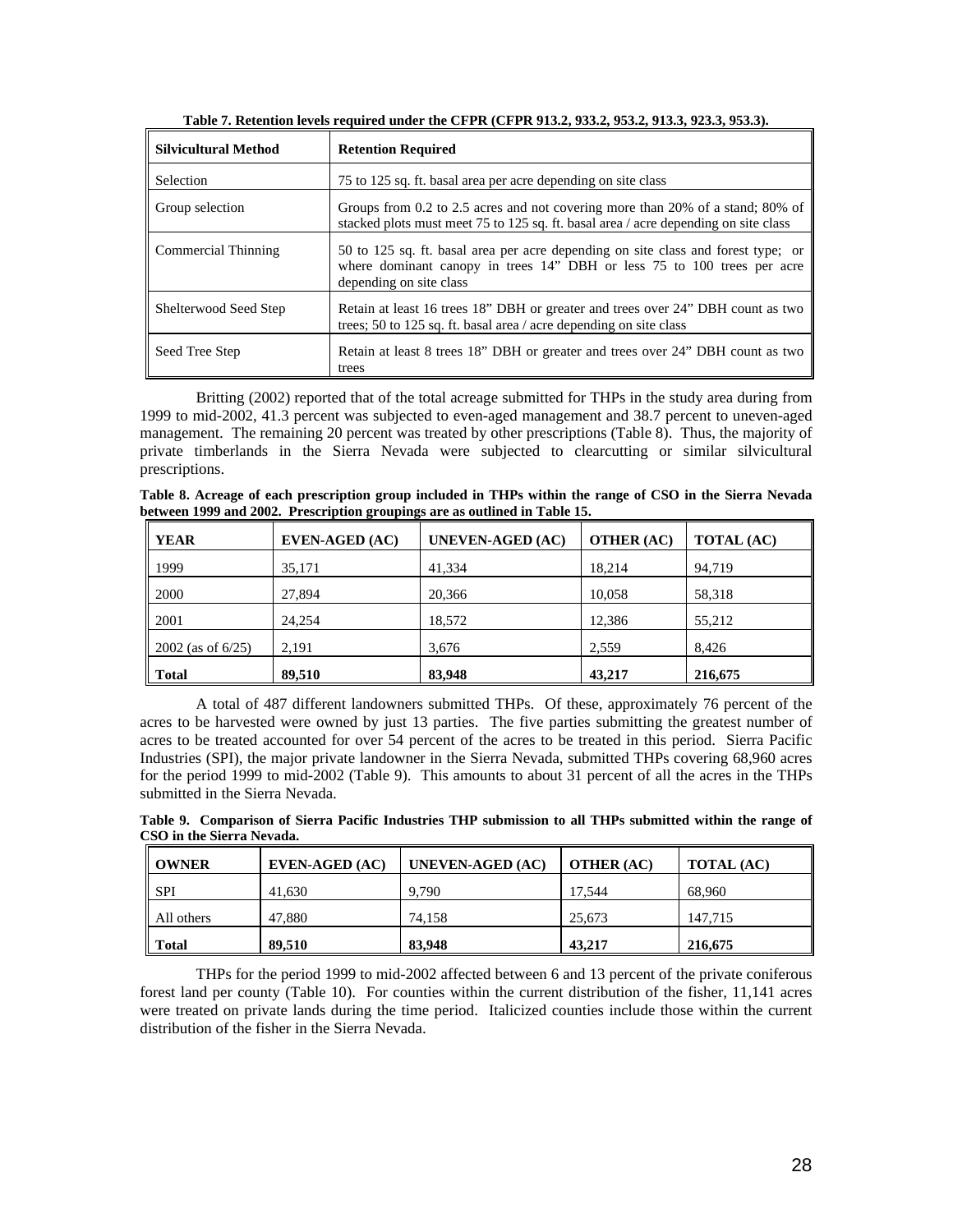| County            | Forest<br><b>Industry</b> | Other     | <b>Total Private</b> | Total treated acres<br>1999 to 2002 | $%$ treated in<br>42 months |
|-------------------|---------------------------|-----------|----------------------|-------------------------------------|-----------------------------|
| Amador            | 27,000                    | 34,000    | 61,000               | 6,487                               | 11                          |
| <b>Butte</b>      | 153,000                   | 76,000    | 229,000              | 18,548                              | 8                           |
| Calaveras         | 53,000                    | 83,000    | 136,000              | 8,318                               | 6                           |
| El Dorado         | 120,000                   | 131,000   | 251,000              | 16,956                              | 7                           |
| Fresno and Madera | $\theta$                  | 60,000    | 60,000               | 7,817                               | 13                          |
| Lassen            | 281,000                   | 63,000    | 344,000              | 26,612                              | 8                           |
| Mariposa          | $\theta$                  | 31,000    | 31,000               | 1,946                               | 6                           |
| Nevada            | 36,000                    | 163,000   | 199,000              | 17,225                              | 9                           |
| Placer            | 69,000                    | 93,000    | 162,000              | 10,228                              | 6                           |
| Plumas            | 216,000                   | 100,000   | 316,000              | 25,438                              | 8                           |
| Shasta            | 527,000                   | 175,000   | 702,000              | 34,975                              | 5                           |
| Sierra            | 63,000                    | 48,000    | 111,000              | 12,687                              | 11                          |
| Tehama            | 196,000                   | 9,000     | 205,000              | 18,369                              | 9                           |
| Tulare and Kings  | $\boldsymbol{0}$          | 23,000    | 23,000               | 1,378                               | 6                           |
| Tuolumne          | 66,000                    | 51,000    | 117,000              | 6,714                               | 6                           |
| Yuba              | 34,000                    | 42,000    | 76,000               | 5,782                               | 8                           |
| <b>TOTAL</b>      | 1,841,000                 | 1,182,000 | 3,023,000            | 219,480                             | 7                           |

**Table 10. Distribution of acreage in THPs by county. County data from PRIME California Inventory Data 1997. Italicized counties are within the currently occupied range of the Pacific fisher.** 

#### **2. Regional analysis of the Sierra Nevada's Southern Forest District 1990 to 2003**

 For a petition to the U.S. Fish and Wildlife Service to list the California spotted owl as a threatened or endangered species under the federal ESA, Greenwald and Thomas (2004) examined the intensity, type, and extent of THPs proposed in the 'Southern Forest District,' a region extending from El Dorado County in the north to San Bernardino County in the south and covering 11 counties. This regional analysis uses the geographic information system (GIS) database of timber harvest plans (THPs) created by the California Department of Forestry and Fire Protection (CDFFP) for the Southern Forest District (CDFFP 2003 and 2004) for the period 1992 to mid-2003.

 Private timberland in the 11 counties in the Southern Forest District represented in the database covers approximately 3.0 million acres (PRIME Timber Inventory 1999). Approximately 367,082 acres or 12 percent of this area has been harvested in a 12-year period from 1992 to 2003 (Tables 11 and 22). A number of management approaches are used in this landscape. Using the prescription classes defined above, Table 11 below displays the distribution of acres to be harvested. The acreage of uneven-aged management peaked in 1996 and has dropped since that time (Figure 4). Meanwhile, since 1999 there has been an increase in even-aged management in this region. This management class now generally exceeds all other types (Britting 2002).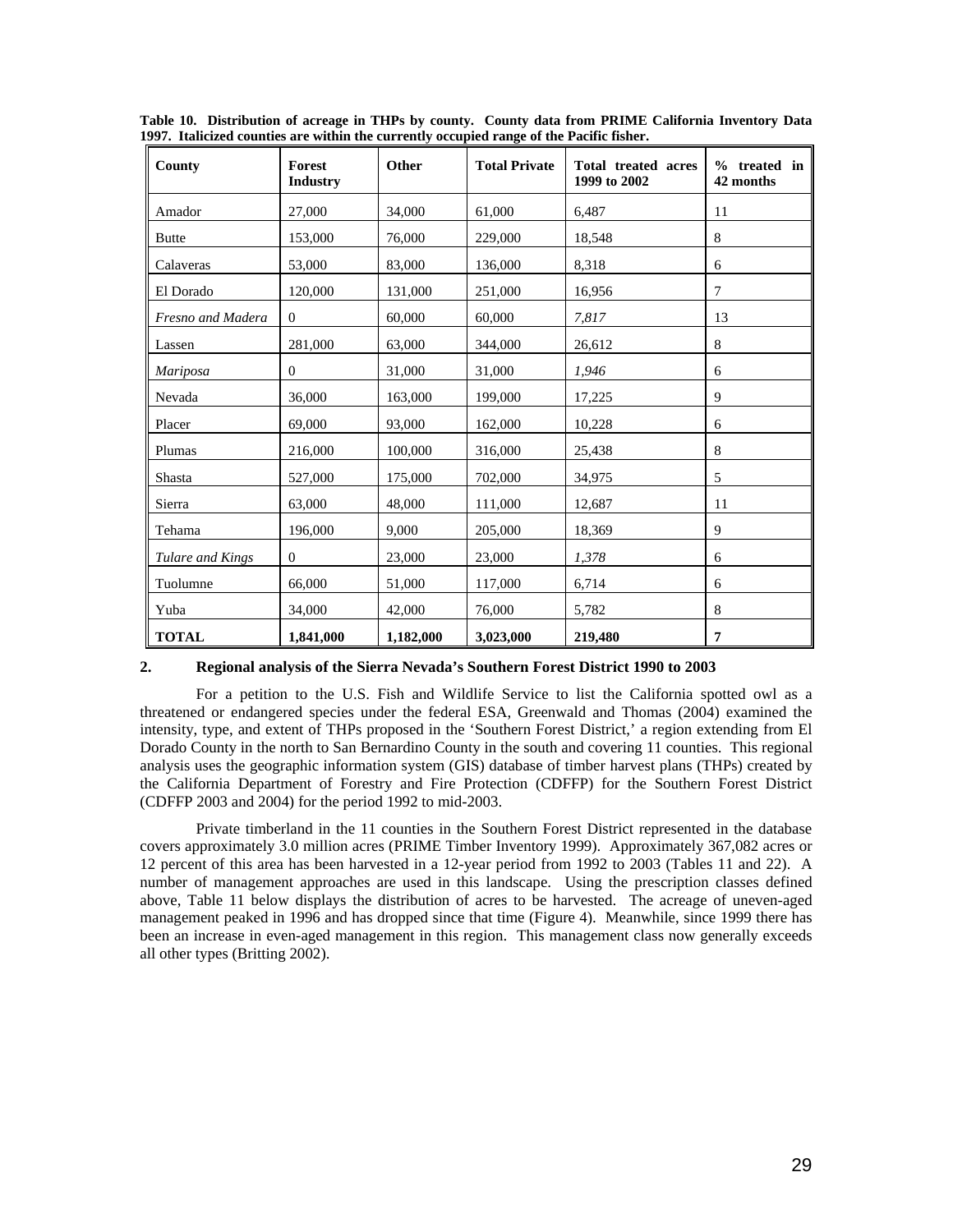| Year         | <b>Alternative</b> | <b>Even-aged</b> | Other  | <b>Uneven</b> | <b>TOTAL</b> |
|--------------|--------------------|------------------|--------|---------------|--------------|
| 1992         | 7,882              | 1,305            | 5,340  | 15,655        | 30,181       |
| 1993         | 4,772              | 2,828            | 12,368 | 22,397        | 42,365       |
| 1994         | 4,632              | 3,995            | 5,978  | 26,402        | 41,007       |
| 1995         | 6,607              | 4,079            | 5,330  | 22,159        | 38,175       |
| 1996         | 6,389              | 16,544           | 17,300 | 27,165        | 67,397       |
| 1997         | 1,987              | 5,757            | 7,675  | 16,137        | 31,556       |
| 1998         | 1,089              | 7,265            | 5,252  | 11,150        | 24,757       |
| 1999         | 1,143              | 10,327           | 3,156  | 8,405         | 23,030       |
| 2000         | 1,913              | 4,221            | 1,889  | 3,801         | 11,824       |
| 2001         | 5,008              | 3,823            | 3,100  | 5,650         | 17,581       |
| 2002         | 4,276              | 8,535            | 3,086  | 5,164         | 21,061       |
| 2003         | 3,807              | 7,263            | 3,494  | 3,583         | 18,148       |
| <b>TOTAL</b> | 49505              | 75,941           | 73,968 | 167,667       | 367,082      |

**Table 11. Acreage identified in THPs from 1990 to 2003 in the Southern Forest District.** 



**Figure 4. Trend of silvicultural prescription types used on private lands in the Southern Forest District of the Sierra Nevada from 1992 to 2003. Data values from Table 11 above.** 

 Throughout the Southern Forest District and during this time period over 1,000 different land owners submitted THPs. Most of these THPs were small and less than 1,000 acres in size. Overall, five industrial land owners dominated the submissions of THPs and accounted for about 66 percent of the area proposed for harvest (Table 12).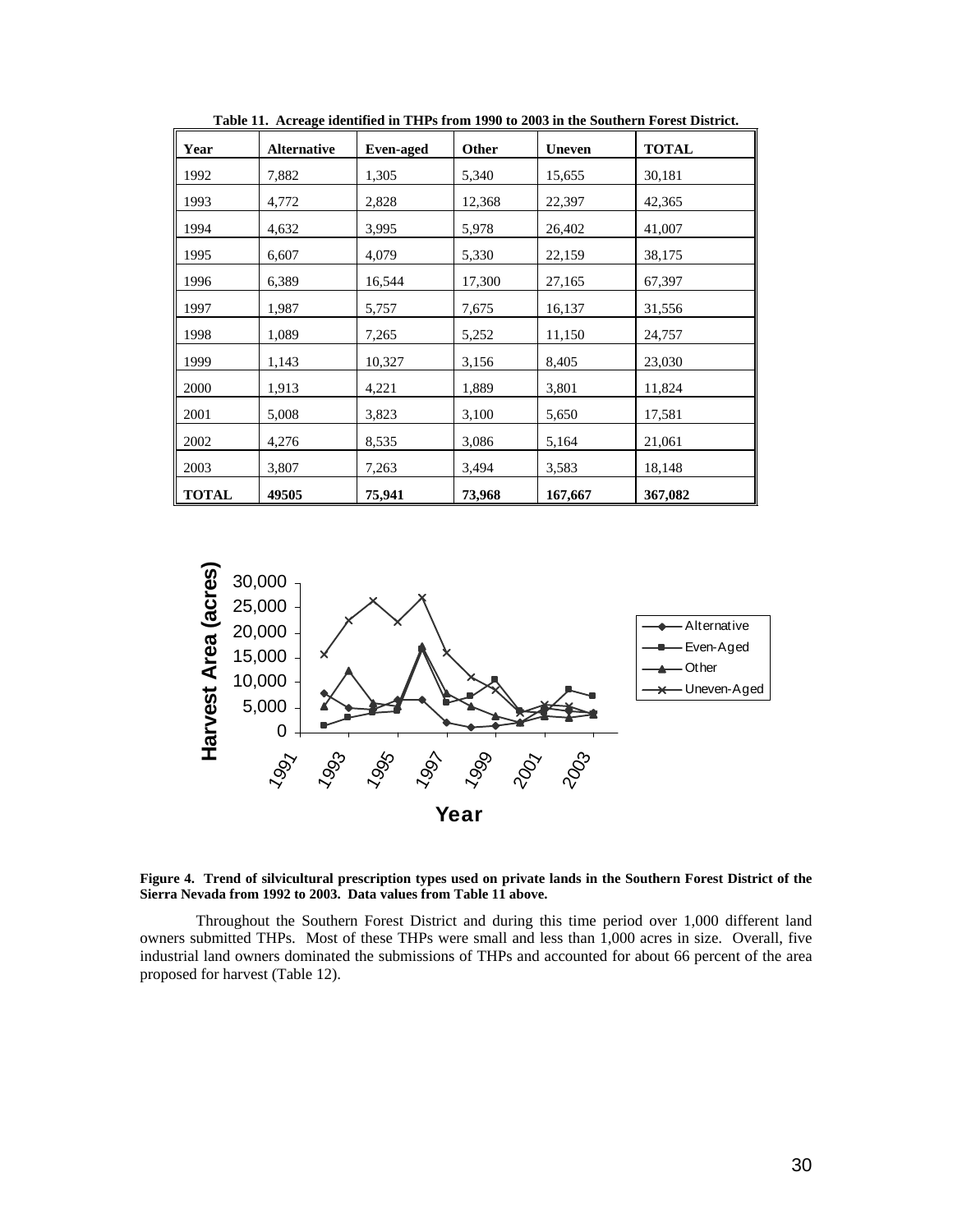| Landowner                     | Harvested Area (Ac) | <b>Proportion of Total (%)</b> |  |  |  |
|-------------------------------|---------------------|--------------------------------|--|--|--|
| Sierra Pacific Industries     | 130,365             | 36                             |  |  |  |
| Georgia Pacific               | 58,650              | 16                             |  |  |  |
| Westsel-Oviatt Lumber Company | 21,744              | 6                              |  |  |  |
| Southern California Edison    | 21,720              | 6                              |  |  |  |
| <b>Fiberboard Corporation</b> | 11,342              | 3                              |  |  |  |
| Other owners                  | 123,261             | 34                             |  |  |  |
| <b>TOTAL</b>                  | 367,082             | 100                            |  |  |  |

**Table 12. Distribution of area proposed for harvest by land owner.** 

 From 1992 to 2003, the CDFFP accepted THPs covering 367,082 acres in the Southern Forest District. There are approximately 3.0 million acres of private forest lands within the 11 counties for which THPs were submitted. Thus, about 12 percent of the private coniferous forests on private lands were harvested during this period.

 Comparing these estimates of harvest with the regional values for the period 1992 to 2003 indicates that specific regions in the Sierra Nevada are being harvested at a much greater rate than indicated by forest district values. There are approximately 95,016 acres of private land in the regional analysis area. The THPs submitted for the period 1992 to 2003 covered 36,082 acres or about 39 percent of the private land in the regional analysis area. Thus, some regions of the Sierra Nevada may be experiencing harvest rates that are several times greater than the mean rate for the Sierra Nevada. Pacific fishers in these areas will be disproportionately affected by the existing THP regulations which do not adequately protect the species.

 In the Southern Forest District regional analysis for the period 1992 to 2003, even-aged management covered 14 percent of the private land in the analysis area. Even more disturbing, the use of even-aged management has been increasing since 1996. Even-aged prescriptions Sierra-wide during the period 1999 to mid-2002 covered the greatest number of acres (Table 8). Sierra Pacific Industries (SPI), the major private forest landowner in the Sierra Nevada, accounted for about 31 percent of the acreage submitted under THPs in the Sierra Nevada between 1999 and mid-2002, and prescriptions utilized by SPI are dominated by even-aged management and in particular clearcutting. Considering the pace and scale of timber harvest recently completed by SPI and proposed in their long-term planning documents (Sierra Pacific Industries 1999), it can be reasonably predicted that even-aged harvest, with a particular emphasis on clearcutting, will be applied to the majority of the actively managed timberlands in the Sierra Nevada. Thus, in the near future, privately owned coniferous forests are likely to be dominated by stands less than 30 years old, with few large and very large live trees, little structure heterogeneity, and few large snags and logs. These areas will not provide suitable habitat for fisher.

#### **3. Logging on Private Inholdings in the Stanislaus National Forest from 1990-1998**

 Because of large private land inholdings, the northwest portion of the Stanislaus National Forest was identified as an Area of Concern (AOC) for the California spotted owl (Beck and Gould 1992). This AOC is within the historic range of the fisher, and although currently unoccupied, it is situated in a region that would be important to the northward dispersal of fishers. To assess the type of harvest activity occurring in an area dominated by private lands important to fisher dispersal, Greenwald et al. (2000) examined timber planning documents prepared from 1990-1998 on five sites within this AOC. Sites were 8,000-acre circles where any timber planning document that had some or all cutting units within the circle were analyzed.

 For the nine-year period monitored, 204 timber harvest planning documents were filed, for a total of 938,294 acres treated. Twenty-seven of these documents (18,572 acres) were filed as emergencies primarily for the removal of insect damaged trees, and 109 documents (881,595 acres) were filed as exemptions primarily to treat dead, dying, or deteriorating trees. THPs were filed in 68 instances covering 37,947 acres. The number of THPs and exemptions filed and their respective acreage varied somewhat by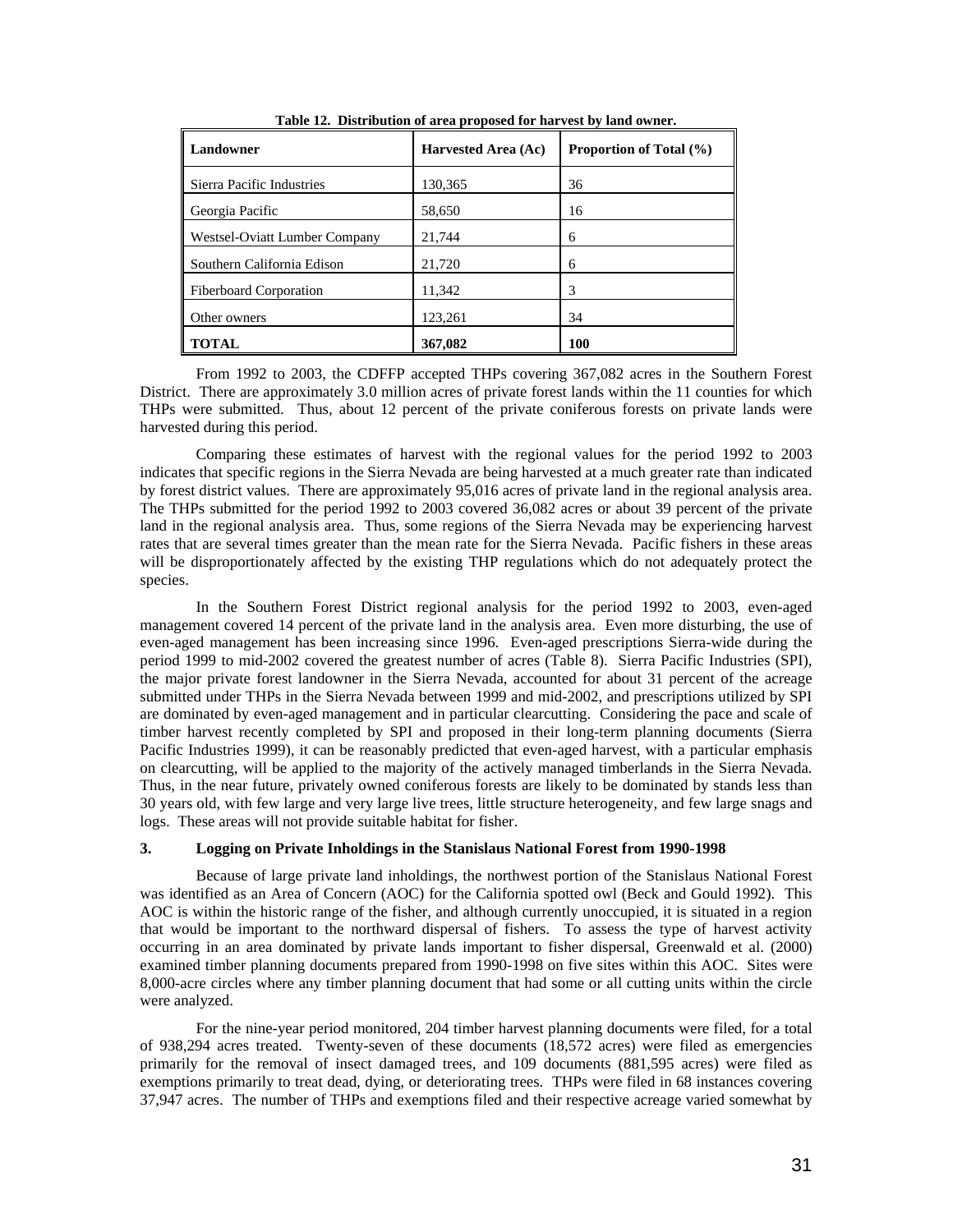year for the period 1990 to 1998 (Table 13). The patterns suggest that harvest operations were not declining over this period and appear to be somewhat stable with a slight increase after 1995.

| Year         | <b>Number</b><br>of THPs | <b>THP</b><br>acreage | Number of<br><b>Exemptions</b> | <b>Exemption</b><br>Acreage | Number of<br><b>Emergencies</b> | <b>Emergency</b><br>Acreage |  |
|--------------|--------------------------|-----------------------|--------------------------------|-----------------------------|---------------------------------|-----------------------------|--|
| 1990         | 5                        | 3,125                 | 14                             | 110,894                     | 17                              | 11,662                      |  |
| 1991         | 8                        | 4,926                 | 12                             | 91,434                      | 5                               | 14,520                      |  |
| 1992         | 6                        | 2,255                 | 12                             | 12,272                      | $\theta$                        | $\overline{0}$              |  |
| 1993         | 5                        | 2,876                 | 7                              | 45,874                      | 2                               | 1,800                       |  |
| 1994         | 7                        | 2,753                 | 13                             | 74,486                      | $\overline{0}$                  | $\overline{0}$              |  |
| 1995         | 6                        | 4,272                 | 13                             | 73,692                      | $\theta$                        | $\overline{0}$              |  |
| 1996         | 14                       | 7,992                 | 15                             | 190,087                     | $\mathbf{0}$                    | $\overline{0}$              |  |
| 1997         | 8                        | 4,998                 | 13                             | 125,929                     | 1                               | 60                          |  |
| 1998         | 6                        | 4,750                 | 8                              | 104,952                     | $\overline{2}$                  | 710                         |  |
| <b>TOTAL</b> | 68                       | 37,947                | 109                            | 881,595                     | 27                              | 18,572                      |  |

**Table 13. Harvest documents proposing activity within five 8,000-acre regions in the northwest quarter of the Stanislaus National Forest.** 

In many cases, THPs were proposed in the same area as exemptions for the period between 1990 and 1999. An estimate of the total number of THPs that occurred within areas that had come under exemptions for the period of review is difficult to determine, nevertheless the following example illustrates the pattern. Exemptions were filed four times on the same 39,000-acre area each year from 1993 to 1996. During this same period and in this same area, 12 THPs totaling 7,161 acres were filed. The harvest activities associated with these timber harvests removed habitat elements (i.e. large trees, large snags, multi-layered canopies) required to maintain fisher habitat. Despite the magnitude of effects to fishers, the impacts of these logging activities on the fisher or its habitat are not disclosed or mitigated in the harvest documents.

Since the required documentation for emergencies and exemptions is limited to a one to two page application, the detailed review from Greenwald et al. (2000) focused on the more extensive information provided in the 68 THPs. The vast majority of the THPs were submitted by industrial forest operations (61 THPs covering 37,457 acres). As can be seen in Table 13 above, the number of acres harvested in THPs has increased somewhat from 1990 to 1999. Importantly, the type of prescription used most frequently over that period also has changed. Early in this period, clearcutting was used occasionally, whereas after 1995, this prescription became dominant in the THPs reviewed. This pattern also is reflected in statistics gathered from THPs throughout the entire Sierra Nevada for the period 1994 to 1999. Between 1994 and 1999, there was a seven-fold increase in acres harvested with a clearcut prescription on private timberlands in the Sierra Nevada (Table 14).

**Table 14. Data reported from California Department of Forestry.** 

| <b>Prescription</b>                               | <b>Acres Harvested</b> |        |        |        |        |        |  |
|---------------------------------------------------|------------------------|--------|--------|--------|--------|--------|--|
|                                                   | 1994                   | 1995   | 1996   | 1997   | 1998   | 1999   |  |
| Clearcut                                          | 1.197                  | 577    | 3.673  | 2.042  | 4.785  | 8,600  |  |
| <b>Other prescriptions</b>                        | 40.181                 | 33.548 | 60.725 | 27,822 | 18.519 | 13,982 |  |
| Clearcut as a Proportion of Total Acres Harvested | 2.9                    | 1.7    | 5.7    | 6.8    | 20.5   | 38.0   |  |
| ll Total Number of THPs                           | 221                    | 206    | 223    | 146    | 140    | 110    |  |

None of the THPs reviewed by Greenwald et al. (2000) identified the cumulative effects of the numerous timber sales occurring in and around each of the five areas. Further, of the 68 THPs, only four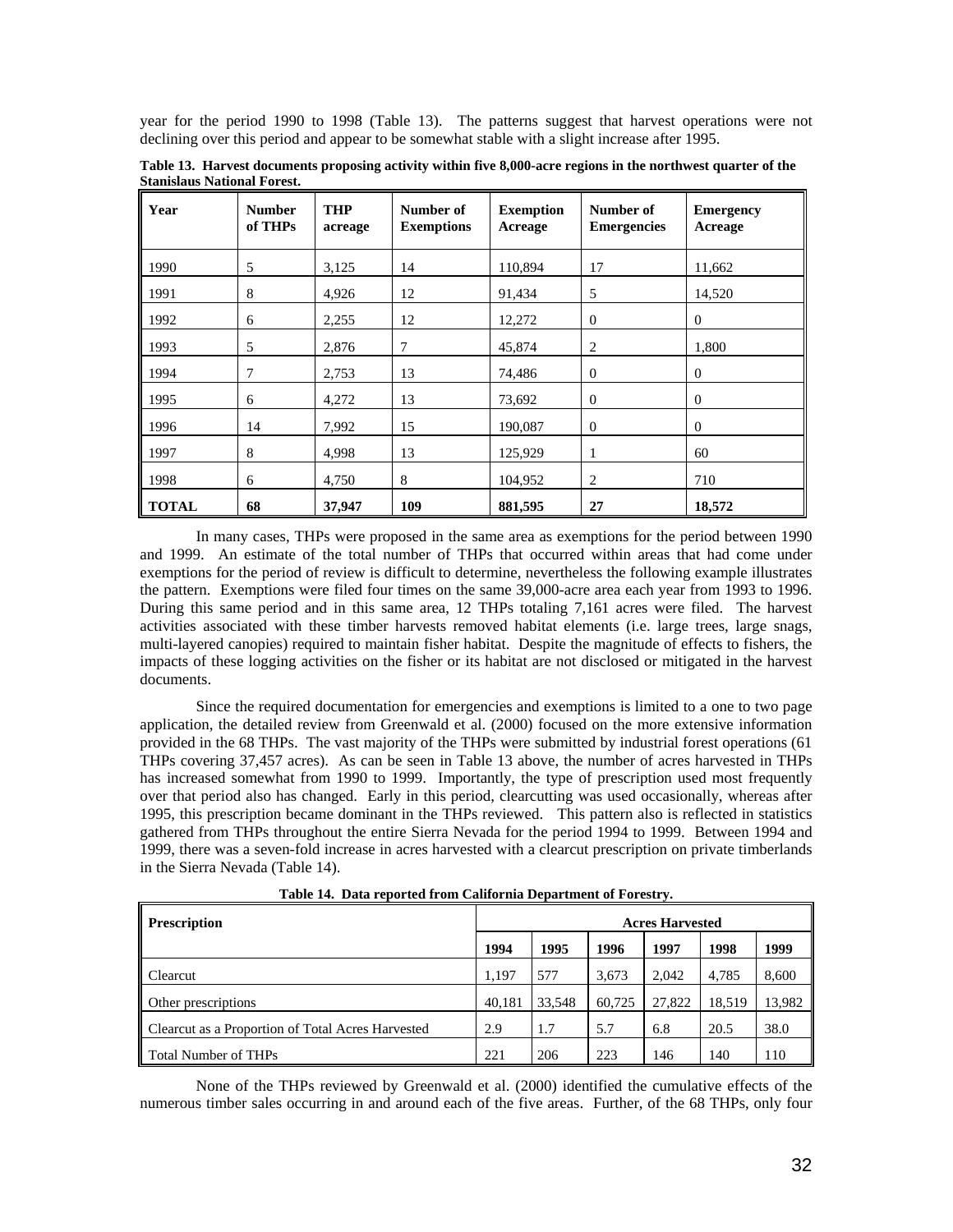mention the presence of late successional forests in the analysis area, and none identify impacts to late successional forests. Three of the THPs identify that fishers were sighted in the area in 1965, but no additional mitigation measures for this species or others associated with late-successional forests were identified.

In sum, past and ongoing timber practices on private lands have resulted in a highly fragmented landscape with heavily thinned forest having few trees over 54 cm (21 inches) DBH, further fragmented by large gaps in forested vegetation created by even-aged management. This vegetation pattern is more extensive north of Yosemite National Park, presenting a serious challenge to fisher dispersal from the populations in the southern Sierra Nevada northward.

#### **b. Northern California**

Logging in northern California on both private and federal lands has resulted in substantial loss and fragmentation of late successional forests and fisher habitat. The continued persistence of fishers in northwestern California may be due to sprouting ability of the evergreen hardwoods and redwoods that flourish in this region, enabling the forest canopy to recover after logging more rapidly than in other parts of the fisher's range in California (Carroll et al. 1999). However, although fishers persist in northern California in greater numbers than elsewhere on the West Coast, there is evidence that logging has resulted in reduced fisher densities (Truex et al. 1998).

The current northern California range of the fisher includes four national forests—the Six Rivers, Mendocino, Klamath and Shasta-Trinity—found in six counties (Del Norte, Humboldt, Mendocino, Siskiyou, Shasta, and Trinity Counties). Roughly 80 percent of the forested area in the three coastal counties (Del Norte, Humboldt, and Mendocino) is privately owned, including large tracts of industrial timberlands (Waddell and Bassett 1996). In contrast, a majority (about 62 percent) of the forested area in the interior counties is publicly owned (Waddell and Bassett 1997).

Logging in northern California has been a mix of clearcutting and selective methods. Clearcutting is the predominant method in moister coastal and more northerly forests, but has occurred in all areas. Regardless of method, however, logging in northern California has resulted in substantial loss of latesuccessional forests and high-quality fisher habitat.

Bolsinger and Waddell (1993) estimated there are roughly 668,250 acres of old-growth on federal lands in northern California or roughly 14.9 percent of the forest acres. Considering that old-growth may have occupied as much as 70 percent of the landscape prior to European settlement (USDI 1990), this indicates old-growth in northern California may have declined by as much as 79 percent on federal lands in northern California. Similarly, Morrison et al. (1991) estimated there were 798,300 acres of old-growth on the western portions of the Klamath and Shasta-Trinity National Forests, and all of the Six Rivers National Forest. In contrast, FEMAT (1993) estimated that there are 1,470,800 acres of multi-storied stands with trees over 54 cm (21 inches) DBH, which they characterized as late-successional, on federal lands in northern California, equal to roughly 32.8 percent of federal lands. Although not characterized as oldgrowth by Bolsinger and Waddell (1993), some of the additional acres identified by FEMAT (1993) probably provide habitat for the fisher. However, more than half of these acres occur at elevations greater than 1,200 m, indicating a much smaller proportion of the landscape within the elevational range utilized by the fisher supports late-successional forests as defined by FEMAT (1993). In addition, according to FEMAT (1993) "late-successional / old-growth forests" on federal lands are "typically highly fragmented by harvested areas and stands of younger trees." Fragmentation likely makes many old-growth forest stands unavailable to the fisher because of its aversion to crossing areas of little forest cover (Rosenberg and Raphael 1986, Powell 1993).

On private lands in northern California, most stands are even-aged and less than 100 years old (Waddell and Bassett 1996, 1997). Bolsinger and Waddell (1993) estimated there were only roughly 780,800 acres of old-growth on private lands in the north coast and north interior resource areas of California, a portion of which is outside the present range of the fisher. This amounts to roughly 15.7 percent of private lands in these areas (Waddell and Bassett 1996, 1997). Many of these stands, however, have been entered for harvest (Bolsinger and Waddell 1993). Bolsinger and Waddell (1993), for example, concluded that: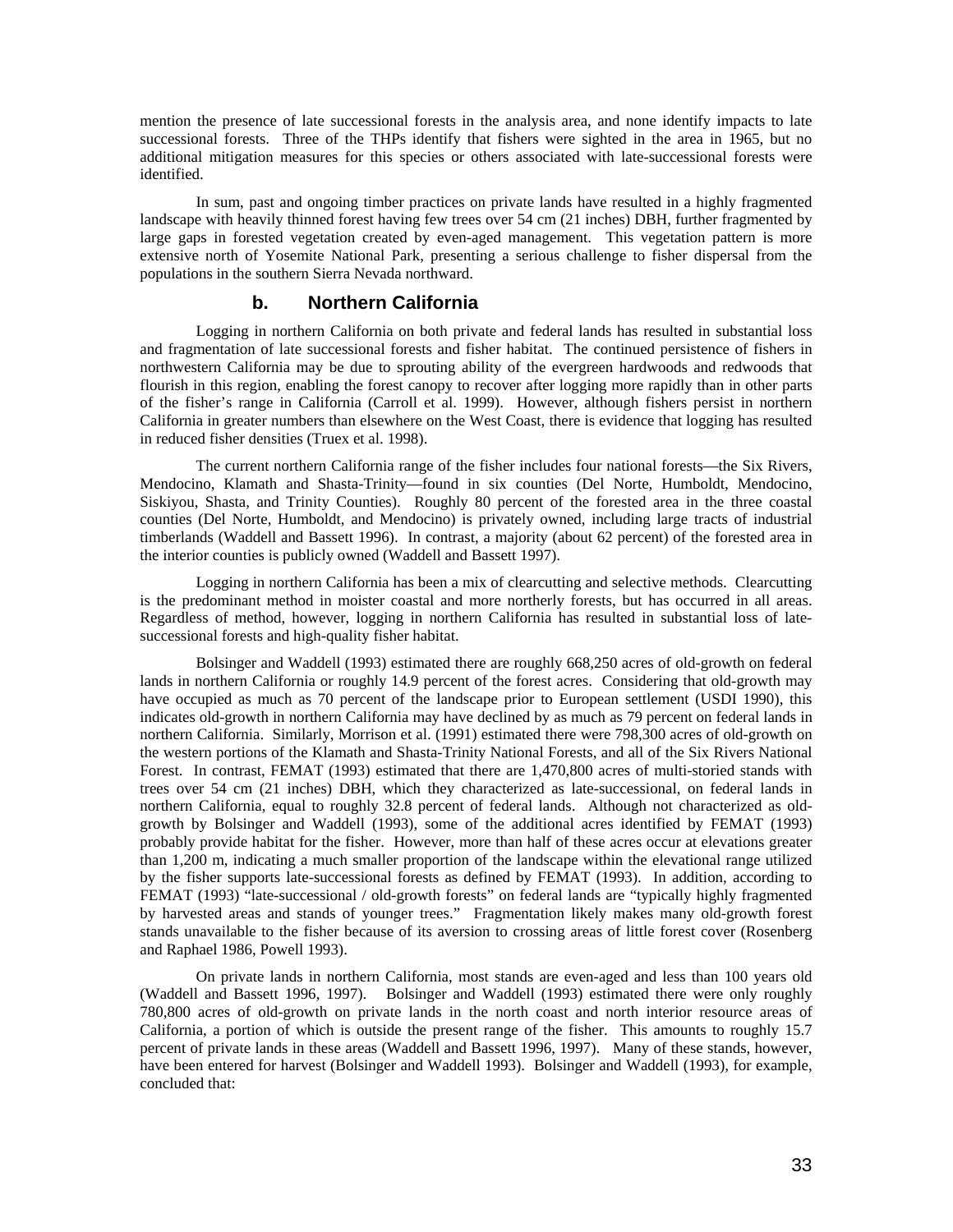"On private lands, most of the 1,423,000 acres classified as old-growth [in Washington, Oregon and northern California] consist of stands from which old trees have been removed. Mixed-conifer stands in California make up the bulk of these forests. They have been selectively logged one to several times over the past century, but they still contain three of the four major elements of the ecological definition of old-growth forest—mature or overmature trees, multilayered canopy with several age groups represented, and snags and coarse woody material on the ground."

The proportion of these stands that provide high-quality habitat for the fisher is unknown. However, remaining old-growth on private lands is probably even more fragmented than on federal lands. FEMAT (1993), for example, concluded:

"Late-successional/old-growth stands that remain on private and state lands tend to typically occur in small patches surrounded by cutover areas and young stands."

Carroll et al. (1999) documented gaps in fisher distribution within a  $67,000$ -km<sup>2</sup> study area in the Klamath region of northwestern California and southwestern Oregon and adjacent portions of the northern California coast. The authors expressed concern (at p. 1357) that "land-use strategies that incorporate short timber harvest rotations may isolate remnant areas of fisher habitat," a trend that is particularly troubling in the coastal region which is largely in private ownership. Moreover, little low-elevation forest is contained within existing protected areas, thus conservation of the fisher will depend on multi-ownership cooperative management at the regional scale (Carroll et al. 1999). Unfortunately, forest practices rules governing logging on private lands are grossly inadequate to protect fisher habitat.

Loss, degradation, and fragmentation of late successional forests because of clearcutting and selective logging in northern California have resulted in substantial loss of fisher habitat with likely negative effects on the fisher. Although studies on the direct effects of logging on the fisher in northern California are limited, information in both Buck et al. (1994) and Truex et al. (1998) indicate that loss of habitat because of logging has affected the fisher population in northern California. Buck et al. (1994), in a study comparing the fisher's use of adjacent lightly and heavily harvested areas in northern California, found that fishers were more selective in the heavily harvested area, avoiding areas where most of the conifer overstory had been removed. They further speculated that by reducing the quantity and distribution of highly suitable habitat, logging may force fishers into sub-optimal habitat, ultimately increasing fisher mortality and lowering reproduction, concluding:

"If timber management practices create timber-types that are sub-optimal, then survival and reproduction of fishers should decrease within these timber types. Some evidence supports this hypothesis: 7 radio-collared fishers died during our study—2 adult males, 1 adult female and 4 juveniles. All were recovered in habitats considered sub-optimal by our analysis: clear-cuts, areas without overhead canopy cover, and hardwood dominated stands."

Similarly, Truex et al. (1998) found that fisher densities were lower and home ranges larger in their Eastern Klamath Study Area than in their North Coast Study Area and speculated that this was because of observed "poorer habitat quality" on the former due to extensive clearcutting, concluding:

"A number of independent indices of forest structure, habitat use, and demography suggest that the eastern Klamath population occurs in poorer habitat and may be more characteristic of 'sink' habitat than either of the other study areas."

Both of these studies suggest that reductions in the quantity and quality of fisher habitat because of logging in northern California have reduced fisher density and survivorship. The negative effects of logging on fisher populations in northern California continue to the present day.

Similar to the Sierra and Sequoia National Forests in the Sierra Nevada, Greenwald et al. (2000) quantified effects of logging and other projects on the fisher on the Klamath, Six Rivers, Shasta-Trinity and Mendocino National Forests by requesting and reviewing all Biological Evaluations (BEs), Environmental Assessments (EAs) and other decision documents for projects where the agency concluded "may affect individual fishers, but is not likely to lead to a trend towards listing," since the Northwest Forest Plan was enacted in 1994 until 1998. Documents were obtained through the Freedom of Information Act.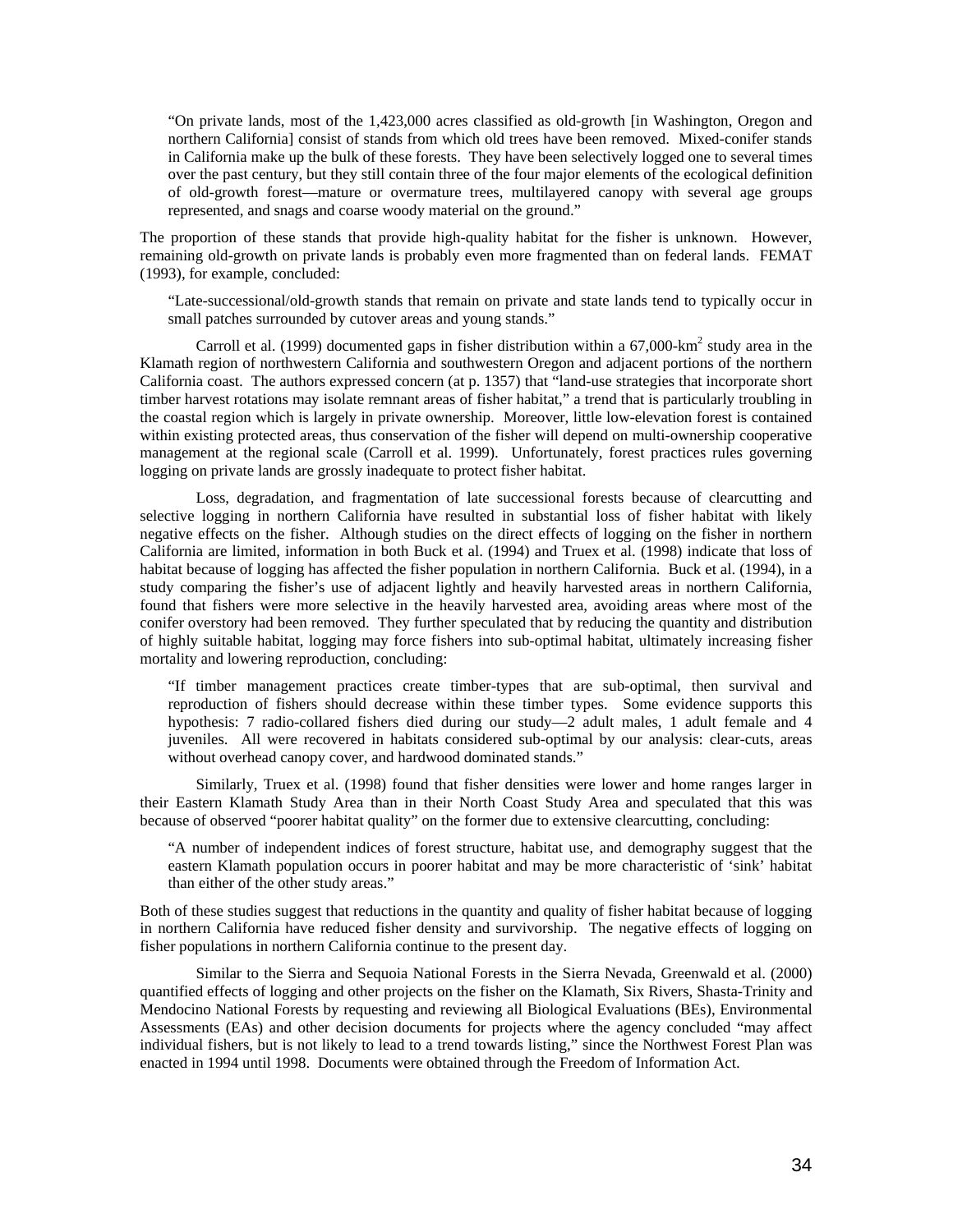### **Klamath National Forest**

Between 1994 and 1998, the Klamath National Forest planned or carried out 52 projects where a biological evaluation concluded that the project "may affect" individual fishers, including 32 timber sales, 8 general projects, 3 prescribed burns, and 3 road, 3 mining, and 3 recreation projects. Fishers were sighted, found in surveys, or occurred in a historical record in the vicinity of 23 of these projects. Most projects were not surveyed for fishers, however.

Timber sales potentially affected at least 23,177 acres and removed at least 70 million board feet. Salvage logging was the most commonly identified prescription (18), followed by thinning (15), sanitation (5), shelterwood (5), overstory removal (2), group selection (2), and clearcutting (2). All of these prescriptions potentially led to removal of structures associated with high-quality fisher habitat, such as canopy cover and large snags, trees, and logs.

Five of the eight general projects were gopher poisoning, which, as mentioned previously, could lead to poisoning of fishers. Other general projects included forest clearing for a powerline, watershed restoration, and forest disease control. Road projects included reconstruction of a road and various road maintenance tasks. Mining projects included permits for two separate mines and drilling of exploratory wells. Recreation projects included construction of a corral and trail maintenance.

#### **Mendocino National Forest**

From the time the Northwest Forest Plan was enacted until 1998, the Mendocino National Forest planned or carried out 31 projects that may have affected individual fishers, including 21 timber sales, 5 general projects, 4 recreation projects and 1 burn. Surveys for fishers were not conducted in association with these projects, but fishers were sighted in the vicinity of seven of the projects.

Salvage was the most commonly identified prescription for timber sales (10), followed by thinning (3) and shelterwood (1). Greenwald et al. (2000) lacked information on prescription for a number of sales because they only received biological evaluations and not environmental assessments, which are generally more detailed. Timber sales potentially affected at least 8,622 acres and removed at least 51.3 million board feet.

General projects, which included tree planting and wildlife habitat enhancement, probably had fairly minor effects. The two road projects were both permits for hauling timber and the four recreation projects were all OHV events. Both timber hauling and OHVs have the potential to disturb fishers.

#### **Shasta-Trinity National Forest**

Between 1994 and 1998, the Shasta-Trinity National Forest conducted 23 projects where it was determined that they "may affect" individual fishers, and 13 where it was determined that they will "likely" affect individual fishers, but not lead to a trend towards federal listing. Timber sales accounted for 32 of the projects, with 2 general projects and 2 road projects accounting for the remainder. Fishers were sighted in the vicinity of 12 of the projects with most of the remainder not surveyed.

Timber sales potentially affected at least 30,900 acres and removed at least 51.9 million board feet. Salvage and hazard tree logging were by far the most commonly identified prescriptions (25), followed by thinning (8), sanitation (5), overstory removal (3), group selection (1), and clearcutting (2). As noted previously, all of these prescriptions can result in the removal or degradation of fisher habitat.

The two general projects consisted of construction of a phone line and a land exchange, and the two road projects consisted of a maintenance project and a programmatic evaluation of road use permits, with varying effects on the fisher.

#### **Six Rivers National Forest**

Between 1994 and 1998, the Six Rivers National Forest conducted 36 projects where it was concluded in a biological evaluation that the project "may affect" the fisher, including 17 timber sales, 11 road projects, 5 prescribed burns, 2 general projects and 1 recreation project. Fishers had been recorded in surveys or sighted in the vicinity of at least 18 of these projects.

Timber sales potentially affected at least 11,152 acres and removed 37.7 million board feet. The most commonly identified prescription was thinning (10), followed by salvage (6), clearcutting (3) and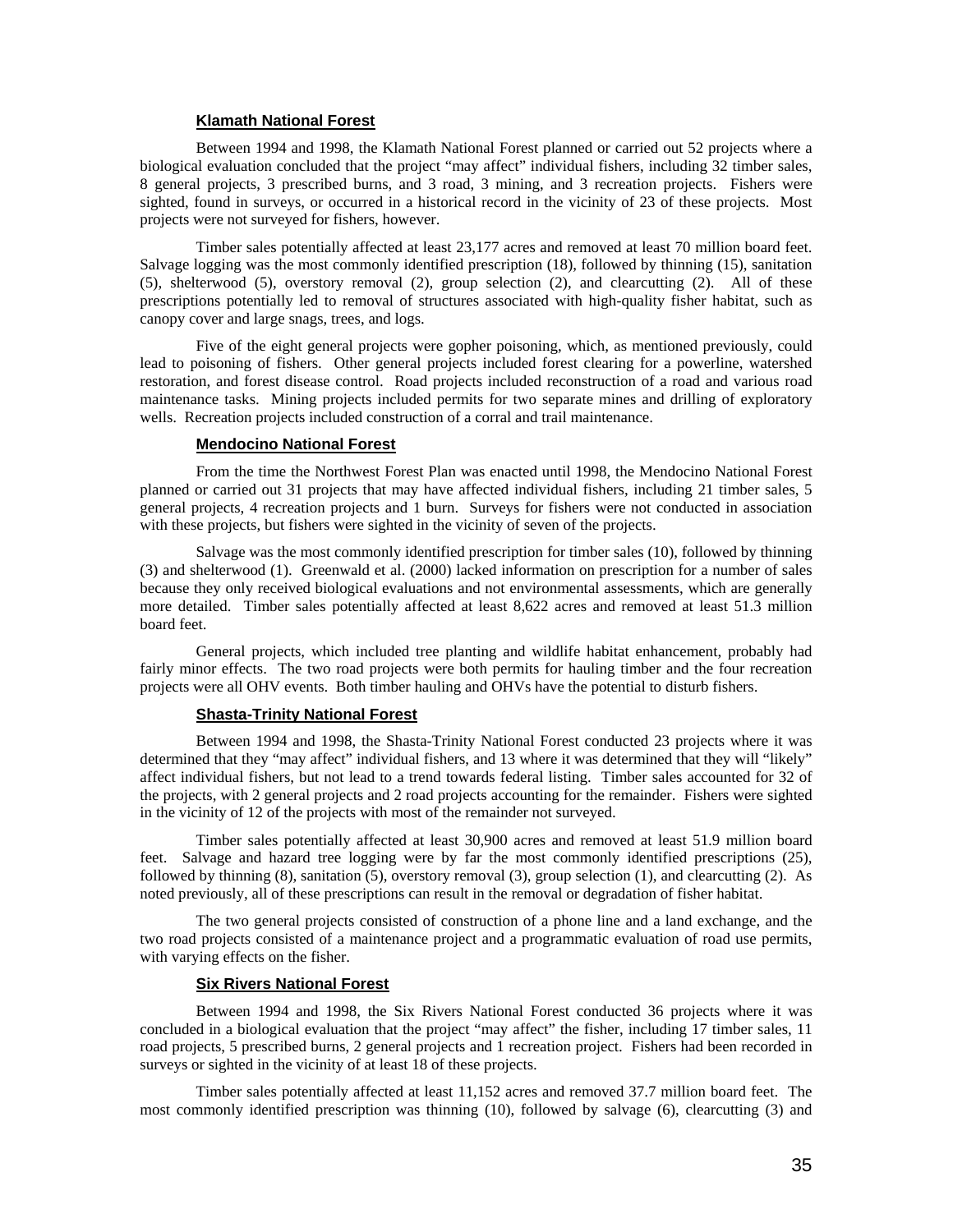shelterwood (1). Clearcutting probably produced the most volume, as the Pilot Creek Ecosystem Management Project, which included clearcutting, was expected to remove roughly 15 million board feet alone. Seven fishers, some known to have reproduced, were found in this timber sale's project area.

Road projects consisted of both maintenance and construction and likely contributed to habitat fragmentation for the fisher. The effects of the five prescribed burns on the fisher are unknown at this time. The two general projects consisted of construction of a fireline and a lookout tower. Construction of a trail and maintenance of a campground was the one recreation project.

In sum, from 1994 to 1998, the four national forests planned or conducted 155 projects where it was determined that fishers may be affected. These determinations were made by qualified biologists who were required to visit the project sites before making their determination. Considered alone, any one of these projects might not lead to a trend towards federal listing. Considered cumulatively and in the context of considerable past habitat loss and degradation, however, it is clear that Forest Service projects potentially had a substantial impact on fisher habitat. Significantly, this analysis did not consider the numerous timber sales and other projects occurring on private lands in northern California.

A majority of "may affect" determinations (105 of 159; 66 percent) resulted from timber sales with salvage logging being the most commonly identified prescription. This is of concern because salvage logging removes large snags and logs used by the fisher for resting and denning and because requirements for "green tree retention" under the Northwest Forest Plan do not apply to salvage sales. Other prescriptions, such as thinning, clearcutting, overstory removal, and shelterwood, have also led to loss of fisher habitat.

A number of more recent timber sales (since 2000) have been proposed on the four national forests in the range of the Pacific fisher in northern California. Table 15 below provides a partial list of these proposed logging projects that originally targeted large trees for harvest on a combined total of >67,888 acres. Many of these sales harvested large trees in late successional reserves. We gathered this information from the Forest Service's online Schedules of Proposed Actions. Table 15 only includes a portion of projects proposed because many of the older SOPA lists were currently unavailable online, and in some cases acreages of projects were not included in the SOPA list and thus were not included in our tally. Moreover, many smaller sales that likely removed larger trees were listed as Categorically Excluded (CE) and the SOPA list provided no acreages for these sales. Several of the larger timber sales were cancelled after objection by conservation groups, or are currently being opposed in court, while some have been implemented or are in the early planning stages. However, as Table 15 demonstrates, the push by the Forest Service to implement timber harvest projects that target larger-sized trees continues to threaten remaining habitat for the imperiled population of fishers in northwestern California, and clearly indicates that existing regulations are failing to adequately protect fisher habitat.

| <b>TIMBER SALE</b>                    | <b>ACREAGE</b> | <b>TIMBER SALE</b>                | <b>ACREAGE</b> |  |
|---------------------------------------|----------------|-----------------------------------|----------------|--|
| <b>SHASTA-TRINITY NATIONAL FOREST</b> |                | <b>KLAMATH NATIONAL FOREST</b>    |                |  |
| Upper Dubakella                       | 1,000          | Knob                              | 578            |  |
| <b>East Fork</b>                      | 2,077          | Meteor                            | 912            |  |
| East Fork II                          | 1,000          | Elk Thin                          | 388            |  |
| Beegum Corral Regan                   | 2.400          | HCFP03                            | 100            |  |
| Beegum Rock                           | 490            | <b>Jack Conventional</b>          | 677            |  |
| Lower Hayfork                         | 1,298          | <b>Beaver Creek</b>               | 975            |  |
| <b>Browns</b>                         | 787            | Horse Heli                        | 1,680          |  |
| Eagle Ranch                           | 264            | Uptown                            | 760            |  |
| North Whitney                         | 280            | Westpoint                         | 1,026          |  |
| Slate Thin                            | 360            | Whittler                          | 760            |  |
| New River                             | 4,630          | Erickson Thin                     | 2,556          |  |
| <b>Clear Creek</b>                    | 1,980          | <b>Five Points</b>                | 1.701          |  |
| Hemlock                               | 4,725          | <b>SIX RIVERS NATIONAL FOREST</b> |                |  |
| Edson                                 | 290            | Journey Fire Salvage              | 97             |  |
| Powder                                | 2,934          | Deadwood                          | 340            |  |

**Table 15. Partial list of major timber sales on four national forests within the range of the Pacific fisher in northern California, 2000-2007. Acreage includes estimate of old-growth forest.**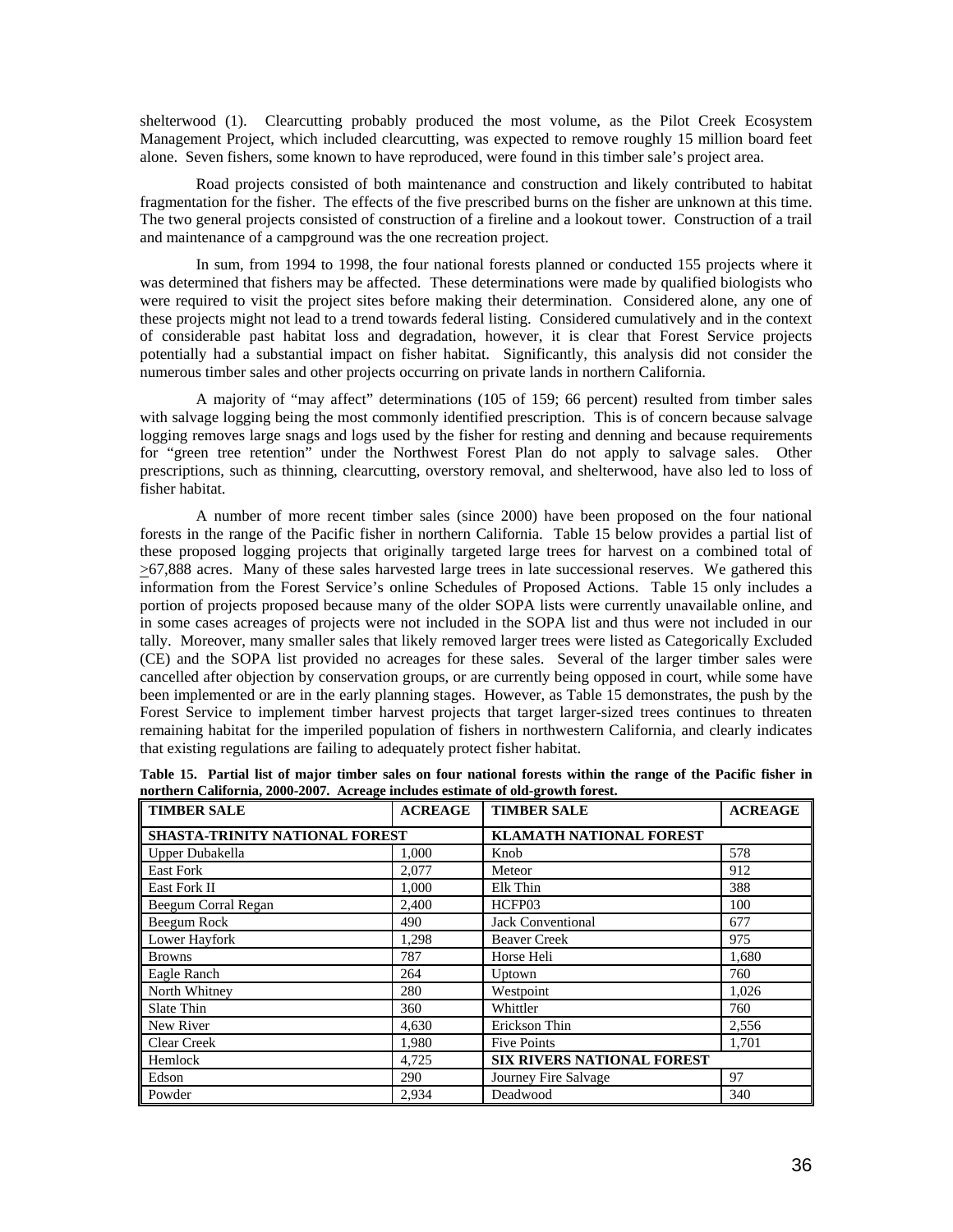| Pilgrim                | 3.780 | Hazel                       | 800    |
|------------------------|-------|-----------------------------|--------|
| Ten Flat Thin          | 261   | Weaver                      | 920    |
| Gemmill                | 1.700 | Dome (LSR)                  | 153    |
| Jones Thin             | 540   | Sims Fire Salvage           | 169    |
| Algoma                 | 4.700 | Orleans                     | 2,721  |
| Mudflow                | 3,000 | Big Flat                    | 1.000  |
| Porcupine              | 4,300 | Little Doe/Low Gulch        | 923    |
| Pettijohn              | 780   | Megram Fire Salvage Phase I | 1.118  |
| East Fork Texas Spider | 2.000 | MENDOCINO NATIONAL FOREST   |        |
|                        |       | Cold Chimney/Spanish/Ocean  | 706    |
|                        |       | Divide Auger                | 327    |
|                        |       | <b>Blands</b>               | 925    |
|                        |       |                             |        |
| <b>TOTAL</b>           |       |                             | 67,888 |

The environmental analyses for many of these projects demonstrate the inadequacy of current protections for fisher on national forest lands in northern California. The March 2006 Environmental Assessment for the 2,934-acre Powder Vegetation and Fuels Management Project in the Shasta-McCloud Management Unit of the Shasta-Trinity National Forest provides a good example of the lack of consideration for fisher habitat on the individual project level, especially for cumulative impacts on fisher habitat in the region. The administrative appeal of the Powder project by the Klamath Forest Alliance and Conservation Congress noted that fisher were documented in the Shasta-McCloud Management Unit by the Forest Service's Redwood Sciences Lab, and on surrounding private lands on the McCloud Flats and in the Sacramento River Canyon Area. However, no specific surveys for fishers were conducted on the Powder project site, and no mention was made of fishers in the Environmental Assessment (the EA simply discussed "carnivores"). Moreover, as the appeal noted, there had been a major increase in the number of acres proposed for thinning down to 40 percent canopy cover on national forest land between the Goosenest Ranger District and Shasta-McCloud Management Unit, including such projects as Davis, Hemlock, Edson, Mountain Thin, Little Horse Salvage, Tennant WUI, Tamarack, Pomeroy, and Erickson Thin, totaling more than 50,000 acres. This was not considered in the environmental analyses. The Forest Service's decision on the Powder project was overturned in court. Since that time, an additional sale in the Shasta-McCloud Management Unit, the 3,780-ac Pilgrim Vegetation Management Project, was approved in June 2007. This project would harvest old-growth trees on a 415-acre unit and depart from the Shasta-Trinity Forest Plan's green-tree retention standard of leaving the largest and oldest trees on 15 percent of the area (Pilgrim EA at pp. 2-3). The U.S. Fish and Wildlife Service had determined that the project would have an adverse effect on designated spotted owl critical habitat (owls occupy relatively similar habitats as the fisher), nonetheless the project was approved.

These projects, together with logging on adjacent private lands, fragment the landscape and reduce the ability of the fisher to persist and recover. Carroll et al. (1999 at p. 1357) noted that "[m]aintaining viable and well-distributed fisher populations may require increased levels of canopy closure and retention of large hardwoods on managed lands." Clearly, without vigilant oversight by conservation groups, fragmentation and degradation of fisher habitat would be substantially worse. However, forcing private citizens to provide continued oversight of poorly planned logging projects is not an adequate safety net for fishers, as there are no assurances that conservation groups will continue to watchdog Forest Service projects in the future.

In conclusion, logging has resulted in substantial historical loss of fisher habitat on both public and private lands throughout the Sierra Nevada and northern California and continues to present a major threat to the continued existence of the species.

## **II. Roads**

Roads also have significant effects on fisher habitat. Roads result in the loss and fragmentation of habitat, create barriers to fisher dispersal, cause death directly through vehicular collisions, and allow access to poachers and legal trappers who may incidentally capture and kill fisher (Freel 1991, Dark 1997, Witmer et al. 1998, Wisdom et al. 2000). Areas with higher road densities have also been found to support lower densities of large trees, snags, and downed logs than areas with fewer roads because of the access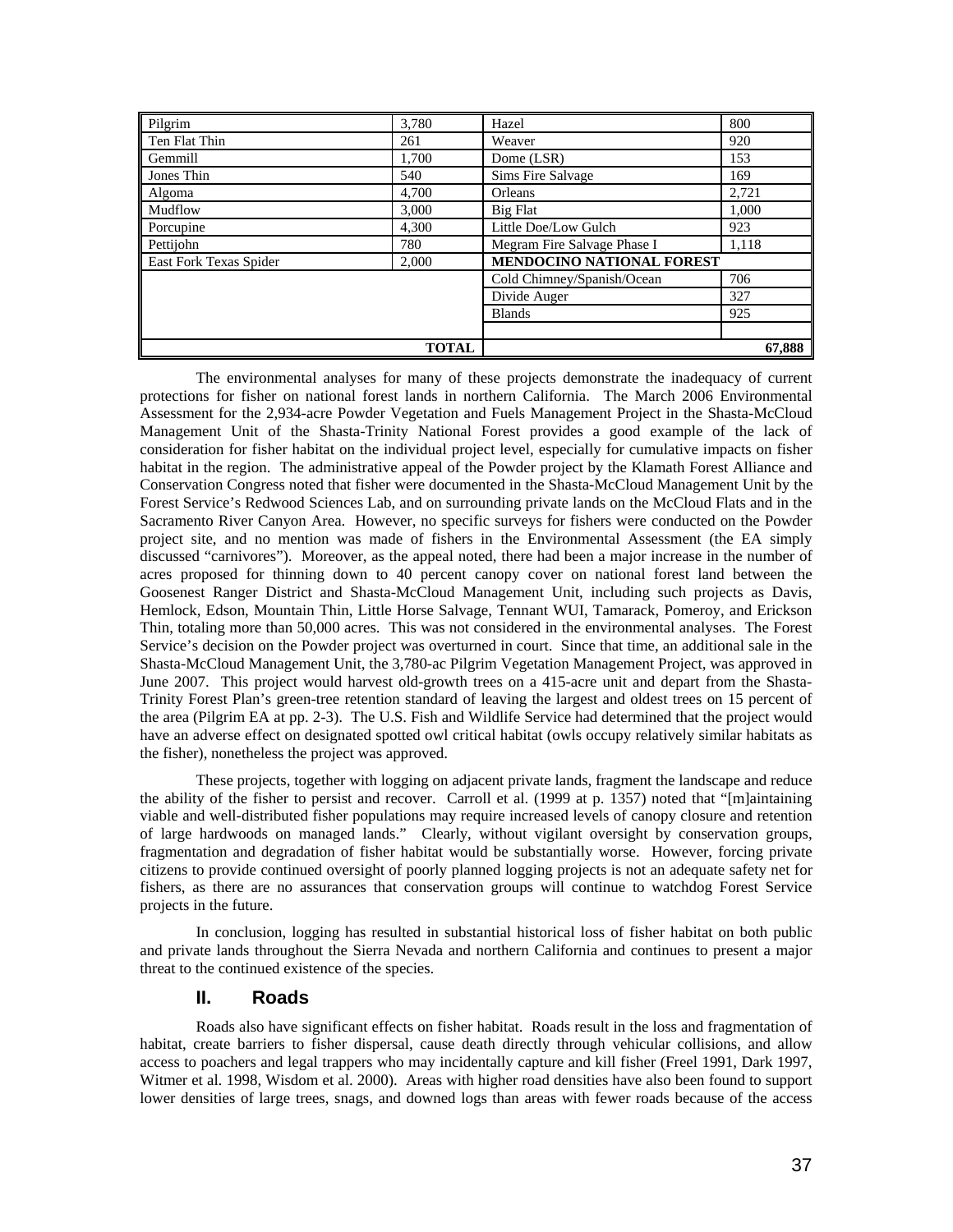provided for fuelwood cutting and logging (Quigley and Arbelbide 1997). Campbell (2004) found that sample units with track stations where fishers were detected had significantly fewer roads than unoccupied units in the Sierra Nevada. Campbell (2004) also found that "at coarser spatial scales, sample units within the fisher region were negatively associated with precipitation, road density and habitat variability." This result indicates that fishers are associated with lower-elevation areas of contiguous forested habitat with fewer roads.

The fisher's historic range in California – particularly in the northern Sierra Nevada – is heavily dissected by roads. In the Sierra Nevada, a total of 25,000 miles of road have been constructed on public lands alone (USDA 2001). Similarly, a total of 109,443 miles of road have been constructed in Oregon, Washington, and northern California on federal lands in the range of the northern spotted owl (FEMAT 1993). Countless more roads have been constructed on private lands. Numerous large state and interstate highways create barriers for the fisher, limiting recovery and isolating existing populations. For example, all of the known fisher locations in the Sierra Nevada occur south of the southernmost of four major highways that cross the range (Zielinski et al. 1997a). These highways probably contributed to declines of the fisher in the central and northern Sierra and are likely a barrier to reconnecting the southern Sierra and northern California populations. In a review of issues related to the conservation of the fisher in the Interior Columbia Basin, Witmer et al. (1998) concluded:

"Barriers to movement may include large nonforested openings and highways. Maintenance of links between individuals and populations will require elimination or reduction of these barriers."

However, no plans have been proposed to facilitate fisher dispersal across the four major highways that cross the species' Sierra range. Mortality associated with roads poses a serious threat to small fisher populations, especially in the southern Sierra. Indeed, at least eight fishers were documented as killed by vehicles in California in the mid-1990s (Chow personal communication, Zielinski et al. 1995a, Truex et al. 1998), and one Forest Service Biologist (S. Anderson) reported that road-killed fishers are "relatively common" in the Sequoia National Forest (Zielinski et al. 1995a). Campbell et al. (2000) concluded:

"Loss of individuals from a small isolated population may hasten decline. Of particular concern are collisions between fisher and vehicles. Many records of fisher locations are in the form of roadkills."

 Truex et al. (1998) recommended that increases in paved roads or vehicle speed should be discouraged in areas managed for fishers. Increase in road densities throughout the Sierra Nevada resulting from urban development, logging, and recreation in fisher habitat is likely to exacerbate this problem.

## **III. Urban Development**

Development of private lands is a threat to the fisher throughout its range, having much the same effect on habitat as does logging. McBride et al. (1996) measured forest conditions in both developed and undeveloped areas in various forest types of the Sierra Nevada, including red fir-lodgepole pine, mixed conifer, ponderosa pine, and foothill woodland. The authors found that in all forest types human settlement reduced tree canopy cover and density, stating:

"Construction of structures, roads, and other infrastructure elements in forests often necessitates the removal of trees and results in reduction of canopy cover and tree density. Trees may also be removed to facilitate access to sunlight, especially in more densely wooded areas. Conversion of tree cover to lawn also contributes to the decrease in tree canopy cover and density."

Average canopy cover in mixed conifer was 92 percent in control areas compared to 64 percent in developed areas (McBride et al. 1996). Similarly, in ponderosa pine, average canopy cover was 90 percent in control areas compared to 62 percent in developed areas. The more concentrated the development the greater the proportion of converted land. McBride et al. (1996) found that in areas where lots were one acre, a greater proportion (41 percent) of the surface area was covered by impervious materials, such as structures and roads, than in either the three to five acre or 10 to 20 acre lot sizes. These larger lot sizes both had approximately 7.5 percent of the area covered by impervious material. Thus, as with logging, development reduces the density and cover of forests, and when combined with the disturbance from noise, traffic and other human activities, is counter to maintaining fisher habitat.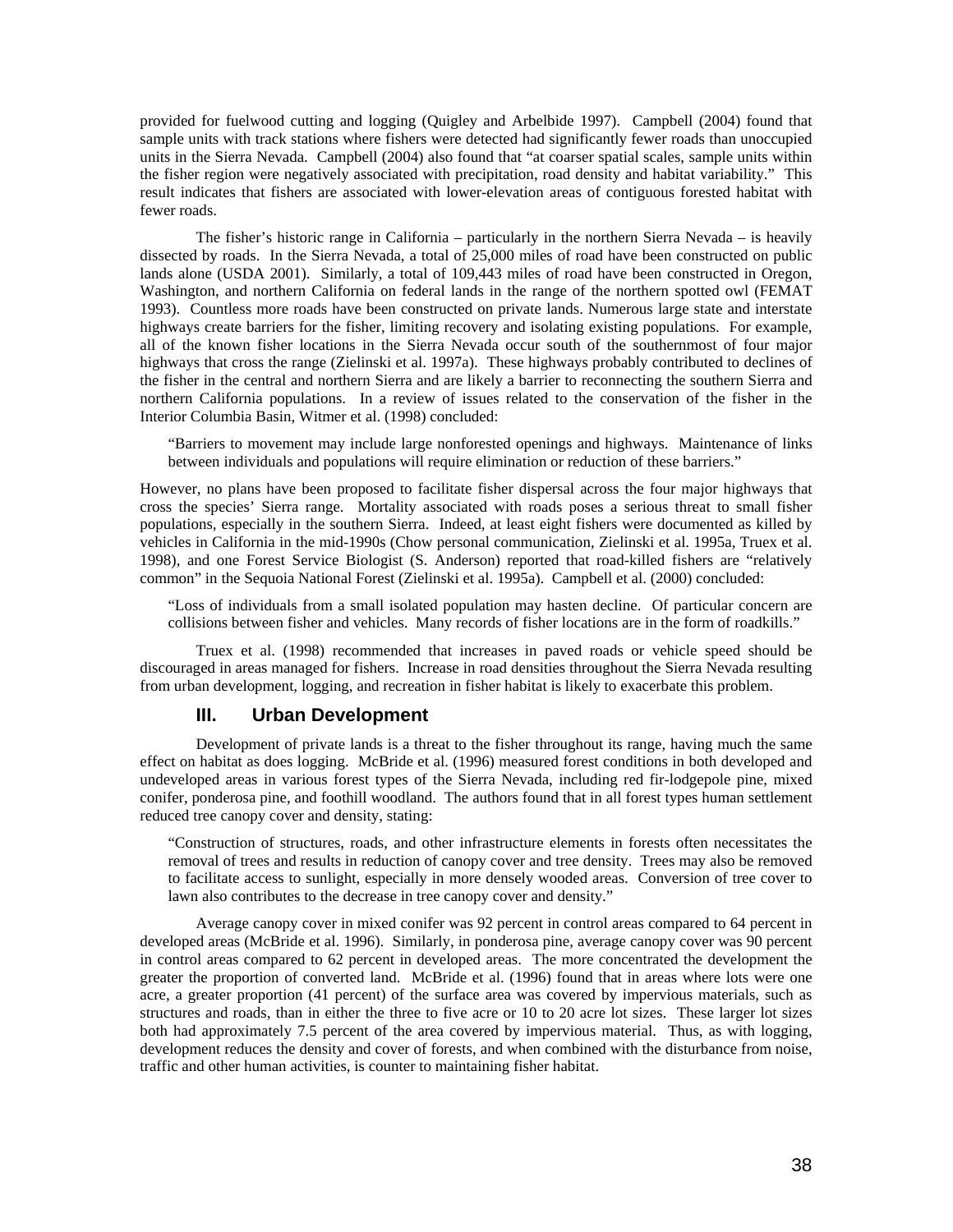Population growth has been dramatic in California and is predicted to continue. The human population of the Sierra Nevada, for example, doubled from 1970 to 1990 and is approximately four times the peak populations of the gold rush (1849-1852) (Duane 1996a). Further, the population is predicted to triple from 1990 levels by 2040. Development in California is resulting in direct conversion of forest land in the historic range of the fisher (Table 16).

| Area                           | Acres of forest converted to: |             |              | Period               | <b>Source</b> |                                     |
|--------------------------------|-------------------------------|-------------|--------------|----------------------|---------------|-------------------------------------|
|                                | <b>Roads</b>                  | Agriculture | <b>Urban</b> | <b>Total (acres)</b> |               |                                     |
| Northern and<br>central Sierra | 7,000                         |             |              | 7,000                | 1984-1994     | <b>Waddell and Bassett</b><br>1997a |
| N. Coast<br>   California      | 17,000                        | 9,000       | 21,000       | 47,000               | 1984-1994     | <b>Waddell and Bassett</b><br>1996  |
| N. Interior<br>   California   | 8,000                         |             |              | 8.000                | 1984-1994     | <b>Waddell and Bassett</b><br>1997b |

**Table 16. Loss of productive forest land to roads, and agricultural and urban development on private lands in the California range of the Pacific fisher.** 

Throughout the entire range of the Pacific fisher in the United States, Bolsinger and Waddell (1993), estimate that productive forest lands declined by three million acres from 1930 to 1992 in California, Oregon, and Washington and concluded that "the major causes of the decrease in forest area were construction of roads, reservoirs, powerlines and clearing for urban expansion and agriculture."

In the 1980s alone, losses of forest area in Washington were nearly 300,000 acres, mostly in western Washington (Maclean et al. 1992, McKay et al. 1995). In western Oregon, 247,000 acres of forest were lost between 1961 and 1986 (MacLean 1990) and the north coast area of California lost 47,000 acres of forest between 1984 and 1994. These statistics only consider forested lands that were directly converted to another use, such as a house or a road. Numerous other areas have been invaded by dispersed development. Bolsinger et al. (1997) estimated that a total 424,000 acres of large, contiguous blocks of forest, which they termed "primary forest," were lost in Washington State between 1980-1991, mostly in western Washington. We lack similar estimates for recent loss of primary forest in California, but given the extent of population growth here, losses are probably on the same order as in Washington.

Zielinski et al. (2005a) correlated changes in fisher distribution in the Sierra Nevada in relation to changes in human density as represented by United States census maps of housing density from 1930 to 1990 (Figure 5). The authors noted (at p. 1403) that the fisher:

"occurs at a relatively low elevation which puts it in closer proximity to human activities than the congeneric marten. Interestingly, the gap in the fisher historical distribution aligns well with the area of greatest increase in human influence… In these areas, homes are built in fisher habitat, roads are more common, the forests around the built environment developments are managed to reduce forest density, and there is long history of private land management for timber (compared with public land managed for multiple uses). These factors probably conspire to render home range areas less suitable, leading to the contraction of the range in this area."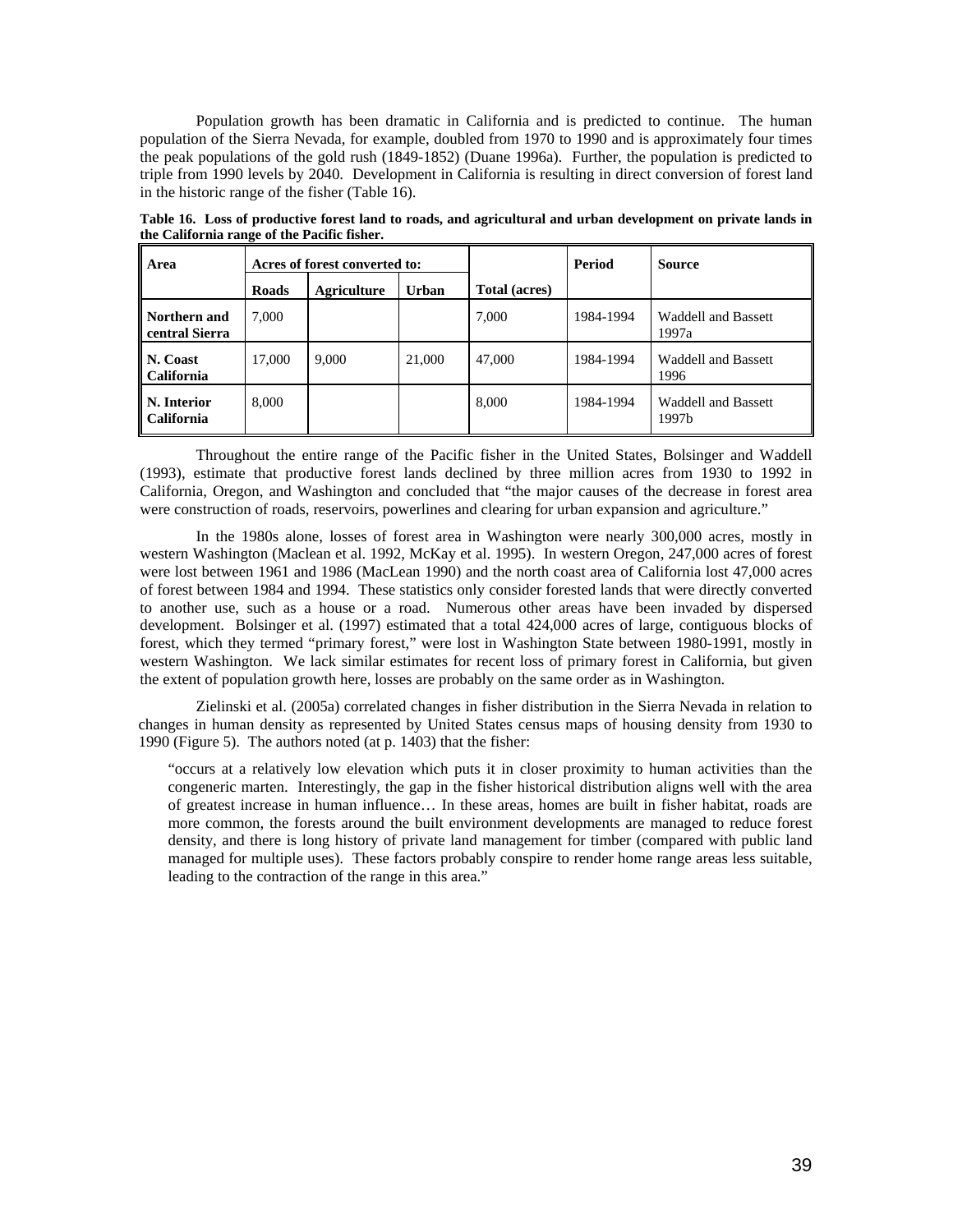

**Figure 5. Housing densities per square mile in 1930 and 1990 for the Sierra Nevada from U.S. Census Bureau data. From Zielinski et al. (2005a).** 

 The increase in roads and infrastructures such as water tanks that occur with urban development is likely to have significant impacts on the extremely small population of fishers in the southern Sierra Nevada. At least nine fishers have been documented as being trapped and killed in water tanks in recent years, and numerous fishers have been killed by vehicles. Specific protections to reduce fisher mortalities in urban areas where fishers occur are needed as part of a comprehensive recovery plan—measures that would be possible with a listing of the fisher under CESA.

# **IV. Recreation**

Recreation can affect fishers negatively through noise and direct disturbance by people. If such disturbance occurs regularly on particular trails or roads it can result in loss and fragmentation of habitat. Loss of habitat also can occur from construction of infrastructure for recreation, for example, roads or ski slopes. In a review of the effects of proposed management on forest carnivores in the Sierra Nevada, Campbell et al. (2000) provided the following summary of the potential effects of recreation:

"That recreational activities can have substantial impacts on wildlife species is widely acknowledged, but this relationship is poorly understood... Recreation activities can alter behavior, cause displacement from preferred habitat, and decrease reproductive success and individual vigor. Peak recreation levels often coincide with the most critical phases of the species life cycle such as during breeding and reproduction. Flight from human presence and interruption of behavior increases energetic costs experienced by an individual."

Recreational use and impacts are particularly intense in the southern Sierra. Duane (1996b) estimated that in 1996 there were 50 to 60 million "recreation visitor days" (RVDs) per year in the Sierra Nevada, of which two thirds occur on national forest lands. These RVDs were concentrated in the southern Sierra with potentially negative consequences for the existing fisher population. Duane (1996b) stated: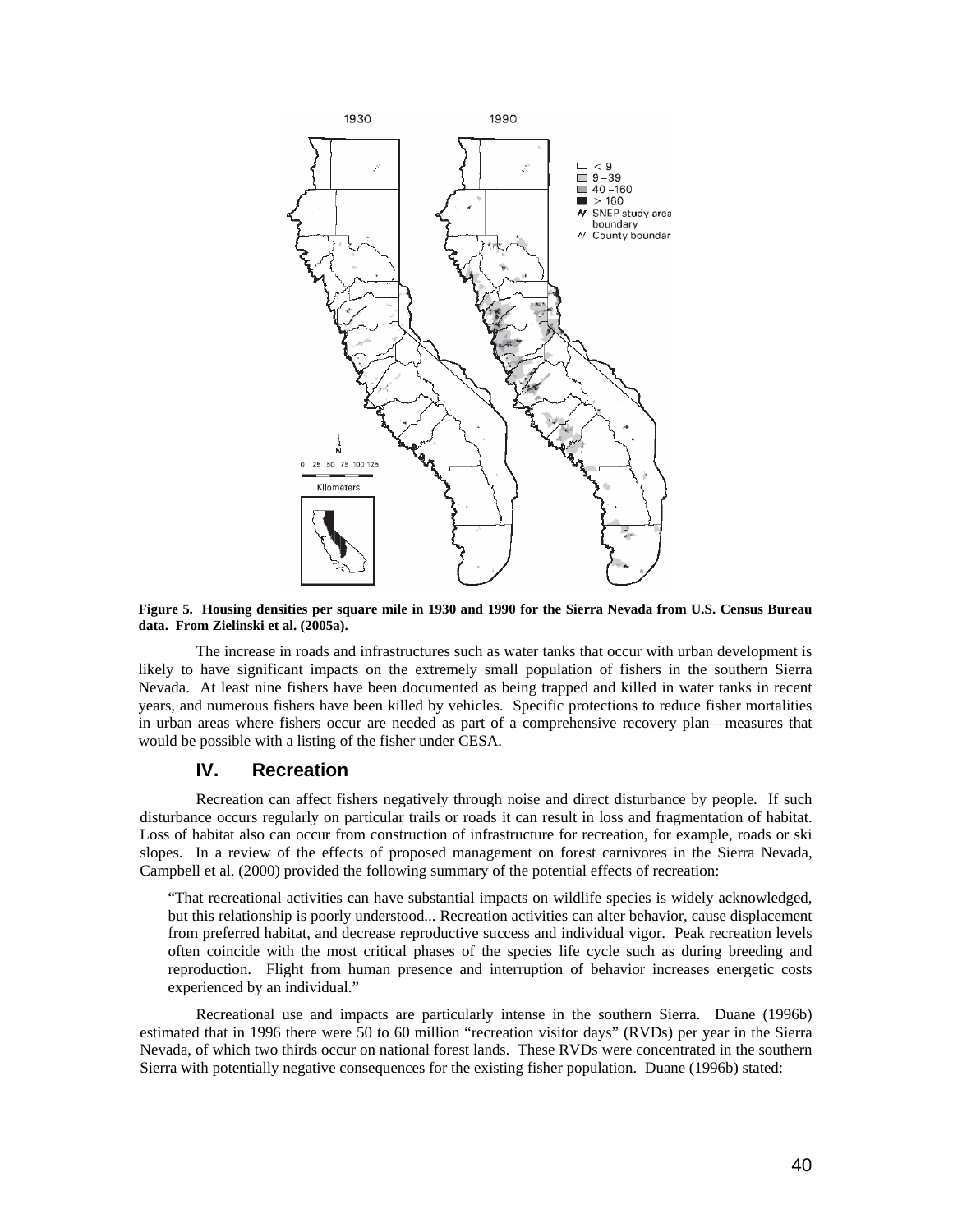"The Inyo, Sequoia and Sierra National Forests—each of which is adjacent to at least one of the national parks in the southern and central Sierra Nevada—account for 45% of all RVDs on the USFS lands in the Sierra Nevada. Together with the national parks, this portion of the Sierra Nevada probably represents one of the highest levels of recreational activity in the entire world."

Considering that the population of California is expected to double or even triple by 2040 (Duane 1996a), recreational activities are likely to also grow, resulting in further loss of habitat and disturbance to the fisher. Duane (1996b) noted that just because population doubles or triples does not necessarily mean there will be twice as many RVDs, but also concluded:

"Even without a proportionate doubling of demand, however, conflicts are likely to increase between recreational activities and other uses of public lands and resources."

Substantial recreational use also occurs in other portions of the Pacific fisher's range on both national park and national forest lands. Redwood, Sequoia, Kings Canyon, and Yosemite National Parks are all in the range of the fisher and all receive significant numbers of visitors (Table 17). The effects of recreation on the fisher or its habitat in these national parks have not been explored. However, well-used roads and trails in these parks have probably resulted in some level of habitat fragmentation and probably impede fisher movement and dispersal.

| National Park | <b>Visitors</b> |
|---------------|-----------------|
| Sequoia       | 873.229         |
| Kings Canyon  | 559.534         |
| Yosemite      | 3,493,607       |
| Redwood       | 369,726         |

**Table 17. Number of visitors to national parks in the California range of the fisher in 1999.** 

 The types of recreation allowed in national forests have the potential to do more harm to fishers than in national parks. Activities, such as OHV races, which are not allowed in national parks, have a greater likelihood of resulting in disturbance to the fisher. The amount of development in support of recreation is also potentially greater on national forests, including construction of ski slopes and RV campgrounds.

## **V. Poaching and Incidental Capture**

Trapping of fishers for their fur was one of the primary causes of the decline of the species across the United States in the first half of the twentieth century (e.g. Powell 1993). Many studies of fisher demography involve populations that have been subjected to trapping mortality (see citations in Powell and Zielinski 1994). Trapping is a critical factor influencing fisher demography, "replac[ing] natural population fluctuations with fluctuations caused by periods of overtrapping followed by recovery when trapping pressure decreases," (Powell and Zielinski at p. 44). In response to concern over severe declines in number of fishers caught, legal trapping of fishers was prohibited in California in 1946 (Lewis and Zielinski 1996). Poaching and incidental capture and injury, however, remain threats to the fisher.

Lewis and Zielinski (1996) report that trappers and California Department of Fish and Game biologists had information demonstrating recent occurrence of poaching and illegal sale of pelts. Fishers are easily caught in traps set for other furbearers, such as fox or bobcat (Powell and Zielinski 1994). Lewis and Zielinski (1996) estimated an incidental capture of 1 fisher per 407 set-nights and a mortality-injury rate of 0-75 percent, based on data from trappers. Poaching or incidental capture can potentially affect fisher populations, even if it is a relatively rare occurrence. Powell (1979) predicted that mortality of as few as 1-4 fishers per 100  $km^2$  was sufficient to result in decline of a population in the Midwest. An increasing number of trapping licenses sold in California in the late 1970s and early 1980s may have resulted in more incidental fisher captures, particularly considering that trappers can cover much larger areas and have greater access to remote areas due to an increase in roads. Lewis and Zielinski (1996) added:

"The magnitude of the effect of additive mortality would depend on the sex and age of the captured individuals (Krohn et al. 1994), and may be greater in western populations since they have not demonstrated the rapid population recovery after protection that has been observed in eastern populations…[T]he potential effects of legal trapping of other species on protected fisher populations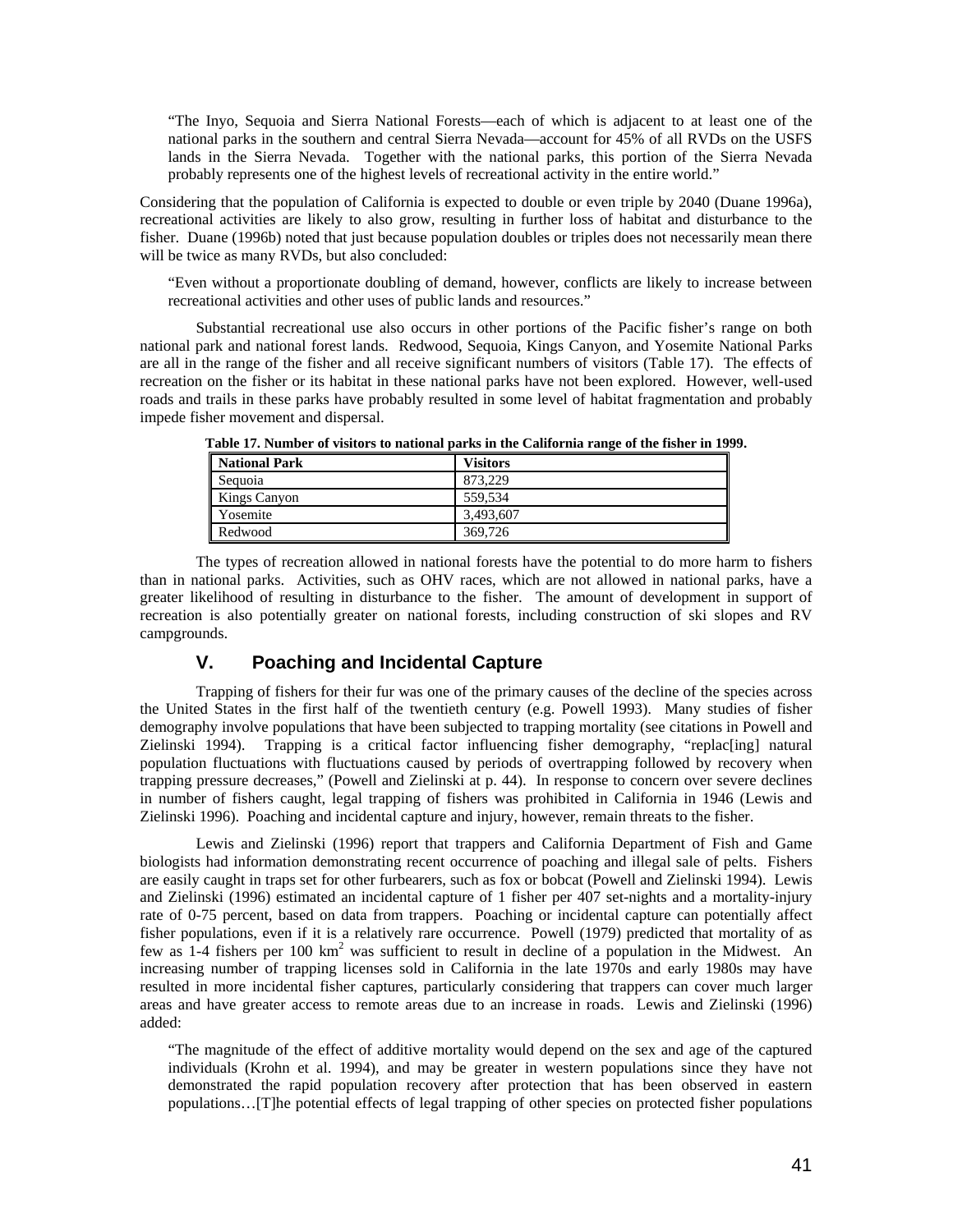should not be ignored, especially when considered in conjunction with habitat loss…and other sources of mortality (e.g., road-kills)."

California has recently banned leg-hold traps and snares by citizen initiative, which should help reduce risk of fisher injury or mortality with incidental capture. USDA and USDI (1994) recommended closing all national forests in the range of the northern spotted owl to trapping for American marten because of similarity of appearance of martens and fishers, but this was not ultimately adopted in the Record of Decision for the Northwest Forest Plan.

## **VII. Natural Events**

## **a. Predation**

Predation appears to be an important source of mortality for the fisher (Buck et al. 1994, Truex et al. 1998). On the Hoopa reservation in 2007, 3 of 12 denning females were killed by predators (Coastal Martes Working Group notes; 14 June 2007). Of 16 known mortalities recorded by Truex et al. (1998), from radio-collared animals, nine were suspected to have resulted from predation. Similarly, Buck et al. (1994) documented that four of seven mortalities in northern California resulted from predation. Potential predators include other carnivores, such as mountain lion, bobcat, and coyote, and large raptors, such as golden eagle, great horned owl, or northern goshawk (Powell 1993, Powell and Zielinski 1994, Truex et al. 1998). Truex et al. (1998), for example, documented several mortalities, including suspected predation from coyotes in two cases, one mountain lion, and an unidentified raptor. Bobcats are a significant predator of fishers on the Hoopa reservation (Coastal Martes Working Group notes; 14 June 2007). The fisher may be more susceptible to predation in areas with less forest cover and thus logging may expose them to additional risk (Buck et al. 1994).

### **b. Forest Fire**

It is widely recognized that many western forest types historically were influenced by frequent fires, including ponderosa pine and mixed conifer forests of the Sierra Nevada and Klamath/Siskiyou Region, and that loss of fire from these systems because of livestock grazing, fire suppression, and other factors combined with intensive, widespread logging has resulted in changes to forest structure (Agee 1993, Covington and Moore 1994, Kilgore and Taylor 1979, Swetnam and Baison 1994, Swetnam et al. 2000, Quigley and Arbelbide 1997, Weatherspoon et al. 1992). Very large areas burned by crown fires may pose a risk to existing fisher territories and habitat, although this issue needs further research.

Creating a quandary for land managers, solutions to the problems of increased fuel loadings and likelihood of crown fire, such as prescribed fire and thinning, also pose some risk to fisher habitat. For example, large trees and snags required for resting and denning by fishers, which are already at low levels in the Sierra Nevada (Franklin and Fites-Kaufman 1996), could potentially be further reduced by fuels treatments.

While experts have suggested that there may be a risk that fisher territories and habitat can be altered by crown fire, late-successional, mixed conifer forests where the fisher is generally found are at lower risk of crown fire than other seral-stages and forest types. High canopy closure, which keeps fuels moist, and large trees, which are generally fire resistant, make late-successional, mixed conifer forests less likely to burn at high severities. Weatherspoon et al. (1992), for example, state:

"Countryman's (1955) description of fuel conditions within old-growth stands applies in large measure to fuel conditions within many mixed conifer stands used by the California spotted owl. These stands are less flammable under most conditions, because the dense canopies maintain higher relative humidities within the stands and reduce heating and drying of surface fuels by solar radiation and wind."

Although the above quote is specifically discussing risk to the owl, the same conclusions can be drawn for the fisher because it uses similar habitat. USDA (2000), in a discussion of fire risk in the Sierra Nevada, determined that only 5 percent of areas designated as "old forest emphasis areas" were categorized as having the highest fire hazard and risk, compared to 25 percent for the Sierra Nevada as a whole. The document concludes: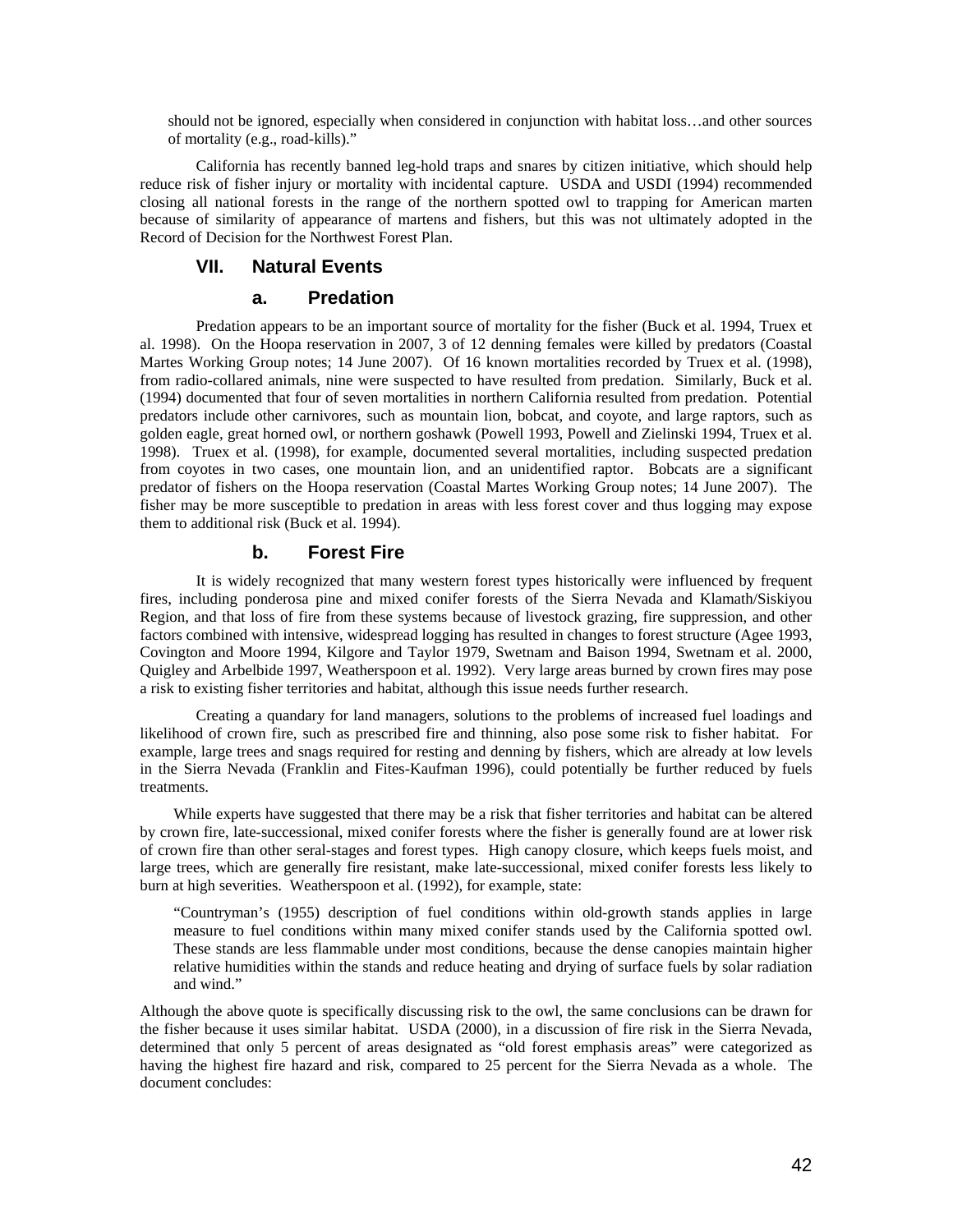"The highest hazard and risk areas were often adjacent to (rather than within) patches of old forests, California spotted owl PACs, and critical aquatic refuges."

In addition, the fisher's aversion to human activity and high-use roads (Dark 1997) means they are less likely to occur in areas where human-caused fires would be most frequent.

All of these factors indicate that a cautious approach to fuels treatments should be taken that does not compromise fisher habitat in the short-term in order to save it from an unknown risk presented by future catastrophic fire. Such an approach should focus on prescribed fire and limited thinning of small trees in areas of highest risk.

Moreover, there are likely to be some benefits to fishers from fire, possibly even higher severity fire. For example, management of fisher habitat, particularly in the southern Sierra Nevada population, must involve consideration of hardwoods, as research has indicated that hardwoods comprise a significant proportion of resting sites and hardwood habitat types likely provide key habitat for prey species. Zielinski et al. (2004a) noted that black oaks – which are particularly important for fishers – regenerate best in open conditions after a disturbance, and appear to have declined due to fire exclusion.

A multi-party effort including scientists, stakeholders, and government agencies are working on an assessment of the southern Sierra fisher population and how this population might respond to fire and timber harvest. As part of this effort, the Conservation Biology Institute was contracted by Region 5 of the Forest Service to model how probability of occupancy might be affected either by 'similar to historic' or 'higher than historic' future fire regimes, as well as by alternative forest management prescriptions to reduce fire risk. A progress report was released in December 2007. Information within the report should prove useful for determining whether and how to appropriately manage fisher habitat from a fire-risk perspective. However, any conservation recommendations within the assessment would not be mandatory nor would it address the myriad other impacts to fishers throughout California. Thus the development of this document nor of any other voluntary conservation plan does not supplant the need for listing the fisher under CESA.

## **c. Population Size and Isolation**

Independent of any anthropogenic factors, fisher populations may be at risk of extinction solely because of isolation and small population size, particularly the southern Sierra population (Truex et al. 1998, Campbell et al. 2000, Lamberson et al. 2000, Spencer et al. 2007). Small, isolated populations are at risk of extirpation because of demographic and environmental stochasticity and inbreeding depression and Allee effects.<sup>1</sup> Inbreeding significantly decreases time to extinction for small populations (Brook et al. 2002). These factors can lead to irreversible population crashes (e.g. Hanski and Moilanen 1996). Campbell et al. (2000), for example, concluded:

"Low population densities combined with low reproductive rates and relatively high individual longevity hampers recovery from impacts and retards the ability to recolonize areas from which they have been extirpated, even in the presence of suitable habitat."

The southern Sierra fisher population probably numbers fewer than 300 total individuals and fewer than 120 adult females (Spencer et al. 2007). The northern California population is estimated to number <750 individuals (Nichols 2006). The very small size of both of these populations places them at great risk of extinction from declines related to demographic and environmental stochasticity such as fluctuations in gender ratio or climatic events that result in reduced prey abundance or poor fisher survival (Pimm et al. 1988). Such risk is increased by the isolation of these populations, which ensures that when population declines occur there will be no immigration to rescue the populations. Isolation also places the two California populations at significant risk from inbreeding depression. Indeed, Drew et al. (2003) and Wisely et al. (2004) have already determined that remaining populations in California have lower genetic diversity compared to Pacific fisher populations in British Columbia. Finally, as a top-level predator, fishers naturally occur at low densities. This makes them inherently more vulnerable to extinction because as populations decline due to habitat loss and other factors, Allee effects become ever more likely (Pimm et al. 1988).

<sup>&</sup>lt;sup>1</sup> The Allee effect is the phenomenon that for smaller populations, reproduction of individuals decreases. This effect usually disappears as populations get larger.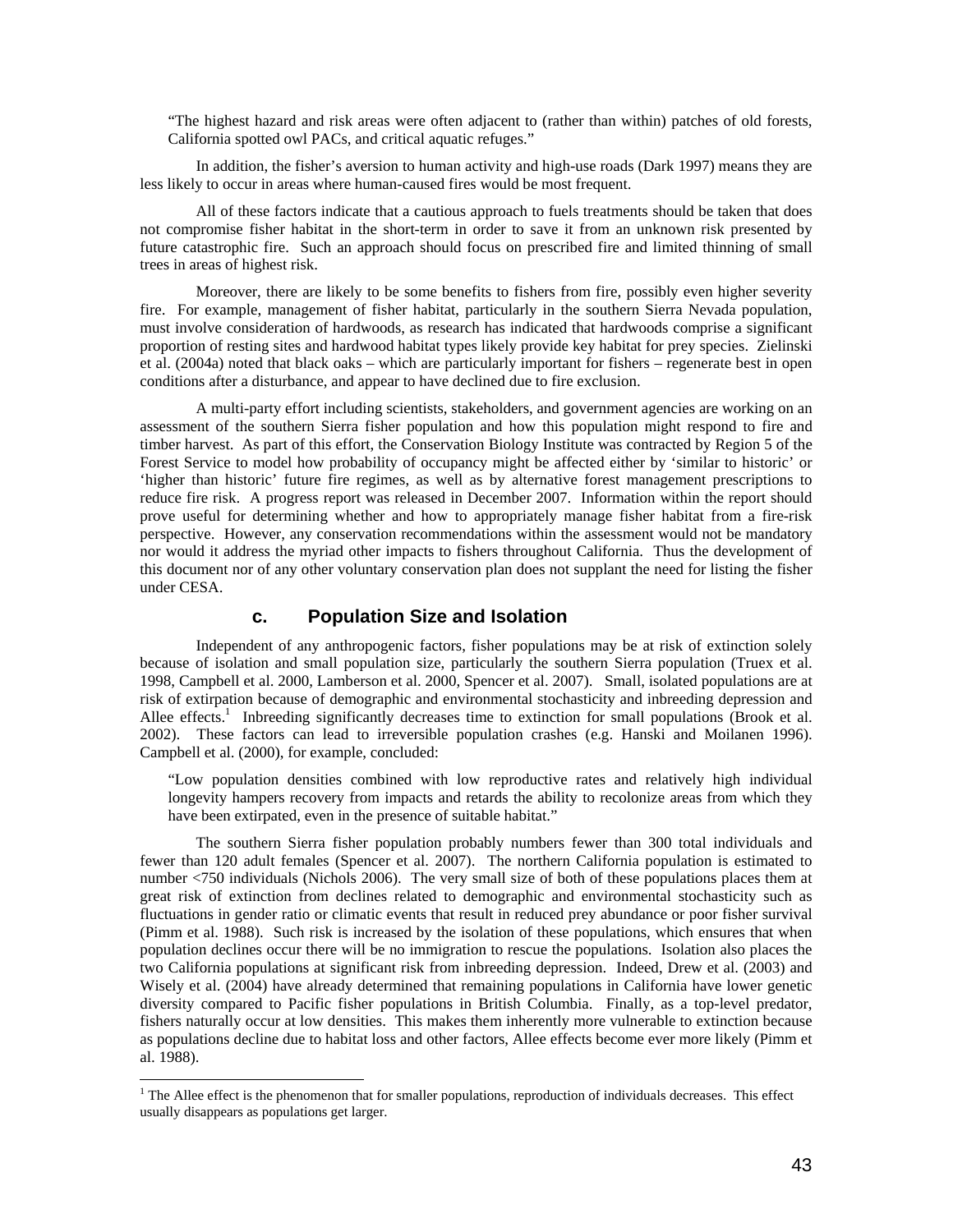Wisely et al. (2004 at p. 646) noted that "the magnitude of genetic structure and lack of gene flow we found was unexpected given the relatively recent colonization of the peninsula and the fisher's large spatial requirements and long dispersal distances." Apparently, human-induced fragmentation of once relatively contiguous forest habitats increased the genetic isolation of California's remaining populations in recent times. The authors further stated that:

 "[e]rosion of remaining genetic diversity threatens these populations with inbreeding, inbreeding depression, and a reduced ability to adapt to changing environments…Of equal concern is the demographic fate of these isolated populations. Populations in the south have a smaller effective population size than northern populations. Small population size coupled with low migration rates increase vulnerability to stochastic demographic events and environmental changes. We have demonstrated isolation among populations with limited exchange, suggesting that populations on the Pacific coast have little demographic buffer from variation in the population growth rate."

Spencer et al. (2007) concluded that:

"Populations persistence is less dependent on the total number of individuals than on the effective population size  $(N_e; Wright 1931)$ . Effective population size is a measure of the rate at which genetic variation changes over time. It is inversely proportional to a population's probability of extinction, and is smaller than actual population size due to effects of population fluctuations, uneven sex ratios, agestructuring of populations, and other factors. Genetic work should therefore be used to determine N<sub>e</sub> of the southern Sierra Nevada fisher population and its potential for future population growth. Recent genetic work on fishers suggests that this population is genetically depauperate (Wisely et al. 2004), meaning that N<sub>e</sub> will probably be quite low (W. Zielinski, personal communication). If effective *population size is below about 50, extinction is probable over a relative short term, and population augmentation may be warranted*." Emphasis in original.

#### **d. Disease**

 Relatively little is known about diseases in fishers (Brown et al. 2006). Brown et al. (2006) report that pathogens causing potentially severe disease in closely related species of Mustelidae include rabies virus, canine distemper virus, parvoviruses, influenza viruses, corona viruses, *Brucella* spp. (cause of brucellosis), *Yersinia perstis* (cause of the plague), *Leptospira interrogans* (cause of leptospirosis), *Toxoplasma gondii* (cause of toxoplasmosis), *Dioctophyma renale* (giant kidney worm), and *Trichinella spiralis* (cause of trichinosis). Moreover, canine adenovirus (cause of canine infectious hepatitis) has killed striped skunks and members of the Canidae.

 Of 28 fishers sampled from several locations in Canada, Philippa et al. (2004) found that four fishers had antibodies for canine adenovirus; four for canine coronavirus; four for parainfluenza virus type 3; four for rabies virus; and 18 had antibodies for *Toxoplasma gondii*. In a study of 31 wild-caught fishers on the Hoopa reservation in northwestern California, Brown et al. (2006) found that one fisher tested positive for canine distemper virus and 11 fishers tested positive for canine parvovirus. Canine parvovirus causes diarrhea with blood or mucus, fever, and dehydration, and would be most severe in young animals. Canine distemper virus causes respiratory disease, immunosuppression, neurological disease, and death (Brown et al. 2006). The source of these viruses is unknown, but the authors speculate that gray foxes or other carnivores as well as domestic unvaccinated dogs may be local reservoirs for these diseases. If dogs are a virus source, Brown et al. (2006 at p. 44) point out that "fishers living near humans are likely to be exposed to the virus more often than fishers with home ranges farther from human habitation." Moreover, the authors state that "both CDV and CPV have the potential to cause immunosuppression, especially of young animals, and to work synergistically with other pathogens to increase morbidity or mortality in a susceptible population." Disease issues should be a concern with potential relocation of fishers into areas from which they have been extirpated but might come into contact with extant populations (Brown et al. 2006).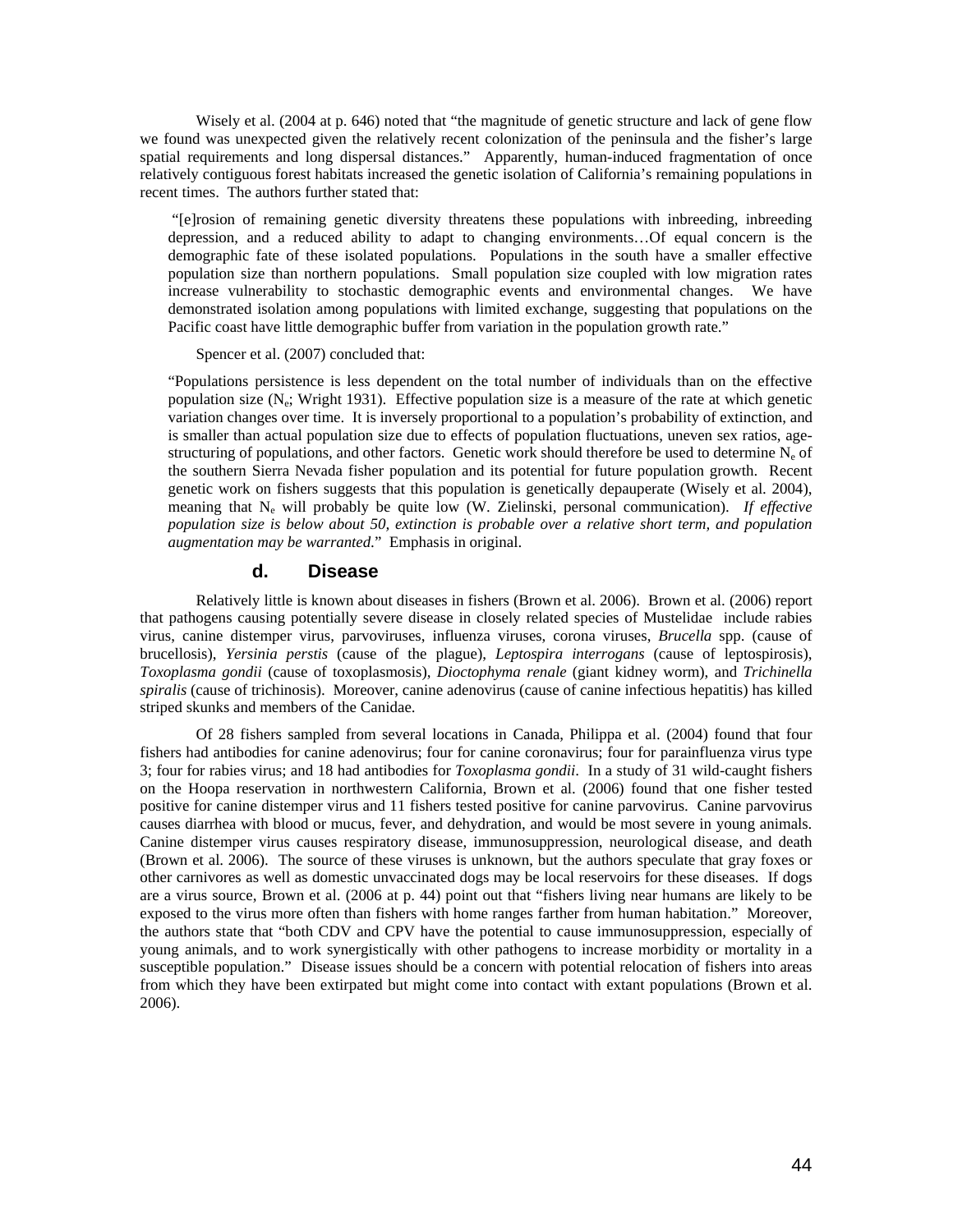# **INADEQUACY OF EXISTING REGULATORY MECHANISMS**

"Establishing the reasons for the precarious status of the fisher populations in the Pacific Northwest may not be as important in the short term as making people aware of the status and providing federal protection for the populations. *That the populations appear dangerously low should be sufficient to generate protection***;** *discussions and research into the reasons should occur after protection*. In our opinion, protection by the states of Washington, Oregon and California has not been sufficient to improve population status." (Powell and Zielinski 1994; emphasis added)

Widespread logging, road building, and development in California's forests over the last century and a half have severely depleted important components of Pacific fisher habitat, such as large trees, snags and downed logs, and multi-layered dense canopies, resulting in drastic declines and fragmentation of habitat and contributing to the extirpation or severe reduction of fishers from the northern and central Sierra Nevada and in northern California. Logging, road building, and urban development continue to affect the fisher negatively to the present day. Existing and proposed regulations on public and private lands fail to adequately protect the remaining two small, isolated fisher populations from further declines. Current multi-agency efforts to develop conservation plans for the Pacific fisher (in the southern Sierra and the West Coast) are helpful but would be entirely voluntary, and thus would not provide the legal safety net or assurances that protective measures are implemented as would a listing under CESA. Thus voluntary conservation plans can be a supplement to, but not a replacement for, legal requirements to conserve the Pacific fisher under the Endangered Species Act.

Existing regulations designed to protect the fisher and associated late-successional forests on public lands in the Sierra Nevada consist of 'furbearer networks' designated on some of the Sierra Nevada national forests, and consideration for fishers under forest plan standards and guidelines that were adopted in the 2004 Sierra Nevada Forest Plan Amendment. The Giant Sequoia Management Plan also provides regulations that impact fisher habitat on public lands in the southern Sierra. On northern California's public lands, the Northwest Forest Plan provides regulations designed to protect fisher habitat on Forest Service and Bureau of Land Management lands. The California Forest Practices Rules govern timber management practices on private lands, and various state agencies are responsible for public road building and maintenance, and permitting development on private lands. Below, we discuss current and proposed regulations in relation to their ability to safeguard the existing Pacific fisher population in California by maintaining existing habitat as well as to facilitate the recolonization of the fisher back into a larger portion of their historic range, including the central and northern Sierra Nevada.

## **I. Forest Service Regulations**

### **a. California-wide**

## **National Forest Management Act Planning Regulations**

 Congress enacted the National Forest Management Act of 1976 ("NFMA") to reform Forest Service management of national forest system lands. 16 U.S.C. § 1600 *et seq*. The NFMA requires that the Forest Service implement a Land and Resource Management Plan ("LRMP") for each national forest. The forest planning process must comply with the National Environmental Policy Act ("NEPA") which requires the preparation of an environmental impact statement with public review and input. 42 U.S.C. § 4231 *et seq*. The LRMP must include land allocations, desired conditions, objectives, and standards and guidelines with which site-specific projects must comply. In addition, among NFMA's substantive requirements is the duty to provide for the diversity of plant and animal communities. 16 U.S.C. §  $1604(g)(3)(B)$ . In 1982, the Forest Service adopted implementing regulations for the NFMA, including a provision that "[f]ish and wildlife habitat shall be managed to maintain viable populations of existing native and desired nonnative vertebrate species in the planning area." 36 C.F.R. § 219.19(a)(1) & (6)(1982). To facilitate this provision, the Forest Service is required to select, monitor, and maintain habitat for management indicator species.

 Both NEPA and NFMA make small steps towards offering protection for sensitive species, but neither law provides the strong, definitive conservation measures of either the federal ESA or CESA, and as such neither is adequate to conserve the highly imperiled Pacific fisher. The NEPA requires federal agencies, including the Forest Service and the Bureau of Land Management, to consider the effects of their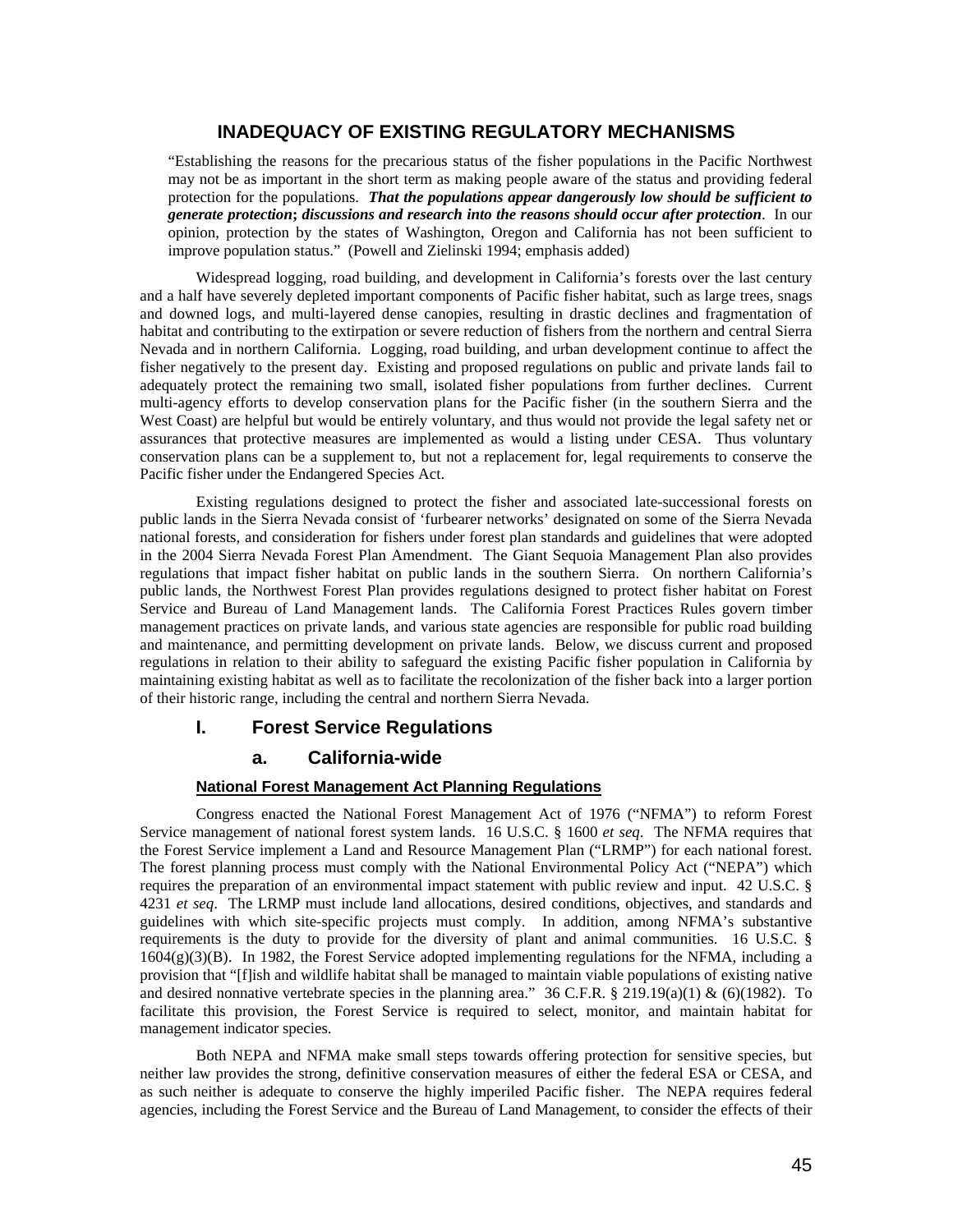actions on the environment, including sensitive species. However, it does not prohibit them from choosing alternatives that will negatively affect individual fishers. The NFMA regulations require species viability, but do not prohibit the Forest Service from carrying out actions that harm species or their habitat, stating only that "where appropriate, measures to mitigate adverse effects shall be prescribed." 36 C.F.R. §  $219.19(a)(1)$ . By contrast, CESA § 2053 states "it is the policy of the state that state agencies should not approve projects as proposed which would jeopardize the continued existence of any endangered species or threatened species or result in the destruction or adverse modification of habitat essential to the continued existence of those species, if there are reasonable and prudent alternatives available consistent with conserving the species or its habitat which would prevent jeopardy." Moreover, the CESA prohibits any person from taking or attempting to take (i.e., hunt, pursue, catch, capture, or kill) species listed as endangered or threatened, or any such species that is a candidate for listing under CESA. The provisions of CESA provide much stronger protection for the fisher than under NEPA and NFMA alone.

 Within the past few years, the Forest Service under the Bush Administration began to weaken the NFMA planning regulations and to exclude the public from the forest planning process. In 2005, the Forest Service published a rule stating that the 1982 planning regulations were no longer in effect and determined that the forest planning process would not require NEPA analysis or an environmental impact statement. The agency also determined that its 2005 rule did not require consultation with the U.S. Fish and Wildlife Service to assess impacts of the new planning regulations on threatened and endangered species. Importantly for fishers and other wildlife, the 2005 rule also eliminated the specific species viability and diversity requirements, and required forest management plans to provide only for a diversity of ecosystems. 36 C.F.R. § 219.10(b) (2005). In March 2007, a federal court in the northern district of California enjoined the Forest Service from implementing the 2005 rule; in August 2007, the Forest Service again released a proposed rule that is virtually identical to the currently enjoined 2005 rule, eliminating the species viability requirement. Fed. Reg. Vol. 72, No 163, Thursday August 23, 2007 at p. 48515. In the most recent proposed rule, the Forest Service claimed that ensuring species viability is "not always possible" for the following reasons: (1) distribution patterns or population declines are sometimes due to factors outside the agency's control; (2) the number of vertebrate species present is "very large;" and (3) focus on the viability requirement has "often diverted attention and resources away from an ecosystem approach to land management that, in the Agency's view, is the most efficient and effective way to manage for the broadest range of species with the limited resources available for the task." *Id*. at p. 48522. The Forest Service provides no examples of when and how the viability requirement has diverted attention from an ecosystem approach, nor does it provide any examples of the agency being blamed for any species declines not resulting from management activities on national forests. While it may be inconvenient for the Forest Service that national forests support a large number of vertebrate species, this is not a legitimate reason for removing the requirement to monitor them when implementing projects that may cause potential harm. Simply put, the Forest Service has not focused sufficient attention on monitoring the effects of their management activities on vertebrate populations on national forests, and it is clear from recent actions that the agency has no intention of attempting to change their modus operandi. The effort to eliminate the species viability and diversity requirements is a case in point as to the Forest Service's lack of commitment to adhere to its own long-standing regulations to protect fishers and other sensitive species of plants and animals from potentially harmful management activities.

 To make matters worse, the Forest Service is now chipping away at many of the other protections for the fisher provided by the NFMA and existing planning regulations. First, the agency is proposing to eliminate the fisher as a management indicator species on six national forests in California. Second, the standards and guidelines protecting fishers in the 2001 Sierra Nevada Forest Plan Amendment were drastically weakened in a 2004 overhaul of the Amendment. One reason given for the 2004 SNFPA overhaul is that the fisher is already protected by furbearer networks, or 'Habitat Management Areas,' yet most LRMPs do not provide specific protective measures within HMAs. Third, the Forest Service recently eliminated the 'Survey and Manage' program under the Northwest Forest Plan that indirectly provided some habitat protection for the fisher in northern California. Finally, the Giant Sequoia Monument management plan – which was recently declared illegal in court – failed to provide basic protections for much of the remaining occupied fisher habitat in the southern Sierra Nevada, where the species is clinging to existence. Below, we discuss each of these issues in turn.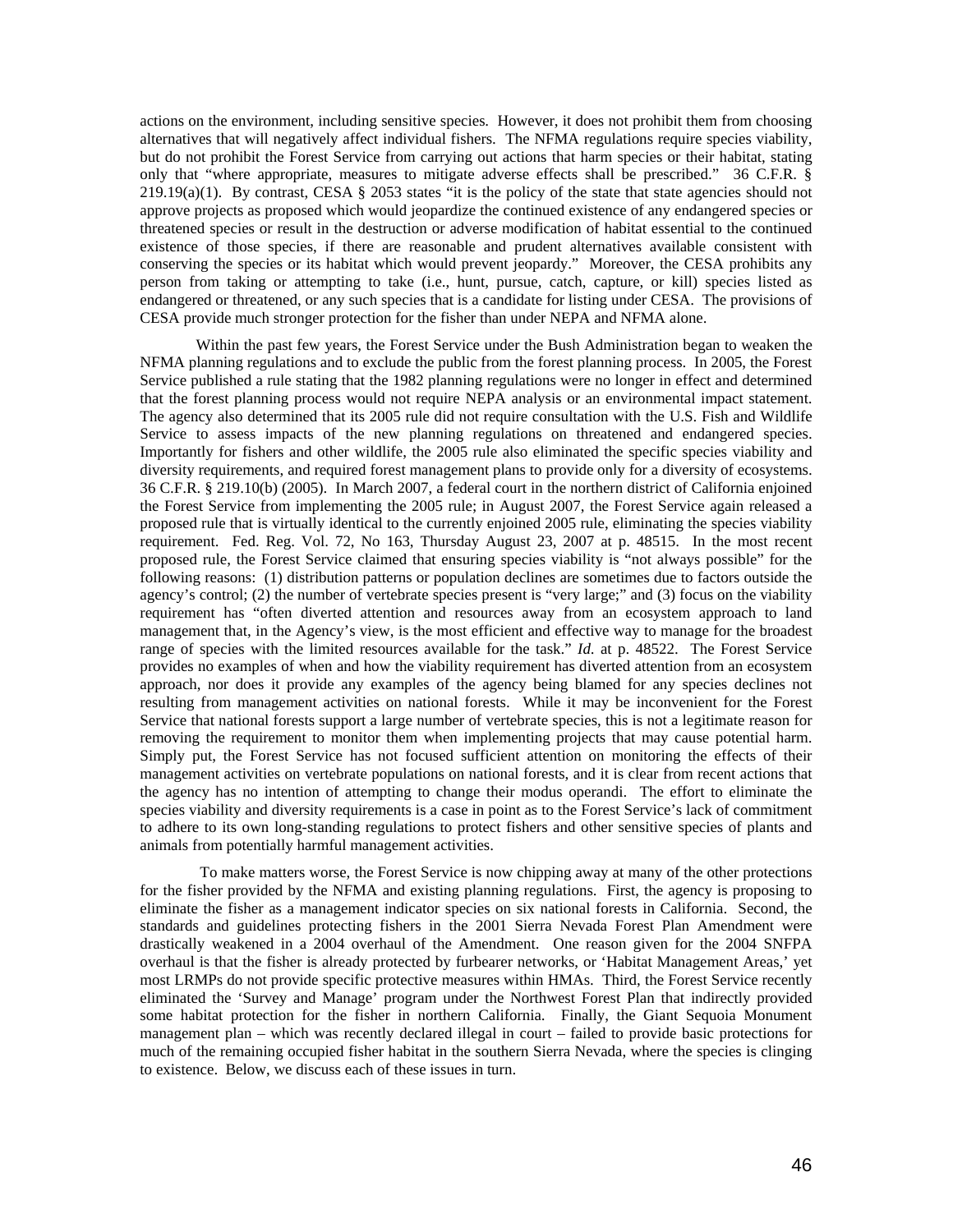### **Management Indicator Species Amendment**

An important tool for measuring impacts of the Forest Service's management projects on wildlife is the designation, monitoring, and maintenance of habitat for "management indicator species" (MIS). As part of each national forest's Land and Resource Management Plan developed under the 1982 implementing regulations for NFMA, the Forest Service is required to monitor habitat and population trends of MIS, as well as to maintain and improve their habitats. The species are selected because changes in their populations indicate the effects of management activities on a host of other species dependent upon similar habitat types – in other words, MIS are monitored as proxies for the broader array of species inhabiting similar habitats. Both the 2001 and revised 2004 Frameworks required that the Forest Service monitor effects of projects on long-term viability of MIS, and to maintain and improve the habitats they depend upon for survival. Monitoring is absolutely critical to determining whether fisher populations are responding positively or negatively to management activities on national forest system lands.

In the Sierra Nevada, the Pacific fisher is currently a designated MIS on the Inyo, Lassen, Sierra, Stanislaus, and Tahoe national forests. On the Inyo, the fisher is a MIS for habitat; on the Lassen and Sierra, it is a MIS for both habitat and population trends, and on the Stanislaus and Tahoe, it is a MIS for population trends. Of these national forests, the Pacific fisher currently occupies only the Sierra National Forest, but the other national forests are part of the species' former range and are critical for its recovery. In northern California, the fisher was listed as a MIS on the Klamath National Forest. In the past few years, the Forest Service has proposed removing the Pacific fisher and many other species from the list of MIS to reduce the agency's monitoring requirements. In September 2004, the Klamath National Forest issued an Environmental Analysis ("EA") proposing to amend its forest plan to eliminate the Pacific fisher and other species as MIS, reducing the list of 32 MIS to just four species, including three tree species and only one animal species (the northern spotted owl). Although the EA (at p. 10) notes that the Pacific fisher was originally designated as a MIS because "the fisher is a good indicator of habitat quality because it is habitat specific, especially in its denning and resting needs," the EA then fails to offer any discussion or analysis as to why the fisher was eliminated from the MIS list. The Klamath National Forest's amendment process is currently on hold.

Similarly, in February 2007, the Forest Service released a draft Environmental Impact Statement proposing to slash the list of MIS on all national forests in the Sierra Nevada. The proposed action would eliminate the Pacific fisher as a MIS on the Inyo, Lassen, Sierra, Stanislaus, and Tahoe national forests because, due to the species' "limited distribution in the Sierra Nevada, population trend data are unlikely to provide useful information to inform forest service management at the Sierra Nevada scale." DEIS at p. 94; Appendix B. However, the distribution of the fisher is limited only because it has been extirpated by human activities from the northern and central Sierra Nevada. It should be presumed that the limited distribution is a temporary state and that the recovery of the fisher would include expansion of the population back into its historic range. Monitoring of habitat conditions and assessing impacts of sitespecific projects on potential fisher habitat throughout the entire historic range is critical to ensure that there is sufficient suitable habitat to allow for fishers to recolonize the central and northern Sierra – particularly if reintroduction efforts are to proceed and succeed. That said, the Forest Service eliminated the fisher as a MIS even on the Sierra National Forest where the species is still present. The proposed action would eliminate any legal requirement for the Forest Service to conduct ongoing monitoring of fisher habitat and populations as part of forest plan implementation to determine impacts of projects on currently occupied habitat and potential habitat for recolonization and recovery.

The DEIS proposes to designate three species as MIS for late-successional forests: the California spotted owl, the northern flying squirrel (*Glaucomys saubrina*), and the American marten. While there is some overlap in habitat use among these species, the fisher occurs in lower-elevation forests than the flying squirrel and American marten, putting the fisher into "closer proximity to human activities than the congeneric marten," (Zielinski et al. 2004a at p. 1402). The Sierra Nevada Forest Plan Accomplishment Monitoring Report for 2005 reports that "fishers were consistently detected at lower elevations than martens. Fishers were detected as low as 3,110 feet and as high as 9,000 feet; martens detections ranged from 4,400 feet to 9,793 feet." Thus, a large portion of lower-elevation habitat for fishers is not represented by maintaining habitat for marten. Moreover, while the California spotted owl also shares many habitat associations as the Pacific fisher, the owl is less impacted by barriers such as large roads. Campbell (2004) found that low density of roads is a significant variable differentiating areas occupied and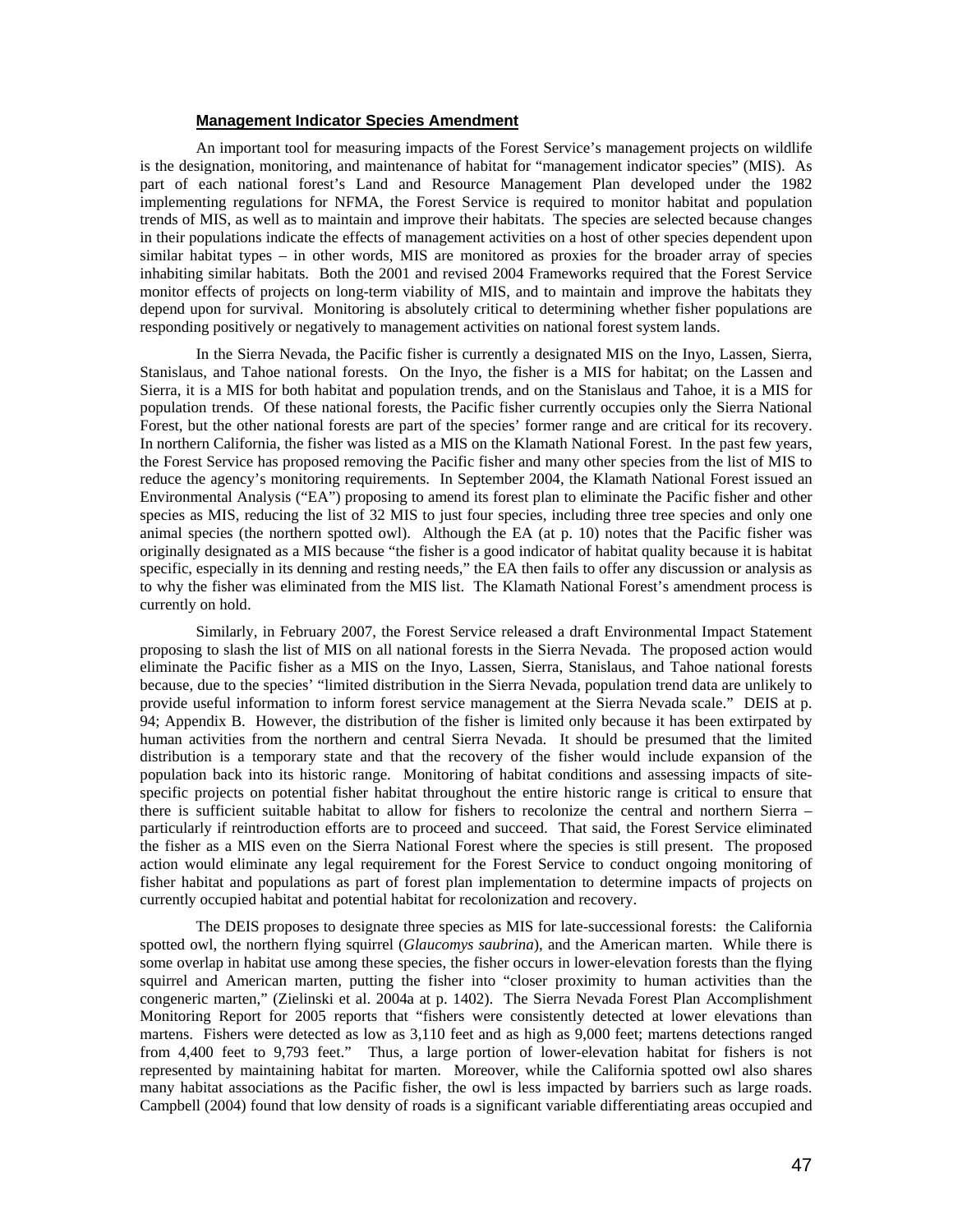unoccupied by fishers. Thus, the impacts of some projects likely might differ between the two species, and maintenance of fisher habitat may include different considerations than spotted owl habitat. In sum, retaining the fisher as a MIS is the best means to ensure continued monitoring and reporting of population status and habitat conditions for this habitat specialist.

The DEIS also expresses the Forest Service's desire to create a uniform list of MIS applicable across the Sierra Nevada. While there is value to including as MIS some species that currently occur throughout the entire mountain range, there is also value to including species that are important indicators of the health of sensitive habitats within some, but not all, of the national forests. The mountain range is not uniform from north to south, and thus there is no legitimate reason why the MIS list should be uniform.

The Forest Service's DEIS attempts to reassure the public that the fisher would not be impacted by its removal from the MIS list, stating (at p. 33) "for those at-risk species with existing monitoring programs, such as the California spotted owl and Pacific fisher, those monitoring programs will remain in place even if those species are no longer designated as MIS. For Forest Service Sensitive Species, monitoring, analysis, and management will continue according to Forest Service policy (see FSM 2670.22, 2672.1) so long as those policies remain in effect." However, without MIS designation there is no legal requirement or guarantee that fisher monitoring programs will continue in the future on national forests. Forest Service policy as outlined in the Forest Service Manual does not supplant the definitive requirements to monitor MIS because the manual's policy is broad and undefined. The Forest Service Manual at 2672.1 simply states "[s]ensitive species of native plant and animal species must receive special management emphasis to ensure their viability and to preclude trends toward endangerment that would result in the need for Federal listing," and "there must be no impacts to sensitive species without an analysis of the significance of adverse effects on the populations, its habitat, and on the viability of the species as a whole. It is essential to establish population viability objectives when making decisions that would significantly reduce sensitive species numbers." The Forest Service Manual does not require a specific monitoring program for species other than MIS. Thus, the continuation of existing monitoring programs is by no means assured in the future, whereas retaining the fisher as a MIS would legally require the Forest Service to continue monitoring population status and habitat conditions. In other words, the MIS is an important means whereby a specific program of habitat maintenance and population monitoring and regular reporting to the public occurs as part of forest plan implementation.

The importance of existing MIS has been established by recent court decisions.<sup>2</sup> The Chief of the Forest Service also emphasized the importance of MIS, stating in the 2004 appeal decision for the Framework that "managing habitat to maintain viable populations of the California spotted owl, the Pacific fisher, and American marten can only be assured by using subsequent site-specific evaluations and the adaptive management and monitoring strategy." The Forest Service's proposal to eliminate the fisher as a MIS removes an additional layer of protection for the species that, combined with the weakening of the 2001 SNFPA, the inadequate management plan for the Giant Sequoia National Monument, the lack of protective measures for habitat management areas, and the weakening of the Northwest Forest Plan, leads the Pacific fisher further down the road to extinction in California.

### **b. Sierra Nevada**

 $\overline{a}$ 

Because of isolation, small population size, and continued habitat loss due to both anthropogenic and stochastic factors, the fisher population in the southern Sierra is at risk of extinction (Lamberson et al. 2000, Truex et al. 1998). Lamberson et al. (2000), for example, concluded:

"Theoretical implications of the effects of stochastic phenomenon on small populations suggest that unless fishers in the southern Sierra can maintain high vital rates (reproduction and survival), the population may face imminent extinction… Furthermore, the southern Sierra population has very low genetic diversity and this impoverishment may put it at additional risk. Without a source of immigrants from the north, the population in the southern Sierra cannot be 'rescued' or genetically enriched by new animals from other populations."

<sup>&</sup>lt;sup>2</sup> Earth Island Institute v. U.S. Forest Service, 442 F.3d 1147 (9<sup>th</sup> Cir. 2006); Sierra Nevada Forest Protection *Campaign v. Tippen*, 2006 WL 2583036 (E.D. Cal. 2006); *Sierra Club v. Eubanks*, 335 F. Supp. 2d 1070 (E.D. Cal. 2004).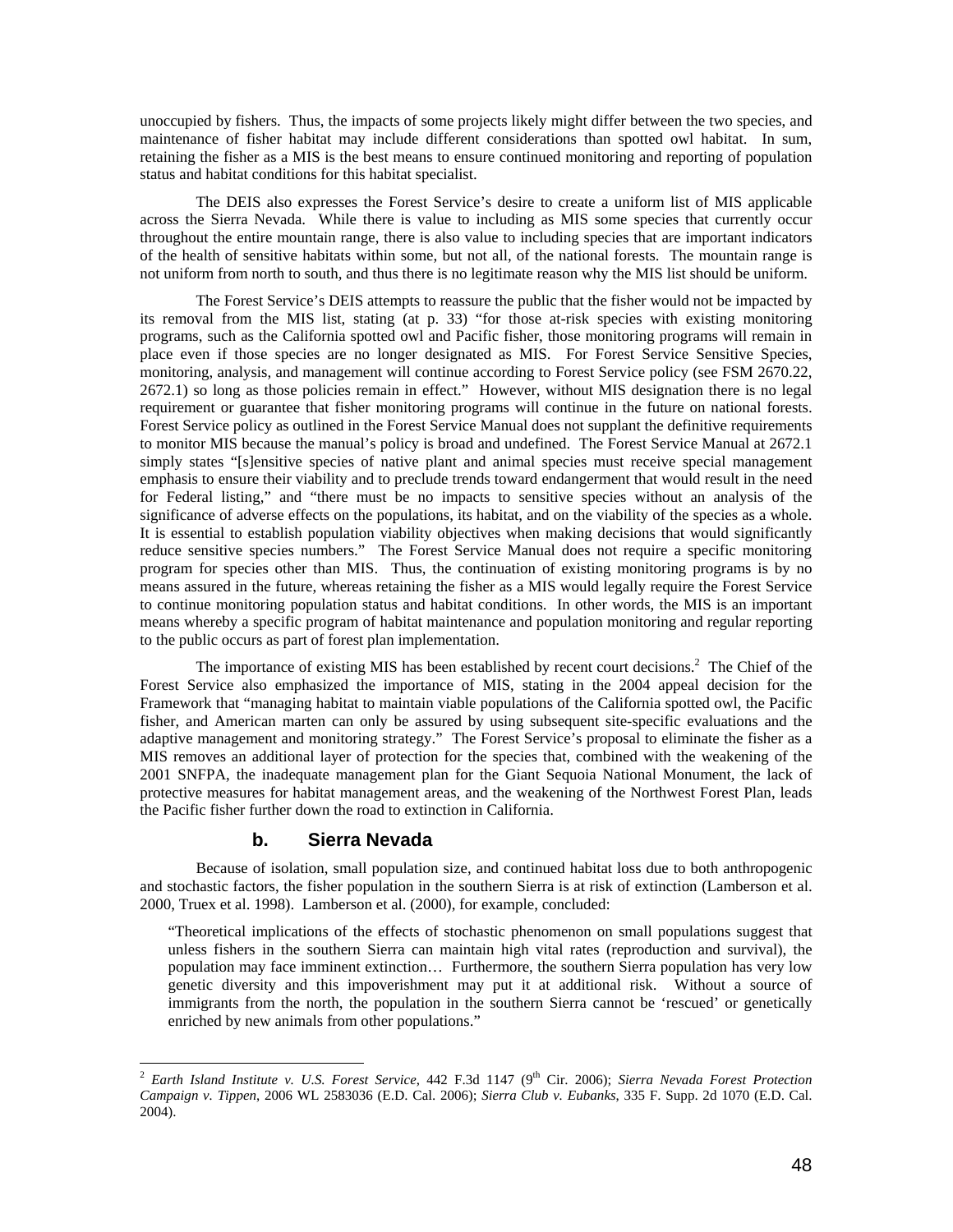In light of this information, it is clear that any management plan for the Sierra Nevada must do two things to ensure the long-term survival of the fisher in the Sierra Nevada—maintain and enhance existing fisher habitat and facilitate the recolonization of fishers into the central and northern Sierra, ultimately re-connecting the two remnant California populations. Indeed, Truex et al. (1998) concluded:

"Long-term management of fisher habitat in California should aim to restore and recruit large structural elements necessary for resting and denning while maintaining stands with high canopy closure… Recolonization of the central and northern Sierra Nevada may be the only way to prevent fisher extinction in the isolated southern Sierra Nevada population."

A substantial obstacle that must be addressed before fishers in the southern Sierra can be reconnected with fishers in northern California is the existence of habitat bottlenecks in portions of the northern and central Sierra Nevada. In particular, portions of the Eldorado, Tahoe, and Plumas National Forests are characterized by checkerboard ownership, which has led to habitat fragmentation, and areas west of Yosemite National Park in the Stanislaus and Sierra National Forests have been negatively impacted by the combined effects of large fires and logging. For example, the Forest Service concluded that "the central Sierra Nevada is the most fragmented [region in the Sierra] with a high number of highway crossings and several areas burned by large, severe wildfires, sometimes occurring across multiple ownerships," adding that "in the central and northern Sierra Nevada, patterns of fragmentation and connectivity depend on management of private lands," (USDA 2000). Addressing these bottlenecks should be a priority in any management plan for the Sierra Nevada.

To date, the Forest Service has failed to enact comprehensive and effective measures to protect the fisher and its habitat in the Sierra Nevada. Instead, current regulations consist of inadequate standards in the revised Sierra Nevada Forest Plan Amendment, vague direction to provide consideration for fishers at the project level in individual forest plans, and a network of "habitat management areas" that lack effective guidelines to provide real protection for the fisher and its habitat.

#### **Habitat Management Areas**

Based on an extensive review of the literature and communications with furbearer biologists and at the request of the Regional Forester for California's national forests, Freel (1991) recommended establishment of fisher habitat management areas (HMAs). HMAs were to be large enough to support a fisher reproductive unit with one male home range and two adjacent female ones and to be connected to other HMAs via corridors of suitable habitat. In response to this report and concern over the status of the fisher and other furbearers, several Sierra Nevada national forests designed and established HMAs (Questionnaire from Lynn Sprague, Regional Forester, Pacific Southwest Regional Office USDA Forest Service to National Forests of the Sierra Nevada 1998). The Sierra Nevada Forest Plan Amendment Final Supplemental EIS (Section 3.2.2.1) stated that "many forests have identified and manage for a habitat network and linking corridors for forest carnivores. These areas and their management vary by forest depending on habitat availability, detections, and other factors. Some of these networks have been established by forest plan amendment." However, the HMA strategy is similar to the SOHA strategy developed for the spotted owl and thus has many of the same problems (see Thomas et al. 1990). Namely, isolated "pairs" of fishers surrounded by unsuitable habitat are unlikely to persist because as individual pairs are lost due to deterministic factors or demographic or environmental stochasticity, there is little chance that habitat will be recolonized, eventually leading to collapse of the entire population. Indeed, Bombay and Lipton (1994) in a review of the effectiveness of the Eldorado National Forest's fisher HMA network conclude:

"Despite this analysis, it is not at all clear that a network of single-pair habitat areas, connected by riparian corridors, is a desirable way to manage habitat for fisher populations. Literature on minimum viable populations would seem to indicate otherwise."

Even if the HMA strategy were effective, however, the Forest Service has not consistently implemented it and has failed to enact effective measures to protect habitat within the HMAs. Only five of the Sierra Nevada national forests developed a network and only three of these have incorporated standards and guidelines for their HMAs into their forest plans. In general, these guidelines provide little direction for management of the HMAs and allow continued logging. Only the Lassen's plan restricts existing uses by only allowing salvage logging, which still can potentially degrade fisher habitat (USDA Lassen National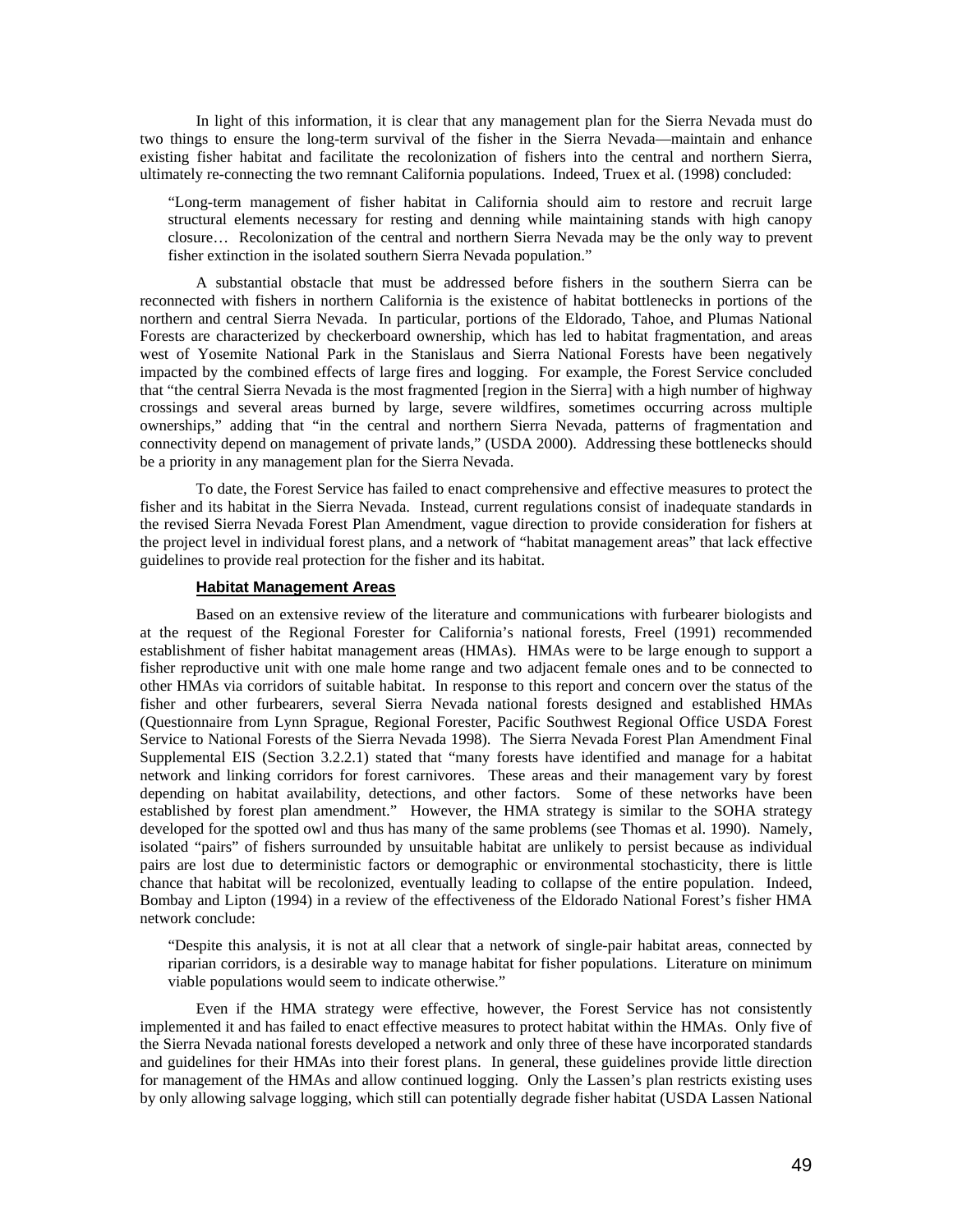Forest 1993). However, the majority of the Lassen's HMAs were placed in existing wilderness, meaning this guideline only applies to a small portion of the Lassen's timber base. Both the Sierra and Stanislaus allow continued logging in the HMAs with few specific restrictions to protect fisher habitat beyond vague statements like "maintain sufficient habitat" and some minimal requirements to retain some snags and logs. For example, management plans for two of the seven HMAs on the Sierra National Forest fail to contain guidelines strictly prohibiting logging that reduces canopy closure, stand size, or other stand attributes below levels required by the fisher (Styger 1995, Sorini-Wilson 1997).

Considering that most forests acknowledged that they had difficulty finding sufficient high-quality habitat to create the HMAs and had to include poor quality habitat, this lack of regulation ensuring adequate protection in HMAs is particularly egregious. For example, the Lassen acknowledges that 33 percent of their HMAs consists of unsuitable habitat. Similarly, the Sierra National Forest management plan for the Browns Meadow HMA acknowledges that half of this HMA has road densities of 6 miles/mile<sup>2</sup>, and half has road densities of 3 miles/mile<sup>2</sup>, but fails to recommend that any roads be obliterated (Styger 1995) despite the fact that low-capability fisher habitat should have road densities no more than 3 miles/mile<sup>2</sup> and that high capability habitat should have road densities no more than  $\frac{1}{2}$ miles/mile<sup>2</sup> (Freel 1991).

| <b>National</b><br>forest | Developed fisher<br><b>HMA</b> network  | <b>Incorporated</b><br>into Forest Plan | <b>HMA</b> management guidelines from the Forest Plan                                                                                                                                                                                                                             |
|---------------------------|-----------------------------------------|-----------------------------------------|-----------------------------------------------------------------------------------------------------------------------------------------------------------------------------------------------------------------------------------------------------------------------------------|
| Sequoia                   | N <sub>0</sub>                          | N/A                                     | N/A                                                                                                                                                                                                                                                                               |
| Sierra                    | Yes                                     | Yes                                     | Continue existing uses when they do not preclude usage by<br>the species. Permit limited yield logging utilizing salvage,<br>sanitation and individual and group selection methods with<br>some retention of snags and logs. Management plans<br>developed for two of seven HMAs. |
| <b>Stanislaus</b>         | Yes                                     | Yes                                     | Develop management plans. Permit low yield, uneven age<br>logging with guidelines to retain some snags and logs.                                                                                                                                                                  |
| Eldorado                  | Yes                                     | N <sub>0</sub>                          | Suggested guidelines never adopted.                                                                                                                                                                                                                                               |
| Tahoe                     | Yes                                     | N <sub>0</sub>                          | N/A                                                                                                                                                                                                                                                                               |
| Plumas                    | N <sub>0</sub>                          | N/A                                     | N/A                                                                                                                                                                                                                                                                               |
| Lassen                    | Yes (HMAs<br>tentatively<br>identified) | Yes                                     | Only allow salvage logging.                                                                                                                                                                                                                                                       |

**Table 18. Status of fisher habitat management areas in Sierra Nevada National Forests.** 

 Beyond the HMAs, a few of the Sierra Nevada national forests have guidelines pertaining to the fisher in their Land and Resources Management Plans, including the Sierra, Inyo, and Tahoe National Forests. These guidelines are for the most part vague and ineffectual. For example, the Tahoe National Forest Land and Resource Management Plan (USDA Tahoe National Forest 1990) states "develop and implement silvicultural practices to maintain or improve furbearer habitats." To date, there have been no amendments to the Tahoe plan incorporating any such practices, thus the Tahoe's plan contains no specific guidelines to protect fisher habitat. The Sierra National Forest's Land and Resource Management Plan is the only forest with a firm guideline to protect the fisher, requiring protection of a 120-acre area around denning sites if in closed forest and a 500-acre area if in open forest. However, this requirement falls far short of protecting enough suitable habitat to support a viable, reproducing fisher population. Many of the national forests in the Sierra Nevada are now revising their forest management plans, and whether protective measures for fisher under these plans will be adequate remains to be seen. However, if recent trends towards weakening standards and guidelines for fisher conservation by the Forest Service are any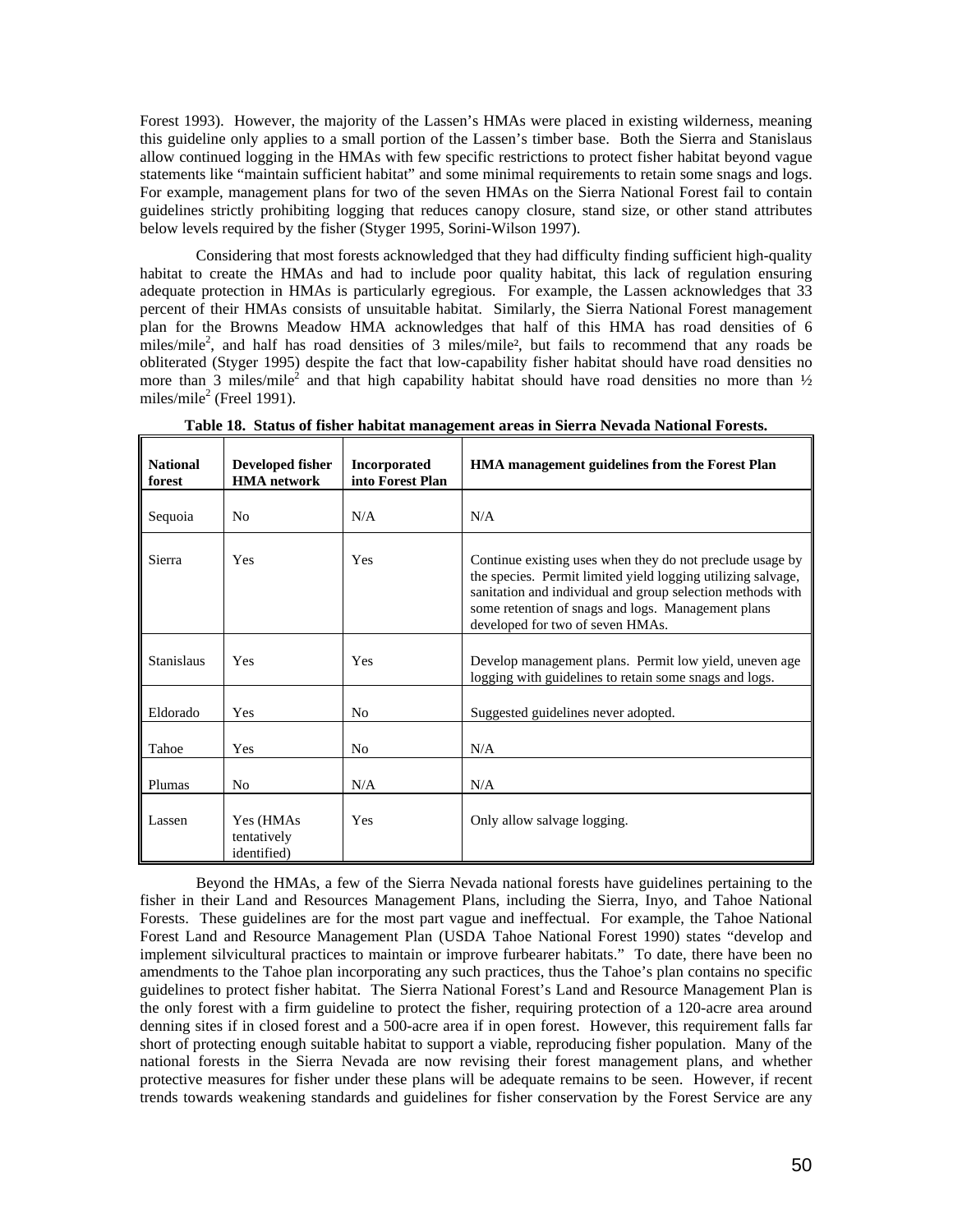indication, it is likely that these revised forest plans will continue to allow loss and fragmentation of habitat. Perhaps the most egregious example of the Forest Service's efforts to weaken protections for the fisher and its habitat is the 2004 overhaul of the 2001 Sierra Nevada Forest Plan Amendment.

#### **Sierra Nevada Forest Plan Amendment**

In the early 1990s, concerns about the conservation status of the California spotted owl – a species that shares many habitat associations with the Pacific fisher – and the inadequacy of existing regulatory mechanisms to protect the owl instigated a technical review of the owl's status and recommendations for management (Verner et al. 1992). This report suggested interim guidelines for conservation of spotted owls in the Sierra Nevada, conditioned upon additional research to refine and improve protective measures. In 1993, the Forest Service issued a decision which amended the forest plans in the Sierra Nevada to incorporate the interim guidelines, and circulated a draft EIS for an updated California spotted owl management plan. Soon after, the Sierra Nevada Ecosystem Project ("SNEP Report:" Centers for Water and Wildland Resources 1996) was submitted to Congress in 1996. This report contained a wealth of information about historical and current forest conditions and threats to the natural resources of the Sierra Nevada ecosystem. A federal advisory committee was convened to review the draft EIS for spotted owl management that took into account the SNEP report. This advisory committee determined that the draft EIS was inadequate, and recommended that the scope of the EIS be expanded to include management guidelines for a host of other issues beyond the spotted owl, including riparian ecosystems, old-growth forests, and other species such as the Pacific fisher. In 1998, the Forest Service initiated a process that culminated in the 2001 Sierra Nevada Forest Plan Amendment (SNFPA) Record of Decision and FEIS, also known as the "Framework."

The Framework was designed to "significantly improve the conservation strategy for California spotted owls and all forest resources." The multi-year process included dozens of public meetings and involved many scientists both inside and outside the Forest Service. Some of the provisions of the Framework designed to protect and manage old forests and associated wildlife species such as fishers included:

(1) the protection of a 'Southern Sierra Fisher Conservation Area' within which 60 percent of each watershed was to have dense (>60 percent) canopy cover;

(2) the designation of 4.25 million acres of Old Forest Emphasis Areas (OFEAs) and the promotion of old-growth conditions in OFEAs by restricting harvest of trees above 12 inches DBH and not reducing forest canopy by more than 10 percent;

(3) the protection of all old growth stands 1 acre or larger by managing them as OFEAs; and

(4) the implementation of standards and guidelines limiting removal of medium and large trees (>20 inches DBH ), canopy cover (>50 percent), large snags, and down logs throughout general forest areas.

In sum, the original Framework provided some minimum protection for fishers by retaining medium and large diameter trees in OFEAs and smaller old growth stands, by maintaining canopy cover at a minimum of 50 percent and limiting reductions in canopy cover to 10-20 percent in general forests, and by establishing a Southern Sierra Fisher Conservation Area to protect currently occupied habitat, within which the majority of each watershed would be managed for dense canopy cover.

Almost immediately following the adoption of the 2001 SNFPA Record of Decision, the newly installed Bush Administration pushed to weaken its conservation measures to allow more logging, under the guise of "increasing flexibility and efficiency in fuels management as well as providing more economically feasible approaches of implementing the fuels reduction provisions of the decision," (Sierra Nevada Plan Amendment Review Team Meeting with Owl Scientists, June 27-28, 2002). At the direction of the Chief of the Forest Service, the Regional Forester and the Sierra Nevada Forest Plan Amendment Review Team circulated a revised Supplemental EIS (SEIS) that significantly increased logging throughout the Sierra Nevada. The revised SNFPA Record of Decision was signed on January, 2004. The SEIS significantly weakened regulations protecting fishers in the Sierra Nevada in the following ways:

*Limited Operating Period* – The original Framework had required a limited operating period for all projects in a 700-acre buffer around fisher den sites during the breeding period. The 2004 SEIS eliminated this limited operating period for projects other than vegetation treatments, even though road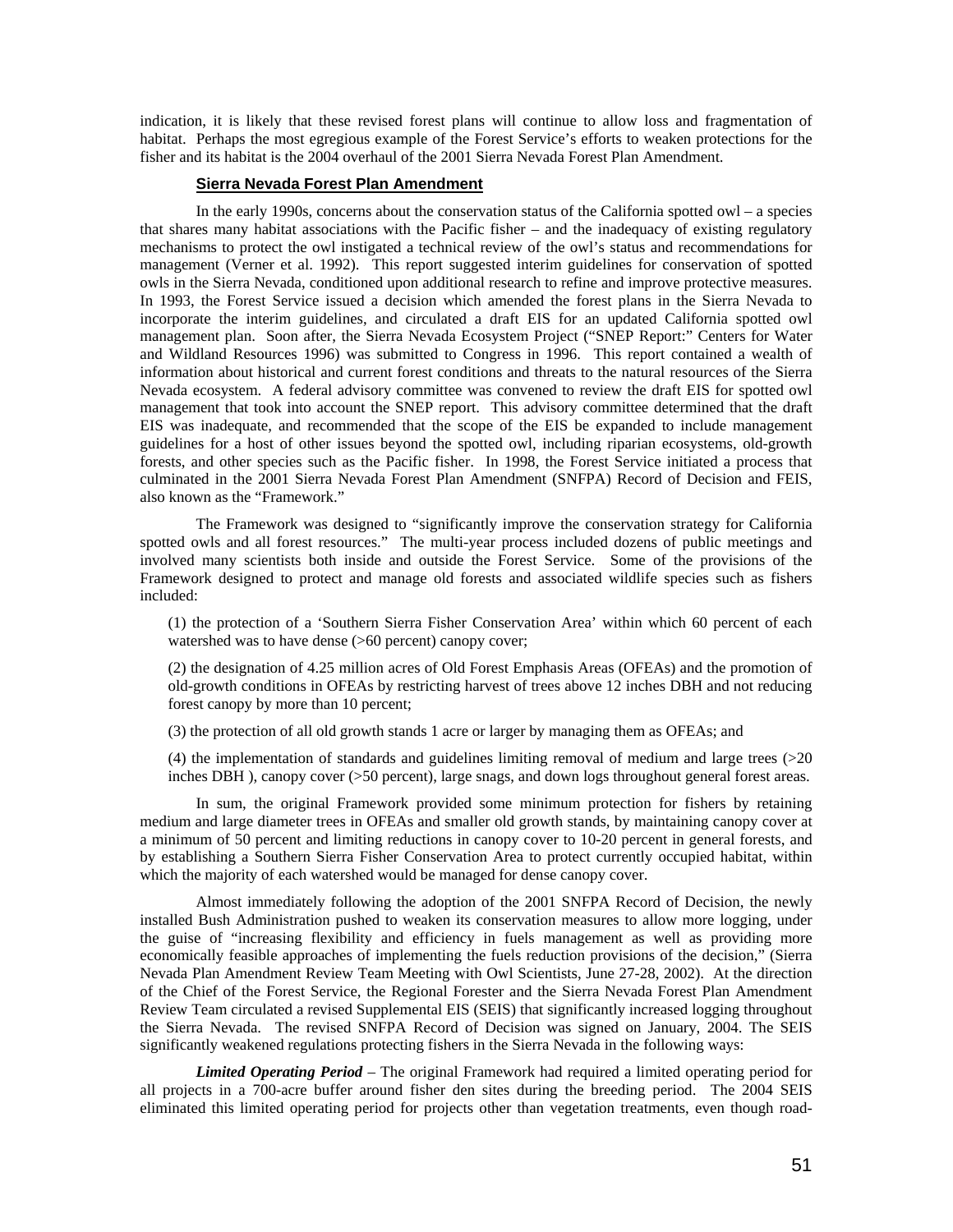building, recreation, and other human activities can adversely impact fishers. No information was provided in the SEIS or Biological Assessment justifying this change in limited operating period.

*Southern Sierra Fisher Conservation Area* – The Southern Sierra Fisher Conservation Area was established to protect the remaining occupied fisher habitat in the mountain range. The 2001 FEIS (ROD at p. 8) described the desired future condition for the Southern Sierra Fisher Conservation Area as within each watershed, a minimum of 50 percent of the mature forested area is habitat of at least travel or foraging quality (presumed to have at least 40 percent canopy closure) and at least an additional 20 percent of the mature forested area is habitat of resting or denning quality (presumed to have at least 60 percent canopy closure). In addition, the desired future condition for forest carnivore den sites (ROD at p. 10) should include at least two large conifers (>40 inches DBH) per acre and one or more large oaks (>20 inch DBH) per acre with suitable denning cavities and >80 percent canopy closure. The 2001 Framework guideline for the Southern Sierra Fisher Conservation Area directed that more than 60 percent of each watershed in the area (outside the WUI zone) be dominated by trees >24 inches DBH and >60 percent canopy cover. Together, the desired condition and guidelines would have conserved and restored a majority of dense habitat required by the fisher within each watershed in the Conservation Area. However, the guideline was eliminated in the 2004 SEIS, because, according to an "informal analysis" conducted internally by the Forest Service, "the average value for the forested proportion of a sub watershed within the SSFCA with dense habitat is 37%," and therefore it was "difficult to determine a single threshold to guide landscape level management across the diverse habitats that comprise the species [*sic*] range." SEIS at section 3.2.2.1. In other words, because most of the watersheds failed to support enough suitable habitat, and because an informal, non-published, internal Forest Service analysis found that some watersheds occupied by fishers had less than 60 percent of the watershed with suitable dense habitat, the Forest Service eliminated the guideline for watersheds to support at least 60 percent suitable habitat – one of the only guidelines in the original Framework to offer relatively strong protection for currently occupied landscapes. Contrary to published scientific studies (e.g., Zielinski et al. 2004a), the SEIS provided no detailed, useful information about the subwatersheds, such as whether subwatersheds with lower amounts of suitable habitat were occupied by a male or a female fisher and what age class, whether females were breeding in these subwatersheds, whether animals in lower-quality subwatersheds were forced to have larger home ranges to encompass more suitable habitat, whether reproductive success was lower in subwatersheds with less suitable habitat compared to those with higher amounts of suitable habitat, and other information necessary to justify deviating from recommendations established using available scientific data painstakingly gathered over many years by qualified fisher scientists. In fact, data from the Sequoia National Forest indicate that in watersheds containing fisher den sites, 83 percent of the 700-acre buffers around fisher dens and 61 percent of the sub watersheds containing these dens have >60 percent canopy cover. In his expert declaration for an appeal of the SEIS, fisher scientist Dr. Reginald Barrett stated:

"The FSEIS justifies the weakening of the SSFCA standard by referring to unpublished data and analysis that allegedly indicate 'that the majority of sub watersheds … do not have 50% of the forested area of the watershed in 60% canopy closure.' (FSEIS, p. 139). However, this explanation is not persuasive. The SSFCA was explicitly based on published research of fisher home ranges in the southern Sierra Nevada. Even assuming that many watersheds in the southern Sierra do not currently meet the standard does not justify the Forest Service's failure to manage for complying with the standard. Given that the fisher's status is indisputably imperiled, weakening an existing standard and aiming for a 'desired condition' that falls short of the guidelines suggested by the best available research is unjustified."

The SEIS (pp.247-248) predicts approximately 145,000 acres, or 31 percent of the Southern Sierra Fisher Conservation Area containing >50 percent canopy cover would be logged. The 2004 SEIS's elimination of the requirement to retain high-quality fisher habitat within the majority of each watershed throughout the one remaining region of the Sierra Nevada that is still occupied by fishers is entirely unjustified and clearly puts the species at additional risk of extinction.

*OFEAs, Small Old-growth Stands, and Medium and Large Trees* – In addition to weakening protection for fisher habitat at the watershed scale within the southern Sierra fisher conservation area, the 2004 SEIS eliminated retention standards for structural elements such as large trees and snags and downed wood in all land allocations throughout the Sierra Nevada, allowing significant degradation of fisher denning, resting, and foraging habitat (as well as degradation of habitat for spotted owls, American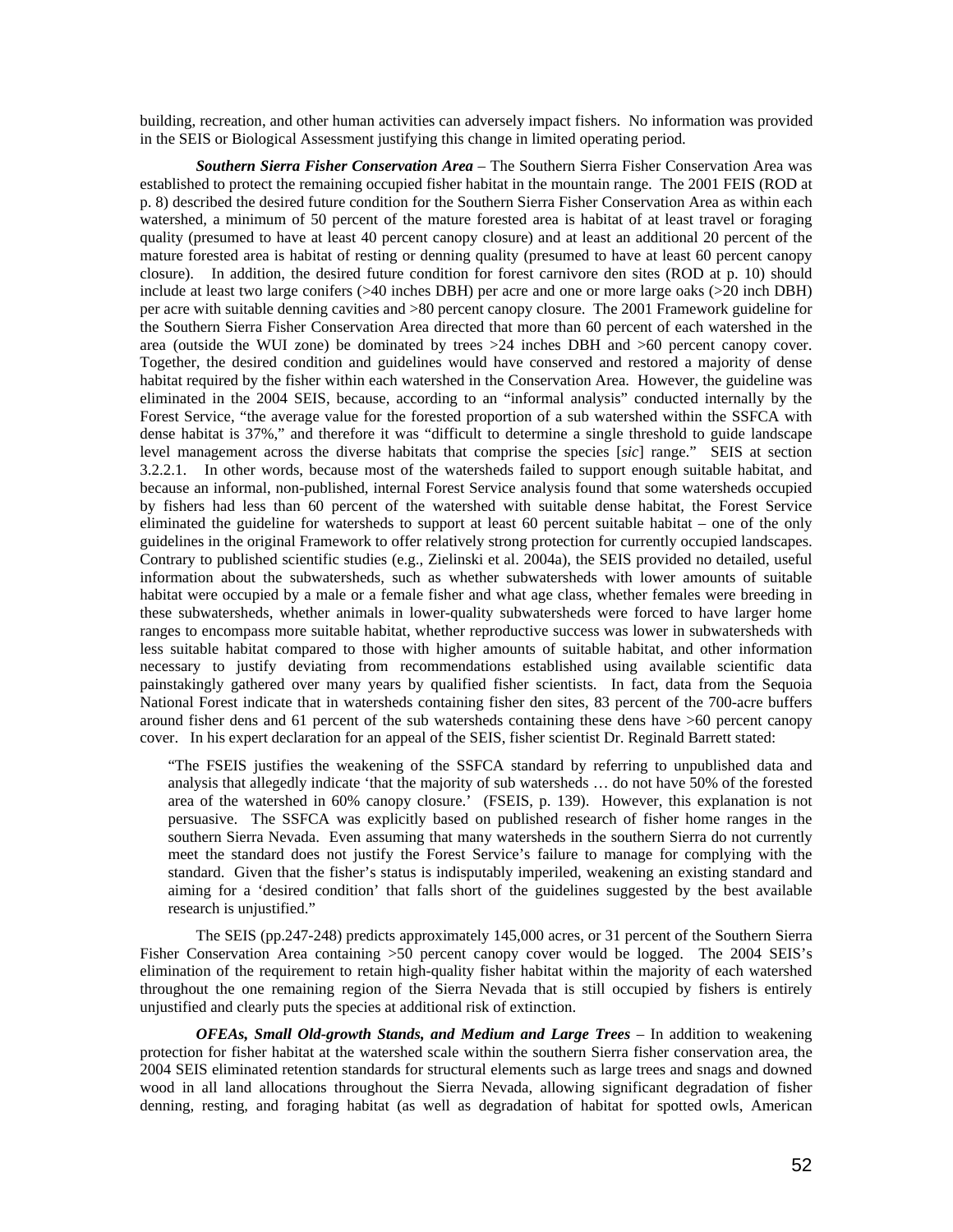martens, northern goshawks, and other old-forest dependent species). The OFEAs were designed in part to provide habitat for fishers and other old-forest dependent species and to promote habitat connectivity and dispersal. The size of the OFEAs was based on the capability to support 14 female and 7 male fishers, and the spacing between them was designed to be within the fisher's dispersal distance. With respect to large trees, the original Framework included a harvest diameter limit of 12 inches within OFEAs and 20 inches in general forest and threat zones, which cover the vast majority of the fisher's currently occupied habitat in the southern Sierra Nevada and potential habitat for recolonization in the northern and central Sierra Nevada. The 2004 SEIS replaced these standards with a harvest diameter limit of 30 inches applicable in all land allocations. In effect, the plan would allow removal of many if not all medium-large (12 to 30 inch) trees in logged areas in currently occupied and future fisher habitat. The 2004 SEIS also allows canopy cover to be reduced by as much as 30 percent, to a minimum of 40 percent and even lower in some instances. These changes are not in accord with all the research documenting Pacific fisher habitat requirements. According to Dr. Barrett, "these medium and large trees, in combination with larger trees and snags and dense canopy closure, comprise an important element of high quality fisher habitat, and their removal could significantly degrade existing and potential fisher habitat." Dr. Barrett further noted:

"Not only are large trees important, but new research demonstrates that medium-large trees (12-24" dbh) are also an important element of fisher habitat, particularly in the southern Sierra. At the home range scale, forests dominated by medium-large trees (12-24" dbh) "composed the greatest proportion of home ranges" in the Sierra study area. (Zielinski et al. [2004b], p. 23). At the rest site scale, the same authors found that 12-24" dbh trees constitute the most frequent size classes surrounding fisher rest sites. (Zielinski et al. [2004a])."

The 2004 SEIS eliminated meaningful protection of OFEAs and smaller old-growth stands by allowing harvest of large trees up to 30 inches DBH and managing them similar to general forest. In the southern Sierra, these old-forest areas provide crucial habitat for fisher denning, resting, and foraging, and in the central and northern Sierra, protection of fisher habitat attributes in OFEAs and smaller old-growth stands would allow for future recolonization and recovery of the species to a larger portion of its former range. The weakening of habitat protections under the SEIS significantly reduces the likelihood of fisher survival and recovery in the Sierra Nevada.

The revisions to the original Framework were ostensibly implemented to increase flexibility in fuels management – and indeed, the SEIS claims (at p. 250) that "the largest events affecting viability of fisher populations in the southern Sierra appear to be large stand replacing wildfires." However, as noted by Dr. Barrett in his appeal declaration, "whereas the future risk of wildfire is conjectural, the likelihood that proposed logging will degrade fisher habitat in the short term is far greater." Moreover, Dr. Barrett stated, "the Forest Service has failed adequately to explain why removing medium-large trees and significantly reducing canopy cover is necessary to reduce the risk of stand replacing wildfire or to acknowledge the extent to which such logging is likely to degrade fisher habitat." In other words, not only is the threat to fishers from fire unknown, but the SEIS' solution to the unknown threat unnecessarily degrades currently suitable habitat because harvesting medium and large trees is ineffective anyway in reducing severe fire. In essence, the SEIS proposes to destroy fisher habitat in order to save it. Section 3.2.2.1. of the SEIS asserts that although two studies (Zielinski et al. 2004a and Self and Kerns 2001) found that stands in the intermediate size class of trees were selected by fishers, "the trees actually used were among the largest available." This research was cited as a justification for logging the medium and largersized trees up to 30 inches DBH, with the Forest Service implying that trees less than 30 inches DBH are not important elements of fisher habitat because they are not selected for actual denning and resting sites. In fact, Zielinski et al. (2004a at p. 488) specifically stated that "resting fishers place a premium on continuous overhead cover…but prefer resting locations that also have a diversity of sizes and types of structural elements." The habitat surrounding denning and resting sites is also an important component of resource selection by fishers. In general, the results of numerous research studies documented that fishers require many large trees, snags, and logs of both conifers and hardwoods distributed within their home ranges, continuous high canopy cover, and structural diversity (i.e. variation in tree size). These habitat elements would be eliminated under modified prescriptions in the SEIS, and there is simply no scientific justification to support the SEIS' modified prescriptions either from a fisher habitat or fire-risk reduction perspective. Zielinski et al. (2004a) stated (at p. 489) "if the response [by management to the threat of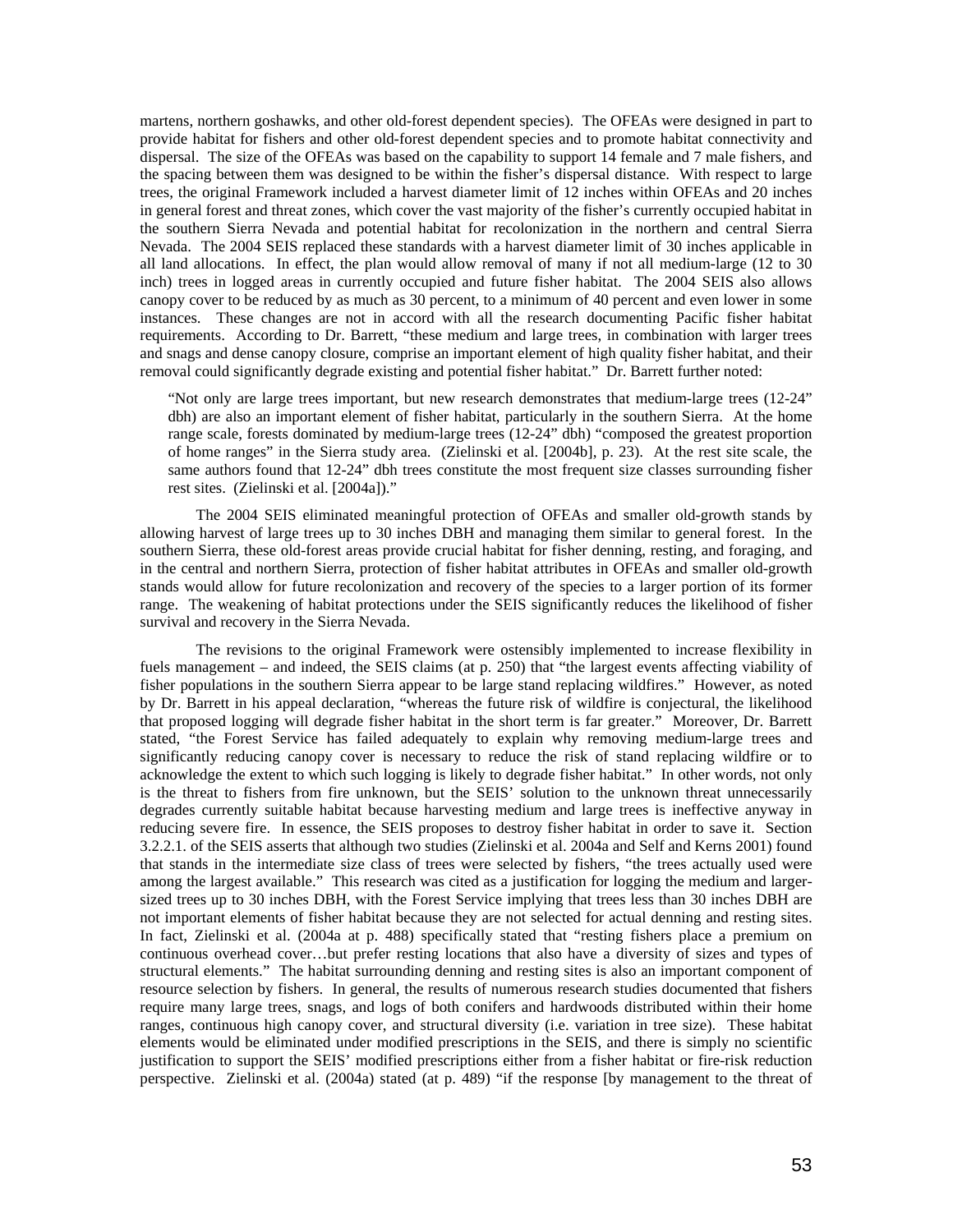severe fire] includes significant reduction in canopy or density of vegetation, it could affect the habitat value for fishers." This is exactly the response in the 2004 SEIS.

In an effort to understand the potential impacts to fishers of logging prescriptions allowed under current regulations, Truex and Zielinski (2005) modeled fisher habitat before and after fuel treatments within the ongoing Fire and Fire Surrogate study being conducted at Blodgett Forest Research Station and Sequoia-Kings Canyon National Park. Blodgett Forest Research Station is located in the Eldorado National Forest in the central Sierra Nevada, where the fisher has been extirpated, while Sequoia-Kings Canyon National Park in the southern Sierra Nevada is currently occupied by the species. At Blodgett, treatments included mechanical logging, mechanical and prescribed fire, prescribed fire alone, and no treatment, whereas at Sequoia-Kings Canyon treatments included only spring burn, fall burn, and no burn. The authors assessed change in predicted probability of use (as an index of habitat quality) for fishers using resource selection functions reported in Zielinski et al. (2004a). At Blodgett, any treatment involving logging significantly reduced suitability of fisher resting habitat and canopy closure, while the fire-alone treatment was similar to no treatment. At Sequoia-Kings Canyon, the late-season burn treatment had significant impacts on fisher habitat suitability as well as canopy closure. The study areas used in their research already had relatively low predicted habitat value for fishers prior to treatment, thus the authors noted (at p. 15) "although the decrease in predicted resting and foraging habitat value attributed to the treatments was small, relatively modest reductions in habitat value at sites that are already of relatively low predicted value may have disproportionately greater impact on habitat recovery." Moreover, the fire-only treatment had essentially no negative impacts on fisher habitat conditions at Blodgett, although late-season burns did reduce probability of use at Sequoia-Kings Canyon. The conclusion was that habitat manipulations such as those allowed in the revised SNFPA would "result in short-term reductions in habitat quality," although the authors also assumed that the relative impacts of vegetation management projects are "considerably less than large-scale catastrophic fires." Again, however, impacts from catastrophic fires are speculative while impacts from logging are known.

Recolonization of fishers into portions of their range from which they have been extirpated is critical to the long-term viability of the species (Truex et al. 1998). The 2004 SEIS would allow substantial additional degradation of fisher habitat in the northern and central Sierra Nevada. In particular, the SEIS allows full implementation of the Quincy Library Group pilot project, which significantly increases logging in the northern Sierra Nevada above and beyond that allowed even under the SEIS' revised standards and guidelines. Impacts include not only logging but significant road building, further fragmenting the landscape. The U.S. Fish and Wildlife Service has stated that the QLG pilot project "will disproportionately affect suitable habitat for [the fisher]" and "the Service is concerned that the proposed project will preclude recovery of this species within the project area and throughout the Sierra Nevada."<sup>3</sup> The U.S. Fish and Wildlife Service also has stated that "retaining suitable habitat within and outside of the Southern Sierra Fisher Conservation Area is necessary to maintain linkage between the southern Sierra Nevada population and the population in northwest California.<sup>4</sup> The impact of the 2004 SEIS will be to reduce the likelihood of the fisher's recolonization of the central and northern Sierra Nevada, thus precluding any hope for the fisher's recovery in California.

Finally, the 2004 SEIS significantly weakened protection for eastside forests in the Sierra Nevada. The fisher inhabits eastside pine habitat within the southern Sierra fisher conservation area, and historically inhabited eastside forest types in the central and northern Sierra Nevada as well (Grinnell et al. 1937). The SEIS eliminated any retention standards for canopy cover in eastside forests and raising the maximum diameter limit of trees to be harvested from 24 inches to 30 inches. The U.S. Fish and Wildlife Service recognized that maps of fisher observations from 1961 to 1982 and from 1983 to 1993 showed fisher locations in eastside forests.<sup>1</sup> The SEIS itself admitted that there are no guidelines to protect fisher habitat in eastside forests. This egregious omission of any protection whatsoever in eastside forests is yet another failure of existing regulatory mechanisms to ensure the conservation of the fisher.

 $\overline{a}$ 

<sup>&</sup>lt;sup>3</sup> USDI Fish and Wildlife Service. 1999. Comments, review and informal consultation on the draft environmental impact statement for the Herger-Feinstein Quincy Library Group Forest Recovery Act Pilot Project. August 17, 1999. Pages 11 and 12.

<sup>4</sup> USDI Fish and Wildlife Service. 2001. Formal endangered species consultation and conference on the biological assessment for the Sierra Nevada Forest Plan Amendment final environmental impact statement. January 11, 2001. Page 134.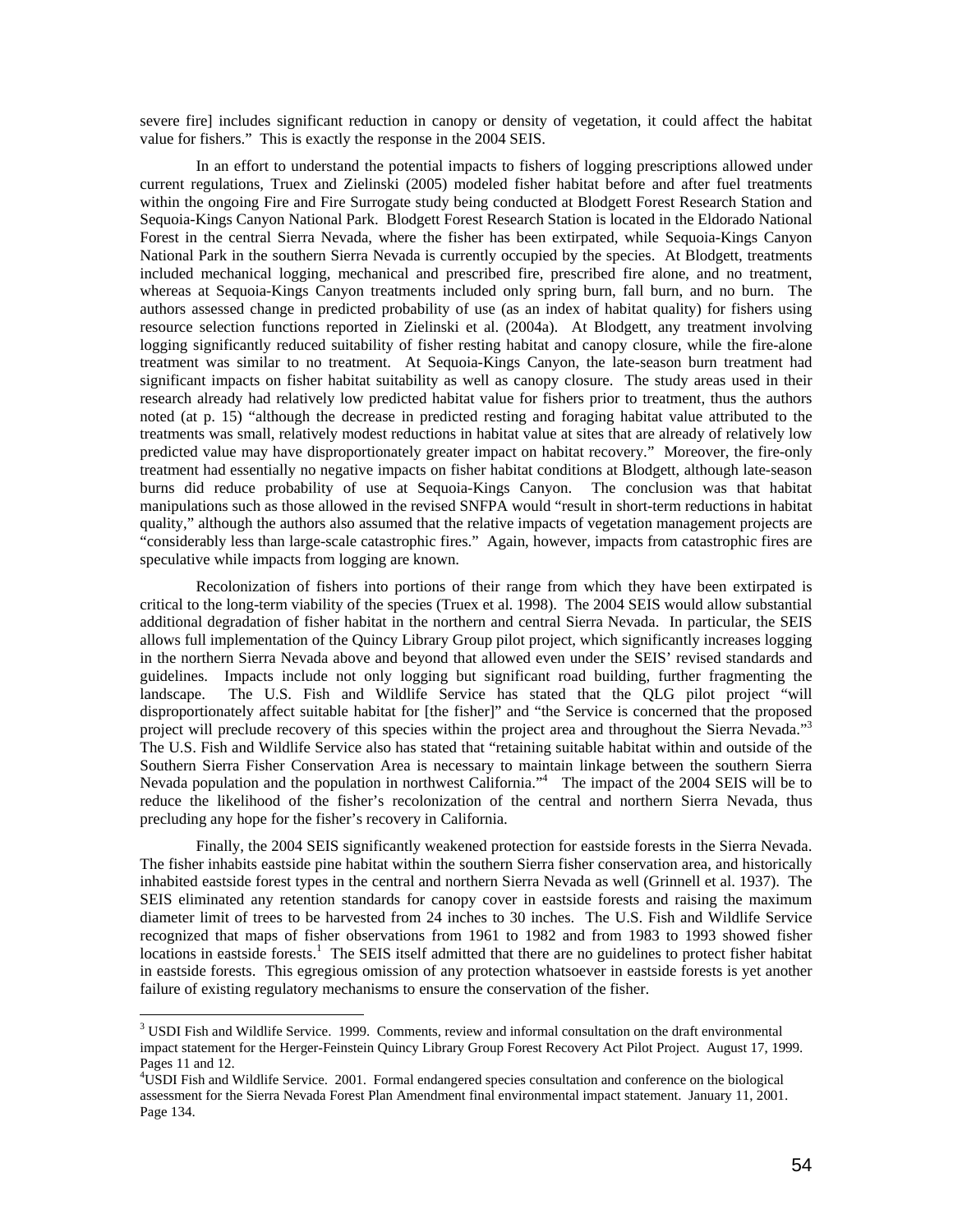In sum, leading fisher scientists and available scientific data indicate that the revised 2004 Sierra Nevada Forest Plan Amendment is grossly inadequate to protect occupied and potential fisher habitat from additional degradation from logging, and thus fails to prevent further population declines – potentially leading to the extinction of the species in the Sierra Nevada. Yet even the inadequate provisions for fisher in the SNFPA are not immune to further weakening by the Forest Service. One example is the Kings River Project, an administrative study, described above, which is exempted from the SNFPA standards. Another example of the Forest Service's pattern of weakening protections for fisher on public lands is a recent management plan for the Giant Sequoia National Monument.

## **Giant Sequoia National Monument Management Plan**

 By executive proclamation 7295 on April 15, 2000, President Clinton established the Giant Sequoia National Monument, encompassing 327,769 acres. The Monument restricted construction of new roads and timber production, allowing removal of trees for personal use only and in cases where it is clearly needed for ecological restoration and maintenance or public safety. Timber sales already under contract or with Decision Notices signed in 1999 were able to go forward. The restriction on logging as intended under the proclamation would have provided protection for the fisher within its boundaries, and for many individuals in the region, as 24 percent of detections from track plate surveys conducted from 1989-1994 (Zielinski et al. 1997a) occurred within the Monument boundary. The proclamation directed the Forest Service to prepare a management plan for the Monument. Unfortunately, the management plan adopted in January 2004, which amended the 1988 Sequoia National Forest Land and Resource Management Plan as amended by the 2001 Framework, allowed significant logging of fisher habitat under the guise of 'fire protection' and 'ecological restoration.' Moreover, the four timber sales already under contract would have impacted habitat for 23 of approximately 70-150 female fishers remaining in the southern Sierra Nevada. Together, the management plan and existing timber sales would have resulted in serious adverse impacts to this small, isolated, highly imperiled fisher population. Based largely on impacts to the fisher, and the fact that its conservation status was finally becoming widely recognized as extremely dire, two federal court decisions in the northern district of California prohibited logging to proceed in the four existing timber sales and under the 2004 Monument management plan.

 The Forest Service's Record of Decision and Final Environmental Impact Statement for the Giant Sequoia National Monument were adopted in January, 2004. All administrative appeals of the plan were denied in January, 2005. The Final EIS predicted that approximately 63,840 acres would be treated in the Monument in the first decade of implementation of Modified Alternative 6. In all land allocations – including the newly created Fisher/Old Forest allocation which replaced the OFEA, General Forest, and Southern Sierra Fisher Conservation Area allocations, treatments could involve logging trees up to and including 30 inches DBH, under the guise of fire-risk reduction and reestablishing 'more natural' structural conditions. The standards and guidelines include maintaining 60 percent canopy closure over 50 percent of the watershed "based on local information regarding fisher habitat and the need to protect habitat, communities, and other valuable resources from the effects of severe wildfire." This standard was lower than the 2001 Framework standard to maintain 60 percent canopy closure over 60 percent of each watershed. The Monument plan's standards and guidelines also allow canopy cover in mature forest habitat to be reduced up to 30 percent within a treatment unit, and overall canopy can be reduced to as low as 40 percent. Furthermore, the Monument Plan "would emphasize retaining road access for public use and for management activities similar to current access levels, approximately 900 miles of roads." ROD at p. 10. Given the known negative impacts of roads on fishers, and the fact that vehicle collisions with fishers were described by one Forest Service biologist as relatively common in the region, this emphasis further threatened the viability of the fisher in the southern Sierra. Finally, the Monument plan's standards and guidelines allowed vegetation treatments even within the 700-acre buffer around known fisher den sites. The Monument was originally designated to protect the largest groves of redwoods outside Sequoia National Park from additional degradation, yet the management plan actually reduced protection for large trees and snags and canopy cover below that offered by the 2001 Framework which it amended.

 Two recent federal court decisions regarding the Giant Sequoia Monument declared both the 2004 management plan and the existing timber sales illegal. In August 2006, the northern district declared the Monument plan was illegal for several reasons. The court determined that the Monument plan did not conform to the 2001 Framework and, in particular, the standards and guidelines that applied to the Fisher/Old Forest allocation in the Monument directly conflicted with those governing land allocations in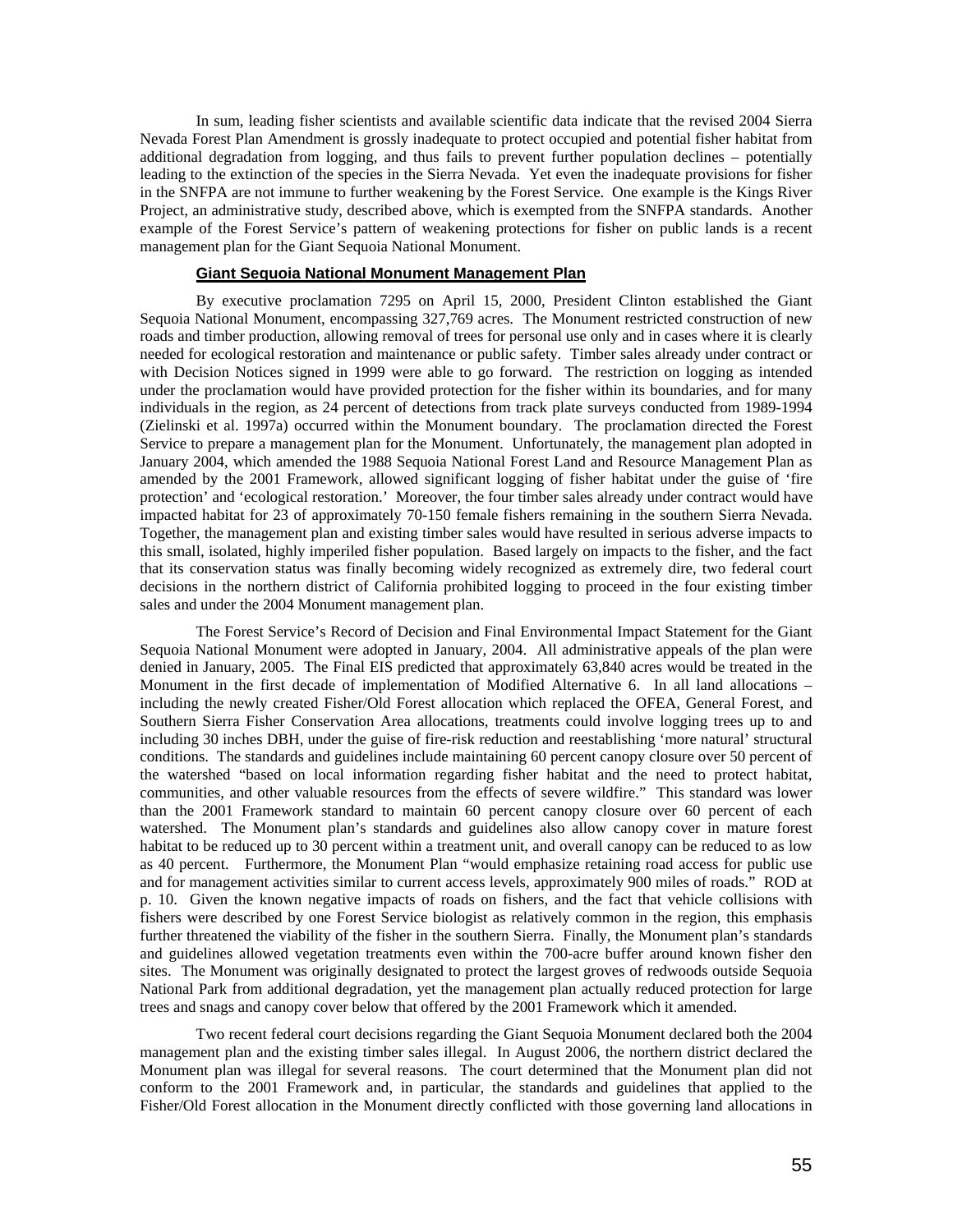the 2001 Framework by allowing logging of trees up to 30 inches DBH. A second court decision ruled that the Forest Service failed to properly consider significant new information on the extremely endangered status of the Pacific fisher when it approved operating plans for the four timber sales within the Monument that would have severely degraded fisher habitat. The court decision cited the Ninth Circuit Court of Appeals, in that "the Forest Service appears to have been more interested in harvesting timber than in complying with our environmental laws."

 These instances confirm the lack of adequate protection for fishers on national forest system lands under existing regulatory mechanisms in the Sierra Nevada.

# **c. Northern California**

 Populations of the Pacific fisher in its California-southern Oregon range are isolated from the larger continental population and from each other. Recent genetic analysis indicates that gene flow historically occurred from British Columbia to the southern Sierra (Drew et al. 2003, Wisely et al. 2003) Such gene flow may be important to the long-term survival of the Pacific fisher in California and the west coast. Thus, protection measures for the fisher must be considered within the context of their ability to facilitate recolonization of fishers into enough of their historic range in Washington and Oregon to enable gene flow to occur across populations.

### **The Northwest Forest Plan**

 Protections for late-successional forests and associated species on both public and private lands in the Northwest Forest Plan were designed largely for the northern spotted owl, marbled murrelet (*Brachyramphus marmoratus*), and salmonids. Despite the fact that spotted owls, murrelets, salmonids, and fishers are all associated with late-successional forests and that the loss of such forests has been used as a proxy for loss of habitat, as was done with the owl (USDI 1990), the degree to which the habitat needs of the owl, marbled murrelet, and anadromous fish overlap with the habitat needs of the fisher is undetermined and there is likely some divergence. For example, because both the marbled murrelet and the spotted owl have the ability to fly over areas of unsuitable habitat, they may be less sensitive than the fisher to habitat fragmentation or dispersal barriers, such as major roads. As a result, reserve designs or protection measures designed around habitat needs for these avian species are unlikely to facilitate recovery of the fisher to a larger and more stable portion of their range. Indeed, Lewis and Stinson (1998) concluded:

"the preservation and management of older stands for northern spotted owls, marbled murrelets and protection of structure in riparian areas for salmonids in Washington may provide areas of suitable habitat for fishers in the future. However, fishers require larger areas than spotted owls, and may require more extensive habitat connectivity of closed-canopy stands."

Where fishers have been considered in management plans on private and public lands, it has generally been as an afterthought and specific measures to protect the fisher have generally not been enacted. The Northwest Forest Plan is no exception to this pattern.

On April 13, 1994, the Forest Service and Bureau of Land Management adopted the Northwest Forest Plan, which amended all planning documents to provide "management of habitat for latesuccessional and old-growth forest related species within the range of the northern spotted owl," including the fisher (USDA and USDI 1994). Unfortunately, the Plan failed to enact specific protections for the fisher, allowed continued habitat degradation, and does little to facilitate recovery of the fisher to a larger and more viable portion of its range. Furthermore, the Forest Service recently eliminated one of the few measures in the Plan that may indirectly benefit fisher – the 'Survey and Manage' provision. Also, the Bureau of Land Management is proposing to amend the Plan to eliminate late-successional reserves on 2.6 million acres in Oregon unless the reserves are needed to avoid jeopardy to threatened and endangered species (the fisher is only a candidate and thus does not receive this protection) and to declare timber production as the dominant use of those lands. This effort will further isolate the fisher and preclude recovery of the species into its historic range.

The Northwest Forest Plan had two primary objectives—to protect late-successional forests and associated species on Forest Service and Bureau of Land Management lands and to restart the federal timber program, which had been brought virtually to a halt by court orders (FEMAT 1993). To accomplish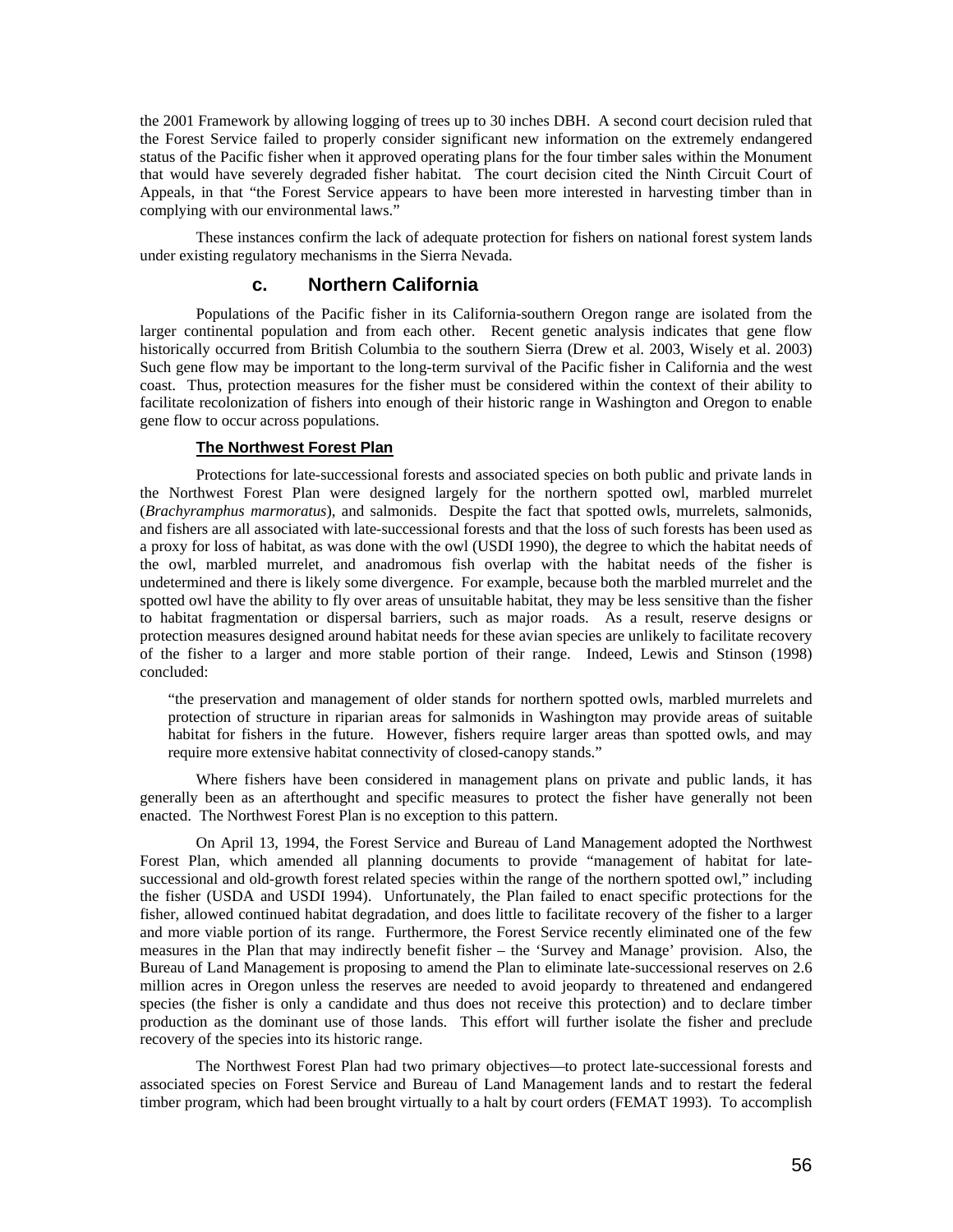these goals, the plan created a system of land designations, including late-successional and riparian reserves, where logging is mostly prohibited, and matrix lands and adaptive management areas, where logging is allowed with some restrictions (USDA and USDI 1994).

In the late-successional and riparian reserves, logging is restricted to thinning in stands younger than 80 years old and salvage in any stand larger than 10 acres, where there has been a stand-destroying disturbance, such as a blowdown, fire, or an insect outbreak. Approximately 30 percent of federal lands in the range of the northern spotted owl were placed in late-successional reserves and another 11 percent in riparian reserves. Riparian reserves are roughly 300 feet on both sides of fish bearing streams, 150 feet on both sides of perennial, non-fish bearing streams, and 100 feet on both sides of intermittent streams.

In matrix lands between reserves, logging is allowed in stands of all ages, including latesuccessional forests, but treatments must retain 15 percent of the green-tree volume, 240 linear feet of logs per acre greater than 20 inches diameter west of the Cascades, 120 linear feet of logs greater than 16 inches diameter east of the Cascades, and sufficient snags per acre to support cavity nesting birds at 40 percent of potential population levels (number per acre depends on forest type). The restriction to retain 15 percent of the green-tree volume, however, does not apply in the Mt. Baker-Snoqualmie National Forest, where sitespecific restrictions were to be developed, or the Oregon Coast Range and Olympic Peninsula, where protections for the marbled murrelet were believed adequate. Logging of mature or late-successional forests is prohibited in 100 acre areas around known spotted owl activity centers (drawn to include the best available habitat) and within 0.5 miles of any site occupied by marbled murrelets. In addition, logging of late-successional forests is prohibited where they occupy less than 15 percent of a watershed. Matrix lands were designated on 16 percent of federal lands in the range of the northern spotted owl and include 17 percent of remaining late-successional forests (USDA and USDI 1994).

Adaptive management areas, which comprise 6 percent of lands covered by the Plan, are open to logging, but only as part of experiments to "develop and test new management approaches" (USDA and USDI 1994 ROD). Another 36 percent of federal acres in the range of the northern spotted owl are in congressionally withdrawn areas (30 percent), such as wilderness and national parks, and administratively withdrawn areas (6 percent), such as research natural areas. A majority of these areas, however, occur in high elevation forest types not utilized by the fisher.

The Northwest Forest Plan did not classify the Pacific fisher as a 'Survey and Manage' species (USDA and USDI 1994), meaning that the Forest Service is not required to survey for fisher before logging or conducting other activities. Furthermore, no protection is provided for fisher denning or resting sites, allowing the Forest Service to remove stands fisher may be using to raise young. Similarly, there are no requirements to protect habitat within fisher home ranges or to provide connecting habitat between fisher home ranges. Thus, if habitat utilized by individual fishers is protected it will only occur by accident through protection provided to the northern spotted owl or other 'Survey and Manage' species.

As noted above, one of the primary goals of the Northwest Forest Plan was to restart the federal timber program. Approximately 17 percent of remaining late-successional forests were placed in matrix lands and logging under the Plan is targeted towards these lands (USDA and USDI 1994 and 1999). USDA and USDI (1999) concluded:

"The PSQ [probable sale quantity] is heavily dependent on harvesting late-successional forests for 3 to 5 more decades until early-successional stands begin to mature and become available for harvest. Although only one-third of the 3.4 million acres suitable for harvest are late-successional forest, about 90% of PSQ over the next decade will be derived from harvest of late-successional forest."

Thus, the Northwest Forest Plan is dependent on liquidating remaining late-successional forests on matrix lands to meet sale volumes promised under the Plan. Indeed, a biological assessment to determine effects on listed species of logging in the Willamette Province, including the Mt. Hood and Willamette National Forests and the Eugene District of the Bureau of Land Management, determined that remaining habitat for the northern spotted owl on matrix lands would be entirely eliminated in 28 years (Byford et al. 1998). Considering that late-successional forests have declined by as much as 80 percent (USDI 1990) and that habitat is likely a limiting factor for the fisher in the Northwest (FEMAT 1993, Lewis and Stinson 1998), allowing loss of 17 percent of remaining late-successional forests is counter to the survival and recovery of the Pacific fisher. Powell and Zielinski (1994) concluded: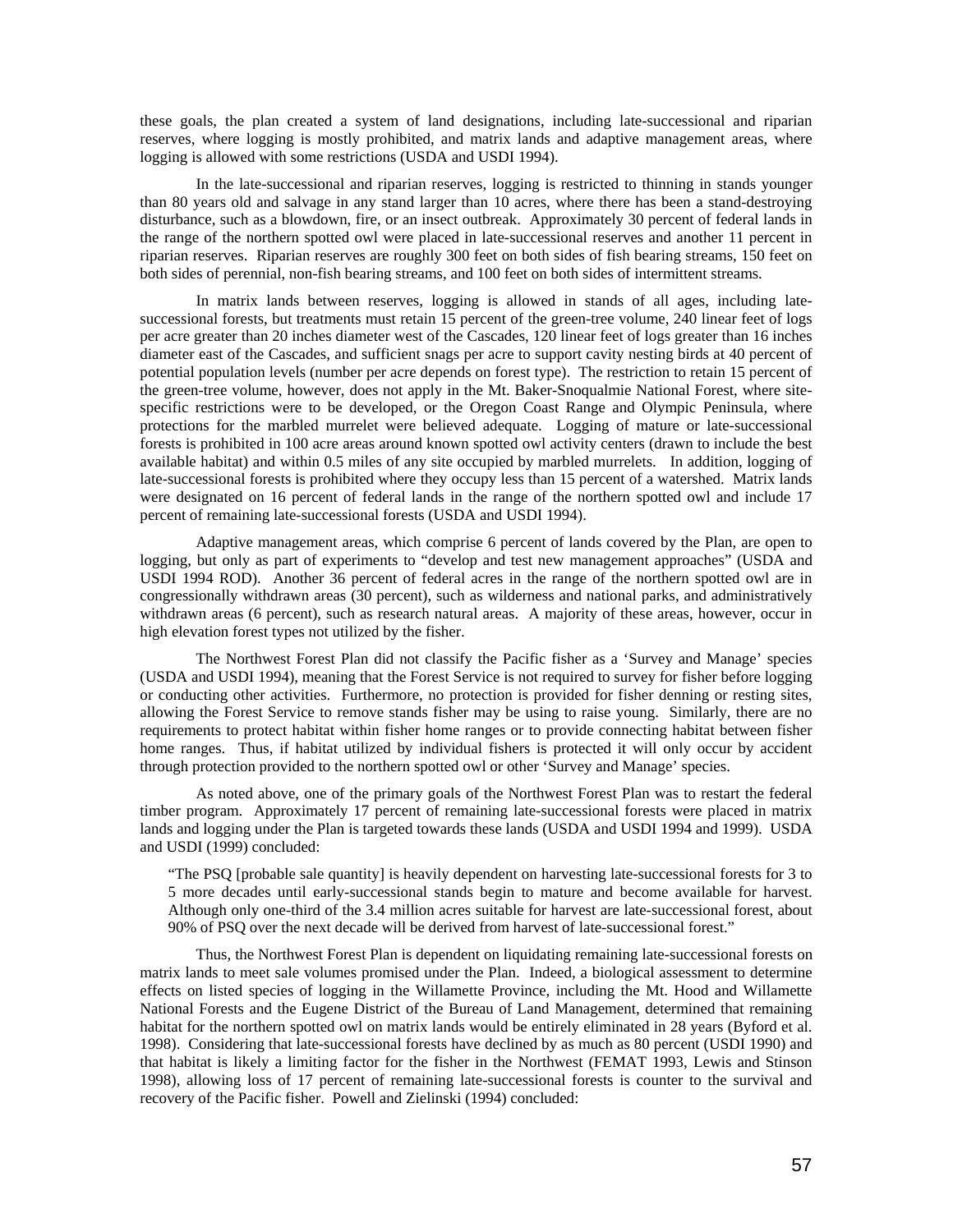"Further reduction of late-successional forests, especially fragmentation of contiguous areas through clearcutting, could be detrimental to fisher conservation."

In addition, retention standards for logging are unlikely to benefit the fisher. Retained logs, snags and dispersed live trees are not sufficient to retain the properties of fisher habitat within cutting units because such units will not have high canopy closure or multiple canopy layers, which are key components of fisher habitat (e.g., Seglund 1995, Dark 1997, Truex et al. 1998, Carroll et al. 1999, Zielinski et al. 2004a). Similarly, requirements to protect 100 acres of habitat around spotted owl activity centers and to retain 15 percent of green tree volume, 70 percent of which is required to be in aggregates greater than 0.2 hectares, are unlikely to provide any suitable habitat for the fisher in the short-term because fishers avoid crossing harvested areas with low overhead cover to reach forest aggregates or spotted owl activity centers (Rosenberg and Raphael 1986, Seglund 1995, Dark 1997). Although retaining logs, snags, and green trees will confer some of the characteristics of late-successional forest to developing stands following cutting, which was the basic intent, the Plan provides no guarantee that rotation lengths will be sufficient to allow development of suitable fisher habitat, including these structures. In addition, a substantial portion of the snags, logs, and green trees may not persist to the age when suitable cover for foraging, resting, and denning habitat has developed before being logged, making such structures nominal at best. The Plan also fails to provide assurances that once habitat has developed following cutting, the spatial pattern of the habitat will be able to support resident fishers or allow dispersal of fishers to higher-quality core habitat areas.

The late-successional reserves designated under the Northwest Forest Plan fail to provide substantial protection for the existing fisher population in northern California and are unlikely to facilitate recovery of the fisher to a larger portion of Oregon and Washington, which is necessary to alleviate the current isolation of the northern California population from the larger continental population.

Much of the highest-quality fisher habitat is outside of the reserves either because these reserves are too high in elevation or because they contain logged forests. For example, Carroll et al. (1999) used a multivariate analysis of the habitat characteristics surrounding known fisher locations to develop a habitat model for northwestern California and southwestern Oregon that would predict the probability of fisher detection. According to this analysis, late-successional reserves only harbor 7.7 percent of the area with a high probability of fisher detection (>0.67). Furthermore, wilderness areas only contain 2.8 percent and national and state parks only contain 12.2 percent of the area. Thus, only 23.7 percent of those areas most predicted to harbor fishers in northwest California and southwest Oregon are currently protected (Carroll et al. 1999). Of the remaining area, 65.9 percent is either tribal or privately owned and 11.4 percent is national forest matrix lands. Similarly in Oregon and Washington, protected federal lands, including latesuccessional reserves, occupy a fairly small proportion of the landscape within the primary elevational range utilized by the fisher (Aubry and Houston 1992). Aubry and Houston (1992) documented that 87 percent of all reliable fisher records were from below 1,000 m west of the Cascades in Washington. Federal lands, however, only occupy 20 percent of the landscape below 1,000 m, and although 75 percent of these lands are protected, this amounts to only roughly 15 percent of the landscape below 1,000 m in Washington (Pacific Biodiversity Institute unpublished data). Similarly, in Oregon only 32 percent of the landscape below 1,000 m is in federal ownership and only about 21 percent is protected. Thus, fishers in northern California are far less likely to occur in areas where they will receive protection from logging, such as a late-successional reserve, and in Oregon and Washington most of the historic range of the fisher is outside federally protected lands.

Late-successional reserves also consist of large amounts of habitat that is probably unsuitable for the fisher because of logging. Only 42 percent of late-successional reserves and 29 percent of riparian reserves are currently dominated by medium to large conifers (>21 inches DBH)(USDA and USDI 1994), meaning that 60-70 percent of the reserves are dominated by young second growth or plantations and thus are likely not suitable habitat for the fisher. In addition, salvage logging, as allowed in the latesuccessional reserves, will result in further degradation of existing late-successional forest and the loss of large trees with suitable cavities for denning and resting sites. Snags formed by insect outbreaks, wind, fire, or other disturbances form an integral part of late-successional forests and high-quality habitat for the fisher, which uses snags for resting and denning (Aubry et al. 1996, Truex et al. 1998). Thus, allowing their removal is counter to the maintenance of high-quality fisher habitat and late-successional forests.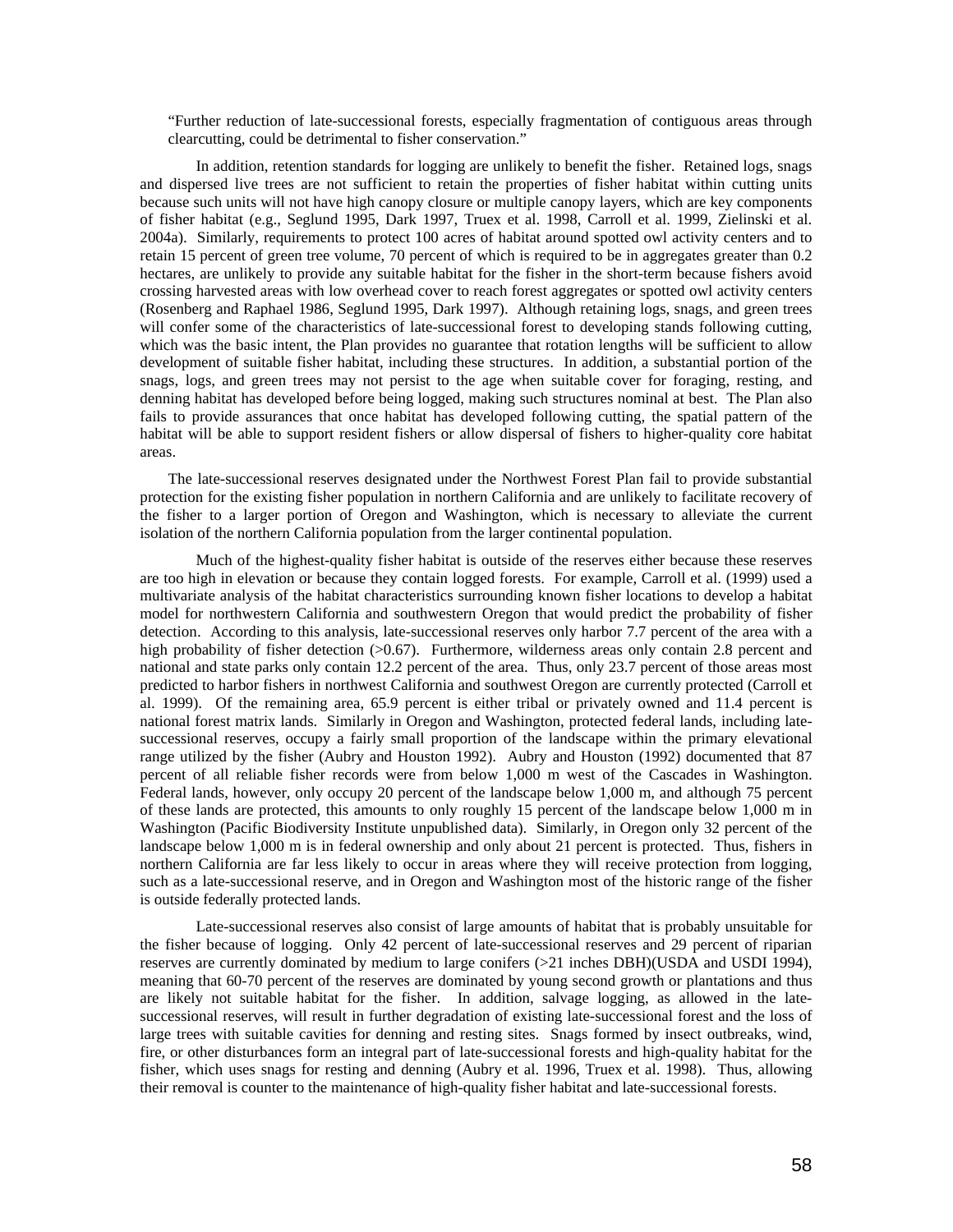Finally, the late-successional reserves were not designed to ensure the survival and recovery of the fisher, nor were they analyzed to determine if they would serve this function. Thus, it is unknown whether or not the reserves will facilitate recovery of the fisher to a large enough portion of Oregon and Washington to reconnect populations in northern California with those in British Columbia or if the reserves will support a stable, well-distributed population of fisher. To the contrary, given that late-successional reserves harbor a small portion of the current and potential fisher habitat in the Pacific Northwest, it is unlikely that they are sufficient to accomplish these goals and ensure the survival and recovery of the fisher in California and throughout its West Coast range. Indeed, a panel of leading scientists determined that the fisher has a relatively low probability (63 percent) of having a stable, well-distributed population in Washington, Oregon and northern California (FEMAT 1993).

Despite these deficiencies, the Northwest Forest Plan had offered at least some minimal protection for some old-growth forests critical to fisher conservation by protecting some late-successional reserves, northern spotted owl sites, and occupied habitat for rare 'Survey and Manage' species. However, despite more than a century of intensive logging in the Pacific Northwest that has resulted in the endangerment of many old-forest dependent species, the timber industry strongly opposed even those minimal protections for remaining old-growth habitat and imperiled species since the enactment of the Northwest Forest Plan. Industry lobby groups persuaded the Bush Administration to initiate a multi-stage process to dismantle certain provisions of the plan. For example, the 'Survey and Manage' program was recently removed as a standard and guideline from forest management plans within the range of the northern spotted owl.

In March 2002, the Bush Administration settled an industry lawsuit involving the Survey and Manage program by proposing to eliminate the program altogether. The program required that the Forest Service and Bureau of Land Management survey for rare species and to refrain from logging where necessary to ensure their survival. While the fisher was not designated as a survey and manage species, the additional protection from logging in late-successional reserves provided some indirect benefits to fishers. The final Record of Decision to amend the Land and Resource Management Plans to remove the Survey and Manage mitigation measure standards and guidelines in national forests under the jurisdiction of the Northwest Forest Plan – including the Shasta-Trinity, Klamath, Lassen, Mendocino, and Six Rivers national forests in California –was signed in July 2007.

Moreover, the U.S. Fish and Wildlife Service issued a proposal to revise the existing designation of critical habitat for the northern spotted owl, based on a flawed draft recovery plan that was criticized by leading spotted owl biologists (see e.g., Wildlife Society comments on the Draft Recovery Plan for the Northern Spotted Owl, 9 August 2007). The critical habitat proposal included 1.8 million acres in Washington, 2.2 million acres in Oregon, and 1.3 million acres in California, totaling 5.3 million acres. The original critical habitat designation totaled nearly 6.9 million acres. Fed. Reg. 50 CFR Part 17. Vol. 72 No 112, Tuesday, June 12, 2007. While not a substitute for ESA listing for the fisher, protection of critical habitat for the spotted owl provides some protection for fisher habitat as well.

In sum, the Northwest Forest Plan allows the continued degradation of a substantial portion of remaining late-successional forests and fails to protect sufficient habitat to ensure the recovery and survival of the fisher in a stable and well-distributed portion of its historic range. Recent efforts by the timber industry and the Bush Administration to weaken the Northwest Forest Plan and slash protections for spotted owl habitat will further degrade old-growth and mature forests and push the fisher towards extinction in northern California.

Overall, the existing Forest Service regulations governing management of national forests in California do not provide sufficient standards and guidelines to protect the fisher from extinction. The 2004 changes to the 2001 Sierra Nevada Framework; the current effort to eliminate the fisher as a management indicator species on five national forests in the Sierra Nevada and one national forest in northern California; the lack of adequate protection for fisher in the 2004 Giant Sequoia Monument management plan and the Kings River Administrative Study; and the weakening of already insufficient provisions protecting fisher habitat in the Northwest Forest Plan confirm the Forest Service's disregard for the preponderance of scientific data about fisher habitat needs that were painstakingly gathered over the course of nearly two decades, and the failure of the Forest Service to follow recommendations provided by the agency's own scientists and other leading fisher experts. Given the highly imperiled and isolated status of the remaining Pacific fisher populations in California, current Forest Service regulations fail to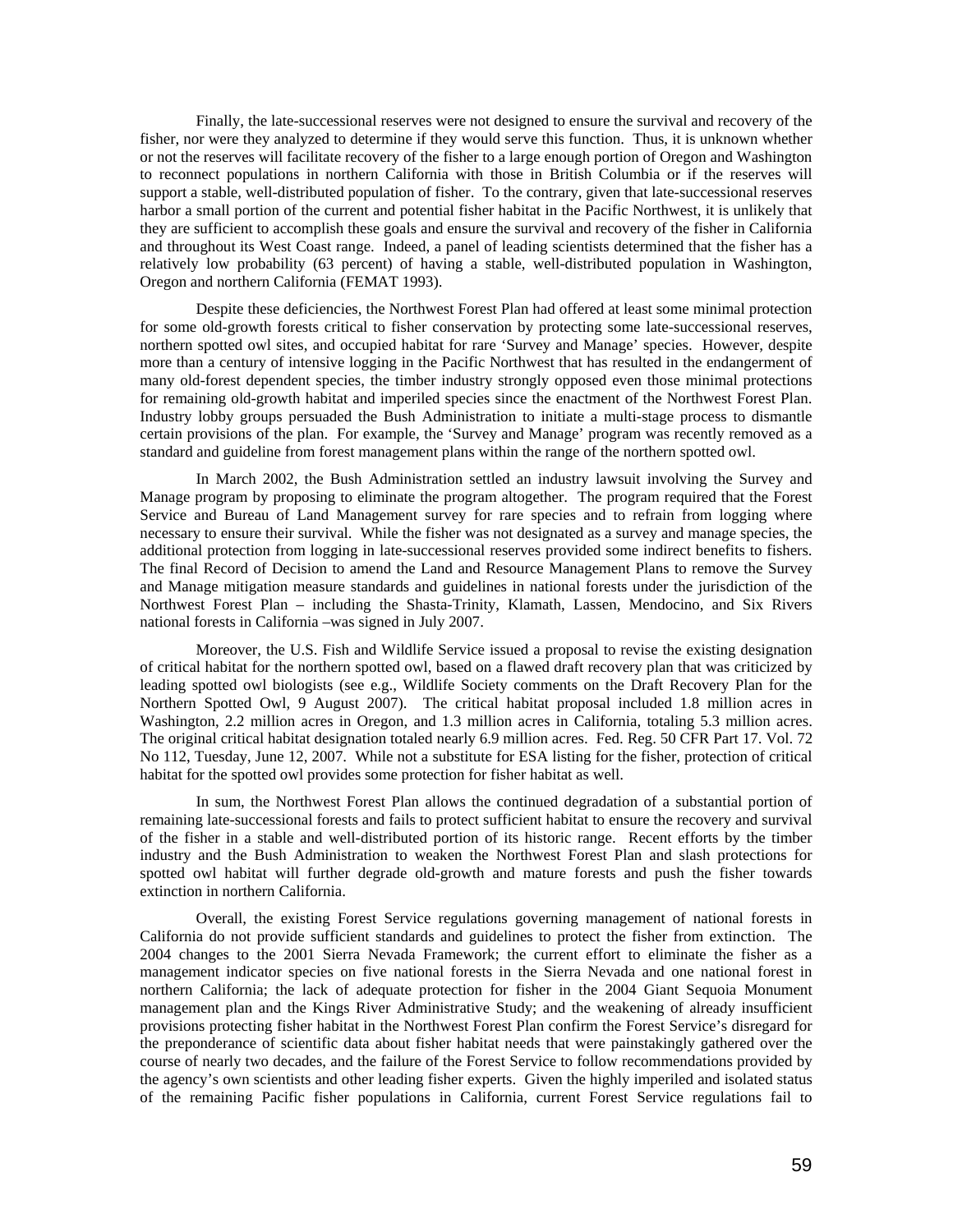adequately protect the fisher, allow significant additional degradation of habitat, and contribute to the present trend towards the fisher's extinction.

## **II. Other Public Lands Regulations**

## **Bureau of Land Management**

Bureau of Land Management (BLM) lands are scattered throughout the foothills of the Sierra Nevada. Beck and Gould (1992) estimated that in the Sierra Nevada there are approximately 68,500 acres of potentially suitable habitat for the California spotted owl on BLM lands (Beck and Gould 1992). Many of these acres are likely not fisher habitat, however, because the owl uses habitats not utilized by the fisher, such as low elevation riparian woodlands. Forested BLM lands within the Sierra Nevada are managed partially for timber production, where uneven aged harvest is emphasized. Other BLM lands are managed primarily for livestock grazing and recreation. The fisher has not been given any special management status on BLM lands in the Sierra Nevada, nor does the BLM routinely consider or mitigate the effects of its actions on the owl.

BLM lands occupy approximately 344,200 acres in northwest California. Like national forests in the range of the northern spotted owl, BLM lands are managed under the Northwest Forest Plan. In addition to the protections provided by this Plan, 640-acre diversity/connectivity blocks were established on BLM lands, where 25-30 percent of the area should be maintained as late-successional forest, rotations should exceed 150 years, and 12-18 green trees per acre should be retained when cutting. On BLM lands outside of reserves, 15 percent retention is not required as on national forest lands. Instead, they only have to retain 6-8 green trees per acre. The same concerns regarding the Northwest Forest Plan on national forests apply to BLM lands. Lack of regulation on private lands has resulted in liquidation of most fisher habitat in squares adjacent to BLM land. As a result, any habitat provided by the Northwest Forest Plan may be unavailable to the fisher because of the fragmented distribution in which the species it is likely to occur.

Two recent developments are indicative of the BLM prioritizing timber harvest over protection for endangered, threatened, and sensitive species. First, similar to the Forest Service, the BLM signed a Record of Decision in July 2007 to amend the Resource Management Plans for districts within the range of the northern spotted owl to remove the 'Survey and Manage' mitigation measure standards and guidelines. Second, the BLM is currently proposing to eliminate the designation of late-successional reserves on 2.6 million acres of Oregon and California Railroad ("O&C") lands in Oregon. This proposal would place the O&C Act's timber provisions above other uses as defined in the Federal Land Policy and Management Act. Nauman and DellaSala (2007) note that the BLM O&C lands support approximately 900,000 acres of mature and old-growth forests, including some of the last remaining tracts of low-elevation, contiguous forests in southwest Oregon. The authors report that:

 "the BLM's proposed alternative would nearly triple logging…including a doubling of the area of old growth forests logged…In the first decade, BLM proposes to clearcut 143,400 acres or 12% of the harvest land base...In addition, the agency's preferred alternative would reduce late-sucessional reserves (LSRs) established under the [Northwest Forest Plan] by 47% from approximately 936,000 acres to 494,000 acres…"

While the BLM's O&C lands are in southwest Oregon, the population of Pacific fishers affected by the proposal is part of the same population of fishers in northwestern California. Thus, the reduction of fisher habitat proposed by the BLM in Oregon is likely to negatively impact fishers in northern California as well, by further diminishing an already small, isolated, imperiled population. Scientists have recognized that expansion of the fisher back into its historic range is critical for the recovery of the species. The BLM's proposal significantly reduces the capability of the species to re-colonize northwards through Oregon and Washington and to re-connect with the extant Pacific fisher population in British Columbia.

### **National Park Service**

National parks in the California range of the fisher include Kings Canyon/Sequoia, Yosemite, Lassen Volcanic, and Redwood. In general, management of these Parks is consistent with the maintenance of fisher habitat. However, significant portions of most of these Parks are above the elevational range utilized by the fisher. The primary threats to fishers within National Parks are roads and recreation. For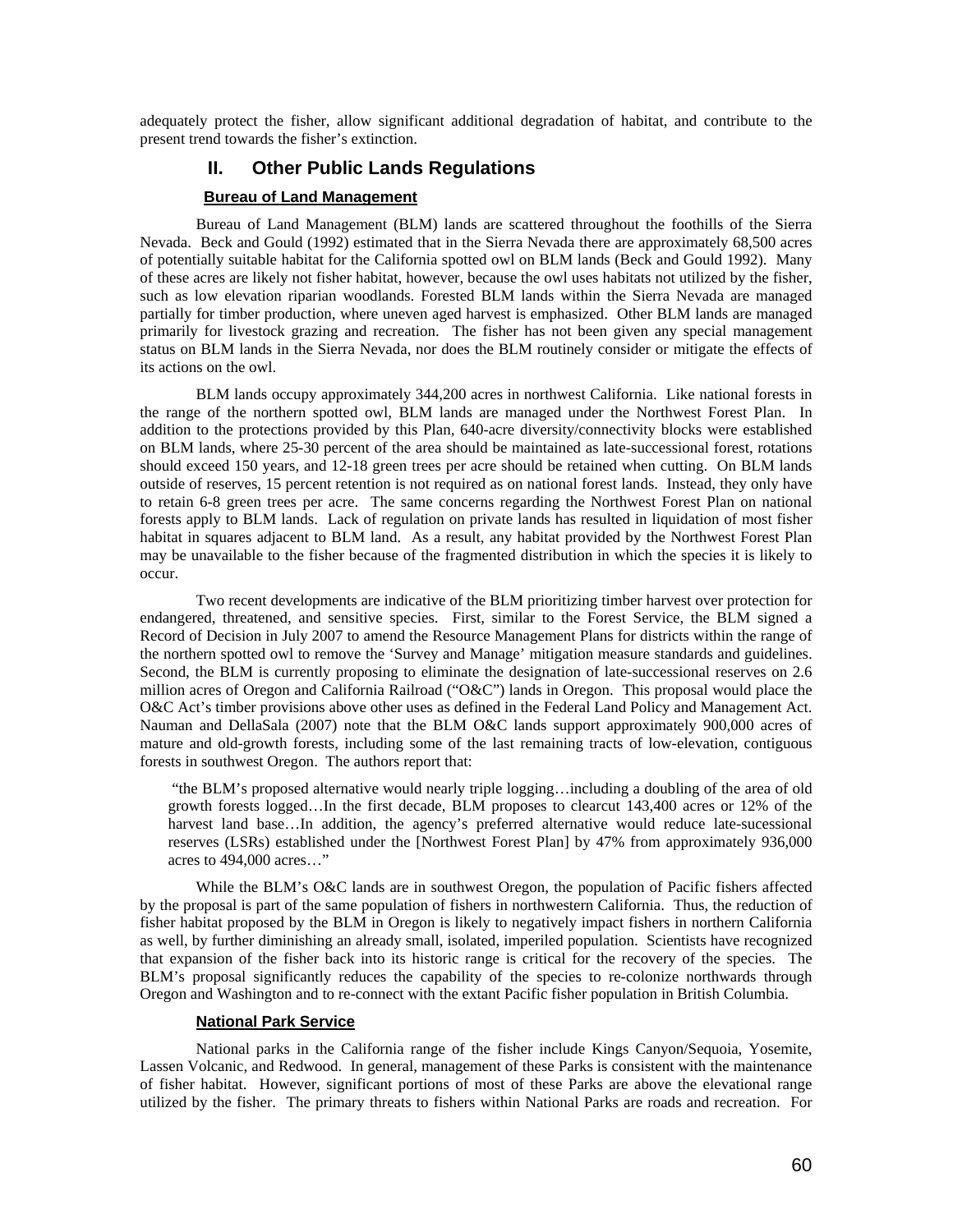example, four fishers were killed by vehicles from 1992-1998 in Yosemite National Park (Chow, personal communication). Heavily used trails have the potential to fragment fisher habitat and disturb fishers.

## **State Lands**

 In the Sierra Nevada, there are 16,580 acres in state parks, 13,840 acres in two state forests, and 3,320 acres held by the University of California (Beck and Gould 1992). Recreation is the main threat to fishers occurring in the state parks, but the severity of impacts probably varies between the individual parks based on use and management objectives. Logging occurs in the state forests and has substantially reduced suitable fisher habitat. For example, only 960 acres of the 4,807-acre Mountain Home State Forest in Tulare County remain in an old-growth condition and only 2,000 acres of the 9,033-acre Latour State Forest have a significant large tree component (Beck and Gould 1992). Logging is continuing on both of these state forests. Protection afforded to the Pacific fisher on state lands by existing regulations is essentially the same as on private lands, meaning there is little to no specific regulations to protect the fisher. Similarly, state forests in northwestern California comprise a small overall area in widely spaced parcels that are not managed to maintain late-successional characteristics.

### **III. Private and Tribal Lands Regulations**

## **a. Private Lands**

 Because private lands comprise a significant portion of the Pacific fisher's range in the Sierra Nevada and northern California (Verner et al. 1992, Carroll et al. 1999), their management is critical to ensuring the presence of habitat that can support successful denning, resting, foraging, and dispersal of individuals. This is particularly true both of private lands on which fishers are currently found in the southern Sierra Nevada and northern California, as well as of private lands in the central and northern Sierra Nevada that are important to facilitating fisher dispersal between the two populations.

#### **California Forest Practices Rules**

 The primary body of regulation affecting management of the fisher on private lands is the California Forest Practices Rules (hereinafter cited as "the Rules"). The Rules are administered by the California Department of Forestry and Fire Protection (CDFFP), and are the regulations implementing the Z'berg Nejedley Forest Practices Act of 1973 (4 Pub. Res. Code Ch. 8). The Rules provide for timber harvest practices and site preparation practices to be utilized. The Rules require timber operators to produce a Timber Harvest Plan (THP) that is intended to serve as a substitute for the planning and environmental protection requirements of the California Environmental Quality Act of 1970 (Pub. Res. Code sections 21000-21177). THPs are comprised of a lengthy checklist and supporting documentation, or in the case of the majority of the plans exempted from the THP process, by 1-2 page applications. The Rules allow significant alteration of fisher habitat and do not provide protection of elements essential to fisher habitat, such as large trees, snags and downed wood, and high canopy closure. The lack of direction to protect these habitat elements has resulted and continues to result in degradation and destruction of latesuccessional habitat utilized by the fisher. Beardsley et al. (1999), for example, conclude:

"Any increase in old-growth area in the Sierra Nevada ecosystem, would have to come mostly from the unreserved areas of the national forests, because these forests contain most of the forests having a mean diameter greater than 21 inches (59,000 acres of that was already old-growth). Most of the area in private ownership is expected to be managed for non-old-growth values."

Lack of forests with late-successional characteristics on private lands is not surprising given that the applicable rules require maximizing timber production utilizing intensive logging methods, and fail to provide any effective protection for fishers.

In the following sections we discuss numerous ways in which the Rules are inadequate to provide for the fisher and its habitat. In support of this discussion, we reference a review of 416 timber planning documents that were submitted to the California Department of Forestry between 1990 and 1998, from an analysis conducted for the federal ESA petition to list the Pacific fisher (Greenwald et al. 2000). Timber planning documents were selected from 18 locations within the range of the fisher. Each location was described by an 8,000 acre circle. Any timber planning document that occurred partially or wholly within the 8,000 acre area was included in the analysis.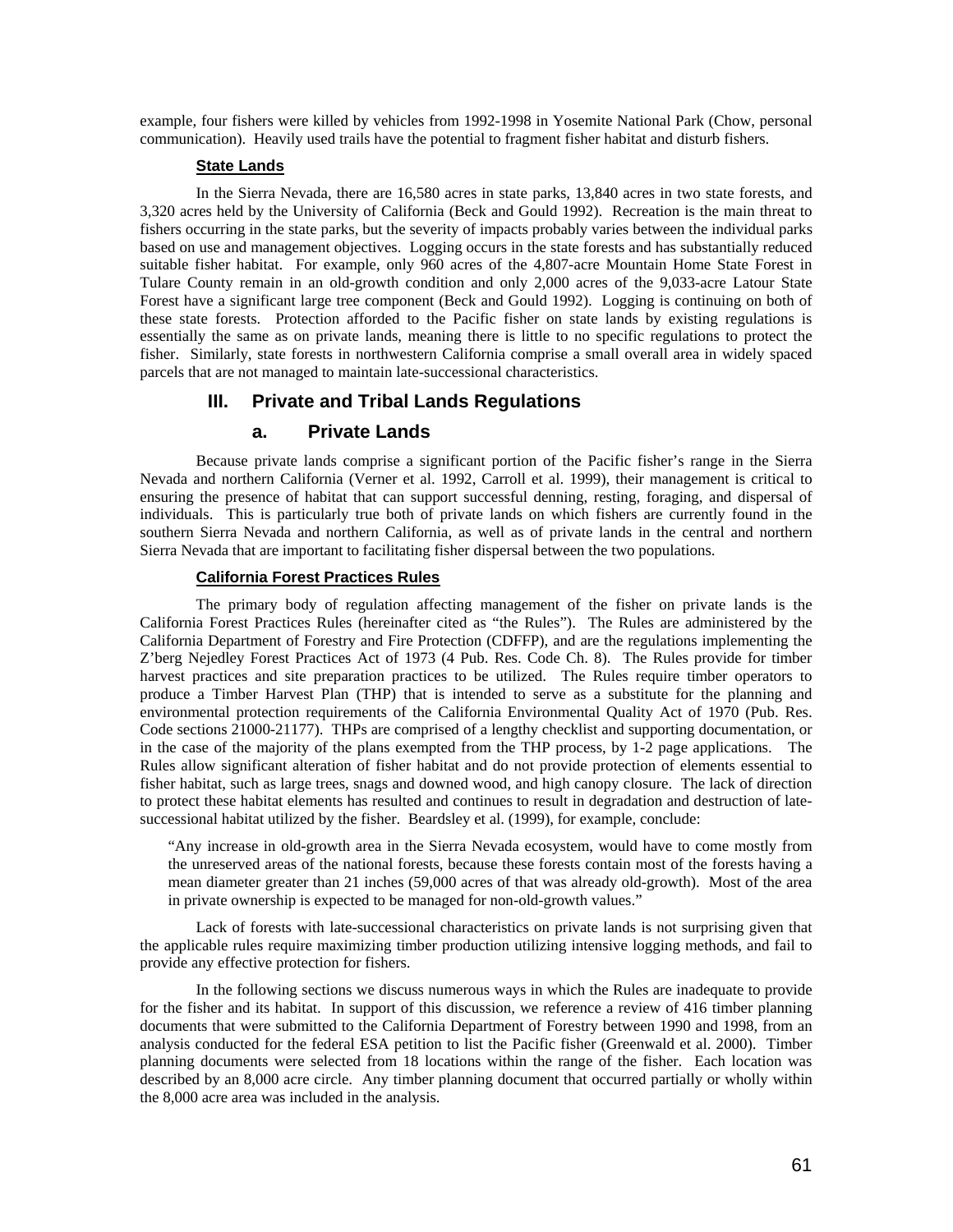First, the Rules fail to recognize the fisher as a "Sensitive Species." The Rules contain no explicit protection for the fisher, in part because it is not a designated sensitive species under the Rules. If this classification were given, the Board of Forestry would be required to "consider, and when possible adopt...feasible mitigation [measures] for protection of the species" that are based on the best available science (Forest Practice Rules § 919.12 (d)). Even if the fisher was designated as a sensitive species, however, protection of the species is not assured since the only real requirement is that the Board "consider" feasible mitigation measures, and there is no requirement that mitigation measures actually be implemented. While designation as a sensitive species provides almost no real protection, lack of such designation means the fisher has no explicit protection whatsoever under state regulation.

The Rules offer no protection for fisher denning sites on private lands. Protecting the den trees themselves as well as sufficient habitat to buffer the effects of disturbance is important to ensuring reproductive success (Campbell et al. 2000). Lamberson et al. (2000) demonstrate in a simple population growth model that both female survival and fecundity must be high for the fisher population to be stable in the southern Sierra Nevada, where the documented numbers of fishers are extremely low (Campbell et al. 2000). Because there are so few fishers in the southern Sierra, the disruption of den sites and associated habitat would likely result in the extirpation of the species from the Sierra Nevada. Similarly, on the north coast, where low female survival is a cause for concern (Truex et al. 1998), failure to protect den sites is counter to maintaining a stable population.

Logging as allowed under the Rules results in degradation and destruction of critical features of habitat for the fisher. Because the logging practices named in the Rules are focused on the use of methods to achieve maximum timber production, extensive depletion of fisher habitat has occurred and will continue to occur.

For all logging prescriptions under the rules that apply to the THP process, silvicultural objectives are defined as follows: "[t]he RPF [registered professional forester] shall select systems and alternatives which achieve *maximum sustained production* of high quality timber products." (F.P.R. 14 CCR Ch. 4 § 913) (emphasis added). The Rules favor regeneration methods for achieving this objective (F.P.R. 14 CCR Ch. 4 § 913 (a)). Regeneration methods "are designed to replace a harvestable stand with well spaced growing trees of commercial species. Even age management systems shall be applied…" (F.P.R. 14 CCR Ch. 4 § 913.1).

This objective of "maximum sustained production" of timber is in direct conflict with the retention of the characteristics that comprise high-quality fisher habitat. For example, this objective and the regeneration methods described depend on the removal of large trees to provide high-quality timber, which in turn leads to the removal of den, rest, and forage sites of the fisher. Regeneration methods have resulted in the removal of key components of fisher habitat, such as large, old trees, multi-layered canopies, snags, and downed logs (Powell and Zielinski 1994) over a substantial portion of the private lands in the Sierra Nevada and north coast. Indeed, this is the clear intent of the Rules by stating that harvest should be designed to create "a harvestable stand with well spaced growing trees of commercial species." Specific regeneration methods recommended in the Rules include clearcutting, used in 51 of the 416 cases reviewed by Greenwald et al. (2000), in which all of the stand is removed at once; seed tree regeneration, in which most of the stand is removed, and then the few remaining seed trees are removed in a second step (20 cases); shelterwood regeneration, in which a stand is removed in three steps (39 cases); transition (21 cases); and selection and group selection logging (82 cases). Many THPs proposed more than one of these harvest prescriptions. These regeneration methods entail complete removal of forest canopy and large trees, and as is clear by their definitions, would result in elimination of fisher habitat. In addition, regeneration methods result in significant reductions in canopy closure. This has the potential to severely degrade and/or destroy fisher habitat by reducing canopy closure to less than that selected by fishers, and by eliminating the multi-layered canopies that characterize the species' habitat. In addition, the goal of maximum timber production and the various harvest methods are likely to result in removal of merchantable snags and or trees appropriate for the future recruitment of large snags (Ohmann et al. 1994). As described above, Britting (2002) and Greenwald et al. (2000) found that since 1999 there has been an increase in even-aged management and the use of clearcutting on private lands in the Sierra Nevada, and this management class now generally exceeds all other types.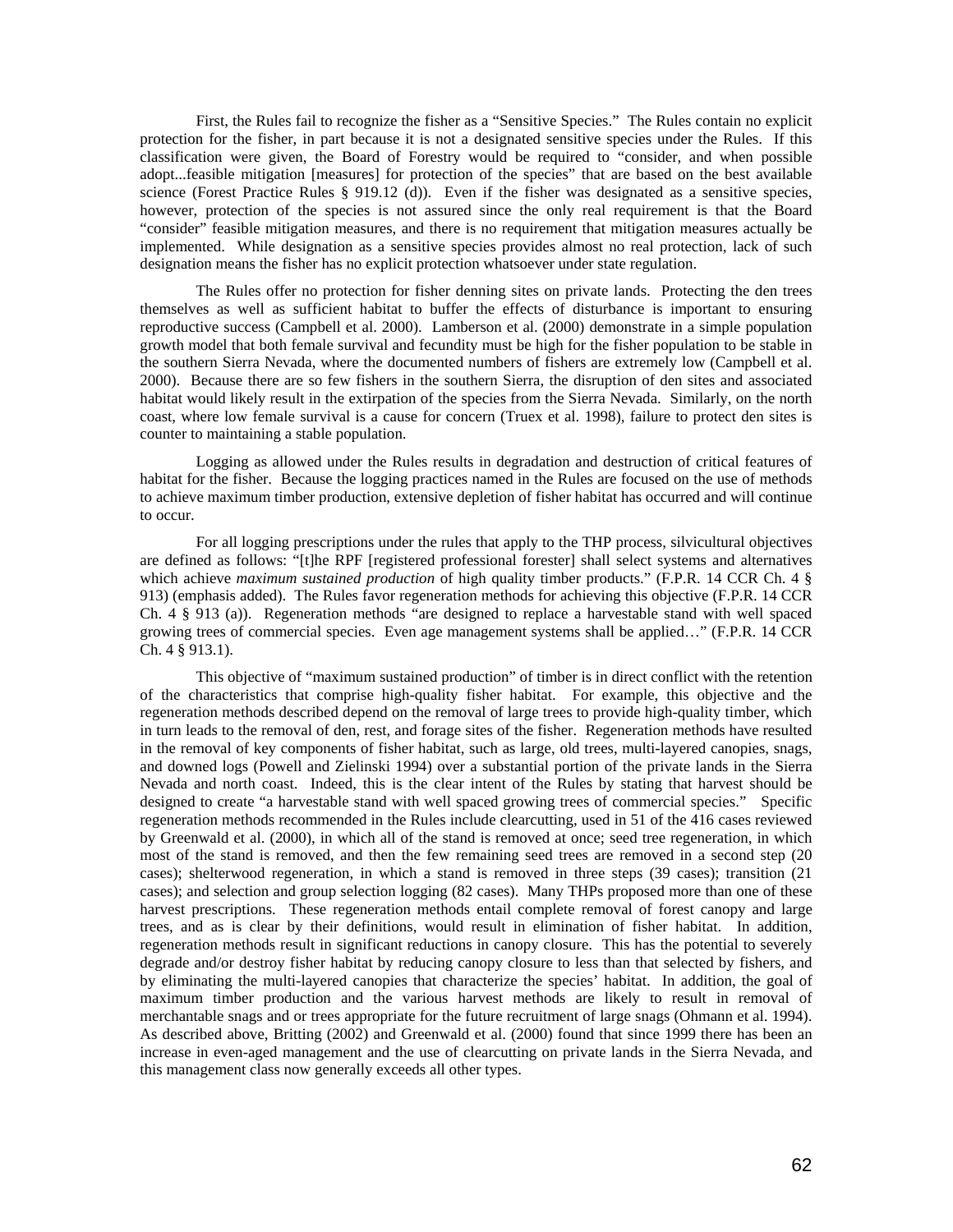The Rules also recommend some uneven-age regeneration prescriptions, including transition, selection, and group selection logging (F.P.R. 14 CCR Ch. 4 § 913.1, 913.2). The uneven age methods involve removal of individual trees or groups of trees. Though occurring over several entries, these methods on private lands also are likely to result in removal of habitat characteristics required by the fisher—large, old trees, snags, and dense, multilayered canopies. Verner et al (1992) found that traditional selection logging has resulted in depletion of large, old trees. Beardsley et al. (1999) affirm this in concluding that there are few large trees on private lands. There is no reason to assume that selection logging on private lands would be more likely to result in maintenance of fisher habitat than re-generation logging.

Lastly, the Rules define several "intermediate treatments." (F.P.R. 14 CCR Ch. 4 § 913.3) These treatments include both commercial thinning and sanitation-salvage logging. Under the Rules, commercial thinning is defined as follows:

"Commercial thinning is the removal of trees in a young-growth stand to maintain or increase average stand diameter of the residual crop trees, promote timber growth, and improve forest health. The residual stand shall consist primarily of healthy and vigorous dominant and codominant trees from the preharvest stand (F.P.R. § 913.3)."

This treatment is designed to maintain young, evenly spaced stands of healthy, straight trees. Generally, such stands lack most or all of the stand components required by the fisher (Powell and Zielinski 1994). From the Greenwald et al. (2000) review of 416 timber planning documents, it does not appear that commercial thinning is a dominant logging prescription in the areas reviewed. Of the 416 planning documents reviewed, only 28 utilized commercial thinning methods. The sanitation/salvage method was one of the most commonly utilized prescriptions under exemptions to the timber planning process (see below) and is defined in the Rules as removal of trees that are "insect attacked or diseased trees...[or, for sanitation logging] trees…that are dead, dying, or deteriorating" because of damage from a variety of causes (F.P.R. 14 CCR Ch. 4 § 913.3 (b)). The Rules provide little criteria for defining what constitutes a "dying or diseased" tree. Further, the rules state that "the RPF shall estimate the expected level of stocking to be retained (*see* Forest Practice Rules, 14 CCR Ch. 4 § 913.3 (b))," rather than prescribing specific stocking levels. Thus, it is clear that this prescription could result in removal of numerous large trees, significant reduction in canopy closure, and removal of all merchantable snags or potential snag recruitment trees.

In addition to intermediate and regeneration methods, there is an additional but ill-defined catchall prescription of "alternative" that was used in 32 of the 416 of cases reviewed by Greenwald et al. (2000). These prescriptions appear to allow the destruction of key habitat components, as do the regeneration prescriptions described above.

In sum, the regeneration methods and intermediate harvest methods are likely to be extremely destructive to critical characteristics of fisher habitat, including large trees and multilayered forest canopy. Without effective restrictions, logging conducted under these Rules has destroyed and will continue to destroy and degrade fisher habitat over a significant portion of its range. Logging operations exempt from stocking and analysis requirements are also likely to pose significant threats to fisher habitat. The Rules exempt a number of logging operations from the Timber Harvest Planning process. Approximately 69 percent (287 out of 416) of the timber harvest documents reviewed by Greenwald et al. (2000) were in this category. Specific exemptions from the THP process include "harvesting of dead, dying, or diseased trees of any size" (utilized in approximately 175 reviewed cases), logging of 3 or less acres (25 cases), "other" (57 cases), and a number of other lesser used exemptions (F.P.R. 14 CCR Ch. 4 § 1038).

The various exemptions from the THP process and requirements include a number of specific restrictions. The exemption for harvest of "dead, dying, or diseased trees" was utilized most often in the cases reviewed by Greenwald et al. (2000). This exemption allows logging of no more than 10 percent of the average volume on each acre. In addition, a number of specific restrictions of potential impacts are built in to the exemption. For example, new road construction is prohibited. However, there are no specific restrictions on impacts to fisher den sites or habitat. For example, there are no restrictions on the size of trees removed. In addition, the exemption guidelines do not limit the frequency in which an exemption can be used for the same area. In numerous cases, the Greenwald et al. (2000) review of timber planning documents indicated that exemptions had been submitted each year for as many as seven years on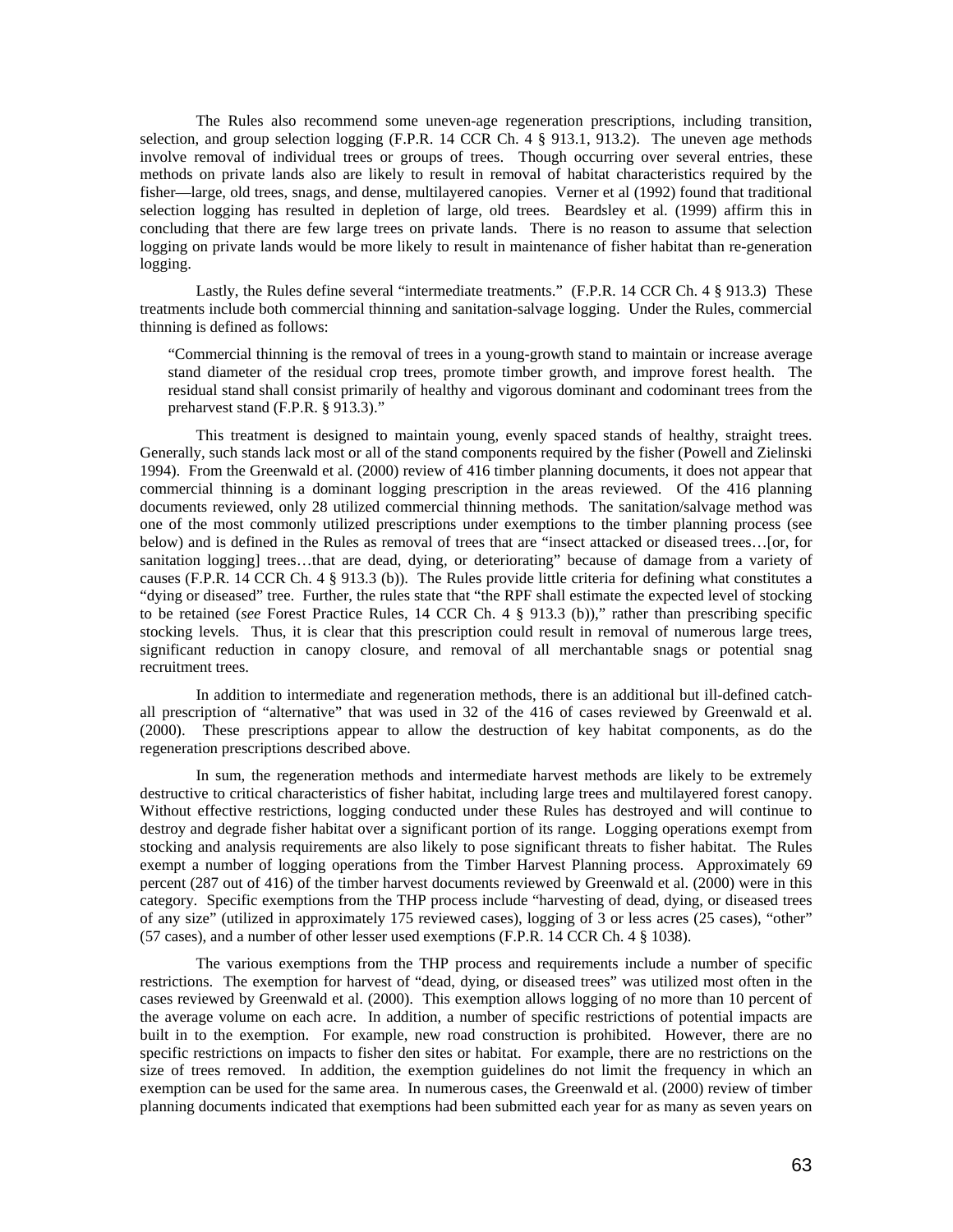the same area. In most cases, the areas with repeated exemptions exceeded 20,000 acres in size. Under this exemption, private landowners can enter stands as often as an exemption is filed (often yearly) and remove up to 10 percent per acre of volume, eventually removing all attributes of suitable fisher habitat.

In sum, the dead, dying and diseased exemption results in the degradation of important characteristics of fisher habitat. A CDFFP forester estimated that only about 10 percent of exempted plans are subject to any review by the CDFFP, and stated that plans filed under this exemption are considered a "non-discretionary" document, which the CDFFP is obliged to approve (pers. comm. with Dave Macnamara to N. Greenwald). Finally, "emergency management" of timber is also exempted from the requirements of the THP process. This exemption applies to stands that have been substantially damaged by fire or other natural causes. This exemption was used in 33 of the cases reviewed by Greenwald et al. (2000). Because the Rules fail to define what constitutes a "substantially damaged stand," this exemption could be used in any number of situations that hardly constitute an emergency. For example, it could be used to clearcut a stand where a fire had burned, but left most of the trees alive.

Given the large number of acres and timber harvests occurring under these exemptions within the range of the fisher, this lack of protection raises serious concerns about the effects of logging on fisher habitat. Coupled with the degradation and destruction of fisher habitat that is occurring under the THP process, current regulation of logging on private lands is clearly not adequate to protect the fisher from additional population declines.

 The Rules' requirement for mitigation of significant impacts to non-sensitive species fails to provide practical protection to the fisher or its habitat. While the Forest Practices Rules provide no explicit protection of the fisher and its habitat, the Rules do require that where significant impacts to non-listed species may result, the forester "shall incorporate feasible practices to reduce impacts" (F.P.R. § 919.4, 939.4, 959.4). However, the Rules do not mandate surveys be conducted for fishers, do not require identification of fisher habitat, and provide no information concerning possible thresholds over which impacts to fisher habitat or the species might be "significant." No explicit requirements or technology for assessing cumulative impacts exist. Thus, it is very unlikely that this requirement would result in significant additional protection for fisher habitat.

The Rules' provision to "incorporate feasible practices to reduce impacts" where significant impacts to non-listed species may occur provides almost no protection for the fisher because impacts, significant or not, are not identified. Further, the Rules fail to identify what constitutes a significant impact, and reduction of impacts is optional, rather than required.

The Rules' requirements for assessment of impacts to late successional forests and for mitigation of impacts do not appear to result in any significant protection of habitat for the fisher. The Rules require very limited assessment of impacts to and almost no protection for late-successional forest stands within THP areas (F.P.R. § 919.16, 939.16, 959.16). The Rules require that "when late successional stands are proposed for harvesting and such harvest will significantly reduce the amount and distribution of late succession forest stands," then information about these stands must be included within the THP (F.P.R. § 919.16.). In practice, this provision is almost never invoked. Of the 416 timber harvest documents within the range of the fisher that were reviewed by Greenwald et al. (2000), late-successional forests were mentioned in only seven cases. Thus, out of the 2,366,753 acres of private land impacted by these timber harvests, only 728 acres of late-successional forest habitat were identified.

The failure of timber harvest documents to identify impacts to fisher habitat with late-successional forest characteristics appears to be due to several factors. First, by definition under the Forest Practices Act, late-successional forest stands less than 20 acres in size are not recognized. Conclusions from Beardsley et al. (1999) and Bolsinger and Waddell (1993) suggest that large diameter trees that would be needed to satisfy the definition of CWHR classification 5M, 5D, and 6 occur at extremely low densities on private lands. Thus, the few scattered large trees that may exist on private lands are unlikely to occur in sufficient densities within stands exceeding 20 acres to merit identification as late-successional forest. It is likely that the last remnants of late-successional forests on private lands lack protection because they cover too small an area. Large, green residual trees in stands smaller than 20 acres are often the only remaining complex structural elements in a matrix of younger forest on some intensively managed private lands, and as such they provide important habitat for wildlife species like the fisher that normally are associated with older forests (Hunter and Bond 2001). Second, no analysis of late-successional forest is required unless the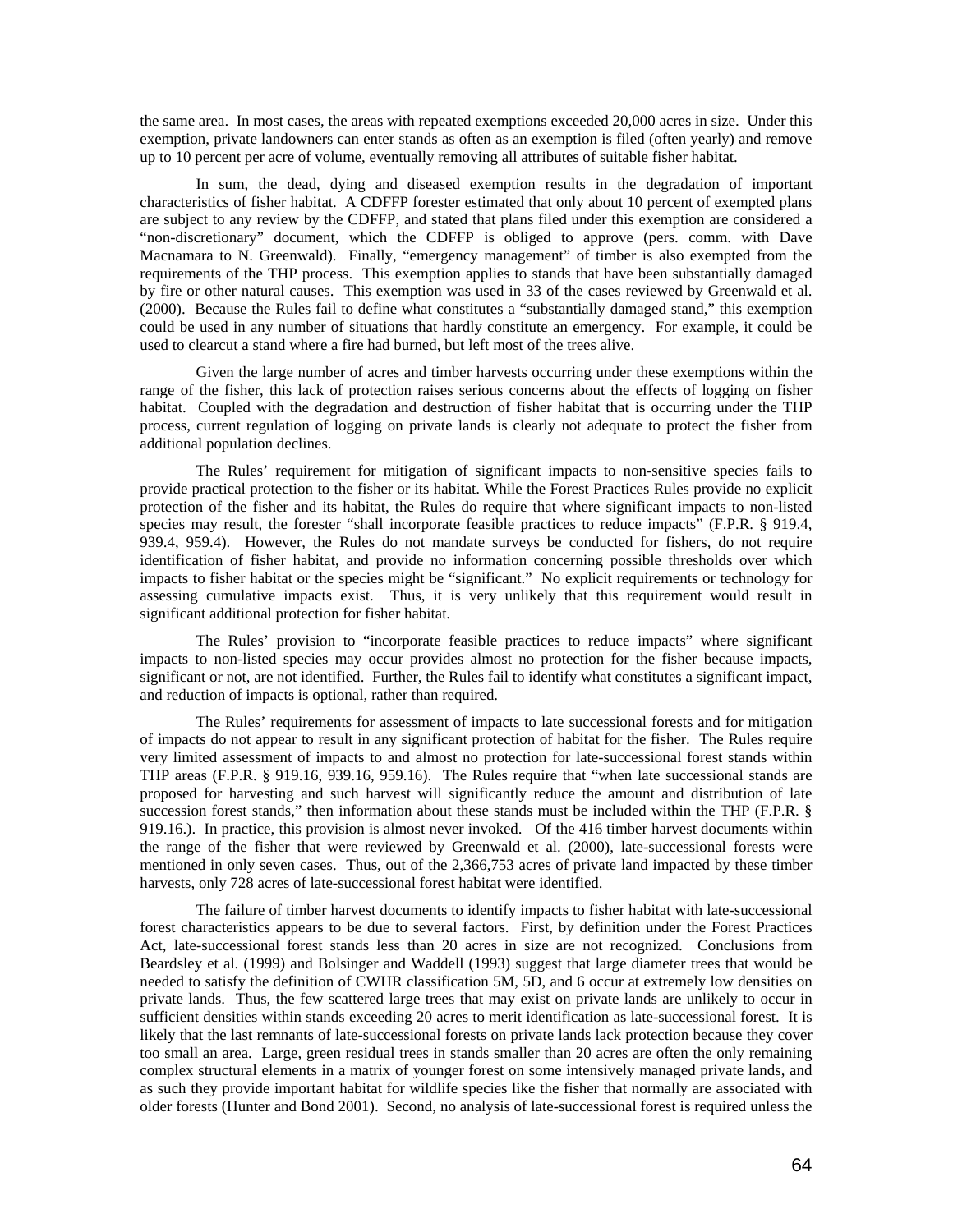timber harvest plan itself would result in a significant reduction of habitat. However, the Rules fail to provide guidance on what might constitute a significant reduction in late-successional forest habitat or require private landowners to sum losses of late-successional forests across ownerships. Thus, it is possible for a cumulatively significant reduction of late-successional forest to occur because the THP process allows incremental steps in this loss to be ignored. Even if invoked, however, this provision requires analysis and mitigation of impacts only when feasible (F.P.R. § 919.16 (a), (b).). No actual protection of old forest characteristics or acres of habitat is required.

The late-successional forest provision provides little protection to older forests even if invoked, and is invoked in practice in so few cases that it appears unlikely that this provision is providing meaningful protection for even a small proportion of fisher habitat.

The Rules' requirement for retention of snags provides little or no protection to this feature of fisher habitat. Although snags are an important component of fisher habitat and are important den and rest sites, the Rules list numerous conditions under which snags may be removed and fail to require that a minimum number of snags be retained. Further, the Rules suggest removal of large (F.P.R. § 919.1 (d)) snags near roads and ridge tops  $(F.P.R. \S 919.1 \text{ (a)}(1), \text{ (a)}(2))$ . Of the 416 timber harvest documents reviewed by Greenwald et al. (2000), only five discussed retaining snags. Of these, three documents indicated retaining only snags that were visibly used by wildlife, one indicated that non-merchantable snags would be retained, and one indicated that all merchantable and non-merchantable snags would be retained. Eighty-two of the 416 timber harvest documents stated that snags would be removed near roads, skid trails, and landings, or more broadly. Reasons given for removal of snags included "hazard," fire danger, and a statement that merchantable snags would be removed. It was not clear that any snags would be retained in the remaining cases.

The Rules fail to require retention of a minimum number of snags and encourage removal of snags to such a degree that it is extremely unlikely that snags would be retained at levels needed to maintain suitable habitat for the fisher. In practice, few timber harvest documents appear to require retention of snags.

Additional protections for the listed northern spotted owl and marbled murrelet in northern California fail to provide significant protection for the fisher on private lands. Under the California Forest Practice Rules, private landowners wishing to harvest timber within the range of the northern spotted owl must avoid "take" of an owl, which is defined as disruption or impairment of feeding, breeding, or sheltering. Determination of take is made by the U.S. Fish and Wildlife Service based on a review of information on suitable habitat, owl locations, owl surveys in the project area, and the planned harvest. A landowner can avoid a take determination by applying the following guidelines to any owl activity center within 1.3 miles of the project boundary: nesting habitat must be maintained within 500 feet of the activity center, sufficient roosting habitat must be maintained within 500-1,000 feet of the activity center to support roosting and provide protection from predation and storms, 500 acres of owl habitat must be provided within a 0.7 mile radius of the activity center, and 1,336 total acres must be provided within 1.3 miles of any activity center. Landowners can avoid U.S. Fish and Wildlife Service oversight of their Timber Harvest Plans if they develop a "spotted owl management plan," which requires the same retention standards outlined above except that all of the 1,336 acres of habitat within 1.3 miles must be maintained as nesting or roosting habitat rather than foraging habitat. A landowner also can avoid U.S. Fish and Wildlife Service oversight of individual timber harvest plans by creating a "habitat conservation plan" (HCP). The Rules do not specify provisions to protect the marbled murrelet, instead stating that if a project is likely to result in "take" of a murrelet, then an incidental take permit from the U.S. Fish and Wildlife Service must be obtained.

Although studies indicate that spotted owls and fishers are associated with many of the same habitat characteristics, there is no guarantee that protecting owl habitat will provide substantial protection for the fisher. Indeed, because fishers require larger areas and are more sensitive to habitat fragmentation than owls (Lewis and Stinson 1998), habitat retained around owl activity centers may be unavailable to the fisher. Even this limited amount of protection, however, is not applied on many private lands in northern California. Instead, the largest industrial owners have opted to create HCPs and receive an incidental take permit from the U.S. Fish and Wildlife Service, allowing them to destroy late-successional forests surrounding owl activity centers and occupied murrelet habitat.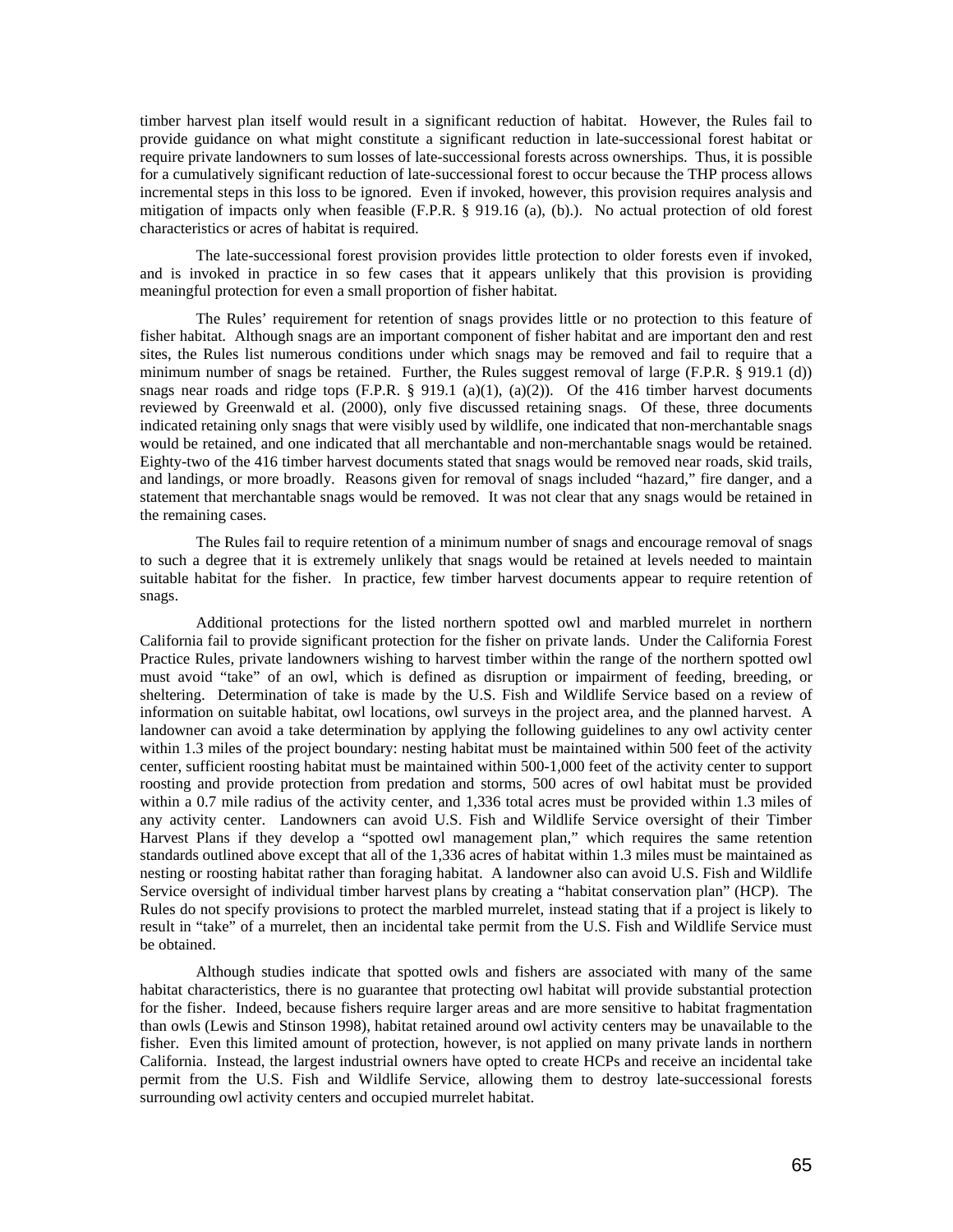HCPs by the two largest private landowners in northern California provide little protection for the fisher. Both the Simpson Timber (450,000 acres) and Pacific Lumber Companies (200,000 acres) have adopted HCPs for lands under their management (Simpson 1992, Pacific Lumber Company 1999). Neither of these plans contains specific provisions to protect the fisher. Instead, they both work under the assumption that protections for the northern spotted owl, marbled murrelet, or anadromous fish will suffice to protect the fisher, despite lack of any data or analysis to support this claim. In particular, fishers were not surveyed or studied in conjunction with either plan and thus there is no basis for claims that habitat protected by either plan provides substantial benefit to the fisher.

Adopted in 1992, the Simpson HCP sets aside 39 parcels with an equal number of owl activity centers, totaling 13,242.5 acres. The parcels range in size from 61.3 to 2002.5 acres with a majority (27) under 300 acres. Considering that this acreage is divided into 39 parcels and that the HCP fails to designate travel corridors of suitable habitat between the parcels, much of this habitat is likely unavailable to the fisher. Even if this same amount of acreage was protected in one single block, however, it would be unlikely to support a viable and well-distributed population of the fisher because the total acreage of the parcels only roughly equals the size of two male fisher home ranges (Truex et al. 1998). In exchange for protecting this limited amount of habitat, Simpson received permission to take 3-5 owl pairs per year for the next 30 years, meaning the retention standards for owl activity centers described above are waived. Based on the requirement to protect 1,336 acres within 1.3 miles of all owl activity centers under the waived retention standards, protection for 30-50 owls could have resulted in protection of roughly 40,000- 67,000 acres.

The Pacific Lumber Company's HCP requires sale of 7,400 acres to the United States Government to protect old-growth redwood trees, set aside of 7,728 acres for the marbled murrelet, establishment of riparian buffers, maintenance of 108 owl activity centers, retention of some structural components postharvest, and maintenance of 10 percent of each watershed in late-seral condition. Riparian buffers range from 30 feet on intermittent streams to 170 feet on fish bearing streams, of which 100 feet is off-limits to harvest and 70 feet is open to limited harvest. Retention standards include leaving 4.8 snags/acre >15 inches DBH, four live cull trees, all live hardwoods  $>30$  inches DBH, and two logs/acre  $>15$  inches diameter and over 20 feet long.

Despite these protections, the Pacific Lumber HCP is unlikely to provide significant protection for the fisher because it allows continued habitat loss and fails to enact specific protections for the fisher, besides future monitoring. The HCP allows logging of a substantial portion of remaining late-successional forest on Pacific Lumber Company lands. Of an estimated 26,147 acres of old-growth (12 percent of their total lands), 57 percent is available for harvest (USDI et al. 1999). It also allows Pacific Lumber to take 37 owl territories and provide minimal protection for 28 more, meaning the retention standards for activity centers described above are waived. Similar to the Simpson HCP, the total protected acreage (15,128 acres) is small compared to the home range requirements of the fisher, there is no guarantee the habitat is currently or will be utilized by the fisher, and travel corridors were not designated to ensure availability of habitat for the fisher. Finally, retention of snags, live trees, large hardwoods, and logs will retain some of the characteristics of quality fisher habitat. However, because the HCP lacks a provision that these stand characteristics be retained in stands with suitable canopy cover in a spatially explicit manner to facilitate their use by fishers, there is no reason to believe that the HCP will ensure the continued existence of the fisher on Pacific Lumber Company lands.

In conclusion, few or none of the logging prescriptions described in the Rules would result in retention of habitat features critical to the maintenance of fisher populations on private land. Logging practices within the range of the Pacific fisher appear to be extensive, sometimes affecting each acre an average of six times over the past eight years. Further, the Rules do not provide any measures that offer explicit protection for the fisher, provide no effective measures to protect fisher habitat in any meaningful quantity, and fail to provide a mechanism for identifying individual or cumulative impacts to the fisher or its habitat on private lands. Finally, there is no evidence to support claims that protections for the northern spotted owl, marbled murrelet, or anadromous fish are sufficient to protect the fisher. The net result is that the Rules do not regulate logging on private lands in a manner that is adequate to maintain fisher habitat or populations on private land within California.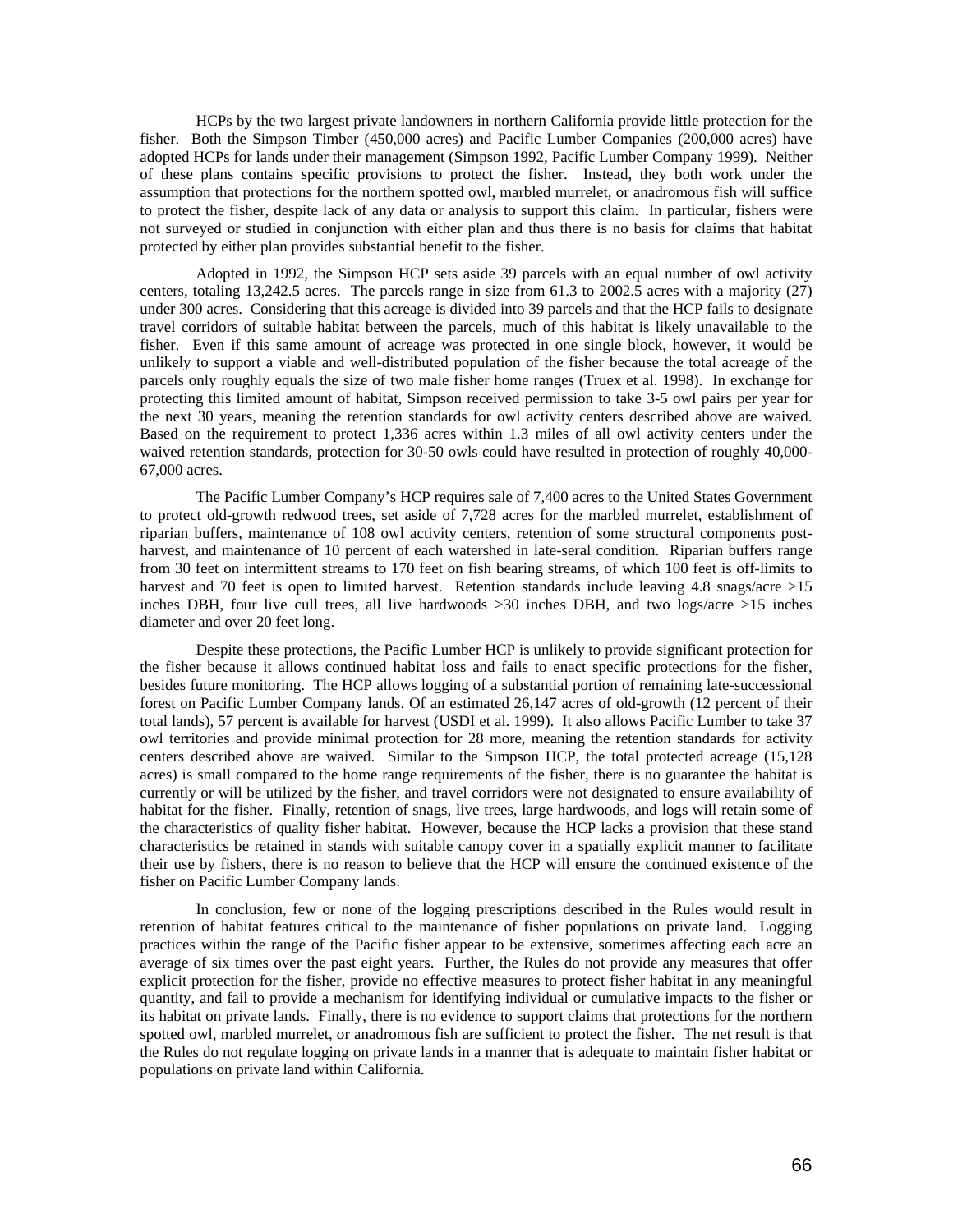#### **SPI Candidate Conservation Agreement with Assurances**

Fisher conservation on private lands is especially difficult given a current lack of suitable fisher habitat on private lands in California, the inadequate existing regulatory mechanisms to protect fisher habitat from logging on private timberlands, and the increasing trend towards clearcutting as a silvicultural method as documented in THPs. Thus, an agreement being developed between the U.S. Fish and Wildlife Service, California Department of Fish and Game, and Sierra Pacific Industries (SPI) to reintroduce fishers onto 160,000 acres of cutover timberlands (the Stirling Management Area) in the northern Sierra Nevada/southern Cascades presents a troubling new threat to the species. The Federal Register Notice for the Proposed Candidate Conservation Agreement with Assurances for Fisher for the Stirling Management Area, Sierra Pacific Industries, Butte, Plumas, and Tehama Counties, CA (Fed. Reg. Vol. 72, No. 195, October 10, 2007; pp. 57596-57598) explains:

"Under a Candidate Conservation Agreement with Assurances (CCAA), participating landowners voluntarily implement conservation activities on their property to benefit proposed species, candidate species, and species likely to become candidates in the near future. Under a CCAA, non-Federal property owners commit to implement mutually agreed upon conservation measures which, when combined with benefits that would be achieved if it is assumed that those conservation measures were to be implemented on other necessary properties, would preclude the need to list the covered species. In return for the landowner's proactive management, the [U.S. Fish and Wildlife] Service provides an enhancement of survival permit under section  $10(a)(1)(A)$  of the Act which, if the species were to become listed, would authorize the take of a specified number of individuals."

In other words, if SPI implement agreed-upon "conservation activities" on their property, they are able to proceed with logging that may harm individual fishers. In exchange for allowing fishers to be reintroduced into the Stirling Management Area, the company would receive a permit to "take" a specified number of those fishers, even if the fisher is eventually listed as endangered or threatened under the federal Endangered Species Act. On paper, the reintroduction may seem like a benefit to fishers; however, the reality is that the Stirling Management Area is poor habitat for reintroduction, and the conservation measures proposed by SPI are insufficient to maximize the success of the reintroduction. Astoundingly, under the agreement, SPI would not be required to change their current management practices on the Stirling Management Area to benefit fisher habitat.

It is well-established that optimal fisher habitat is comprised of large blocks of contiguous and interconnected late-successional forest with a high level of structural diversity, high canopy closure, large trees and snags, downed wood, and few openings (see references herein). Unfortunately, the habitat on the Stirling Management Area is far from optimal. The CCAA states "[o]ver the 20-year period of the agreement there will be a net increase in the amount of fisher denning/resting habitat on the enrolled lands from the current amount of approximately 23% to approximately 33% of the total enrolled acreage." Yet, rather than requiring that the private lands selected for fisher reintroduction consist of high-quality habitat as defined in the published literature, the CCAA allows SPI to decide the definition of suitable fisher habitat. According to the Associated Press (December 13, 2007), SPI stated that it would "clear most of the trees" from the 160,000-acre Stirling Management Area, leaving behind black oaks "for the fisher." There is no evidence that forests clear-cut of conifers and comprised mostly of regenerating black oaks provides suitable fisher habitat.

The CCAA does not oblige SPI to maintain trees of a specific size or require a minimum acreage for stands of larger trees, and provide connectivity between these stands, in order to provide suitable fisher habitat. The CCAA says only that SPI will follow their existing forest management policies, under which they define fisher habitat ("Lifeform 4") as including a minimum average of 9-20 trees per acre at least 56 cm (22 inches) diameter (CCAA at p. 13). The trees in this size class are far smaller than documented fisher denning and resting conifer trees (less than half the average size; see Tables 2 and 3), and smaller than the average size of the largest trees surrounding fisher sites in all sites except the eastern Klamath (see Table 4). Thus, the size class that SPI is willing to provide for fishers is much smaller than the size actually used by the species for resting and denning. SPI claims they are providing resting and denning structure simply by increasing the distribution of stands predominated by trees over 22 inches DBH. Given that resting and denning trees are considerably larger than 22 inches, and have deformities that take substantial time to develop, the CCAA provides little guarantee that habitat will actually be suitable. Furthermore,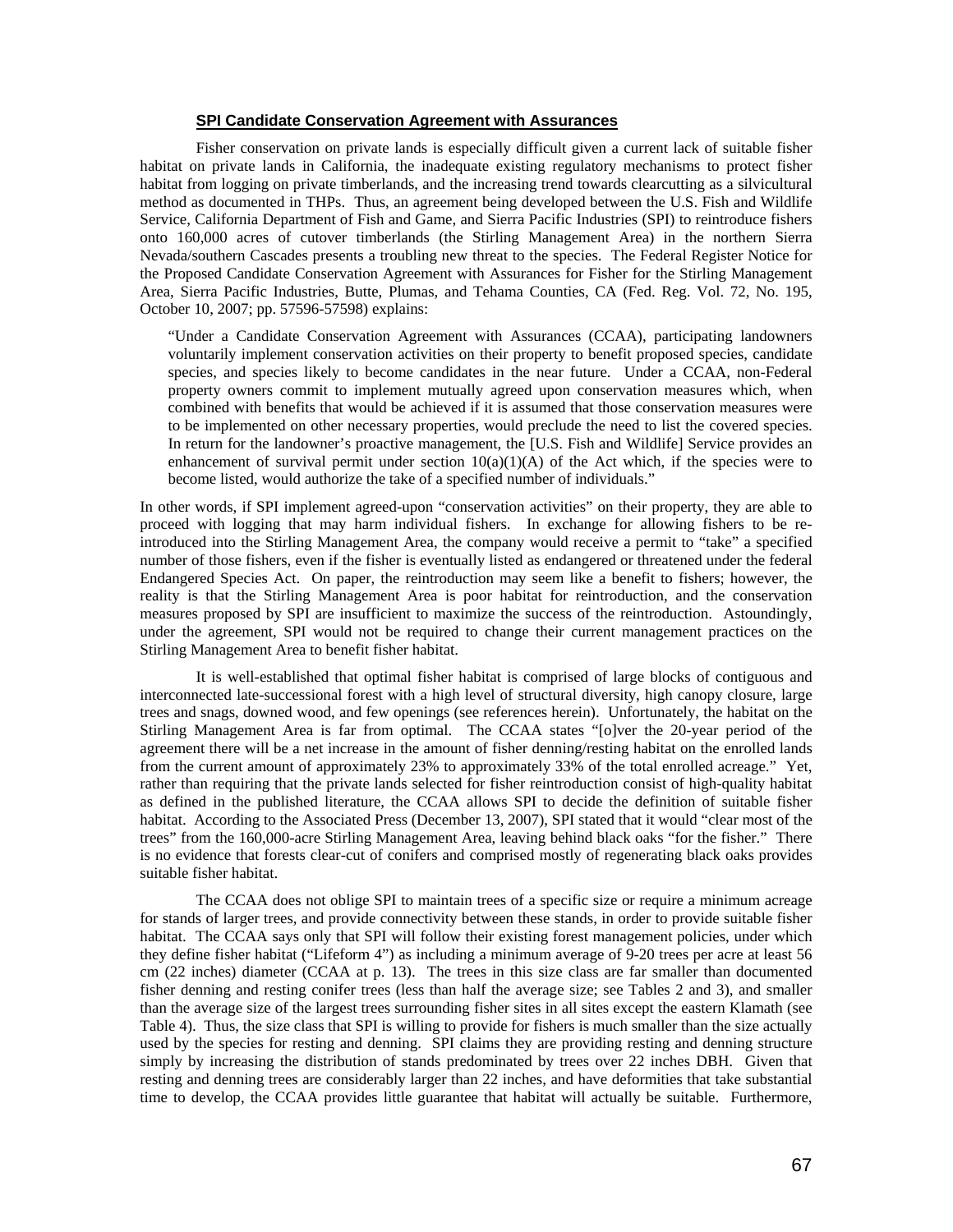although the CCAA acknowledges that the fisher is dependent on structures such as snags and downed wood, the agreement does not mandate that SPI retain snags and downed wood. SPI guidelines consider fisher habitat as >60 percent canopy cover, but the CCAA does not require that a certain proportion of a watershed contain this dense canopy cover. For example, on average more than 70 percent of female home ranges in the southern Sierra Nevada were comprised of habitat with >60 percent canopy cover (Zielinski et al. 2004b). The CCAA says only that SPI will adhere to their own guidelines, but these guidelines do not require that a certain number of snags or downed wood be retained, or that a certain proportion of area be comprised of dense canopy cover, as is important for suitable fisher habitat. Moreover, the CCAA fails to provide any measure of fisher use of or survival in the area, which would be the obvious test for the success of the CCAA.

The fisher depends on contiguous forested habitat, but the CCAA does not limit clearcutting on the enrolled lands, and does not call for large continuous areas of late-seral stage forests for fisher. The CCAA defers to SPI management practices, but SPI does not agree to provide contiguous habitat for fisher of a certain size or age class. Neither the CCAA nor SPI policies guarantee that a large area of contiguous forest will be available for fisher. Under SPI policy, regeneration units can be up to 40 acres in size and can be grouped together "to eventually provide contiguous larger habitat patches of generally the same age and structure class to benefit wildlife species," (CCAA at p. 13). Although the company claims that larger patches will eventually provide wildlife value, the reality is that larger blocks of open areas are created with their clearcutting practices and that once the trees have reached a certain size, they can be harvested. Without important habitat elements such as large trees, snags, downed wood, high canopy cover, and multilayered canopies available in significant amounts and in large, well-connected blocks across the landscape, the Stirling Management Area remains a poor choice for a fisher re-introduction site.

Furthermore, the CCAA does not prohibit any management activities known to harm fishers. The forest management activities covered under the permit include "felling and bucking timber, yarding timber, loading and landing operations, salvage of timber, transport of timber and rock, road construction and maintenance, rock pit construction and use, site preparation, tree planting, vegetation control, precommercial thinning and pruning, minor forest products, grazing, and fire suppression." Fed. Reg. Vol. 72, No. 195, October 10, 2007. SPI does not agree to change their management practices to benefit fisher or to curtail timber harvest or other activities within the Stirling Management Area, other than to increase stand rotation time somewhat. The CCAA states only that a certain percentage of trees will be of a certain age class by the end of the 20 year agreement; it does not require protection for particular areas such as denning or resting sites, or for specific features such as snags and downed wood, nor does it preclude harvest as soon as the trees reach a certain age. Under the CCAA, SPI is agreeing only to continue following their existing forest management guidelines, not to alter them significantly to improve conditions for fisher in this cutover habitat. In essence, SPI is offering only to let their trees grow in accordance with current practices, which means until they reach a harvestable age, and claiming that this will provide recovery habitat for the fisher.

The 12-month finding for fisher (at p. 18789) points out that habitat on industrial timberlands under conservation strategies generally does not meet the habitat needs of fisher:

"The HCP conservation strategies generally do not provide the large blocks of forest with late seral structure that appear to be important for sustaining resident fisher populations, particularly for providing denning and resting sites".

SPI's history of logging in the Sierra Nevada is not one of concern for fisher habitat. From the period 1999 to mid-2002, SPI submitted THPs covering a total of 68,960 acres, with 41,630 acres subjected to even-aged management (i.e., clearcutting or similar methods). Furthermore, from 1992 to 2003, SPI harvested timber on 130,365 acres in the Southern Forest District alone – more than any other private landowner, and accounting for 36 percent of the total private timberland harvested during this time period. To boot, SPI employed even-aged management as a greater proportion of acres harvested than other private landowners combined (see Table 9).

The U.S. Fish and Wildlife Service developed a policy for consideration of whether conservation efforts forestall the need for listing (Policy for Evaluating Conservation Efforts, Federal Register, Vol. 68, No. 60, March 28, 2003, p. 15100). The policy considers two primary factors: (1) "the certainty that the conservation effort will be implemented" and (2) "the certainty that the conservation effort will be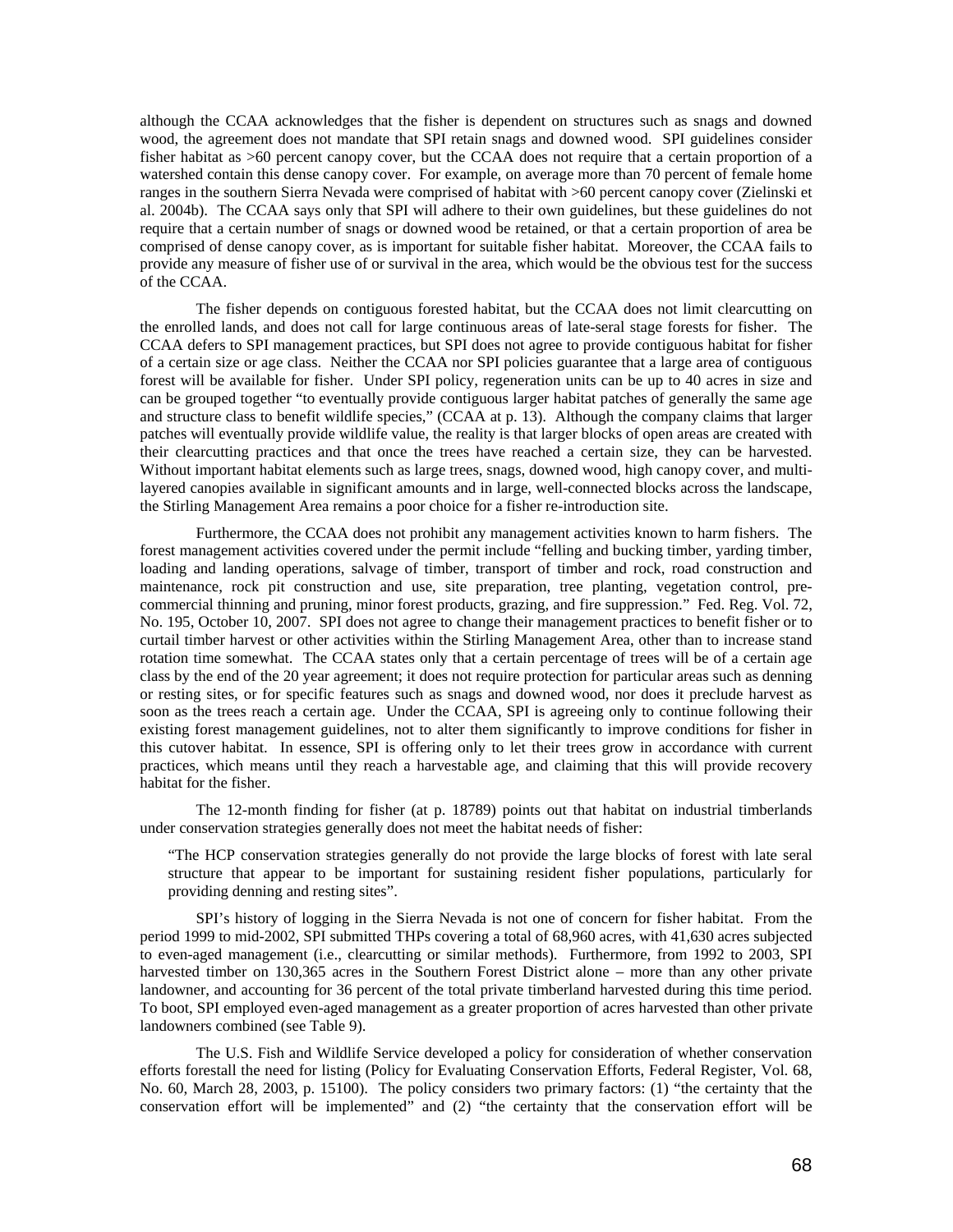effective." Under each of these factors, the Service determines whether the agreement is sufficient based on a number of specific criteria. The CCAA does not identify a staffing level, funding level, or funding source to implement the agreement. SPI does not agree to commit funds or staff time to the preservation of fisher on their lands. Committing resources to implement the effort would include setting aside large areas of undisturbed late-successional forest on the enrolled lands for use by fisher and agreeing not to harvest these areas, but SPI does not make this commitment, nor do they agree to curtail timber harvest or other destructive activities on the enrolled lands. Moreover, no regulatory mechanisms to implement the conservation effort are in place. The CCAA does not contain any regulations requiring SPI to protect the fisher: the agreement is entirely voluntary. SPI agrees to notify FWS of activities that could lead to known take of fisher, but they do not agree to forego the activities in order to protect the fisher.

Efforts to re-introduce fishers into areas from which they have been extirpated are not only laudable but necessary to prevent extinction. However, habitat for reintroduction must be of the highest quality in order to maximize the chances that the reintroduction will succeed and to ensure that taxpayer dollars are well-spent. Aubrey and Lewis (2003) found that "although fishers have been reestablished in the southern Cascade Range in Oregon for >20 years, our results show that they have not expanded their range beyond a relatively small area, suggesting that suitable habitat in surrounding areas may be inadequate to support fishers." The authors – who are leading fisher experts employed by the Forest Service and Washington Department of Fish and Game, respectively – recommended that "comprehensive feasibility studies should be conducted prior to additional fisher reintroductions," and that "such studies include explicit considerations of objectives, habitat capabilities at multiple spatial scales, genetic suitability of potential source populations, timing of releases, possible social or economic constraints, mechanics of the reintroduction, and the optimal age, sex, and number of translocated animals, among others." None of these recommendations were discussed or considered in the agreement. Given the unsuitability of habitat on SPI land for fisher, that no activities on this land are prohibited in the CCAA, and that there is a guaranteed level of human disturbance due to timber harvest and other forest management activities, it would be irresponsible to relocate fisher onto SPI property without further study and enforceable protections for the species and its habitat.

Although we support the reintroduction of fisher into appropriate habitat in the northern Sierra Nevada, we oppose the reintroduction of fisher onto SPI land under this CCAA. Neither the CCAA nor SPI policies provide enforceable protective measures for fisher. There is no evidence that habitat on SPI properties is adequate to meet the needs of fisher or that SPI properties contain the most suitable habitat in the northern Sierra Nevada for a reintroduction. It does not promote fisher conservation to reintroduce the species into an area from which they were extirpated without addressing the causes of extirpation, namely even-aged timber harvest.

In this case, the so-called 'enhancement of survival' permit is a misnomer. Implementation of this agreement would not only fail to preclude the need to list the fisher, but actually would constitute a significant threat to the species. The U.S. Fish and Wildlife Service and California Department of Fish and Game are moving forward with fisher reintroduction into an area with a paucity of the forest structures typical of fisher habitat and under the auspices of a company for whom even-aged management is the predominant silvicultural method employed. Under the Service's own criteria for evaluating conservation efforts, the CCAA clearly does not forestall the need for listing the fisher.

### **California Environmental Quality Act**

The California Environmental Quality Act (CEQA) requires full disclosure of the potential environmental impacts of public or private projects carried out or authorized by nonfederal agencies within the state of California. Section 15065 of the CEQA Guidelines requires a finding of significance if "[t]he project has the potential to substantially degrade the quality of the environment, substantially reduce the habitat of a fish and wildlife species, cause a fish or wildlife population to drop below self-sustaining levels, threaten to eliminate a plant or animal community, reduce the number or restrict the range of an endangered, rare or threatened species." However, CEQA does not require that impacts must be mitigated. Rather it requires that if significant effects are found, mitigation must be adopted where feasible, and if determined to be infeasible, an explanation must be provided. Once significant effects are identified, the lead agency has the option of requiring mitigation for impacts through changes in the project, or to decide that overriding considerations make mitigation infeasible (Section 21002). Moreover, the bar is set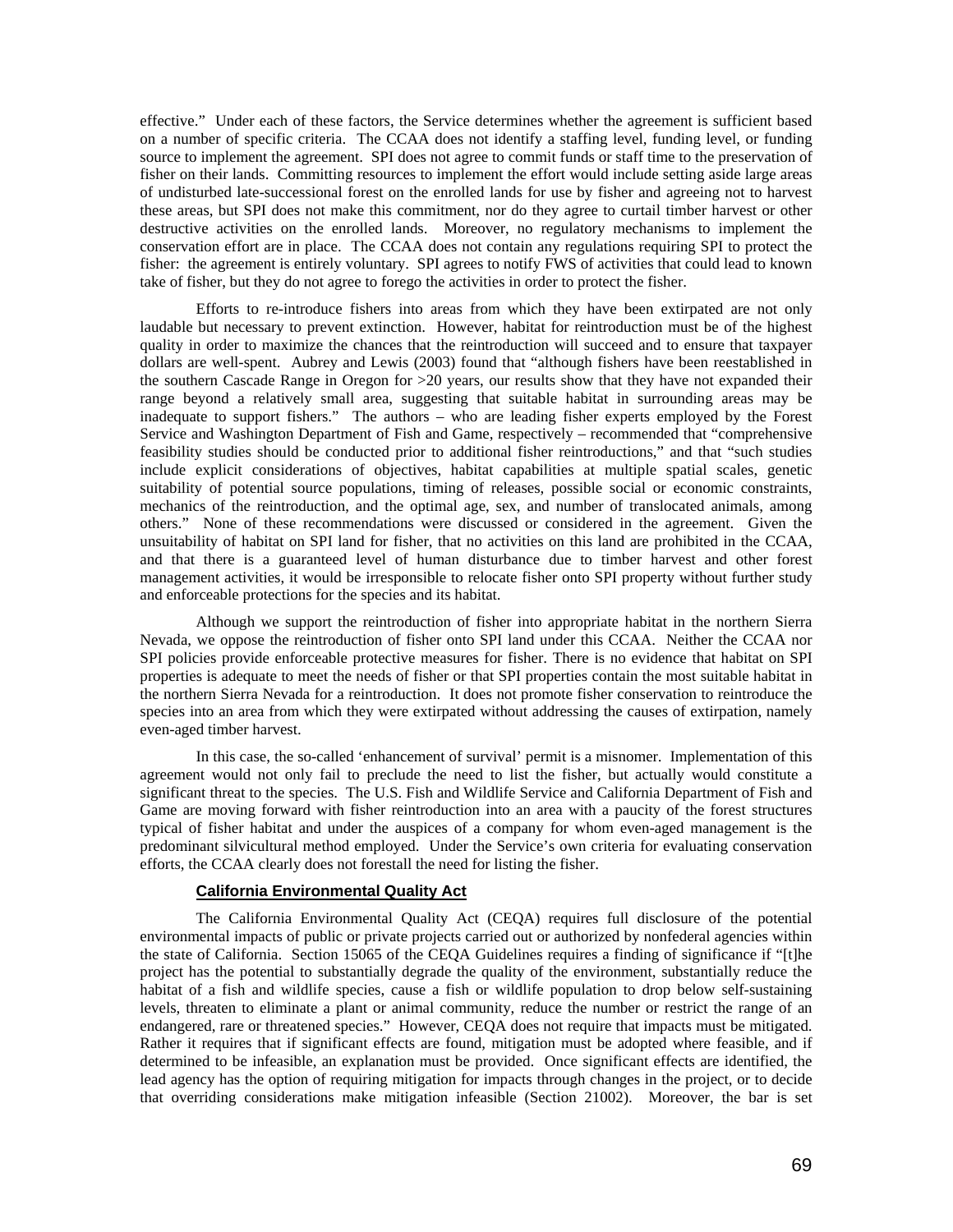relatively high for a significance finding under CEQA; only in the rare cases that a species is on the brink of extinction and occurs in a very limited geographic area, will an individual project cause sufficient damage to meet the definition. This would be the case in areas currently occupied by fishers, and if a fisher were known to occur on a project site – which provides an important level of protection there. However, the CEQA standard would not apply in parts of the central and northern Sierra Nevada where the fisher has been extirpated.

In relation to logging projects, CEQA requirements are met through preparation of THPs. As discussed above, the California Forest Practice Rules and the timber harvest planning process are inadequate to protect fishers and their habitat.

In sum, CEQA requires analysis and mitigation where feasible for projects that are determined to have a significant effect on the environment, including wildlife populations. This has the potential to result in analysis and mitigation of effects to the fisher from timber sales and development projects in currently occupied areas, particularly if proper cumulative impacts assessments were performed. However, CEQA will not protect fisher habitat where the species has been extirpated, nor will it protect habitat on project sites within the current range but where fishers were not detected (even though it may be utilized by fishers at some point). Thus CEQA is likely unable to protect much rapidly developing fisher habitat from further degradation.

## **b. Tribal Lands**

 Information on the status and management of the fisher or its habitat on Native American lands is limited. We were only able to obtain information on the 360 km<sup>2</sup> Hoopa Valley Indian Reservation. Located near the center of the fisher's range in northern California, this reservation provides important habitat for the fisher (Carroll et al. 1999). In part because the fisher is of ceremonial importance to the Hupa people, the Tribe has been researching the status of the fisher on the reservation (Higley 1998). Research has included radio-collaring fishers, locating resting and denning sites, and measuring habitat. In addition, the Tribe recently enacted a forest management plan, including some protection for the fisher (Tribal Forestry 1994).

In evaluating the Hoopa Valley Indian Reservation's Plan, we recognize that the Tribe is a Sovereign Nation. We are providing the following analysis not because we think a different management regime or regulations should be imposed on the Tribe, but because management of the fisher and its habitat on the Reservation is important within the larger context of survival and recovery of the fisher on the West Coast.

Unlike any of the HCPs in the West Coast range of the fisher, the Tribe's Plan specifically prohibits forest activities from "knowingly" resulting in "take" of a Tribal species of special concern, including the fisher, without approval from the Tribal Council. However, because the Plan does not define what constitutes take or specifically prohibit activities that will result in take, it is unclear what protection this provision provides. The Plan, for example, does not specifically prohibit logging within fisher denning or resting stands, which would result in take as defined under the Endangered Species Act.

Otherwise, the Plan places 34,468 acres off-limits to logging, limits harvesting on 23,438 acres to group or single tree selection or shelterwood without overstory removal, and allows intensive timber management using a modified clearcut prescription on 36,151 acres. Under all of the above harvesting prescriptions, the goal is an 80 year rotation. Clearcuts are limited to 10 acres and must retain two-five trees and 100 cubic feet of downed wood should be left in pieces 20 cubic feet or larger. Under the shelterwood prescription, 8-14 overstory trees/acre should be retained. Retained trees, however, can be cut after 80 years. Under the group selection prescription, cutting patches are limited to two acres.

Although the Tribe's Plan sets aside a considerable portion of the Reservation, it is currently unknown whether or not this habitat is sufficient to support a viable and well distributed population of the fisher on the Reservation or in the region. All of the prescriptions will result in the continued removal of elements of late-successional forest, such as large trees, snags and logs, and high canopy closure and thus will allow for continued loss and fragmentation of fisher habitat. It is unknown to what extent 80 year old stands, which is the target rotation, provide habitat for foraging, resting or denning fishers on the Hoopa Valley Indian Reservation. In sum, although considerably more restrictive than any regulations on private lands, it is unclear to what extent the Tribe's Plan will maintain the fisher.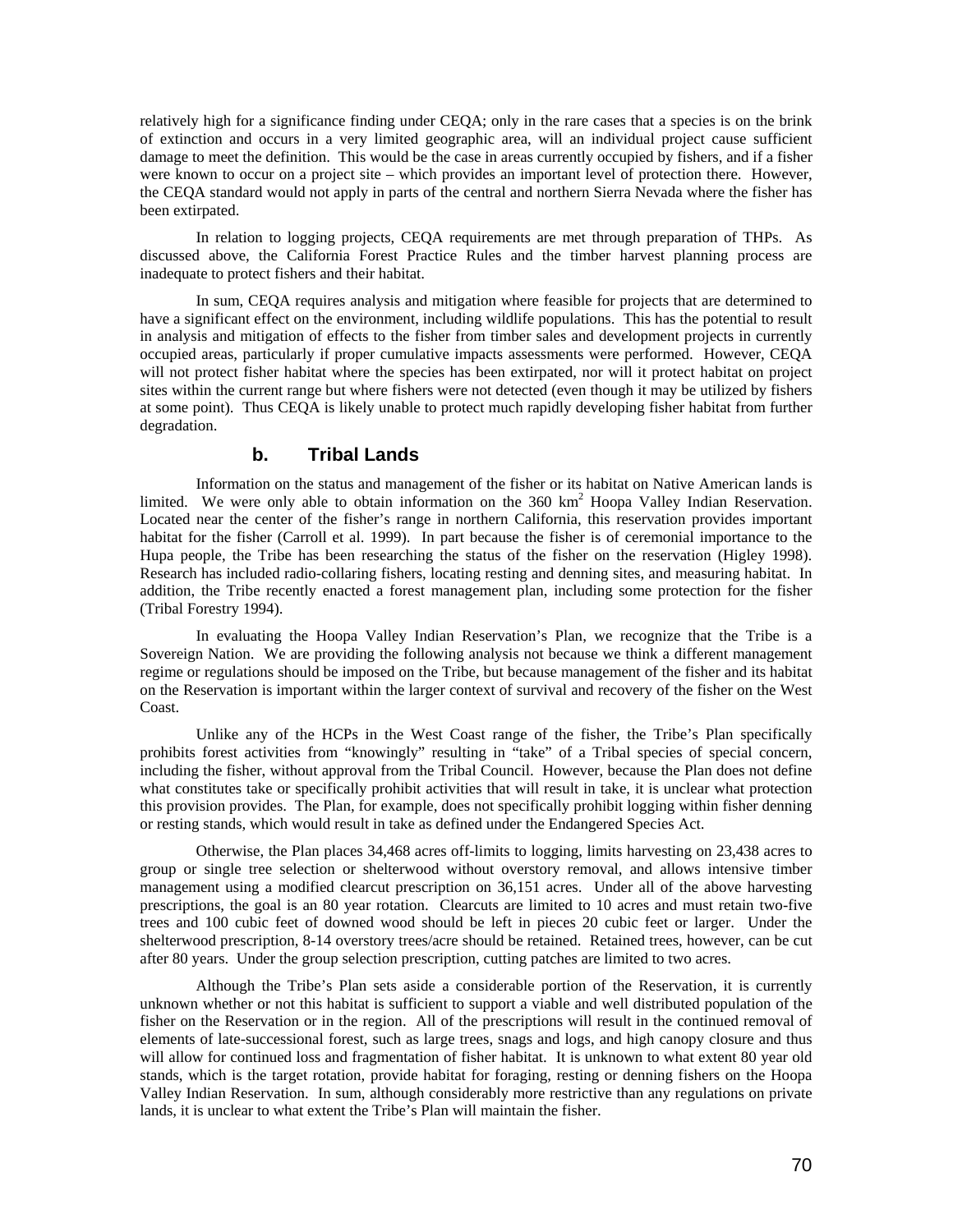# **RECOMMENDED MANAGEMENT AND RECOVERY ACTIONS**

1. Avoid logging or other activities, including salvage logging following fires, anywhere it may reduce fisher habitat value, especially in critical locations, such as the current northern portion of the occupied range near the Merced River and northwards (see Spencer et al. 2007 at p. 43).

2. If absolutely necessary, reduce risk of large areas experiencing high-severity burns within important fisher habitat by *effectively* and *strategically* treating surface and ladder fuels using the best scientific data available. Treatments should rely primarily on prescribed fire during the appropriate season rather than mechanical treatments (see Truex and Zielinski 2005). If mechanical treatments are deemed necessary, such as in areas near towns and infrastructures, protect all elements known to be important habitat features for Pacific fishers. These elements include but are not limited to medium and large conifer and hardwood trees and snags (for example, trees and snags  $\geq$  15 inches DBH), large down logs, multilayered canopies, understory vegetation diversity and cover, and high canopy closure, especially in areas where current canopy closure from trees > 12 inches DBH is high, and in areas with high probability of use by fishers (Aubry and Houston 1992, Buck et al. 1994, Dark 1997, Jones and Garton 1994, Mazzoni 2002, Powell and Zielinski 1994, Seglund 1995, Truex et al. 1998, Carroll et al. 1999, Campbell 2004, Zielinski et al. 2004a, 2004b).

3. Modify the California Forest Practice rules to fully consider impacts to fisher from timber harvest on private lands, and to require protection of important habitat elements.

4. Support efforts to monitor the spatial and temporal abundance and distribution of important resting and denning structures throughout potentially suitable fisher habitat on both public and private lands (see Spencer et al. 2007). Monitoring should be conducted in occupied areas as well as in areas currently unoccupied but potentially important for population expansion and re-introduction efforts.

5. Using models of Pacific fisher habitat selection, identify the most suitable locations in the central and northern Sierra Nevada for potential re-introduction efforts that would also minimize impacts on the congeneric American marten (see Zielinski et al. 2005b). These locations should consist of the largest contiguous blocks of high-quality fisher habitat. Sierra Pacific Industries industrial timberlands should not be considered as a suitable location for fisher reintroduction unless a detailed, scientifically rigorous habitat assessment concludes that SPI timberlands provide the largest blocks of highest-quality habitat.

6. Modify the Kings River Administrative Project to increase habitat value for the fisher by maintaining canopy cover >70% where it exists; not reducing canopy cover to <60% over at least 70% of each watershed (or striving to create such habitat conditions over time), and retaining medium-large (e.g., >15 inches) trees and snags and large down logs (see Zielinski et al. 2004a).

7. Avoid permitting additional urban development and associated infrastructure (roads, etc.) in moderate- and high-quality fisher habitats. Projects requiring state permits within potential fisher habitat should thoroughly analyze potential impacts to Pacific fishers and eliminate any possible sources of mortality, such as open water tanks and high-speed roads without safe crossings.

8. Address the problem of free-roaming, unvaccinated dogs that can potentially transmit pathogens to Pacific fishers. Enforce leash laws, and patrol areas around urban develops in fisher habitat for freeroaming dogs.

9. Identify and resolve current barriers to Pacific fisher dispersal such as highways and urban developments. Provide a means whereby fishers can traverse barriers (i.e., bridges and vegetated overpasses over and under high-traffic roads) to connect areas of suitable fisher habitat.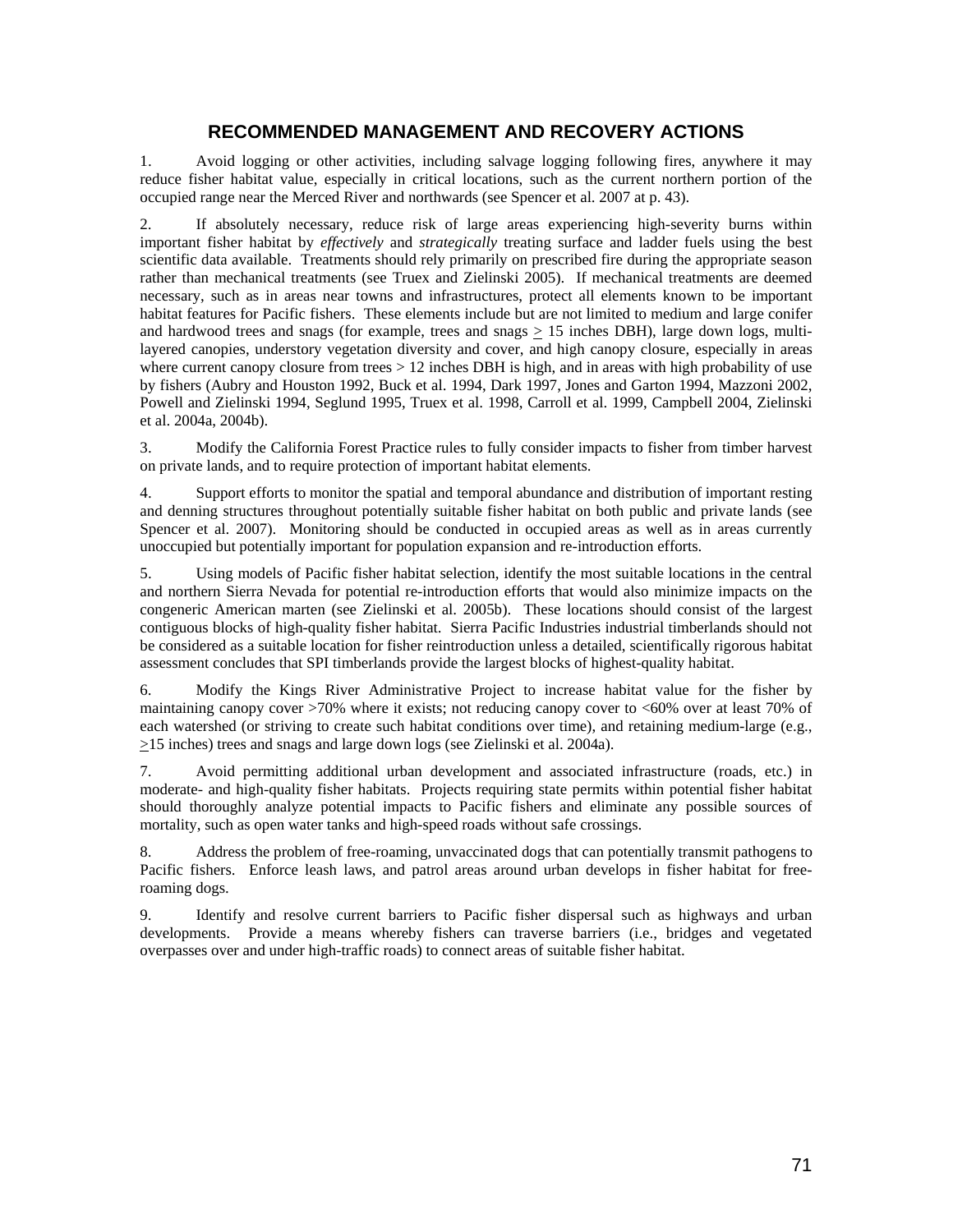#### **CONCLUSION**



A combination of historic trapping, logging, road building, urban development, and other factors has resulted in a significant diminution of the Pacific fisher's range in California and on the West Coast. Small, isolated, remnant populations in the southern Sierra Nevada and northwestern California-southwestern Oregon represent the only surviving native populations in the western United States. These populations are at serious risk of extinction because of a combination of continued habitat destruction caused by logging and development, predation, small population size, and population isolation. The entire Pacific fisher population in

California may be as low as 850 individual animals. As outlined in this petition, current regulations fail to provide sufficient habitat protection or to facilitate recovery of the fisher to a larger and more stable portion of its historic range on the West Coast. All of these factors indicate the fisher merits protection under CESA.

Zielinski et al. (2004a at p. 1403) state that "the gap in the fisher historical distribution aligns well with the area of greatest increase in human influence... In these areas, homes are built in fisher habitat, roads are more common, the forests around the built environment developments are managed to reduce forest density, and there is a long history of private land management for timber (compared with public land managed for multiple uses). These factors probably conspire to render home range areas less suitable, leading to the contraction of range in this area." Threats to the fisher are significant on both public and private lands, and the State of California can offer a legal safety net for the species. The California Department of Fish and Game is currently considering approving the reintroduction of fisher onto cutover, unsuitable timberlands owned by Sierra Pacific Industries in the northern Sierra Nevada. The California Department of Forestry and Fire Protection approves timber harvest plans in fisher habitat, which have been trending towards more clearcutting as a silvicultural method. The California Department of Transportation has jurisdiction over many of the roads threatening fishers, and other state agencies are responsible for approving developments on private lands in fisher habitat. CESA § 2053 states:

"The Legislature further finds and declares that it is the policy of the state that state agencies should not approve projects as proposed which would jeopardize the continued existence of any endangered species or threatened species or result in the destruction or adverse modification of habitat essential to the continued existence of those species, if there are reasonable and prudent alternatives available consistent with conserving the species or its habitat which would prevent jeopardy. Furthermore, it is the policy of this state and the intent of the Legislature that reasonable and prudent alternatives shall be developed by the department, together with the project proponent and the state lead agency, consistent with conserving the species, while at the same time maintaining the project purpose to the greatest extent possible."

All state agencies, boards, and commissions have a mandatory, affirmative duty to conserve (meaning protect and recover) state-listed species and must "utilize their authority in furtherance of the purposes" of CESA. Fish and Game Code § 2055. Thus, the State of California is in a strong position to address the greatest threats to the survival and recovery of the Pacific fisher: private lands logging, road building, and urban development. The fisher is in dire need of the protective measures provided by CESA. Therefore, we request that the California Fish and Game Commission list the Pacific fisher as an endangered or threatened species in California, so that it can be given the opportunity to recover – and so that we can offer our grandchildren the opportunity to share in the wonder of this unique, elusive, and magnificent animal.

Center for Biological Diversity 1095 Market Street, Suite 511 San Francisco, CA 94915

The Center for Biological Diversity works through science, law, and creative media to secure a future for all species, great or small, hovering on the brink of extinction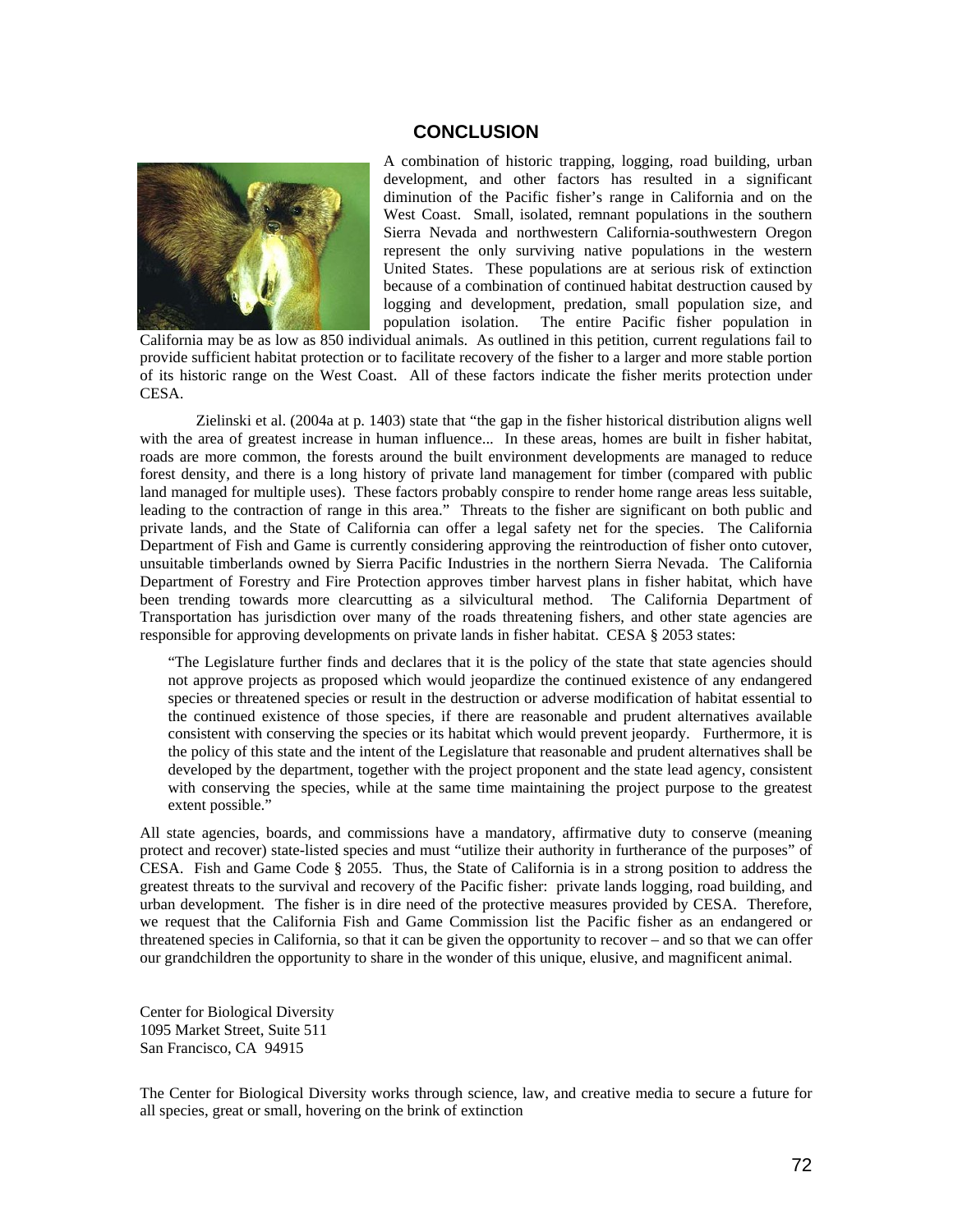## **REFERENCES**

Agee, J. K. 1993. Fire Ecology of Pacific Northwest Forests. (First ed.): Island Press.

Anderson, E. 1994. Evolution, prehistoric distribution, and systematics of Martes. In S. W. Buskirk, A. S. Harestad, M. G. Raphael, & R. A. Powell (Eds.), Martens, sables and fishers: biology and conservation (pp. 13-25). Ithaca, NY: Cornell University Press.

Arthur, S. M., and W. B. Krohn. 1991. Activity patterns, movements, and reproductive ecology of fishers in southcentral Maine. Journal of Mammalogy, 72, 379-385.

Arthur, S. M., W. B. Krohn, and J. B. Gilbert. 1989. Home range characteristics of adult fishers. Journal of Wildlife Management, 53(3), 674-679.

Arthur, S. M., T. F. Paragi, and W. B. Krohn. 1993. Dispersal of juvenile fisher in Maine. Journal of Wildlife Management, 57, 868-874.

Aubry, K. B., and D. B. Houston. 1992. Distribution and status of the fisher (Martes Pennanti) in Washington. Northwestern Naturalist, 73, 69-79.

Aubry, K. B., and J. C. Lewis. 2003. Extirpation and reintroduction of fishers (*Martes pennanti*) in Oregon: implications for their conservation in the Pacific states. Biological Conservation, 114, 79-90.

Aubry, K. B., J. C. Lewis, and C. M. Raley. 1996. Reintroduction, current distribution, and ecology of fishers in southwestern Oregon: a progress report : USDA Forest Service Pacific Northwest Research Station.

Beardsley, D., C. Bolsinger, and R. Warbington. 1999. Old-growth forests in the Sierra Nevada: by type in 1945 and 1993 and ownership in 1993 (Research Paper PNW-RP-516). Portland, OR: USDA Forest Service Pacific Northwest Research Station.

Beck, T. W., and G. I. Gould. Jr. 1992. Background and the current management situation for the California spotted owl. In J. Verner, K. S. McKelvey, B. R. Noon, R. J. Gutierrez, G. I. G. Jr., & T. W. Beck (Eds.), The California spotted owl: a technical assessment of its current status (Vol. PSW-GTR-133, pp. 37-54): USDA Forest Service, Pacific Southwest Research Station.

Beckwitt, E. 1990. Petition for a Rule to List the Fisher as Endangered. North San Juan, CA: Central Sierra Audubon Society.

Beesley, D. 1996. Reconstructing the landscape: an environmental history, 1920-1960. In W. R. Center (Ed.), Sierra Nevada Ecosystem Project, Final Report to Congress, vol. II, Assessments and Scientific Basis for Management Options. (pp. 3-24): University of California, Davis.

Beyer, K. M., and R. T. Golightly. 1996. Distribution of Pacific fisher and other forest carnivores in coastal northwestern California . Arcata, CA: Humboldt State University.

Bias, M. A., and R. J. Gutierrez. 1992. Habitat associations of California spotted owls in the central Sierra Nevada. Journal of Wildlife Management, 56(3), 584-595.

Bolsinger, C. L. 1978. Forest area and timber resources of the San Joaquin area, California (Resource Bulletin RB-PNW-75). Portland: USDA Forest Service, Pacific Northwest Forest and Range Experiment Station.

Bolsinger, C. L., N. McKay, D. R. Gedney, and C. Alerich. 1997. Washington's Public and Private Forests (Resource Bulletin PNW-RB-218): USDA Forest Service Pacific Northwest Research Station.

Bolsinger, C. L., and K. L. Waddell. 1993. Area of Old-Growth Forests in California, Oregon, and Washington (Resource Bulletin PNW-RB-197): USDA Forest Service Pacific Northwest Research Station.

Bombay, H., and D. Lipton. 1994. Biological evaluation of the habitat requirements for fisher on the Eldorado National Forest in relation to twenty-four sold timber sales : USDA Forest Service Eldorado National Forest.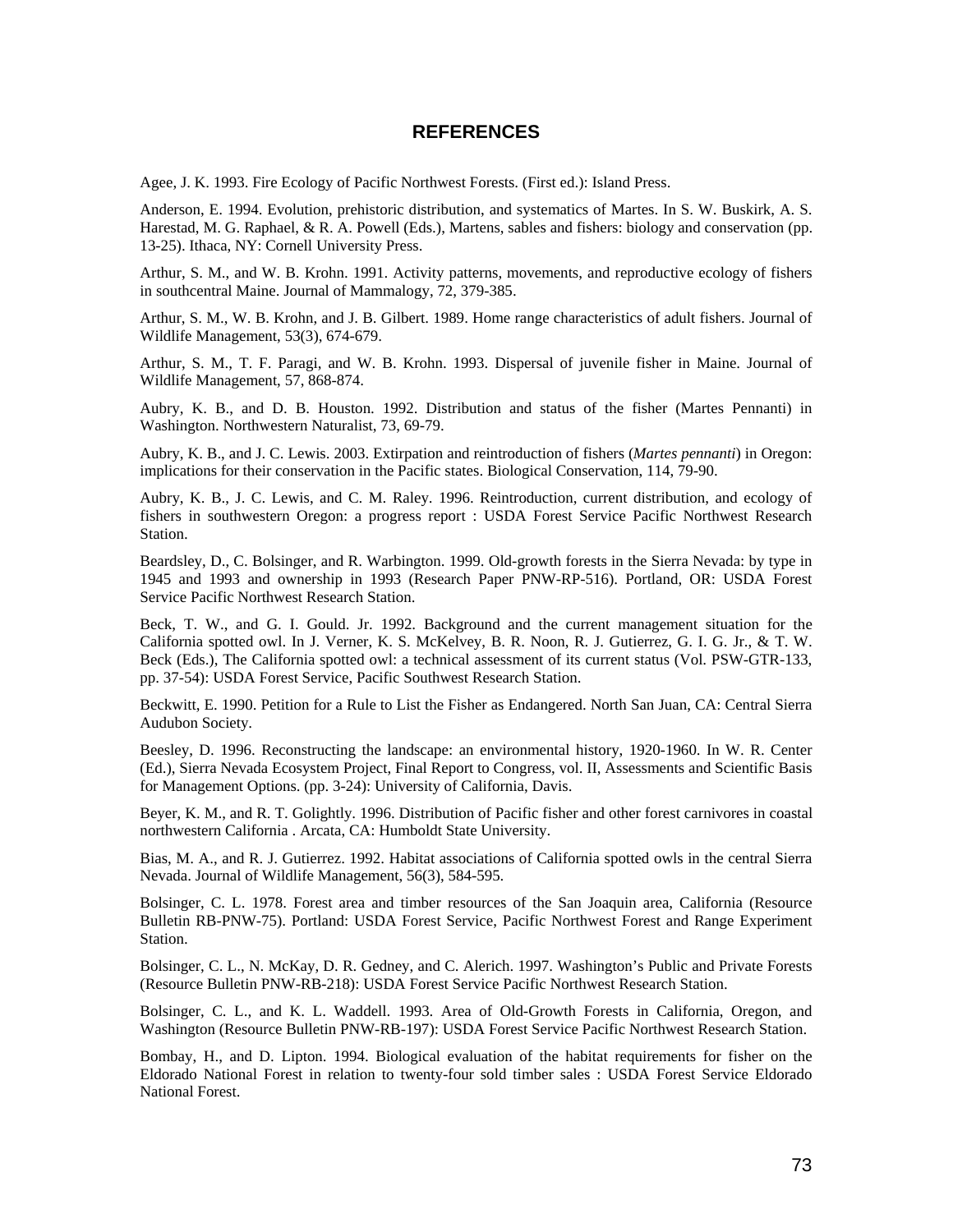Bouldin, J. 1999. Twentieth-Century Changes in Forests of the Sierra Nevada, California. Unpublished Dissertation, University of California, Davis.

Bowman, J., D. Donovan, and R. C. Rosatte. 2006. Numerical response of fishers to synchronous prey dynamics. Journal of Mammalogy, 87(3),480—484.

Britting, S. A. 2002. Assessment of timber harvest plans within the summer range of California spotted owl in the Sierra Nevada. Unpublished report. Coloma, California. September 10, 2002.

Brook, B. W., D. W. Tonkyn, J. J. O'Grady, and R. Frankham. 2002. Contribution of inbreeding to extinction risk in threatened species. Conservation Ecology 16(1):1-16.

Brown, R. N., M. W. Gabriel, G. Wengert, S. Matthews, J. M. Higley, and J. E. Foley. 2006. Fecally transmitted viruses associated with Pacific fishers (*Martes pennanti*) in northwestern California. Transactions of the Western Section of the Wildlife Society 42:40-46.

Buck, S., C. Mullis, and A. Mossman. 1983. Final Report: Corral Bottom-Hayfork Bally fisher study . Arcata, CA: Humboldt State University and USDA Forest Service.

Buck, S. G., C. Mullis, A. S. Mossman, I. Show, and C. Coolahan. 1994. Habitat use by fishers in adjoining heavily and lightly harvested forest. In S. W. Buskirk, A. S. Harestad, M. G. Raphael, & R. A. Powell (Eds.), Martens, sables and fishers: biology and conservation (pp. 368-376). Ithaca, NY: Cornell University Press.

Buskirk, S. W., and R. A. Powell. 1994. Habitat ecology of American martens and fishers. In S. W. Buskirk, A. S. Harestad, M. G. Raphael, & R. A. Powell (Eds.), Martens, sables and fishers: biology and conservation (pp. 297-315). Ithaca, NY: Cornell University Press.

Byford, K., E. Greenquist, R. Larson, W. Logan, J. Millman, B. Otani, and D. Pengeroth. 1998. Habitat Modification: Biological Assessment for Effects to Listed Species (Habitat Modification): The Willamette Province.

Campbell, L.A. 2004. Distribution and habitat associations of mammalian carnivores in the central and southern Sierra Nevada. PhD Dissertation, University of California, Davis.

Campbell, L. A., W. J. Zielinski, and D. C. Macfarlane. 2000. A risk assessment for four forest carnivores in the Sierra Nevada under proposed forest service management activities (Unpublished Report ): USDA Forest Service Sierra Nevada Framework Project.

Carlton, J. 1994. Petition to list the fisher as an endangered species in the western United States: Biodiversity Legal Foundation.

Carroll, C., W. J. Zielinski, and R. F. Noss. 1999. Using presence-absence data to build and spatial habitat models for the fisher in the Klamath Region, U.S.A. Conservation Biology, 13(6), 1344-1359.

Covington, W. W., and M. M. Moore. 1994. Southwestern ponderosa forest structure: changes since Euro-American settlement. Journal of Forestry, 92, 39-47.

Dark, S. J. 1997. A landscape-scale analysis of mammalian carnivore distribution and habitat use by fisher. Unpublished Masters Thesis, Humboldt State University, Arcata, CA.

Drew, R. E., J. G. Hallett, K. B. Aubry, K. W. Cullings, S. M. Koepf, and W. J. Zielinski. 2003. Conservation genetics of the fisher (*Martes pennanti*) based on mitochondrial DNA sequencing. Molecular Ecology, 12, 51-62.

Duane, T. P. 1996a. Human Settlement 1850-2040. In W. R. Center (Ed.), Sierra Nevada Ecosystem Project, Final Report to Congress, vol. II, Assessments and Scientific Basis for Management Options. (pp. 235-360): University of California, Davis.

Duane, T. P. 1996b. Recreation in the Sierra. In W. R. Center (Ed.), Sierra Nevada Ecosystem Project, Final Report to Congress, vol. II, Assessments and Scientific Basis for Management Options. (pp. 557- 610): University of California, Davis.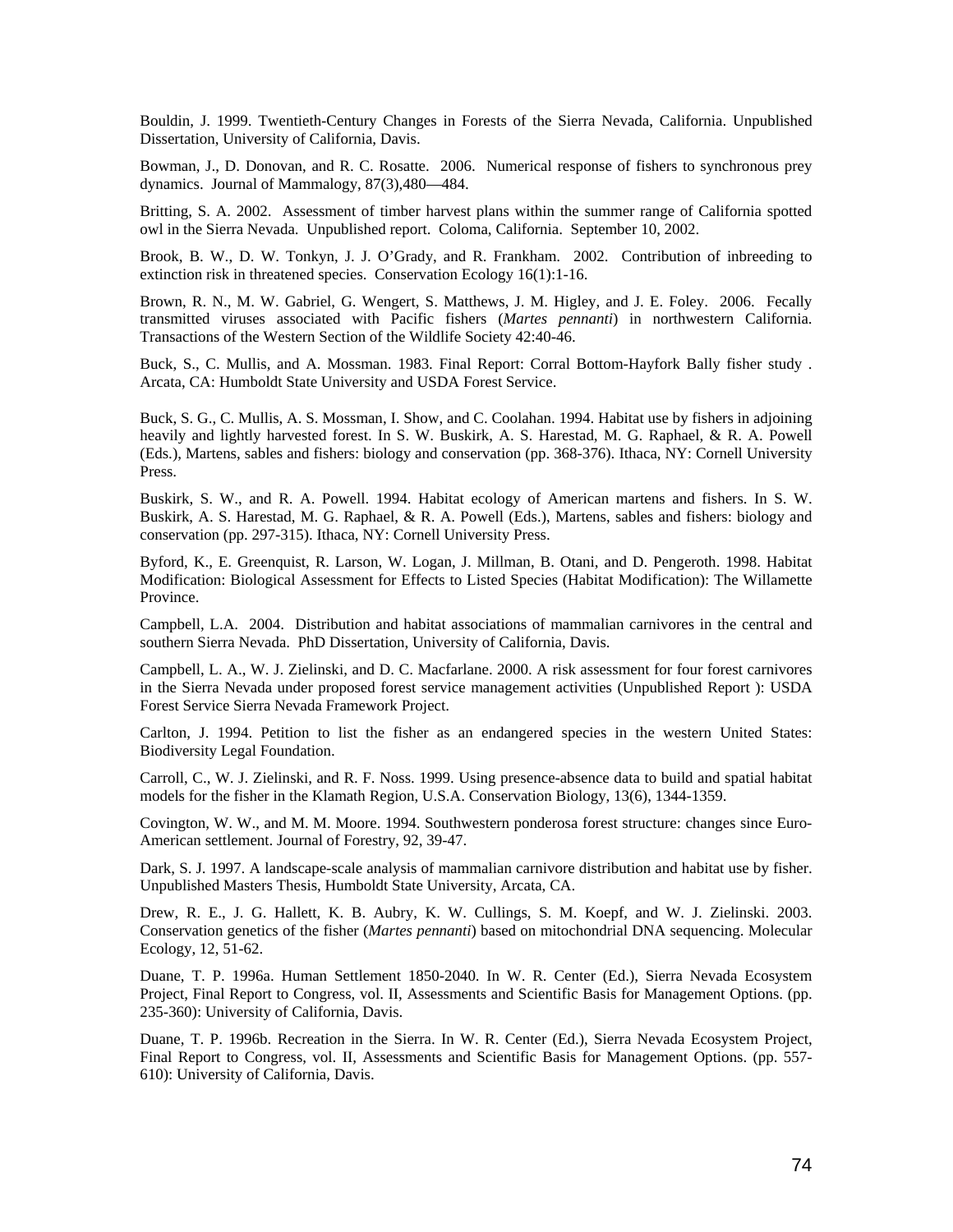FEMAT. 1993. Forest Ecosystem management: An Ecological, Economic, and Social Assessment (Report of the Forest Ecosystem Management Assessment Team ).

Folliard, L. (1997). Discovery of an accidental trap for Pacific fishers. The Marten: newsletter of the California North Coast Chapter of The Wildlife Society 2(2): 7.

Franklin, J. F. 1996. Working Group on Late-Successional Conservation Strategies. In W. R. Center (Ed.), Sierra Nevada Ecosystem Project, Final Report to Congress, Addendum, Assessments and Scientific Basis for Management Options. : University of California, Davis.

Franklin, J. F., and C. T. Dyrness. 1988. Natural Vegetation of Oregon and Washington: Oregon State University Press.

Franklin, J. F., and J. A. Fites-Kaufmann. 1996. Assessment of late-successional forests of the Sierra Nevada. In W. R. Center (Ed.), Sierra Nevada Ecosystem Project, Final Report to Congress, vol. II, Assessments and Scientific Basis for Management Options. (pp. 627-662): University of California, Davis.

Freel, M. 1991. A literature review for management of the marten and fisher on National Forests in California : USDA Forest Service Pacific Southwest Region.

Frost, H. C., W. B. Krohn, and C. R. Wallace. 1997. Age-specific reproductive characteristics in fishers. Journal of Mammalogy, 78(2), 598-612.

Goldman, F. A. 1935. New American mustelids of the genera Martes, Gulo, and Lutra. Paper presented at the Proceedings Biological Society of Washington, 48.

Golightly, R. T., T. F. Penland, W. J. Zielinski, and J. M. Higley. 2006. Fisher diet in the Klamath/North Coast Bioregion. Final Report to U.S. Fish and Wildlife Service and Scotia Pacific. Humboldt State Sponsored Programs Foundation, Arcata, California.

Greenwald, D. N., B. Schneider, and J. Carlton. 2000. Petition to list the fisher (*Martes pennanti*) as an endangered species in its West Coast range. November 2000.

Greenwald, D. N. and C. Thomas. 2004. An Updated Petition to List the California Spotted Owl (Strix occidentalis occidentalis) as a threatened or endangered species. Center for Biological Diversity and Sierra Nevada Forest Protection Campaign. August 2004.

Grenfell, W. E., and M. Fasenfest. 1979. Winter food habits of fishers, Martes pennanti, in northwestern California. California Fish and Game, 65, 186-189.

Grinnell, J., J. S. Dixon, and J. M. Linsdale. 1937. Fur-bearing mammals of California. Berkeley, CA: University of California Press.

Hagmeir, E. M. 1959. A re-evaluation of the subspecies of fisher. Canadian Field-Naturalist, 73, 185-197.

Hanski, I., and A. Moilanen. 1996. Minimum Viable Metapopulation Size. The American Naturalist, 147(4), 527-540.

Higley, J. M. 1998. Hoopa Valley Indian Reservation fisher study (Progress report): Hoopa Valley Tribe.

Higley, J. M. and S. Matthews. 2006. Demographic rates and denning ecology of female Pacific fishers (*Martes pennanti*) in northwestern California: Preliminary Report. Hoopa Valley Tribe and Wildlife Conservation Society, Hoopa, California.

Hoopa demographic monitoring report. Undated. Thoughts on demographic monitoring of fisher in the range of the Northern California population.

Hunter, J. E. and M. L. Bond. 2001. Residual trees: wildlife associations and recommendations. Wildlife Society Bulletin 29:995-999.

Jones, J. L., and E. O. Garton. 1994. Selection of successional stages by fishers in north-central Idaho. In S. W. Buskirk, A. S. Harestad, M. G. Raphael, & R. A. Powell (Eds.), Martens, sables and fishers: biology and conservation (pp. 377-388). Ithaca, NY: Cornell University Press.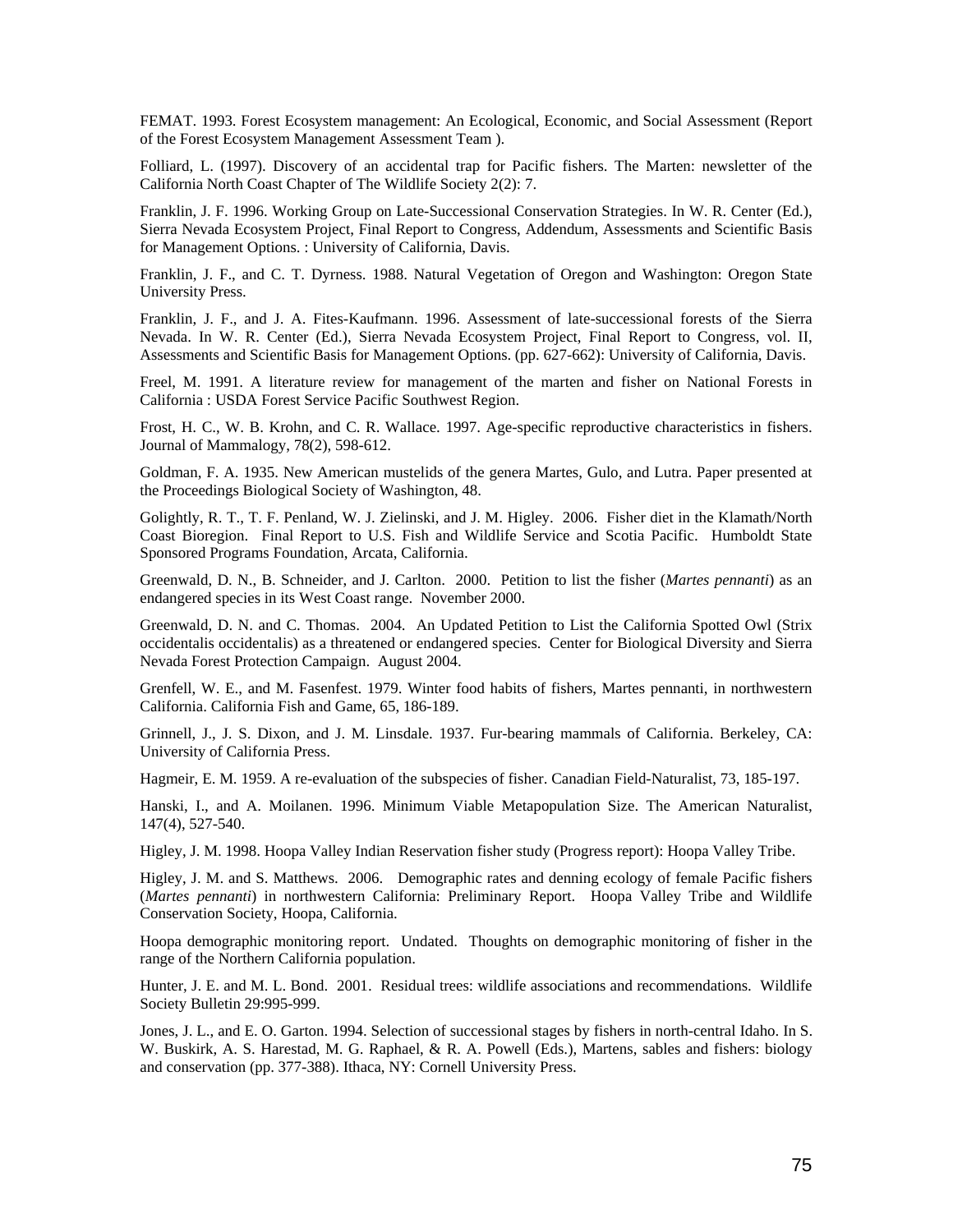Kelly, G. M. 1977. Fisher (*Martes pennanti*) biology in the White Mountain National Forest and adjacent areas. University of Massachusetts, Amherst, MA.

Kilgore, B. M., and D. Taylor. 1979. Fire history of a sequoia-mixed conifer forest. Ecology, 60(1), 129- 142.

Klug, R. R. 1997. Occurrence of Pacific fisher (Martes pennanti) in the Redwood Zone of northern California and the habitat attributes associated with their detections. Unpublished Master's thesis, Humboldt State University, Arcata, CA.

Krohn, W. B., S. M. Arthur, and T. F. Paragi. 1994. Mortality and vulnerability of a heavily trapped fisher population. In S. W. Buskirk, A. S. Harestad, M. G. Raphael, & R. A. Powell (Eds.), Martens, sables and fishers: biology and conservation (pp. 137-146). Ithaca, NY: Cornell University Press.

Krohn, W. B., W. J. Zielinski, and R. B. Boone. 1997. Relationships among fishers, snow, and martens in California: results from small-scale spatial comparisons. In G. Proulx, H. N. Bryant, & P. M. Woodard (Eds.), Martes: taxonomy, ecology, techniques, and mangement (pp. 211-232). Edmonton, Alberta, Canada: Provincial Museum of Alberta.

Lamberson, R. H., R. L. Truex, W. J. Zielinski, and D. MacFarlane. 2000. Preliminary analysis of fisher population viability in the southern Sierra Nevada. Arcata, CA: Humboldt State University.

Lande, R. 1993. Risks of population extinction from demographic and environmental stochasticity and random catastrophes. American Naturalist, 142, 911-927.

Lande, R., and G. F. Barrowclough. 1987. Effective population size, genetic variation, and their use in population management. In M. E. Soule (Ed.), Viable populations for conservation (pp. 87-123). Cambridge: Cambridge University Press.

Leiberg, J. B. 1902. Forest conditions in the northern Sierra Nevada, California (Professional Paper No. 8, Series H, Forestry, 5 ). Washington, D.C.: Department of the Interior, United States Geological Survey.

Leonard, R. D. 1986. Aspects of reproduction of the fisher, Martes pennanti, in Manitoba. The Canadian Field-Naturalist, 100, 32-44.

Lewis, J. C., and D. W. Stinson. 1998. Washington State status report for the fisher. Olympia, WA: Washington Department of Fish and Wildlife.

Lewis, J. C., and W. J. Zielinski. 1996. Historical harvest and incidental capture of fishers in California. Northwest Science, 70(4), 291-297.

MacLean, C. D. 1990. Changes in Area and Ownership of Timberland in Western Oregon: 1961-86 (Resource Bulletin PNW-RB-170 ): USDA Forest Service Pacific Northwest Research Station.

MacLean, C. D., P. M. Bassett, and G. Yeary. 1992. Timber Resource Statistics for Western Washington (Resource Bulletin PNW-RB-191 ): USDA Forest Sercive Pacific Northwest Research Station.

Martin, S. K. 1994. Feeding ecology of American martens and fishers. In S. W. Buskirk, A. S. Harestad, M. G. Raphael, & R. A. Powell (Eds.), Martens, sables and fishers: biology and conservation (pp. 297-315). Ithaca, NY: Cornell University Press.

Mazzoni, A. K. 2002. Habitat use by fishers (*Martes pennanti*) in the southern Sierra Nevada, California. Unpublished MS thesis, California State University, Fresno, CA.

McBride, J. R., W. Russell, and S. Kloss. 1996. Impact of human settlement on forest composition and structure. In W. R. Center (Ed.), Sierra Nevada Ecosystem Project, Final Report to Congress, vol. II, Assessments and Scientific Basis for Management Options. (pp. 1193-1202): University of California, Davis.

McKay, N., P. M. Bassett, and C. D. MacLean. 1995. Timber Resource Statistics for Eastern Washington (Resource Bulletin PNW-RB-201 ): USDA Forest Service Pacific Northwest Research Station.

McKelvey, K. S., and J. D. Johnston. 1992. Historical perspectives on forests of the Sierra Nevada and the Transverse Ranges of southern California: forest condition at the turn of the century. In J. Verner, K. S.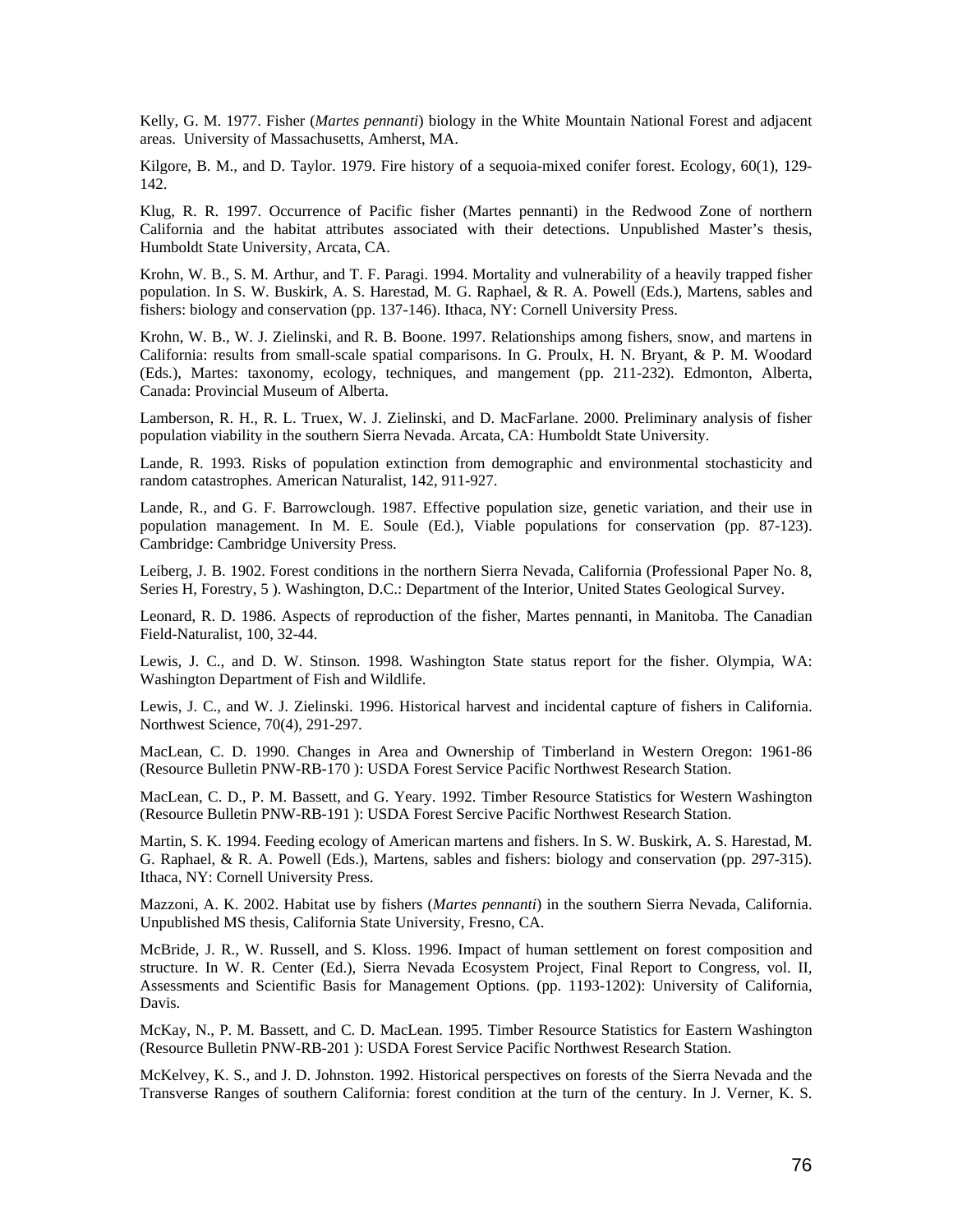McKelvey, B. R. Noon, R. J. Gutierrez, G. I. G. Jr., & T. W. Beck (Eds.), The California spotted owl: a technical assessment of its current status (Vol. General Technical Report, PSW-GTR-133, pp. 225-246): USDA Forest Service, Pacific Southwest Research Station.

Morrison, P. H., D. Kloepfer, D. A. Leversee, C. M. Socha, and D. L. Ferber. 1991. Ancient forests in the Pacific Northwest: analysis and maps of twelve national forests. Washington, D.C.: The Wildernes Society

Nauman, R. S. and D. A. DellaSala. 2007. Scientific evaluation of the BLM's Western Oregon Plan Revisions (WOPR) Impacts on Forests and Watersheds. National Center for Conservation Science & Policy. September 4, 2007.

Nichol, N. M. 2006. Draft status assessment of the Pacific fisher (*Martes pennanti*) in California. California Department of Fish and Game.

Ohmann, J. L., W. C. McComb, and Z. Abdel A. 1994. Snag abundance for primary cavity-nestingbirds on nonfederal forest lands in Oregon and Washington. Wildlife Society Bulletin, 22, 607-620.

Pacific Lumber Company 1999. Habitat Conservation Plan: The Pacific Lumber Company, Scotia Pacific Holding Company and Salmon Creek Corporation.

Pimm, S.L., H.L. Jones, and J. Diamond. 1988. On the risk of extinction. The American Naturalist, 132, 757-785.

Philippa, J. D. W., R. A. Leighton, P.Y. Daoust, O. Nielsen, M. Pagliarulo, H. Schwantje, T. Shury, R. Van Herwijnen, B. E. E. Martina, T. Kuiken, M.W.G. Van de Bildt and A.D.M.E. Osterhaus. 2004. Antibodies to selected pathogens in free-ranging terrestrial carnivores and marine mammals in Canada. Veterinary Record 155:135-140.

Powell, R. A. 1979. Fishers, population models and trapping. Wildlife Society Bulletin, 7, 149-154.

Powell, R. A. 1993. The fisher: life history, ecology and behavior. (Second ed.). Minneapolis: University of Minnesota Press.

Powell, R. A., and W. J. Zielinski. 1994. Fisher. In L. F. Ruggiero, K. B. Aubry, S. W. Buskirk, L. J. Lyon, & W. J. Zielinski (Eds.), The scientific basis for conserving forest carnivores—American marten, fisher, lynx, and wolverine—in the western United States (pp. 38-73). Fort Collins, CO: USDA Forest Service Rocky Mountain Forest and Range Experiment Station.

Quigley, T. M., and S. J. Arbelbide. 1997. An Assessment of Ecosystem Components in the Interior Columbia Basin and Portions of the Klamath and Great Basins (General Technical Report PNW-GTR-405): USDA Forest Service Pacific Northwest Research Station.

Raine, R. M. 1987. Winter food habits and foraging behaviour of fishers (*Martes pennanti*) and martens (Martes americana) in southeastern Manitoba. Canadian Journal of Zoology, 65, 745-747.

Rosenberg, K. V., and M. G. Raphael. 1986. Effects of forest fragmentation on vertebrates in Douglas-fir forests. In J. Verner, M. L. Morrison, & C. J. Ralph (Eds.), Wildlife 2000: modeling habitat relationships of terrestrial vertebrates (pp. 263-272). Madison, WI: University of Wisconsin Press.

Schaffer, M. L. 1987. Minimum viable populations: coping with uncertainty. In M. E. Soule (Ed.), Viable populations for conservation (pp. 69-86). Cambridge: Cambridge University Press.

Self, S. and R. Callas. 2006. Pacific fisher natal and maternal den study: Progress Report No. 1, California Department of Fish and Game.

Seglund, A. E. 1995. The use of resting sites by the Pacific fisher. Unpublished Masters Thesis, Humboldt State University, Arcata, CA.

Simpson Timber Company. 1992. Habitat Conservation Plan for the Northern Spotted Owl on the California Timberlands of Simpson Timber Company: Simpson Timber Company and Regional Environmental Consultants.

Sorini-Wilson, K. A. 1997. Horsethief furbearer management plan : USDA Sierra National Forest.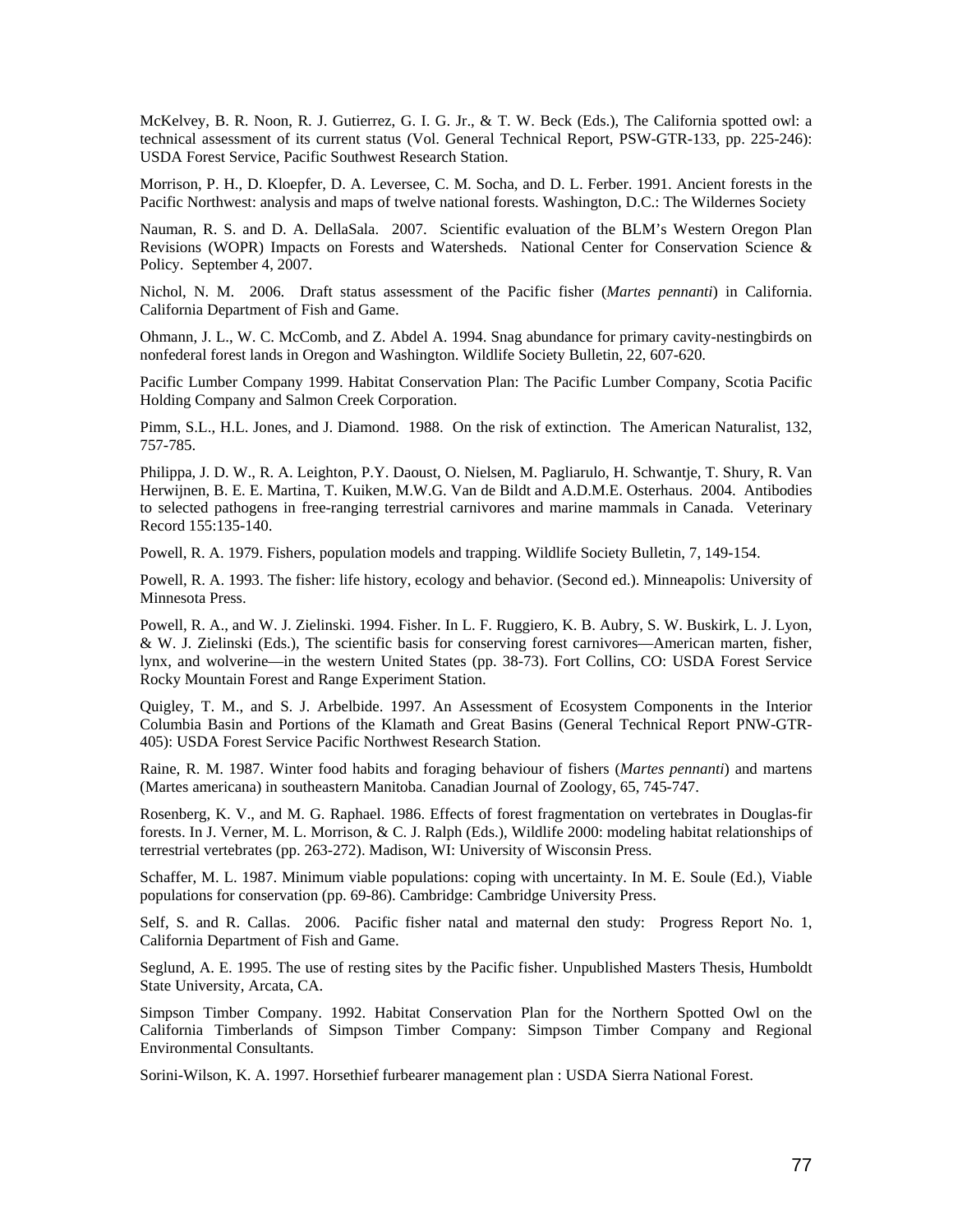Sprague, L. 1998. Questionnaire from the Regional Forester to Sierra Nevada National Forests, concerning furbearer networks .

Stygar, P. J. 1995. Browns Meadow furbearer management plan . Madera County, California: USDA

National Forest.

Sudworth, G. B. 1900. Stanislaus and Lake Tahoe Forest Reserves, California and Adjacent Territory (Twenty-first annual report to the Secretary of the Interior Part V—Forest Reserves). Washington, D.C.: United States Geological Survey.

Swetnam, T. W., and C. H. Baisan. 1994. Historical fire regime patterns in the Southwestern United States since AD 1700. Paper presented at the Fire effects in Southwestern forests: proceedings of the second La Mesa Fire symposium. USDA Forest Service Rocky Mountain Forest and Range Experiment Station, General Technical Report RM-GTR-286, Los Alamos, New Mexico,

Swetnam, T. W., C. H. Baisan, K. Morino, and A. C. Caprio. 2000. Fire history along an elevational transects in the Sierra Nevada, California (Final Report): Sierra Nevada Global Change Research Program, USGS Biological Resources Division, Sequoia. Kings Canyon and Yosemite National Parks.

Thomas, J. W., E. D. Forsman, J. B. Lint, E. C. Meslow, B. R. Noon, and J. Verner. 1990. A conservation strategy for the northern spotted owl . Portland, OR: Interagency Scientific Committee to address the conservation of the northern spotted owl.

Tribal-Forestry. 1994. Hoopa Vally Indian Reservation Forest Management Plan for the period 1994-2003 (Forest Management Plan ): Hoopa Valley Indian Reservation.

Truex, R. L., W. J. Zielinski, R. T. Golightly, R. L. Barrett, and S. M. Wisely. 1998. A meta-analysis of regional variation in fisher morphology, demography, and habitat ecology in California (Draft Report ). Arcata, CA: USDA Forest Service Pacific Southwest Forest and Range Experiment Station.

Truex, R.L. and W. J. Zielinski. 2005. Short-term effects of fire and fire surrogate treatments on fisher habitat in the Sierra Nevada. Final Report. Joint Fire Science Program, 1 August 2005.

USDA Tahoe National Forest. 1990. Tahoe National Forest Land and Resource Management Plan.

USDA Lassen National Forest. 1993. Lassen National Forest Land and Resource Management Plan.

USDA. 2000. Sierra Nevada Forest Plan Amendment Draft Environmental Impact Statement: USDA Forest Service Pacific Southwest Region.

USDA. 2001. Sierra Nevada Forest Plan Amendment Final Environmental Impact Statement and Record of Decision: USDA Forest Service Pacific Southwest Region.

USDA. 2004. Sierra Nevada Forest Plan Amendment Final Supplemental Environmental Impact Statement and Record of Decision: USDA Forest Service Pacific Southwest Region.

USDA. 2006. Sierra Nevada Forest Plan Accomplishment Monitoring Report for 2005.

USDA and USDI. 1994. Final Supplemental Environmental Impact Statement on Management of Habitat for Late-Successional and Old-Growth Forest Related Species Within the Range of the Northern Spotted Owl (Final Supplemental Environmental Impact Statement ): USDA Forest Service and USDI Bureau of Land Management.

USDI. 1990. Determination of Threatened Status for the Northern Spotted Owl (Federal Register/ Vol. 55, No. 123/ Tuesday, June 26, 1990): USDI Fish and Wildlife Service.

USDI. 2004. 50 CFR Part 17. Endangered and threatened wildlife and plants: 12-month finding for a petition to list the west coast distinct population segment of the fisher (*Martes pennanti*); proposed rule. Federal Register 69:18770-18792

Verner, J., K. S. McKelvey, B. R. Noon, R. J. Gutierrez, G. I. G. Jr., and T. W. Beck. 1992. Assessment of the current status of the California spotted owl, with recommendations for management. In J. Verner, K. S. McKelvey, B. R. Noon, R. J. Gutierrez, G. I. G. Jr., & T. W. Beck (Eds.), The California spotted owl: a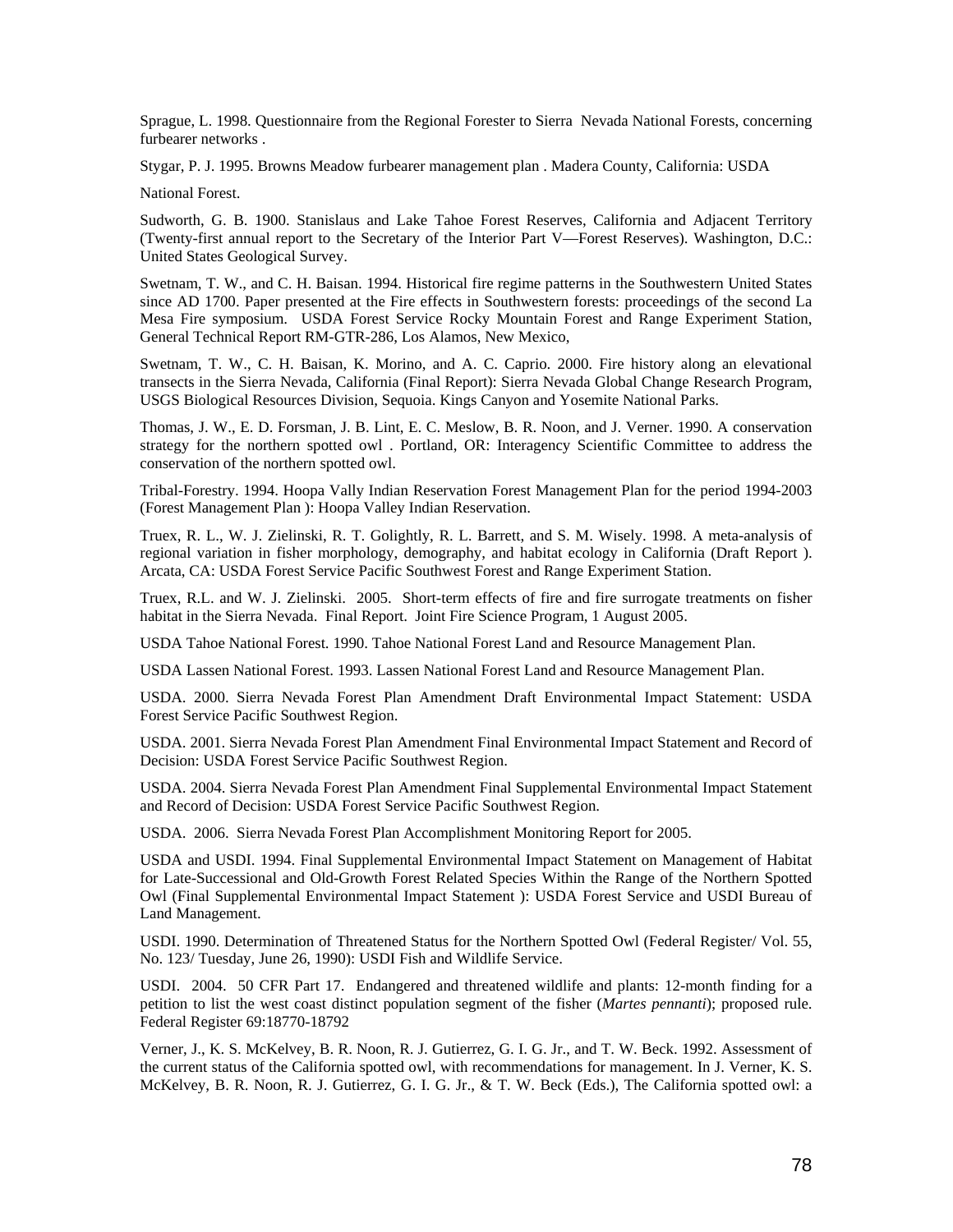technical assessment of its current status (Vol. General Technical Report, PSW-GTR-133, pp. 3-26): USDA Forest Service, Pacific Southwest Research Station.

Waddell, K. L., and P. M. Bassett. 1996. Timber Resource Statistics for the North Coast Resource Area of California, 1994 (Resource Bulletin PNW-RB-214): USDA Forest Service Pacific Northwest Research Station.

Waddell, K. L., and P. M. Bassett. 1997. Timber Resource Statistics for the North Interior Resource Area of California (Resource Bulletin PNW-RB-222): USDA Forest Service Pacific Northwest Research Station.

Weatherspoon, C. P., S. J. Husari, and J. W. van Wagtendonk. 1992. Fire and fuels management in relation to owl habitat in forests of the Sierra Nevada and southern California. In J. Verner, K. S. McKelvey, B. R. Noon, R. J. Gutierrez, G. I. G. Jr., & T. W. Beck (Eds.), The California spotted owl: a technical assessment of its current status (Vol. General Technical Report, PSW-GTR-133, pp. 247-260): USDA Forest Service, Pacific Southwest Research Station.

Weinberg, D. H. and K. A. Paul. 2000. Carnivore survey findings on the Mendocino National Forest. USDI Fish and Wildlife Service, Red Bluff Fish and Wildlife Office, Red Bluff, CA.

Weir, R. D. and A. S. Harestad. 2003. Scale-dependent habitat selectivity by fishers in south-central British Columbia. Journal of Wildlife Management 67(1), 73-82.

Weir, R. D., A. S. Harestad, and R. W. Write. 2005. Winter diet of fishers in British Columbia. Northwestern Naturalist, 86, 12-19.

Wisdom, M. J., R. S. Holthausen, B. C. Wales, C. D. Hargis, V. A. Saab, D. C. Lee, W. J. Hann, T. D. Rich, M. M. Rowland, W. J. Murphy, et al. 2000. Sources Habitats for Terrestrial Vertebrates of Focus in the Interior Columbia Basin: Broad-Scale Trends and Management Implications (General Technical Report PNW-GTR-485 ): USDA ForestService Pacific Northwest Research Station.

Wisely, S. M., S. W. Buskirk, G. A. Russell, K. B. Aubry, and W. J. Zielinski. 2004. Genetic diversity and structure of the fisher (*Martes pennanti*) in a peninsular and peripheral metapopulation. Journal of Mammology, 85(4), 640-648.

Witmer, G. W., S. K. Martin, and R. D. Sayler. 1998. Forest Carnivore Conservation and Management in the Interior Columbia Basin: Issues and Environmental Correlates (General Technical Report PNW-GTR-420 ): USDA Forest Service Pacific Northwest Research Station.

York, E. 1996. Fisher population dynamics in north-central Massachusetts. Unpublished MS thesis, University of Massachusetts, Amherst, MA.

Zabel, C. J., G. N. Steger, K. S. McKelvey, G. P. Eberlein, B. R. Noon, and J. Verner. 1992. Home-range size and habitat-use patterns of California spotted owls in the Sierra Nevada. In J. Verner, K. S. McKelvey, B. R. Noon, R. J. Gutierrez, G. I. G. Jr., & T. W. Beck (Eds.), The California spotted owl: a technical assessment of its current status (Vol. General Technical Report, PSW-GTR-133, pp. 149-164): USDA Forest Service, Pacific Southwest Research Station.

Zielinski, W. J. 1999. Microhabitat selection by fishers. Presentation at the Wildlife Society meeting, Austin, Texas.

Zielinski, W. J., T. E. Kucera, and R. H. Barret. 1995. Current Distribution of the fisher, *Martes pennanti*, in California. California Fish and Game, 81(3), 104-112.

Zielinski, W. J., R. L. Truex, C. V. Ogan, and K. Busse. 1997a. Detection surveys for fishers and American martens in California, 1989-1994: summary and interpretations. In G. Proulx, H. N. Bryant, & P. M. Woodard (Eds.), Martes: taxonomy, ecology, and management (pp. 372-392). Edmonton, Alberta, Canada: Provincial Museum of Alberta.

Zielinski, W. J., R. H. Barrett, and R. L. Truex. 1997b. Southern Sierra Nevada fisher and marten study: progress report IV . Arcata, CA: USDA Forest Service Pacific Southwest Research Station.

Zielinski, W. J., N.P. Duncan, E.C. Farmer, R. L. Truex, A.P. Clevenger, and R.H. Barrett. 1999. Diet of fisher (*Martes pennanti*) at the southernmost extent of their range. Journal of Mammalogy, 80(3), 961-971.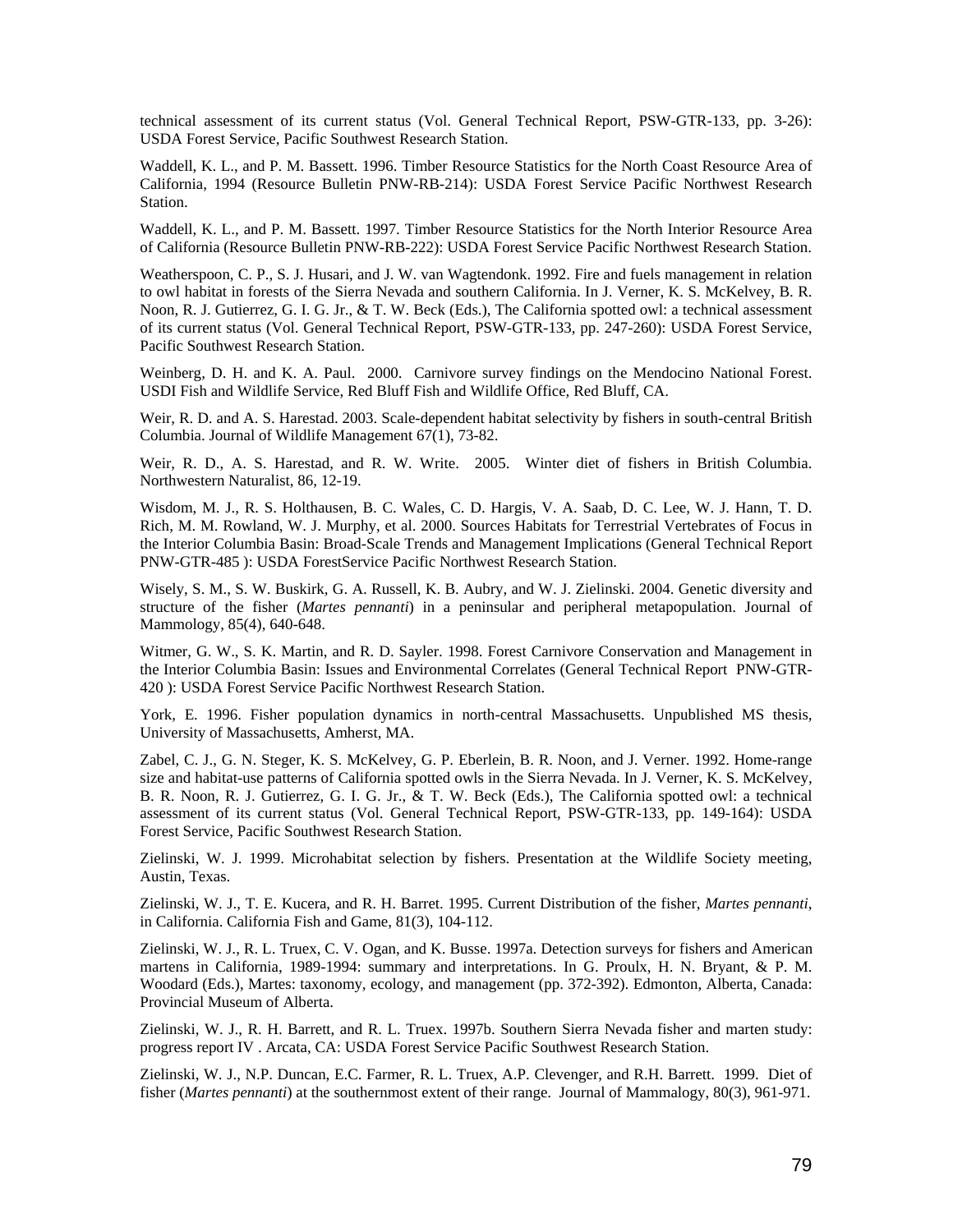Zielinski, W. J., R. L. Truex, L.A. Campbell, C.R. Carroll, and Frederick V. Schlexer. 2000. Systematic surveys as a basis for the conservation of carnivores in California forests, progress report II: 1996-1999. USDA Forest Service, Pacific Southwest Research Station, Redwood Sciences Laboratory, Arcata, CA.

Zielinski, W. J. and N. P. Duncan. 2004. Diets of sympatric populations of American martens (Martes americana) and fishers (Martes pennanti) in California. Journal of Mammalogy, 85(3), 470-477

Zielinski, W. J., R. L. Truex, G. A. Schmidt, F. V. Schlexer, K. N. Schmidt, and R. H. Barrett. 2004a. Resting habitat selection by fishers in California. Journal of Wildlife Management 68(3), 475-492.

Zielinski, W. J., R. L. Truex, G. A. Schmidt, F. V. Schlexer, K. N. Schmidt, and R. H. Barrett. 2004b. Home range characteristics of fishers in California. Journal of Mammology 85(4), 649-657

Zielinski, W. J., R. L. Truex, F. V. Schlexer, L. A. Campbell, and C. Carroll. 2005a. Historical and contemporary distributions of carnivores in forests of the Sierra Nevada, California, USA. Journal of Biogeography, 32:1385-1407.

Zielinski, W. J., J. Werren, and T. Kirk. 2005b. Selecting candidate areas for fisher (*Martes pennanti*) conservation that minimize potential effects on martens (*M. americana*). Unpublished report.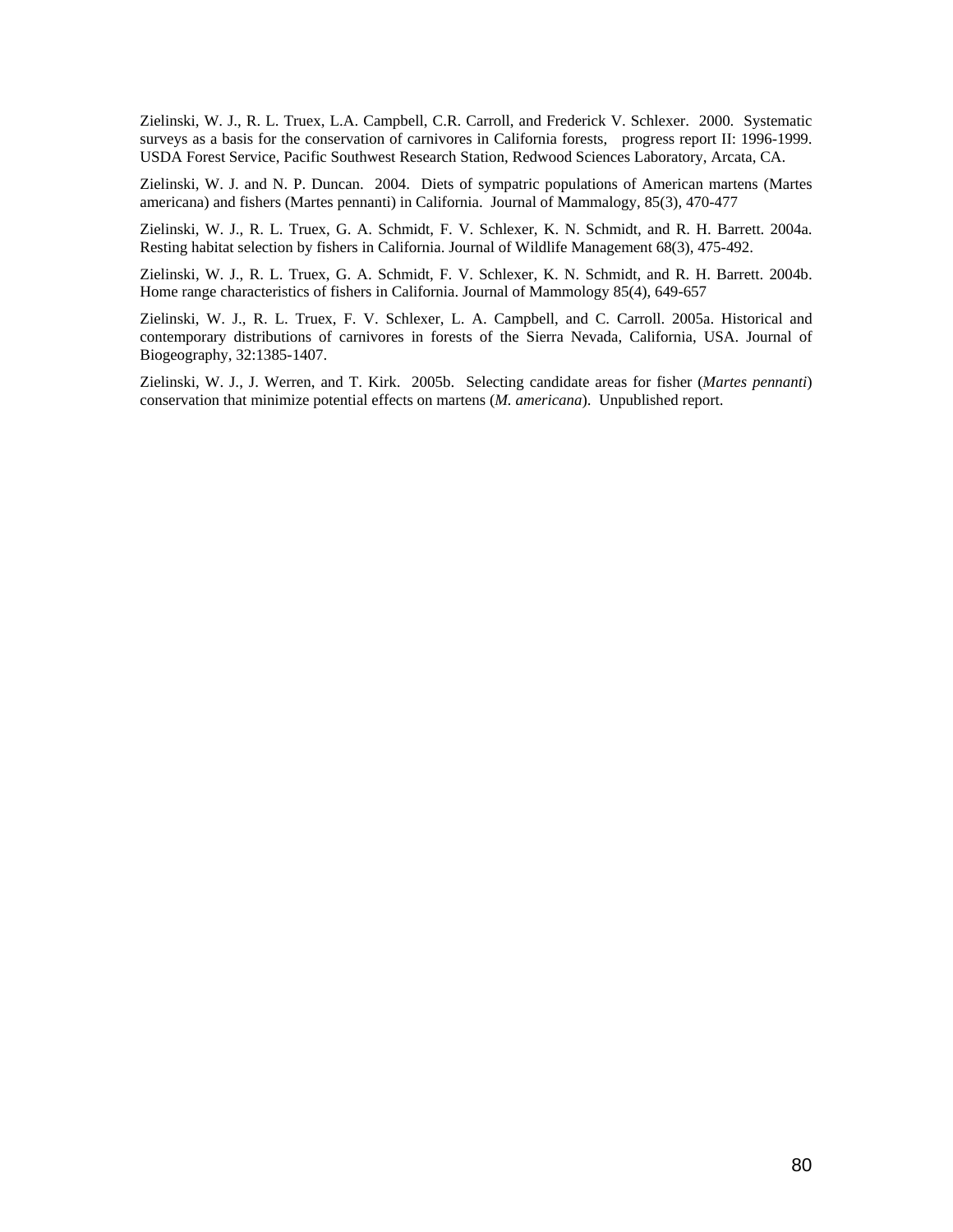## **LIST OF ATTACHMENTS**

Arthur, S. M., and W. B. Krohn. 1991. Activity patterns, movements, and reproductive ecology of fishers in southcentral Maine. Journal of Mammalogy, 72, 379-385.

Arthur, S. M., W. B. Krohn, and J. B. Gilbert. 1989. Home range characteristics of adult fishers. Journal of Wildlife Management, 53(3), 674-679.

Aubry, K. B., and J. C. Lewis. 2003. Extirpation and reintroduction of fishers (*Martes pennanti*) in Oregon: implications for their conservation in the Pacific states. Biological Conservation, 114, 79-90.

Beardsley, D., C. Bolsinger, and R. Warbington. 1999. Old-growth forests in the Sierra Nevada: by type in 1945 and 1993 and ownership in 1993 (Research Paper PNW-RP-516). Portland, OR: USDA Forest Service Pacific Northwest Research Station.

Beesley, D. 1996. Reconstructing the landscape: an environmental history, 1920-1960. In W. R. Center (Ed.), Sierra Nevada Ecosystem Project, Final Report to Congress, vol. II, Assessments and Scientific Basis for Management Options. (pp. 3-24): University of California, Davis.

Bowman, J., D. Donovan, and R. C. Rosatte. 2006. Numerical response of fishers to synchronous prey dynamics. Journal of Mammalogy, 87(3),480—484.

Bolsinger, C. L., and K. L. Waddell. 1993. Area of Old-Growth Forests in California, Oregon, and Washington (Resource Bulletin PNW-RB-197): USDA Forest Service Pacific Northwest Research Station.

Bouldin, J. 1999. Twentieth-Century Changes in Forests of the Sierra Nevada, California. Unpublished Dissertation, University of California, Davis.

Britting, S. A. 2002. Assessment of timber harvest plans within the summer range of California spotted owl in the Sierra Nevada. Unpublished report. Coloma, California. September 10, 2002.

Brook, B. W., D. W. Tonkyn, J. J. O'Grady, and R. Frankham. 2002. Contribution of inbreeding to extinction risk in threatened species. Conservation Ecology 16(1):1-16.

Brown, R. N., M. W. Gabriel, G. Wengert, S. Matthews, J. M. Higley, and J. E. Foley. 2006. Fecally transmitted viruses associated with Pacific fishers (*Martes pennanti*) in northwestern California. Transactions of the Western Section of the Wildlife Society 42:40-46.

Buck, S., C. Mullis, and A. Mossman. 1983. Final Report: Corral Bottom-Hayfork Bally fisher study . Arcata, CA: Humboldt State University and USDA Forest Service.

Campbell, L.A. 2004. Distribution and habitat associations of mammalian carnivores in the central and southern Sierra Nevada. PhD Dissertation, University of California, Davis.

Campbell, L. A., W. J. Zielinski, and D. C. Macfarlane. 2000. A risk assessment for four forest carnivores in the Sierra Nevada under proposed forest service management activities (Unpublished Report ): USDA Forest Service Sierra Nevada Framework Project.

Carroll, C., W. J. Zielinski, and R. F. Noss. 1999. Using presence-absence data to build and spatial habitat models for the fisher in the Klamath Region, U.S.A. Conservation Biology, 13(6), 1344-1359.

Drew, R. E., J. G. Hallett, K. B. Aubry, K. W. Cullings, S. M. Koepf, and W. J. Zielinski. 2003. Conservation genetics of the fisher (*Martes pennanti*) based on mitochondrial DNA sequencing. Molecular Ecology, 12, 51-62.

Duane, T. P. 1996a. Human Settlement 1850-2040. In W. R. Center (Ed.), Sierra Nevada Ecosystem Project, Final Report to Congress, vol. II, Assessments and Scientific Basis for Management Options. (pp. 235-360): University of California, Davis.

Duane, T. P. 1996b. Recreation in the Sierra. In W. R. Center (Ed.), Sierra Nevada Ecosystem Project, Final Report to Congress, vol. II, Assessments and Scientific Basis for Management Options. (pp. 557- 610): University of California, Davis.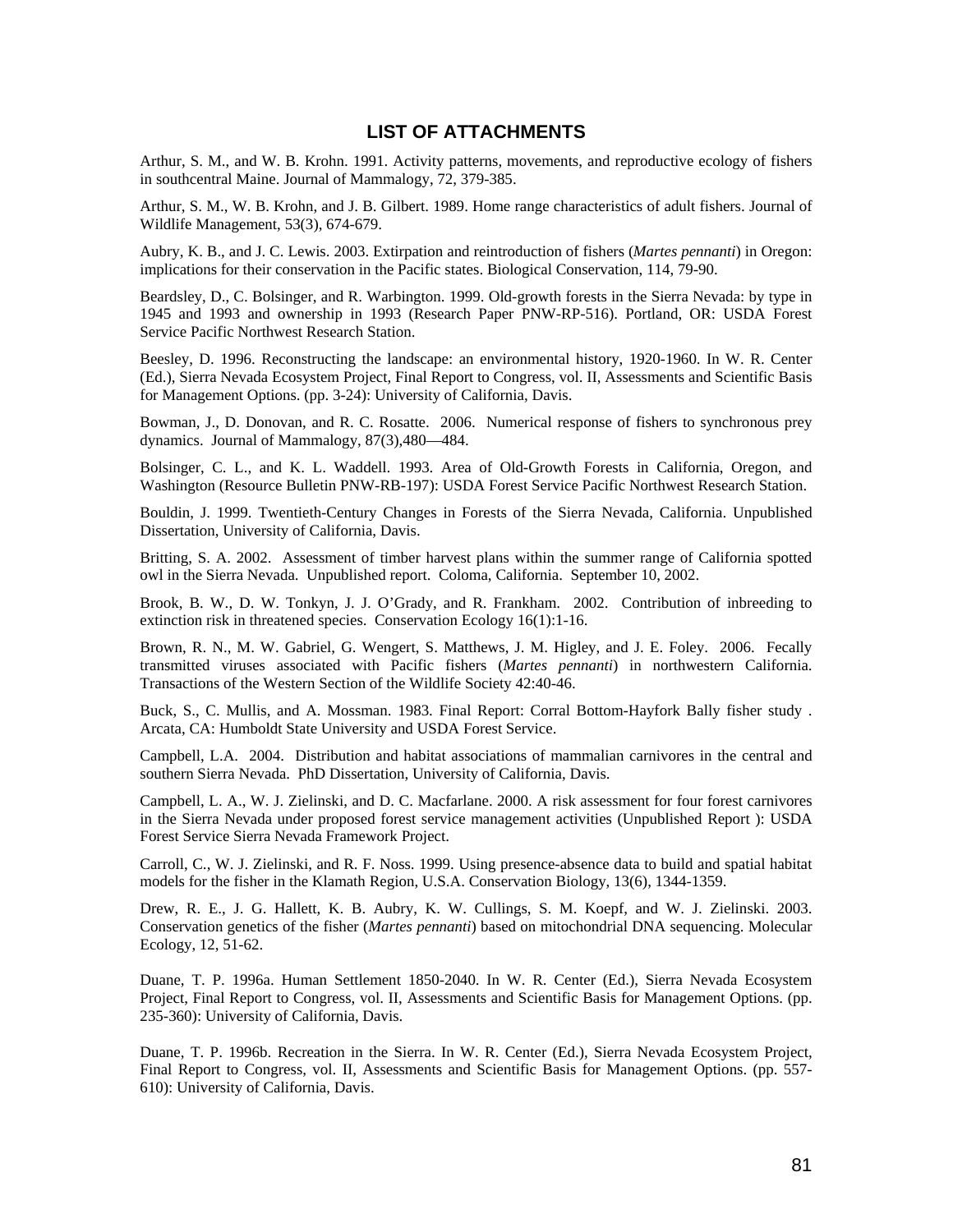Franklin, J. F., and J. A. Fites-Kaufmann. 1996. Assessment of late-successional forests of the Sierra Nevada. In W. R. Center (Ed.), Sierra Nevada Ecosystem Project, Final Report to Congress, vol. II, Assessments and Scientific Basis for Management Options. (pp. 627-662): University of California, Davis.

Freel, M. 1991. A literature review for management of the marten and fisher on National Forests in California : USDA Forest Service Pacific Southwest Region.

Frost, H. C., W. B. Krohn, and C. R. Wallace. 1997. Age-specific reproductive characteristics in fishers. Journal of Mammalogy, 78(2), 598-612.

Golightly, R. T., T. F. Penland, W. J. Zielinski, and J. M. Higley. 2006. Fisher diet in the Klamath/North Coast Bioregion. Final Report to U.S. Fish and Wildlife Service and Scotia Pacific. Humboldt State Sponsored Programs Foundation, Arcata, California.

Hanski, I., and A. Moilanen. 1996. Minimum Viable Metapopulation Size. The American Naturalist, 147(4), 527-540.

Hoopa demographic monitoring report. Undated. Thoughts on demographic monitoring of fisher in the range of the Northern California population

Lamberson, R. H., R. L. Truex, W. J. Zielinski, and D. MacFarlane. 2000. Preliminary analysis of fisher population viability in the southern Sierra Nevada. Arcata, CA: Humboldt State University.

Lande, R. 1993. Risks of population extinction from demographic and environmental stochasticity and random catastrophes. American Naturalist, 142, 911-927.

Lewis, J. C., and W. J. Zielinski. 1996. Historical harvest and incidental capture of fishers in California. Northwest Science, 70(4), 291-297.

Mazzoni, A. K. 2002. Habitat use by fishers (*Martes pennanti*) in the southern Sierra Nevada, California. Unpublished MS thesis, California State University, Fresno, CA.

McBride, J. R., W. Russell, and S. Kloss. 1996. Impact of human settlement on forest composition and structure. In W. R. Center (Ed.), Sierra Nevada Ecosystem Project, Final Report to Congress, vol. II, Assessments and Scientific Basis for Management Options. (pp. 1193-1202): University of California, Davis.

McKelvey, K. S., and J. D. Johnston. 1992. Historical perspectives on forests of the Sierra Nevada and the Transverse Ranges of southern California: forest condition at the turn of the century. In J. Verner, K. S. McKelvey, B. R. Noon, R. J. Gutierrez, G. I. G. Jr., & T. W. Beck (Eds.), The California spotted owl: a technical assessment of its current status (Vol. General Technical Report, PSW-GTR-133, pp. 225-246): USDA Forest Service, Pacific Southwest Research Station.

Nichol, N. M. 2006. Draft status assessment of the Pacific fisher (*Martes pennanti*) in California. California Department of Fish and Game.

Philippa, J. D. W., R. A. Leighton, P.Y. Daoust, O. Nielsen, M. Pagliarulo, H. Schwantje, T. Shury, R. Van Herwijnen, B. E. E. Martina, T. Kuiken, M.W.G. Van de Bildt and A.D.M.E. Osterhaus. 2004. Antibodies to selected pathogens in free-ranging terrestrial carnivores and marine mammals in Canada. Veterinary Record 155:135-140.

Pimm, S.L., H.L. Jones, and J. Diamond. 1988. On the risk of extinction. The American Naturalist, 132, 757-785.

Powell, R. A. 1979. Fishers, population models and trapping. Wildlife Society Bulletin, 7, 149-154.

Powell, R. A., and W. J. Zielinski. 1994. Fisher. In L. F. Ruggiero, K. B. Aubry, S. W. Buskirk, L. J. Lyon, & W. J. Zielinski (Eds.), The scientific basis for conserving forest carnivores—American marten, fisher, lynx, and wolverine—in the western United States (pp. 38-73). Fort Collins, CO: USDA Forest Service Rocky Mountain Forest and Range Experiment Station.

Spencer, W., H. Rustigian, R. Scheller, and J. Strittholt. 2007. Baseline evaluation of fisher habitat and population status in the southern Sierra Nevada. Final Report to Region 5, USDA Forest Service.